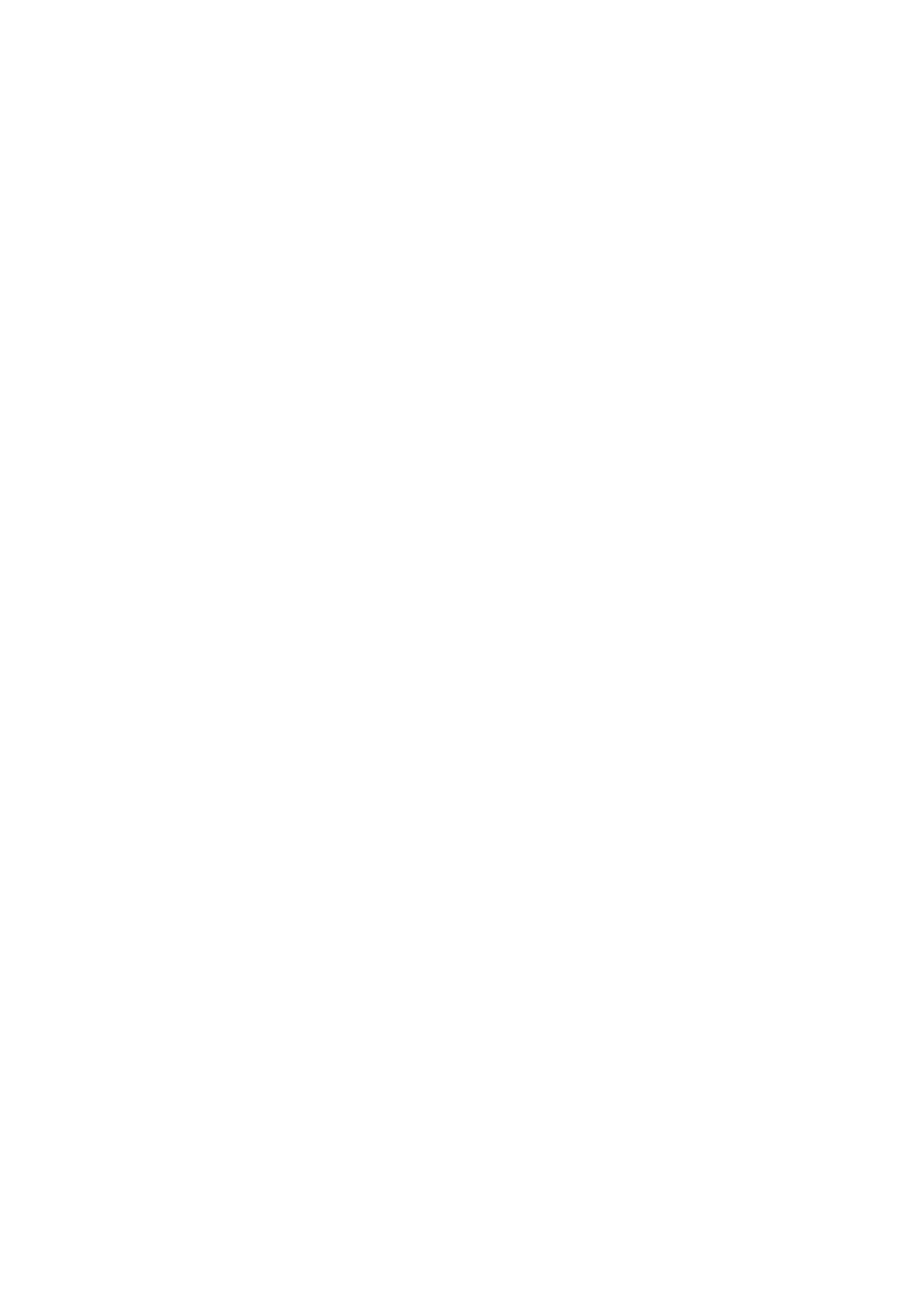# **SOMMARIO**

| ART. 2 OGGETTO DEL REGOLAMENTO URBANISTICO EDILIZIO COMUNALE7                  |  |
|--------------------------------------------------------------------------------|--|
|                                                                                |  |
| CAP. II. TIPOLOGIE E MODALITA' ESECUTIVE DELLE TRASFORMAZIONI 8                |  |
|                                                                                |  |
|                                                                                |  |
| ART. 6 RECUPERO E RIQUALIFICAZIONE DEI MANUFATTI INCONGRUI 11                  |  |
| CAP. III. CRITERI PER LA QUANTIFICAZIONE DEI PARAMETRI EDILIZI E               |  |
|                                                                                |  |
|                                                                                |  |
|                                                                                |  |
|                                                                                |  |
|                                                                                |  |
|                                                                                |  |
|                                                                                |  |
|                                                                                |  |
|                                                                                |  |
|                                                                                |  |
|                                                                                |  |
| TITOLO III - DISCIPLINA DELL'ATTIVITA' DI COSTRUZIONE,                         |  |
|                                                                                |  |
|                                                                                |  |
|                                                                                |  |
|                                                                                |  |
|                                                                                |  |
| ART. 17 INTERVENTI REALIZZABILI MEDIANTE DENUNCIA DI INIZIO ATTIVITÀ           |  |
| CAP. II. PROCEDURE PER PERMESSO DI COSTRUIRE E DENUNCIA DI                     |  |
|                                                                                |  |
|                                                                                |  |
| ART. 19 SPORTELLO UNICO PER L'EDILIZIA E SPORTELLO UNICO PER LE ATTIVITÀ       |  |
|                                                                                |  |
| ART. 20 IDENTIFICAZIONE DEI SOGGETTI AVENTI TITOLO A RICHIEDERE IL PERMESSO DI |  |
|                                                                                |  |
|                                                                                |  |
|                                                                                |  |
| ART. 24 DECADENZA, RINNOVO, ANNULLAMENTO DEL PERMESSO DI COSTRUIRE  35         |  |
|                                                                                |  |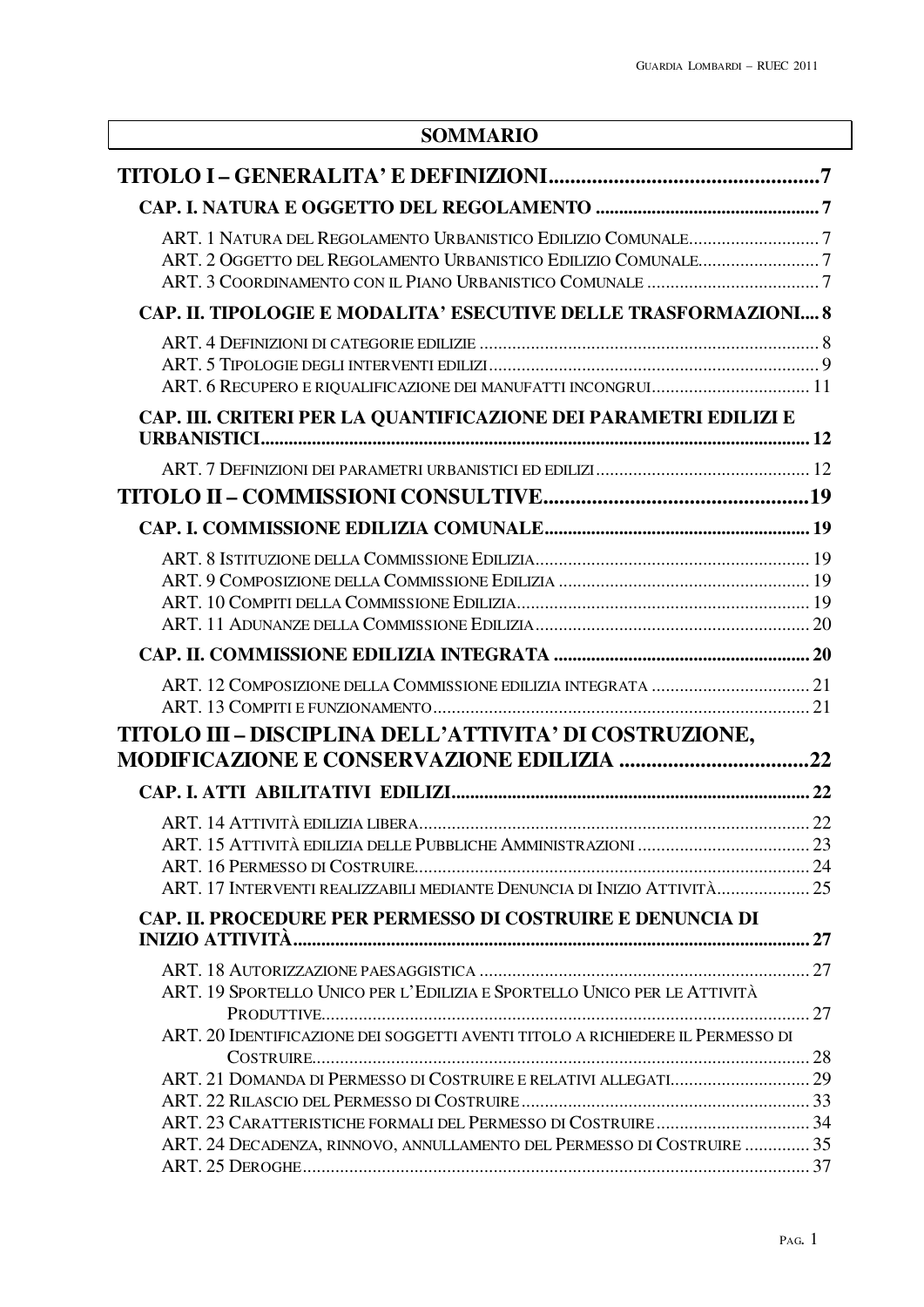| ART. 26 VARIANTI AL PROGETTO APPROVATO OGGETTO DI PERMESSO DI COSTRUIRE 37<br>ART. 27 DENUNCIA DI INIZIO ATTIVITÀ (D.I.A.): FORMALITÀ E PROCEDURE 38 |  |
|------------------------------------------------------------------------------------------------------------------------------------------------------|--|
|                                                                                                                                                      |  |
| ART. 28 CONTRIBUTO PER IL RILASCIO DEL PERMESSO DI COSTRUIRE  39                                                                                     |  |
|                                                                                                                                                      |  |
| CAP. IV. MODALITÀ ATTUATIVE DEL PIANO URBANISTICO COMUNALE 40                                                                                        |  |
|                                                                                                                                                      |  |
|                                                                                                                                                      |  |
|                                                                                                                                                      |  |
|                                                                                                                                                      |  |
| ART. 33 MODALITÀ PER LO SCOMPUTO DEL CONTRIBUTO PER LE OPERE DI                                                                                      |  |
|                                                                                                                                                      |  |
| ART. 34 PERMESSI DI COSTRUIRE NELL'AMBITO DELLE LOTTIZZAZIONI  44                                                                                    |  |
|                                                                                                                                                      |  |
|                                                                                                                                                      |  |
| ART. 37 PENALITÀ PER INADEMPIENZE - SVINCOLI DELLA CAUZIONE 45                                                                                       |  |
| ART. 38 COMPILAZIONE D'UFFICIO DEI PROGETTI DI LOTTIZZAZIONE A SCOPO EDILIZIO 45                                                                     |  |
|                                                                                                                                                      |  |
| ART. 40 ALLEGATI TECNICI A CORREDO DELLE DOMANDE DI PIANO DI RECUPERO  46                                                                            |  |
| CAP. V. DISCIPLINA DELL'ESECUZIONE DEGLI INTERVENTI EDILIZI 47                                                                                       |  |
|                                                                                                                                                      |  |
|                                                                                                                                                      |  |
|                                                                                                                                                      |  |
|                                                                                                                                                      |  |
|                                                                                                                                                      |  |
|                                                                                                                                                      |  |
| ART. 47 CAUTELE PER LA SALVAGUARDIA DI RITROVAMENTI ARCHEOLOGICI, STORICI E                                                                          |  |
|                                                                                                                                                      |  |
|                                                                                                                                                      |  |
|                                                                                                                                                      |  |
|                                                                                                                                                      |  |
|                                                                                                                                                      |  |
| ART. 51 PROVVEDIMENTI PER COSTRUZIONI CHE MINACCIANO PERICOLO 50                                                                                     |  |
|                                                                                                                                                      |  |
| ART. 53 SCARICO DEI MATERIALI - DEMOLIZIONI - PULIZIA DELLE STRADE ADIACENTI AI                                                                      |  |
|                                                                                                                                                      |  |
|                                                                                                                                                      |  |
|                                                                                                                                                      |  |
|                                                                                                                                                      |  |
| ART. 56 ATTIVITÀ DI VIGILANZA - ORGANO COMPETENTE E MODALITÀ  51                                                                                     |  |
|                                                                                                                                                      |  |
|                                                                                                                                                      |  |
|                                                                                                                                                      |  |
|                                                                                                                                                      |  |
|                                                                                                                                                      |  |
|                                                                                                                                                      |  |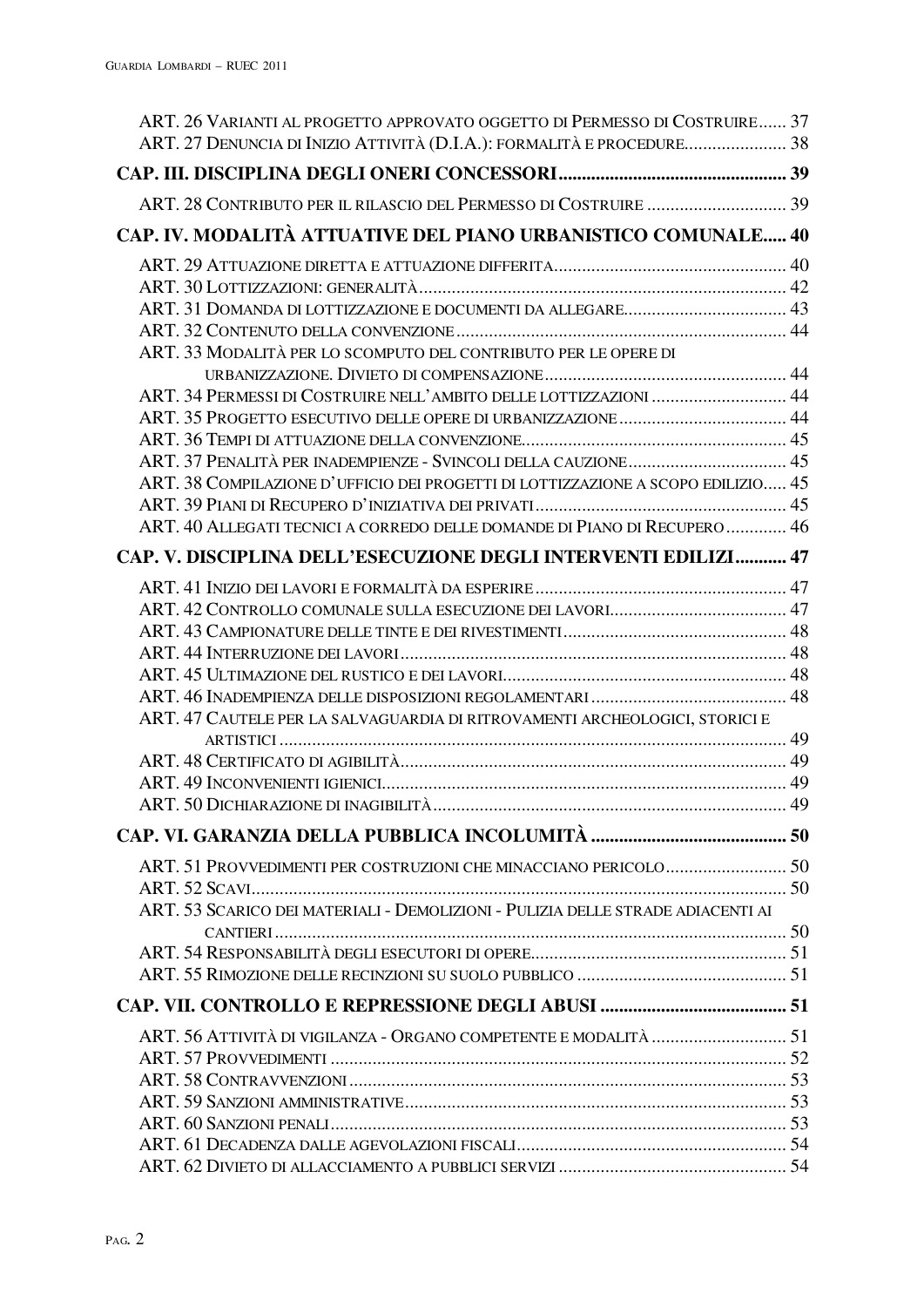| ART. 75 CASSETTE PER LA CORRISPONDENZA E CONTATORI DI GAS, ENERGIA ELETTRICA      |  |
|-----------------------------------------------------------------------------------|--|
|                                                                                   |  |
|                                                                                   |  |
|                                                                                   |  |
|                                                                                   |  |
|                                                                                   |  |
|                                                                                   |  |
|                                                                                   |  |
|                                                                                   |  |
|                                                                                   |  |
|                                                                                   |  |
|                                                                                   |  |
|                                                                                   |  |
|                                                                                   |  |
|                                                                                   |  |
|                                                                                   |  |
| CAP. IV. ULTERIORI NORME IGIENICHE AVENTI RILEVANZA EDILIZIA E                    |  |
|                                                                                   |  |
|                                                                                   |  |
|                                                                                   |  |
|                                                                                   |  |
|                                                                                   |  |
|                                                                                   |  |
| ART. 93 PARERE OBBLIGATORIO PER GLI EDIFICI DESTINATI AD INSEDIAMENTI INDUSTRIALI |  |
|                                                                                   |  |
| CAP. V. DISPOSIZIONI RELATIVE ALLE OPERE ESTERNE AI FABBRICATI,                   |  |
|                                                                                   |  |
|                                                                                   |  |
|                                                                                   |  |
|                                                                                   |  |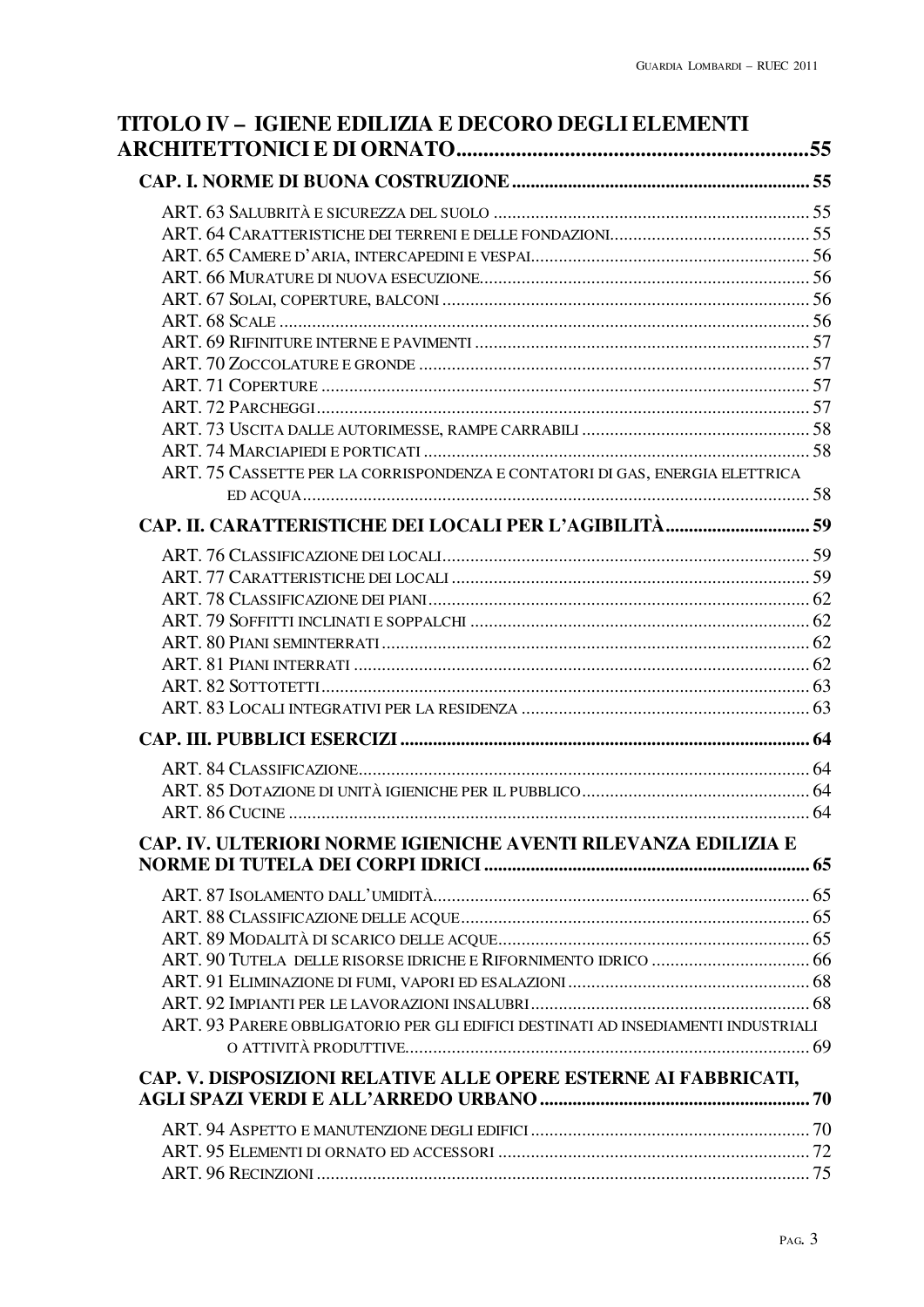| ART. 97 PRESCRIZIONI E DISPOSIZIONI PER LA SALVAGUARDIA E LA FORMAZIONE DEL                                                                               |  |
|-----------------------------------------------------------------------------------------------------------------------------------------------------------|--|
|                                                                                                                                                           |  |
| TITOLO V – CRITERI E NORME IN MATERIA ENERGETICO-                                                                                                         |  |
|                                                                                                                                                           |  |
|                                                                                                                                                           |  |
|                                                                                                                                                           |  |
|                                                                                                                                                           |  |
|                                                                                                                                                           |  |
|                                                                                                                                                           |  |
|                                                                                                                                                           |  |
|                                                                                                                                                           |  |
|                                                                                                                                                           |  |
| CAP. III. MIGLIORAMENTO DELL'EFFICIENZA DEGLI IMPIANTI  80                                                                                                |  |
|                                                                                                                                                           |  |
|                                                                                                                                                           |  |
| ART. 107 MIGLIORAMENTO EFFICIENZA IMPIANTI ELETTRICI E DI ILLUMINAZIONE 81                                                                                |  |
| CAP. IV. IMPIEGO DI FONTI ENERGETICHE RINNOVABILI 81                                                                                                      |  |
|                                                                                                                                                           |  |
|                                                                                                                                                           |  |
| CAP. V. BENESSERE E QUALITÀ AMBIENTALE E ABITATIVA 82                                                                                                     |  |
|                                                                                                                                                           |  |
|                                                                                                                                                           |  |
|                                                                                                                                                           |  |
|                                                                                                                                                           |  |
|                                                                                                                                                           |  |
| ART. 115 GESTIONE ACQUE PIOVANE - CONTENIMENTO RIFIUTI LIQUIDI - CONTENIMENTO                                                                             |  |
|                                                                                                                                                           |  |
|                                                                                                                                                           |  |
| <b>TITOLO VI - SICUREZZA ANTINCENDIO E BARRIERE</b>                                                                                                       |  |
|                                                                                                                                                           |  |
|                                                                                                                                                           |  |
| ART. 117 CARATTERISTICHE DEI FABBRICATI DI ALTEZZA INFERIORE A 24 M.  86                                                                                  |  |
|                                                                                                                                                           |  |
|                                                                                                                                                           |  |
| ART. 120 CRITERI DI SICUREZZA PER IMPIANTI DOMESTICI DI GAS LIQUEFATTO  87<br>ART. 121 CRITERI DI SICUREZZA PER IMPIANTI CENTRALIZZATI DI RISCALDAMENTO E |  |
|                                                                                                                                                           |  |
|                                                                                                                                                           |  |
|                                                                                                                                                           |  |
|                                                                                                                                                           |  |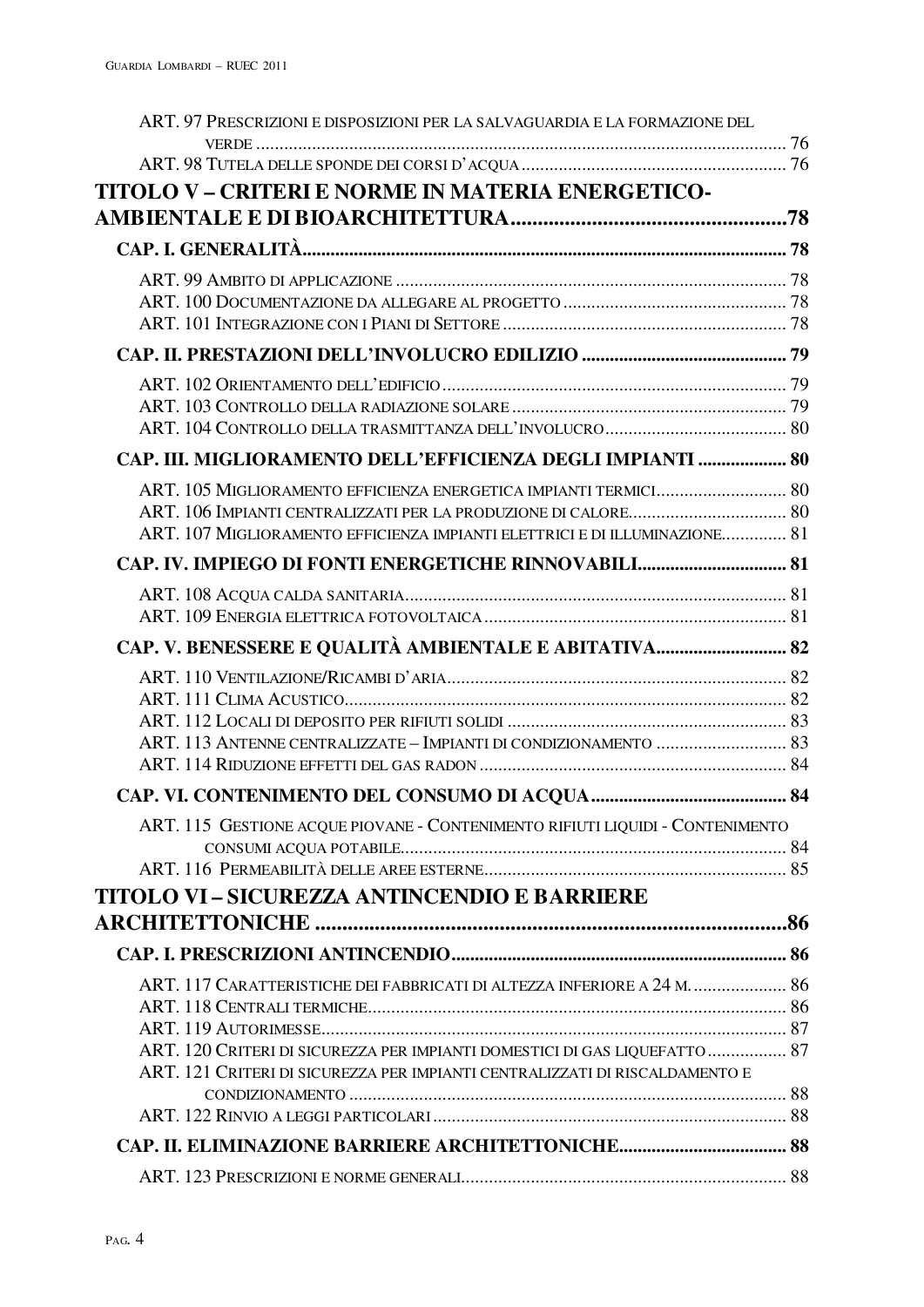| TITOLO VII - NORME DI TUTELA SPECIALE DEL CENTRO                                 |  |
|----------------------------------------------------------------------------------|--|
|                                                                                  |  |
|                                                                                  |  |
|                                                                                  |  |
| ART. 127 PRESCRIZIONI DI CARATTERE EDILIZIO - MANUTENZIONE E TENUTA DEL DECORO92 |  |
| ART. 128 DISCIPLINA DELLE AREE SCOPERTE DI PERTINENZA DEGLI EDIFICI 93           |  |
| TITOLO VIII – NORME DI TUTELA DEL PAESAGGIO RURALE E                             |  |
|                                                                                  |  |
|                                                                                  |  |
|                                                                                  |  |
|                                                                                  |  |
|                                                                                  |  |
| ART. 133 OPERE DI SISTEMAZIONE DEL TERRENO E REGIMENTAZIONE DELLE ACQUE 96       |  |
| TITOLO IX - DISCIPLINA DEI FABBRICATI RURALI97                                   |  |
|                                                                                  |  |
|                                                                                  |  |
| ART. 136 CARATTERISTICHE QUALITATIVE MINIME DELLE ABITAZIONI RURALI ESISTENTI 98 |  |
| ART. 137 OSSERVANZA DELLE PRESCRIZIONI MINIME PER I FABBRICATI RURALI 98         |  |
|                                                                                  |  |
|                                                                                  |  |
| TITOLO X - DISCIPLINA PER L'APERTURA E LA COLTIVAZIONE DI                        |  |
|                                                                                  |  |
|                                                                                  |  |
| ART. 141 PROCEDURA E DOCUMENTAZIONE PER LA RICHIESTA DI AUTORIZZAZIONE O DI      |  |
|                                                                                  |  |
|                                                                                  |  |
| TITOLO XI - DISCIPLINA DELLE ALTRE AUTORIZZAZIONI 101                            |  |
|                                                                                  |  |
| ART. 144 SOSTA CONTINUATA DI ROULOTTE E DI VEICOLI O RIMORCHI ATTREZZATI PER IL  |  |
|                                                                                  |  |
| ART. 145 INSTALLAZIONE A TEMPO DETERMINATO DI MANUFATTI TRASFERIBILI, PRECARIE   |  |
|                                                                                  |  |
| ART. 146 CRITERI PER IL RILASCIO DELLE AUTORIZZAZIONI DI STRUTTURE TRASFERIBILI, |  |
|                                                                                  |  |
|                                                                                  |  |
| ART. 148 OCCUPAZIONE TEMPORANEA O PERMANENTE DI SPAZIO, SUOLO O SOTTOSUOLO       |  |
|                                                                                  |  |
| ART. 149 ESPOSIZIONE A CIELO LIBERO DI VEICOLI E MERCI IN GENERE  103            |  |
| ART. 150 TRIVELLAZIONE ED ESCAVAZIONE I POZZI PER LO SFRUTTAMENTO DI FALDE       |  |
|                                                                                  |  |
| ART. 151 TRASFORMAZIONE E MUTAMENTO DI DESTINAZIONE DEI BOSCHI E DEI TERRENI     |  |
|                                                                                  |  |
| ART. 152 APERTURA E MODIFICA DI PASSI CARRABILI E DI ACCESSI PRIVATI SU SPAZI    |  |
|                                                                                  |  |
|                                                                                  |  |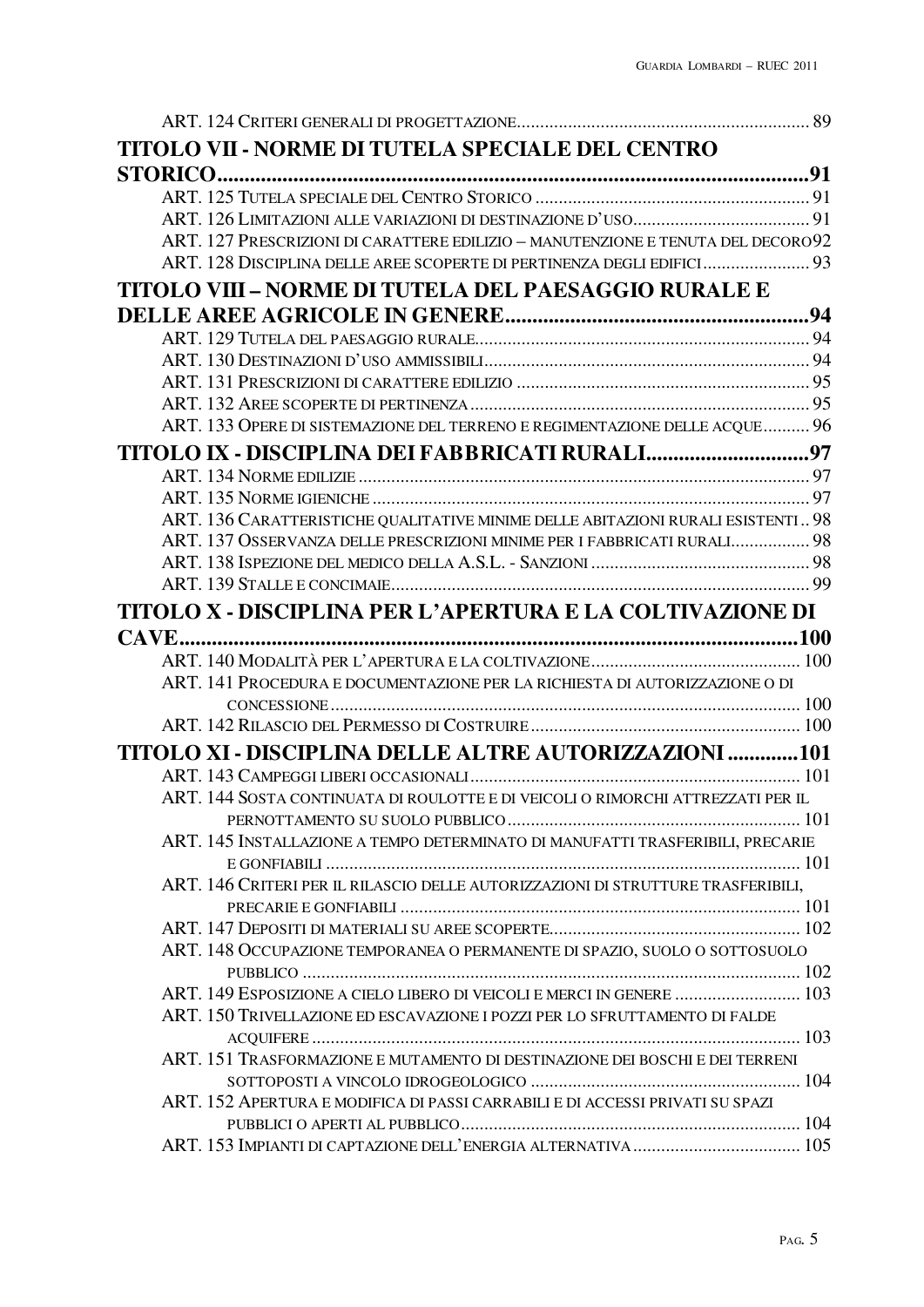| TITOLO XII - NORME SULL'INSEDIAMENTO DI FONTI DI                                   |  |
|------------------------------------------------------------------------------------|--|
|                                                                                    |  |
|                                                                                    |  |
|                                                                                    |  |
|                                                                                    |  |
| ART. 157 IMPIANTI PER LA TRASMISSIONE E LA DISTRIBUZIONE DELL'ENERGIA ELETTRICA107 |  |
|                                                                                    |  |
|                                                                                    |  |
|                                                                                    |  |
|                                                                                    |  |
|                                                                                    |  |
| ART. 162 ENTRATA IN VIGORE DEL REGOLAMENTO URBANISTICO EDILIZIO COMUNALE. 108      |  |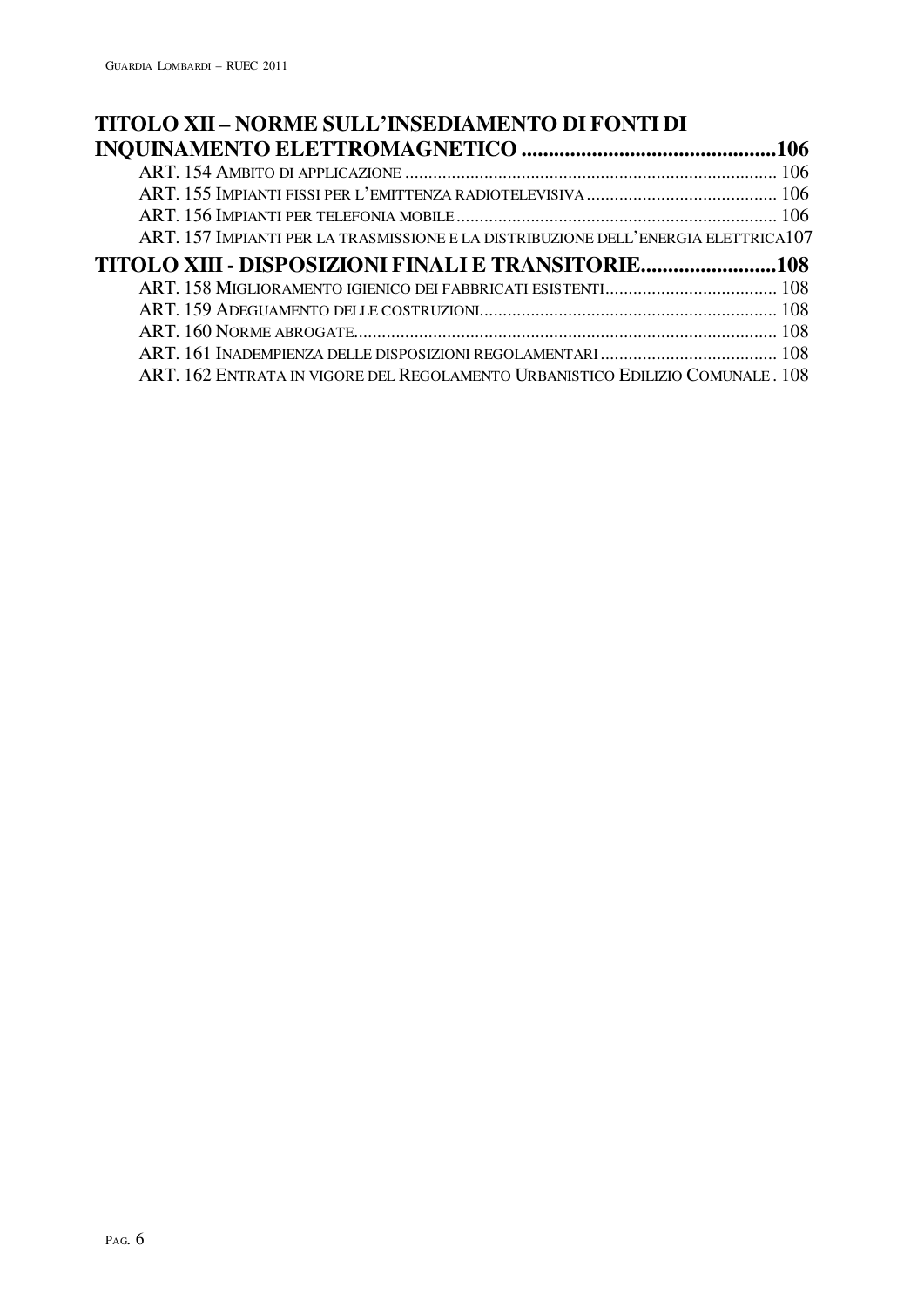# **TITOLO I – GENERALITA' E DEFINIZIONI**

# **CAP. I. NATURA E OGGETTO DEL REGOLAMENTO**

#### **ART. 1**

#### **Natura del Regolamento Urbanistico Edilizio Comunale**

Il presente Regolamento Urbanistico Edilizio Comunale (RUEC), redatto ai sensi dell'art. 4 del Testo Unico in materia di Edilizia approvato con D.P.R. 06.06.2001 n.380 e s.m.i. e dell'art.28 della L.R. 22.12.2004 n.16, è strumento di pianificazione comunale ai sensi dell'art.22, co.2, lett. c), della L.R. n.16/2004.

#### **ART. 2**

## **Oggetto del Regolamento Urbanistico Edilizio Comunale**

Oggetto del presente Regolamento è la disciplina delle materie specificate all'art.4 del D.P.R. 06.06.2001 n.380 e s.m.i. e all'art.28 della L.R. 22.12.2004 n.16, delle altre materie demandate al Regolamento Urbanistico Edilizio Comunale da disposizioni con forza di legge, nonché delle ulteriori materie che, anche con carattere eminentemente locale, abbiano attinenza con l'attività edilizia, il decoro e l'igiene urbana, la tutela dei valori ambientali e architettonici del territorio comunale, il benessere e la sicurezza.

In particolare, ai sensi dell'art.28 della L.R. n.16/2004, il presente RUEC:

- individua le procedure, le modalità esecutive e le tipologie delle trasformazioni, nonché l'attività concreta di costruzione, modificazione e conservazione delle strutture edilizie;
- disciplina gli aspetti igienici aventi rilevanza edilizia, gli elementi architettonici e di ornato, gli spazi verdi e gli arredi urbani;
- definisce, in conformità alle previsioni del PUC e delle Norme di Attuazione allo stesso allegate, i criteri per la quantificazione dei parametri edilizi e urbanistici e disciplina gli oneri concessori;
- specifica i criteri per il rispetto delle norme in materia energetico-ambientale in conformità agli indirizzi statali e regionali.

#### **ART. 3**

#### **Coordinamento con il Piano Urbanistico Comunale**

Il presente R.U.E.C. definisce le procedure, le modalità attuative, le tipologie, i requisiti qualitativi e prestazionali generali ed i criteri di quantificazione dei parametri edilizi e urbanistici da applicare alle specifiche soluzioni, ovvero agli interventi e le opere, di cui alla disciplina particolare delle singole zone omogenee del PUC.

Pertanto, le disposizioni del RUEC si integrano e si coordinano con le Norme Tecniche di Attuazione specifiche delle singole zone omogenee del PUC e concorrono alla compiuta disciplina e regolamentazione degli assetti, delle trasformazioni, delle utilizzazioni e delle azioni di tutela del territorio.

Coerentemente con la disciplina generale contenuta nel Piano Urbanistico Comunale, il territorio comunale è distinto in due unità di paesaggio fondamentali: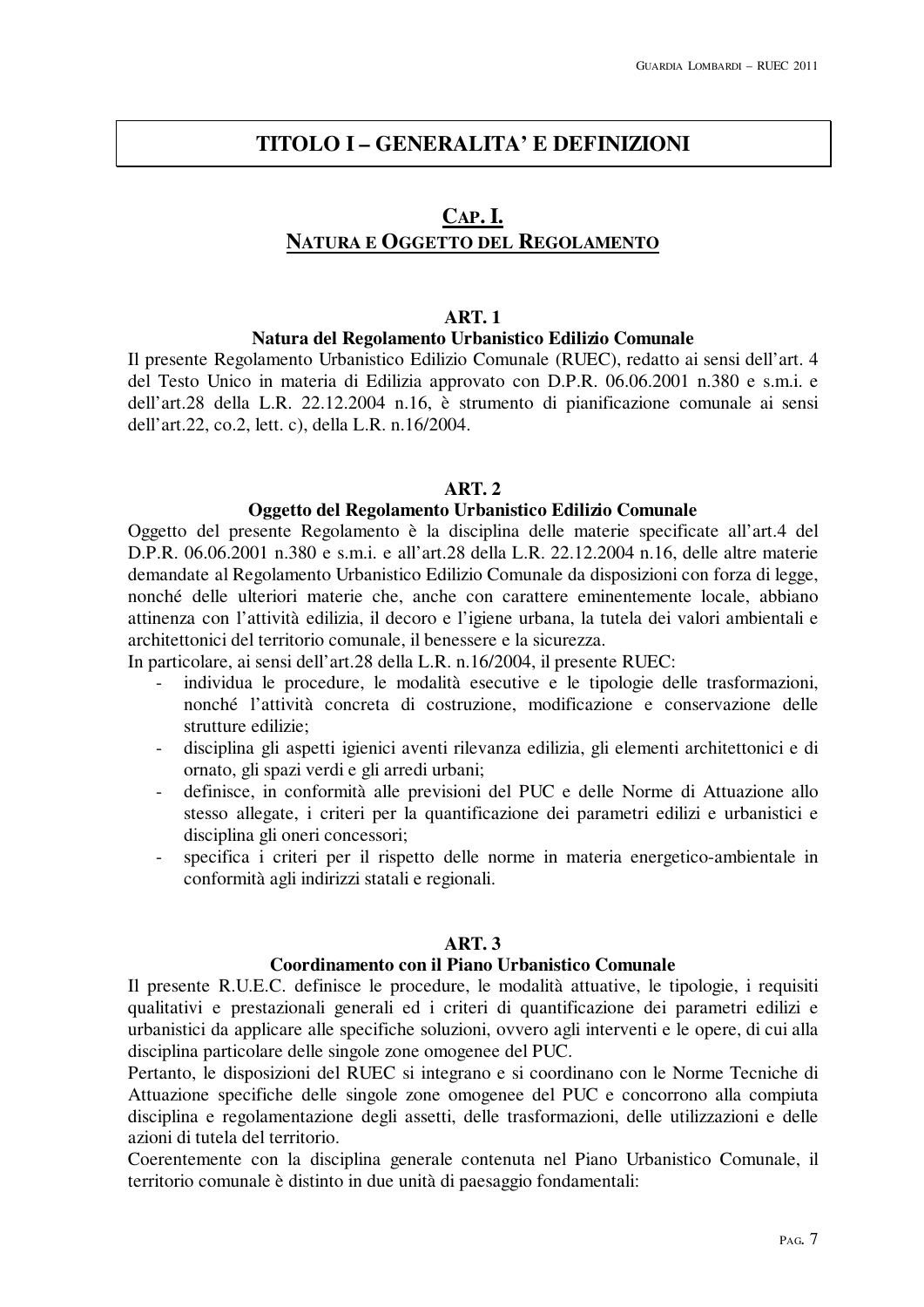A - Paesaggio urbanizzato e semi-urbanizzato (urbano, periurbano e marginale);

B - Paesaggio rurale aperto (nuclei ed insediamenti extraurbani, campo aperto.

Le disposizioni del presente RUEC si applicano di norma all'intero territorio comunale, fatte salve quelle esplicitamente riferite ad ambiti territoriali specifici.

Nella Zona omogenea **"A –Centro Storico"** individuata dal Piano Urbanistico Comunale nell'ambito del Paesaggio urbanizzato si applicano altresì le *norme di tutela speciale del centro storico* di cui al Titolo VII del presente Regolamento.

Nell'ambito del Paesaggio rurale aperto si applicano le *norme di tutela del paesaggio rurale*  di cui al successivo Titolo VIII.

Gli interventi edilizi derivanti dall'applicazione di leggi speciali, tra le quali la L. 219/81 e s.m.i., vanno attuati secondo le disposizioni prevalenti delle predette leggi, ad integrazione di quanto disciplinato dal PUC e dal RUEC.

# **CAP. II.**

# **TIPOLOGIE E MODALITA' ESECUTIVE DELLE TRASFORMAZIONI**

# **ART. 4**

# **Definizioni di categorie edilizie**

Gli interventi e le opere edilizie consentite dal PUC e dai relativi PUA sono sottoposte alla disciplina del presente R.U.E.C. . All'uopo, si intendono:

- *per interventi costruttivi*, le opere edilizie realizzate entro e/o fuori terra, che risultino ancorate al terreno e non rientrino nella categoria delle cose mobili secondo il Codice della Strada, riguardanti costruzioni aggiuntive o sostitutive rispetto all'originario stato del suolo e dei luoghi, quali edifici, costruzioni in genere, nonché quant'altro comporti la realizzazione di manufatti;

- *per trasformazioni*, le azioni costruttive volte a realizzare nuova edificazione di manufatti edilizi, infrastrutturali e di opere in generale, per cui l'ambiente fisico viene ad essere modificato rispetto a quello preesistente, ivi comprese le lottizzazioni;

- *per riqualificazione*, le azioni atte a conservare con adeguamenti funzionali, strutturali e morfologici gli elementi costruiti e quelli ambientali esistenti.

Per le costruzioni edilizie si definiscono:

- *piano,* lo spazio delimitato dalle pareti di facciata compreso tra gli estradossi di due solai contigui, che può essere: *fuori terra* quando il pavimento risulta a quota superiore rispetto alle sistemazioni esterne circostanti l'edificio; *interrato* quando l'intradosso di un piano (i.e. soffitto) risulta sottostante alla quota più bassa delle sistemazioni esterne; *seminterrato* quando l'intradosso del piano (i.e. soffitto) risulta per almeno 50 cm. al di sopra della quota più bassa delle sistemazioni esterne;
- *facciata,* la proiezione su un piano verticale dei paramenti di uno dei frontespizi esterni dei fabbricato;
- *unità immobiliare*, un complesso edilizio costituito da vani, vani accessori e superfici pertinenziali balconate o terrazzate, funzionalmente autonomo, con ingresso (o ingressi) indipendente a esclusivo servizio dell'unità immobiliare;
- *loggia,* lo spazio accessorio, delimitato da tre pareti verticali e due orizzontamenti, accessibile da vani abitabili;
- *loggiato,* lo spazio di uso collettivo o accessorio, delimitato da una parete verticale, una pilastrata e due orizzontamenti;
- *porticato,* lo spazio coperto di uso comune o esclusivo posto a piano terra, aperto su almeno un fronte, direttamente interconnesso con le sistemazioni esterne;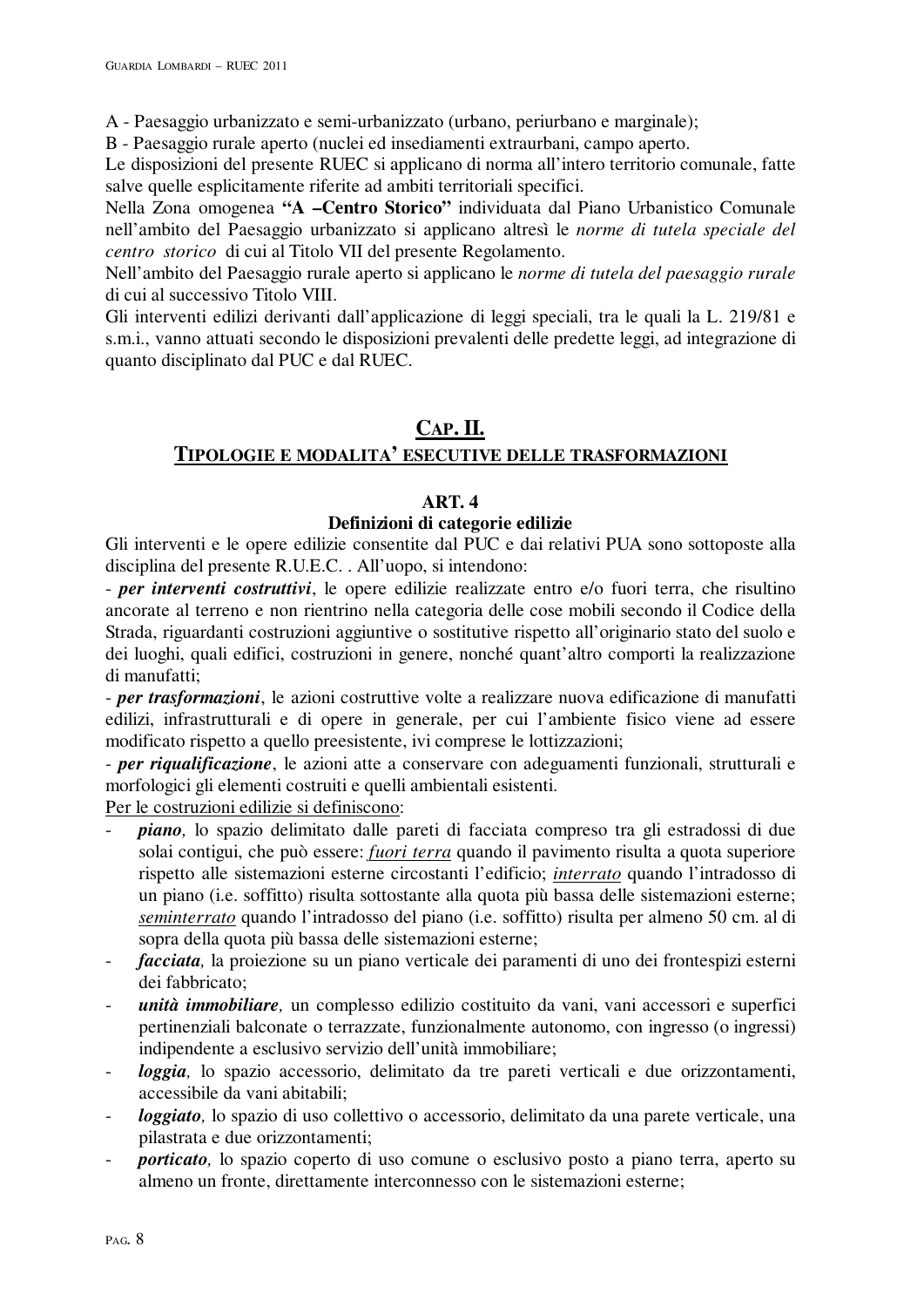- *chiostro,* lo spazio coperto, aperto verso il cortile interno e ubicato allo stesso livello di quest'ultimo, che lo attornia su tutti i suoi lati;
- *tettoia*, struttura di copertura, aperta su più lati, pertinenziale all'unità immobiliare o di uso condominiale;
- *spazi interni scoperti* sono*: cortile* (spazio interno con perimetro delimitato da facciate interne dell'edificio); *corte* (cortile coperto su un lato), *cavedio* (spazio interno con collegamento all'esterno solo in sommità, da utilizzare per la sistemazione di canalizzazioni degli impianti tecnici dell'edificio);
- *pensiline,* elementi per la protezione dal soleggiamento, dalle piogge e dal vento, formate da strutture permanenti o provvisorie, con elementi portanti verticali e/o orizzontali, utilizzate anche per sostegno di essenze arboree rampicanti e per la formazione di pergolati, gazebi, spalliere verdi, etc.;
- *chioschi,* manufatti provvisori, di superfici, altezze e volumi modesti, senza servizi igienici, per vendite al minuto, per funzioni di biglietterie, di guardiania e di altre attività complementari e compatibili;
- *pareti finestrate,* le pareti esterne dell'edificio con presenza di aperture, costituenti vedute, delimitanti volumi costruiti, ivi compresi i frontini degli sbalzi strutturali prospicienti suoli privati, connessi all'utilizzazione dell'edificio, ove detti sbalzi incidano sulla salubrità e la sicurezza degli spazi compresi tra edifici prospicienti;
- *elementi di arredo di spazi esterni,* sistemazione del verde con essenze arboree, cespugliato o a prato, con l'inserimento di elementi costruiti, scultorei e architettonici destinati ad esclusiva destinazione di arredo formale e funzionale per la più gradevole fruizione degli spazi esistenti;
- *infrastrutture primarie,* le sistemazioni urbane ed extraurbane per la viabilità e di ogni modalità di trasporto e di relazioni sul territorio;
- infrastrutture secondarie, il complesso delle attrezzature e dei servizi di interesse comune.

## **ART. 5**

## **Tipologie degli interventi edilizi**

Le tipologie degli interventi edilizi si dividono in due categorie generali: *interventi sul patrimonio edilizio esistente* e *interventi di nuova costruzione*, come definiti nel presente articolo.

Nell'ambito delle singole tipologie di intervento edilizio si applicano le norme generali e particolari stabilite, in relazione alla specificità dell'ambito territoriale in cui l'intervento ricade, dal presente RUEC.

Il Piano Urbanistico Comunale (PUC) e i Piani Urbanistici Attuativi (PUA) stabiliscono le tipologie di intervento applicabili nelle diverse zone territoriali omogenee.

*A)* Le tipologie degli *interventi sul patrimonio edilizio esistente,* in coerenza con quanto prescritto dall'art. 3 del T.U. Edilizia (D.P.R. n. 380/2001 e succ. mod. ed int.), sono quelle di seguito riportate:

# *a) "Manutenzione Ordinaria"*

Sono gli interventi edilizi che riguardano le opere di riparazione, rinnovamento e sostituzione delle finiture degli edifici e quelle necessarie ad integrare o mantenere in efficienza gli impianti tecnologici esistenti.

# *b) "Manutenzione Straordinaria"*

Sono le opere e le modifiche necessarie per rinnovare e sostituire parti anche strutturali degli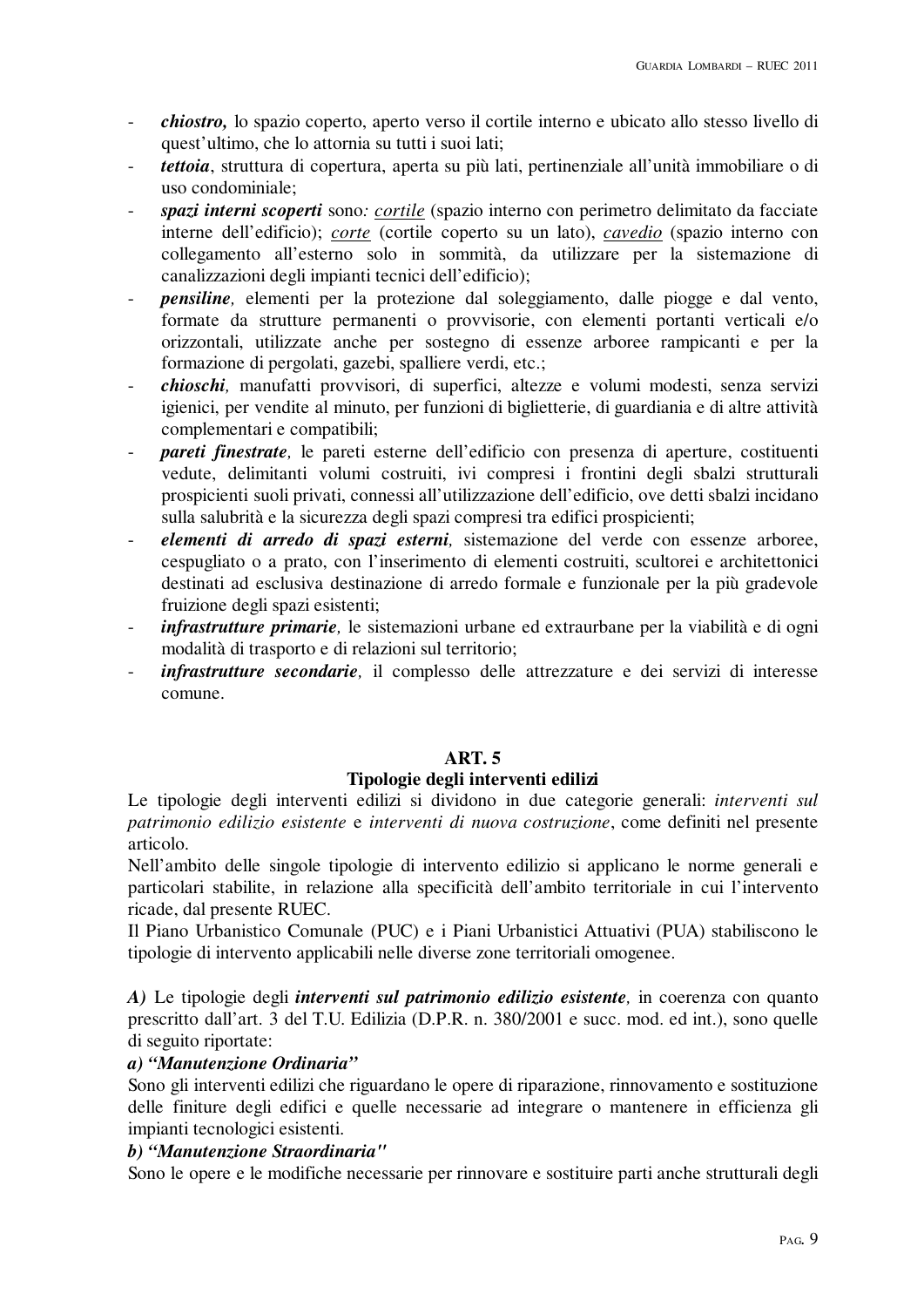edifici, nonché per realizzare ed integrare i servizi igienico-sanitari e tecnologici, sempre che non alterino i volumi e le superfici delle singole unità immobiliari e non comportino modifiche delle destinazioni d'uso.

## *c) "Restauro e Risanamento Conservativo"*

Sono gli interventi edilizi rivolti a conservare l'organismo edilizio e ad assicurarne la funzionalità mediante un insieme sistematico di opere che, nel rispetto degli elementi tipologici, formali e strutturali dell'organismo stesso, ne consentano destinazioni d'uso con essi compatibili. Tali interventi comprendono il consolidamento, il ripristino e il rinnovo degli elementi costitutivi dell'edificio, l'inserimento degli elementi accessori e degli impianti richiesti dalle esigenze dell'uso, l'eliminazione degli elementi estranei all'organismo edilizio.

Ai sensi dell'art.3, comma 2, del T.U. Edilizia (D.P.R. n. 380/2001 e succ. mod. ed int.) e dell'art.29, co.4, del Codice dei Beni Culturali e del Paesaggio (D.Lgs. n.42/2004 e s.m.i.), si definiscono come interventi di restauro quelli diretti sul bene attraverso un complesso di operazioni finalizzate all'integrità materiale ed al recupero del bene medesimo, alla protezione ed alla trasmissione dei suoi valori culturali. Il restauro comprende l'intervento di miglioramento strutturale ai sensi della vigente normativa sismica.

Il restauro si applica per tutti gli immobili e loro pertinenze assoggettati alle disposizioni di tutela di cui al D.Lgs. n.42/2004 e s.m.i., secondo le prescrizioni di cui all'art.29 dello stesso Decreto Legislativo.

# *d) "Ristrutturazione Edilizia"*

Sono gli interventi rivolti a trasformare gli organismi edilizi mediante un insieme sistematico di opere che possono portare ad un organismo edilizio in tutto o in parte diverso dal precedente

Tali interventi comprendono il ripristino o la sostituzione di alcuni elementi costitutivi dell'edificio, l'eliminazione, la modifica e l'inserimento di nuovi elementi ed impianti.

Nell'ambito degli interventi di ristrutturazione edilizia sono ricompresi anche quelli consistenti nella demolizione e ricostruzione con la stessa volumetria e sagoma di quello preesistente, fatte salve le sole innovazioni necessarie per l'adeguamento alla normativa antisismica, nel rispetto dei vincoli planovolumetrici e dei caratteri morfologici della struttura urbana, come specificato dalla Circolare Min. Infrastrutture 7 agosto 2003, n.4174. Tale categoria di intervento non è applicabile agli edifici di riconosciuto valore storicoartistico ed ambientale-paesaggistico, ovvero per quelli di cui al D.Lgs. n.42/2004 e s.m.i..

*B)* Sono da considerarsi **interventi di nuova costruzione** quelli di trasformazione edilizia ed urbanistica del territorio non rientranti nelle tipologie definite ai punti precedenti. A sensi dell'art. 3, lett.*e)* del T.U. in materia di edilizia, sono comunque da considerarsi tali:

- la costruzione di manufatti edilizi fuori terra o interrati, ovvero l'ampliamento di quelli esistenti all'esterno della sagoma esistente, fermo restando, per gli interventi pertinenziali, quanto previsto al punto seguente;

- gli interventi pertinenziali che le norme tecniche degli strumenti urbanistici, in relazione alla zonizzazione e al pregio ambientale e paesaggistico delle aree, qualifichino come interventi di nuova costruzione, ovvero che comportino la realizzazione di un volume superiore al 20% del volume dell'edificio principale;

- gli interventi di urbanizzazione primaria e secondaria realizzati da soggetti diversi dal Comune;

- la realizzazione di infrastrutture e di impianti, anche per pubblici servizi, che comporti la trasformazione in via permanente di suolo inedificato;

- l'installazione di torri e tralicci per impianti radio-ricetrasmittenti e di ripetitori per i servizi di telecomunicazioni;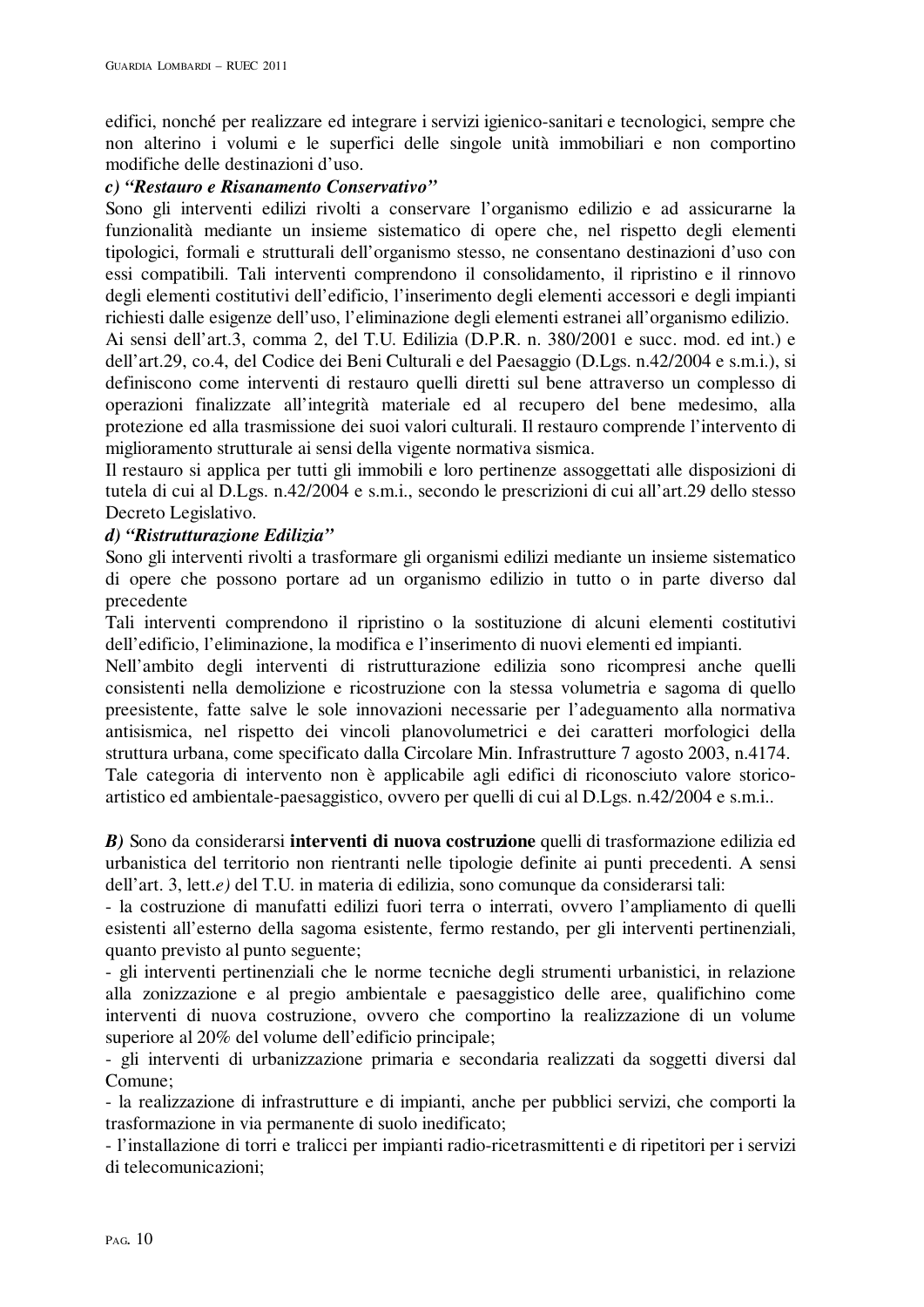- l'installazione di manufatti leggeri, anche prefabbricati, e di strutture di qualsiasi genere, quali roulottes, campers, case mobili, imbarcazioni, che siano utilizzati come abitazioni, ambienti di lavoro, oppure come depositi, magazzini e simili, e che non siano diretti a soddisfare esigenze meramente temporanee;

- la realizzazione di depositi di merci o di materiali, la realizzazione di impianti per attività produttive all'aperto ove comportino l'esecuzione di lavori cui consegua la trasformazione permanente del suolo inedificato.

# *C) "Ristrutturazione urbanistica"*

Ai sensi della lettera f) del co.1 dell'art. 3 del T.U., rientrano in tale tipologia gli interventi rivolti a sostituire l'esistente tessuto urbanistico-edilizio con altro diverso mediante un insieme sistematico di interventi edilizi, anche con la modificazione del disegno dei lotti, degli isolati e della rete stradale, per i quali sono necessari progetti unitari o piani urbanistici attuativi che comportano interventi edilizi rientranti sia nella tipologia delle nuove costruzioni, che in quella degli interventi sul patrimonio edilizio esistente, come sopra definite.

## **ART. 6**

## **Recupero e riqualificazione dei manufatti incongrui**

Le strutture accessorie o i manufatti costruiti con elementi precari ed impropri o che presentino comunque uno stato di degrado e di incoerenza con il contesto limitrofo, purché legittimati in base a regolari atti abilitativi, ovvero realizzati anteriormente al 1/9/1967 nelle aree esterne alla delimitazione dei centri abitati e prima del 17/8/1942 nei centri abitati, sono assoggettabili, indipendentemente dalla destinazione urbanistica dell'ambito di riferimento, ad intervento di recupero e riqualificazione, anche tramite demolizione e ricostruzione a parità di volume ed eventuale spostamento e riconfigurazione del manufatto in forme coerenti ed organiche con il manufatto principale di riferimento, se esistente, ovvero con il contesto ambientale cui appartengono.

E' consentito un aumento di volume non superiore al 20% del volume originario per l'inserimento degli impianti tecnologici ed igienico-sanitari richiesti dalle esigenze dell'uso.

Gli interventi si attuano previo rilascio di Permesso di Costruire.

Tutti gli interventi dovranno essere conformi dal punto di vista tipologico, costruttivo, dei materiali e delle finiture con le specifiche prescrizioni del presente Regolamento e delle Norme allegate agli strumenti urbanistici vigenti.

In caso di inerzia dei proprietari dei manufatti costituenti detrattori ambientali e/o caratterizzati da degrado, sarà facoltà del Sindaco o di altra Autorità competente intimare l'obbligo di intervento a tutela dell'igiene e del decoro pubblico.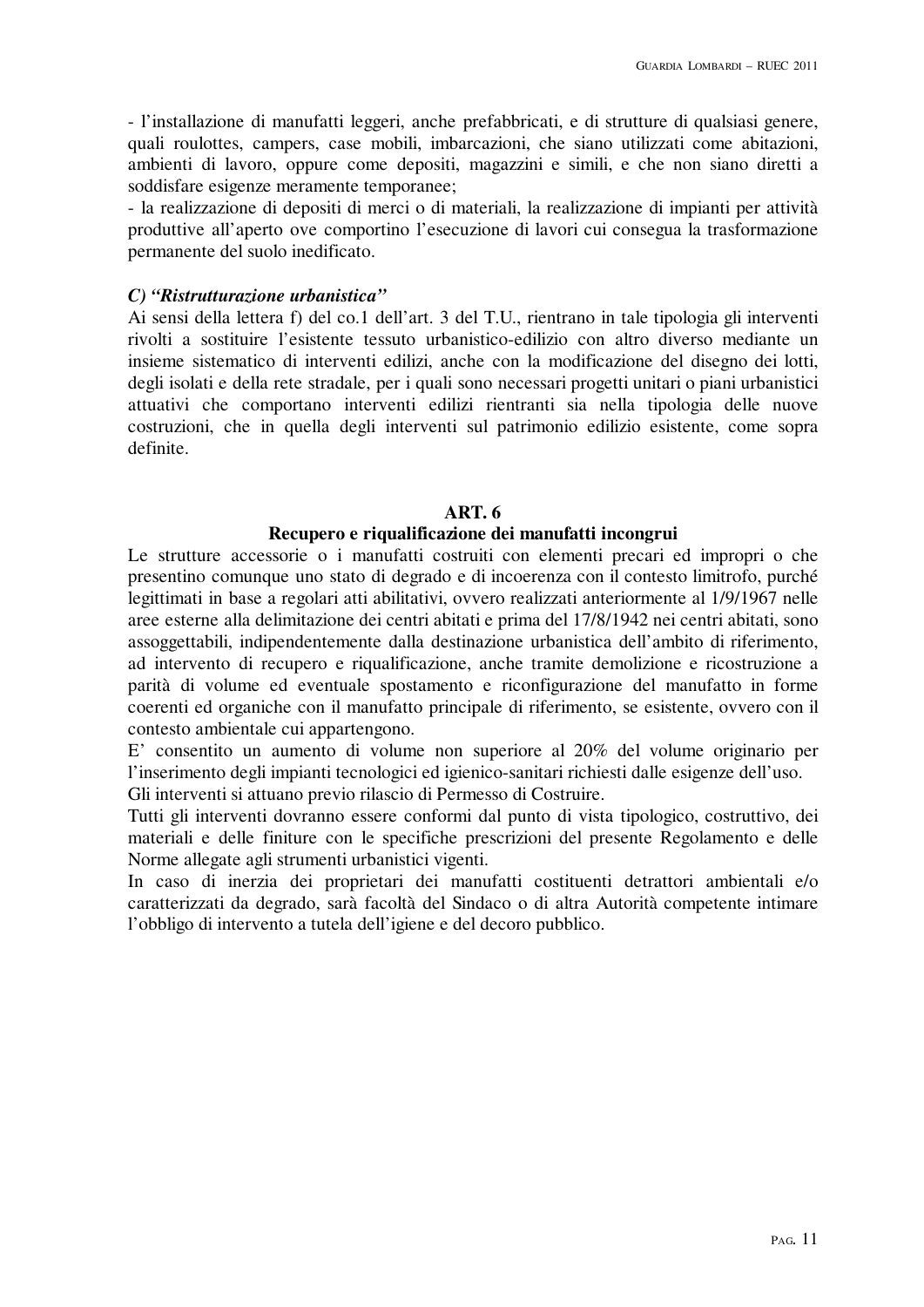# **CAP. III.**

# **CRITERI PER LA QUANTIFICAZIONE DEI PARAMETRI EDILIZI E URBANISTICI**

# **ART. 7**

# **Definizioni dei parametri urbanistici ed edilizi**

Di seguito si definiscono i criteri per la quantificazione dei parametri edilizi e urbanistici utilizzati dal PUC e dai relativi PUA nella disciplina specifica delle singole zone omogenee:

*1) St –* Superficie territoriale (mq).

Per "superficie territoriale" si intende la superficie in mq. di un ambito urbanistico omogeneo, ovvero quella riferita ai Piani Urbanistici Attuativi, così come individuati dal Piano Urbanistico Comunale, al netto della grande viabilità esistente o prevista e con esclusione delle aree demaniali indisponibili, militari o marittime, e comunque disciplinate da leggi speciali.

*2) It* – Indice di fabbricabilità territoriale (mc/mq).

Per "indice di fabbricabilità territoriale" si intende il rapporto tra il volume massimo realizzabile e la superficie territoriale della zona.

*3) Sm* – Superficie minima di intervento (mq.).

Per "superficie minima di intervento" la superficie territoriale minima necessaria per predisporre e attuare un intervento urbanistico esecutivo.

*4) Sf –* superficie fondiaria (mq).

Per "superficie fondiaria", in caso di strumento urbanistico esecutivo, si intende la parte di superficie risultante sottraendo da quella territoriale, così come precedentemente definita, la nuova viabilità di piano e le superfici destinate alle opere di urbanizzazione primaria e secondaria. Tale superficie può essere suddivisa in lotti.

In caso di intervento edilizio diretto la superficie fondiaria si identifica con l'area edificabile al netto delle strade pubbliche esistenti o previste nel Piano Urbanistico Comunale e delle aree per l'urbanizzazione primaria e secondaria.

- *5) If*  Indice di fabbricabilità fondiaria (mc/mq). Per "indice di fabbricabilità fondiaria" si intende il rapporto fra il volume massimo realizzabile e la superficie fondiaria precedentemente definita.
- *6) U* Rapporto di utilizzazione (mq/mq). Rapporto tra superficie fondiaria e superficie territoriale, rappresentativo di quanta parte della superficie territoriale è utilizzata, in sede attuativa, per i lotti fondiari.
- *7) Slp* Superficie lorda di pavimento (mq). Sommatoria delle superfici lorde di solaio dei piani utilizzabili di un fabbricato. Con riferimento alle definizioni di cui al precedente art. 4, nelle nuove costruzioni non costituiscono SLP al fine della verifica dell'indice di utilizzazione territoriale o fondiario (di seguito definiti) o della capacità insediativa di PUC:
	- logge e loggiati, purché il rapporto tra larghezza e profondità sia uguale o maggiore di uno. Diversamente va computata nella SLP la parte di superficie che eccede la profondità definita da detto rapporto;
	- porticati aperti almeno su due lati o porzioni di essi. Per i porticati di uso esclusivo detta esclusione si applica fino al limite del 40% della superficie utile del piano dove il porticato è situato, computando la superficie eccedente detto limite;
	- superfici poste totalmente entroterra rispetto alla superficie del terreno circostante secondo la sistemazione prevista dal progetto approvato. Tale esclusione non si applica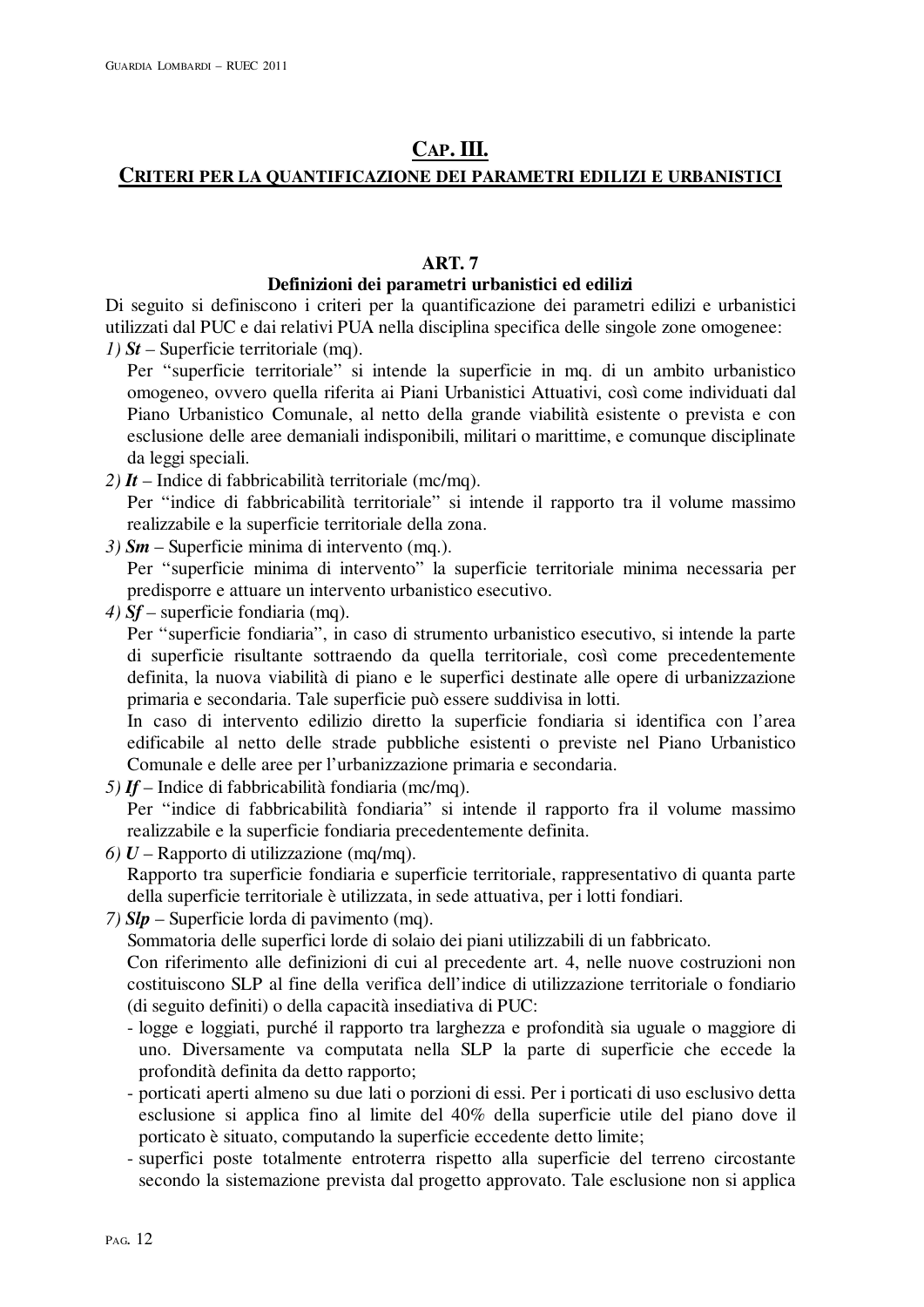qualora le superfici interrate siano destinate ad attività produttive;

- cantine, garage e locali di sgombero, quando posti al livello interrato o seminterrato;
- locali sottotetto non praticabili e/o non abitabili, se l'altezza media non supera m. 2,20 nei confronti di falde con inclinazione inferiore o uguale al 35%;
- vani scala ed ascensori di uso condominiale o comune.

Per la misurazione di tale parametro si applicano le deroghe previste dall'art.11, del D.Lgs.30/05/2008, n.115 e s.m.i..

- *8) Ut* Indice di utilizzazione territoriale (mq/mq). Rapporto tra la Superficie Lorda di Pavimento edificata e/o edificabile e la Superficie Territoriale (Ut = SLP/St): rappresenta il numero di metri quadrati di Superficie Lorda di Pavimento edificata e/o edificabile per ogni metro quadrato di superficie territoriale.
- *9) Uf*  Indice di utilizzazione fondiaria (mq/mq). Rapporto tra la Superficie Lorda di Pavimento edificata e/o edificabile e la Superficie Fondiaria (Uf = SLP/Sf): rappresenta il numero di metri quadrati di Superficie Lorda di Pavimento edificata e/o edificabile per ogni metro quadrato di Superficie Fondiaria.
- *10) Jc* Indice capitario (mc/ab).

Per «indice capitario» si intende la dotazione pro capite di metri cubi per ogni abitante insediato, relativamente alla superficie lorda abitabile. Tale dotazione potrà essere maggiorata per le destinazioni specificatamente non residenziali.

- *11) Sl –* Superficie minima del lotto (mq). Area minima necessaria per operare un intervento edilizio diretto o, nel caso di piano urbanistico attuativo, area minima in cui è possibile frazionare la superficie fondiaria.
- *12) Su1* Superficie destinata ad opere di urbanizzazione primaria (mq). Tale superficie comprende tutte le aree da riservare per le opere di urbanizzazione primaria secondo le quantità minime stabilite dalle leggi vigenti o quanto stabilito, zona per zona, dalle norme dello strumento urbanistico generale.
- *13) Su2 –* Superficie destinata ad opere di urbanizzazione secondaria (mq). Tale superficie comprende tutte le aree da riservare o riservate alle opere di urbanizzazione secondaria secondo le quantità minime stabilite dalle leggi vigenti o quanto previsto, zona per zona, dalle norme dello strumento urbanistico generale.
- *14) Rc* Rapporto di copertura (mq/mq). E' il rapporto tra la Superficie Coperta e la Superficie Fondiaria. Deve essere misurato considerando per Superficie Fondiaria quella di cui al parametro *Sf* e per Superficie Coperta quella *Sc* di seguito definita.
- *15) Sc* Superficie coperta di un edificio (mq).

Per "superficie coperta di un edificio" si intende quella risultante dalla proiezione sul piano orizzontale, al livello campagna, di tutte le parti edificate fuori terra delimitate dal massimo filo esterno del fabbricato misurato ai vari piani dell'edificio senza tenere conto di eventuali sporti o balconi per una sporgenza massima di m. 1,20 dal filo esterno.

Per la misurazione di tale parametro si applicano le deroghe previste dall'art.11, del D.Lgs.30/05/2008, n.115 e s.m.i..

*16) Su –* Superficie utile abitativa (mq).

Per "superficie utile" si intende la superficie del pavimento degli alloggi misurata al netto dei muri perimetrali e di quelli interni, delle soglie di passaggio da un vano all'altro, degli sguinci di porte e finestre, degli ingombri di pilastro, di cavedi, di impianti.

Rientra in tale superficie la proiezione orizzontale del vano scala degli alloggi duplex anche se in eccedenza rispetto al limite massimo della superficie utile abitabile *(Delibera Regione Campania n. 7844 del 02.10.96)*.

*17) Snr –* Superficie non residenziale (mq).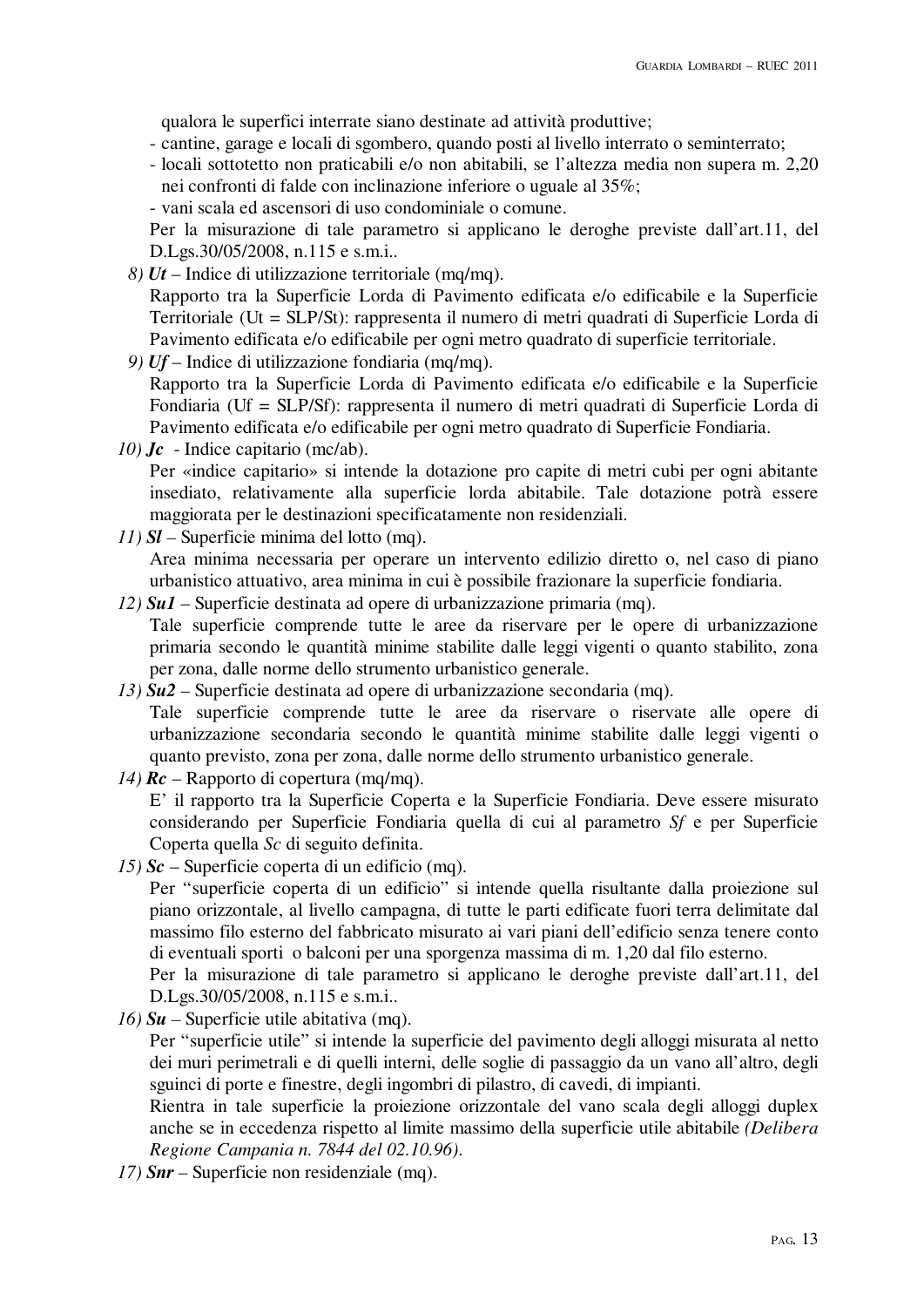Per "superficie non residenziale" si intende la superficie risultante dalla somma delle superfici di pertinenza dell'alloggio – quali logge, balconi, cantinole o soffitte – e quelle di pertinenza dell'organismo abitativo – quali androni d'ingresso, proiezioni orizzontali del vano scala e del vano ascensore, porticati liberi, volumi tecnici, centrali termiche, locali condominiali ed altri locali a servizio della residenza – misurati al netto dei muri perimetrali e di quelli interni.

Solo per l'edilizia residenziale pubblica tale superficie dovrà essere contenuta entro il 45% (quarantacinque per cento) della superficie utile abitabile *(Su)*. Tale limite del 45% si intende non per singolo alloggio ma riferito alla somma delle superfici utili *(Su)* dell'organismo abitativo.

Di tale 45% almeno l'8% dovrà essere utilizzato per cantinole e/o soffitte da realizzarsi ai piani terra o in seminterrato o in sottotetti con altezza media massima di 2,20 ml, o al piano per soggetti portatori di handicap *(Delibera Regione Campania n. 7844 del 02.10.96).*

*18) S* – Superficie complessiva (mq).

Per "superficie complessiva", si intende la superficie utile abitabile aumentata del 60% (sessanta per cento) della somma della superficie non residenziale e della superficie dei parcheggi: *S* = *Su* + 60% (*Snr + Sp*) *(Delibera Regione Campania n. 7844 del 02.10.96).*

*19) Sp* – Superficie parcheggi (mq).

Per "superficie parcheggi", si intende la superficie da destinare ad autorimesse o posti macchina coperti di pertinenza dell'organismo abitativo, comprensiva degli spazi di manovra.

Solo per l'edilizia residenziale pubblica tale superficie dovrà essere contenuta entro il 45% della superficie utile abitabile. Tale limite del 45% si intende non per singolo alloggio ma riferito alla superficie totale (*Su*) dell'organismo abitativo.

A tale limite sono ammesse deroghe motivate, in presenza di organismi abitativi composti prevalentemente da alloggi di superficie (*Su*) inferiore a 60 mq. *(Delibera Regione Campania n. 7844 del 02.10.96).*

*20) V –* Volume lordo di un edificio (mc).

Il volume lordo, ai fini dell'effettiva possibilità edificatoria, va computato sommando i prodotti della superficie lorda di ciascun piano, delimitato dal perimetro esterno delle murature, per l'altezza relativa al piano stesso, misurato tra le quote di calpestio dei pavimenti, con esclusione del volume totalmente entroterra, misurato rispetto alla superficie del terreno circostante secondo la sistemazione prevista dal progetto approvato. Tale esclusione non si applica qualora il volume interrato sia destinato ad attività produttive.

Per la misurazione di tale parametro si applicano le deroghe previste dall'art.11, del D.Lgs. 30/05/2008, n.115 e s.m.i..

Sono altresì esclusi dal calcolo del volume consentito: le tettoie e i porticati aperti almeno su due lati o porzioni di essi, purché entro il limite del 40% della superficie utile del piano dove il porticato è situato; i balconi, i parapetti e i cornicioni; i volumi tecnici strettamente necessari a contenere e consentire l'accesso ad impianti tecnici a servizio dell'edificio ed emergenti dalla linea di gronda, quali extra-corsa degli ascensori, serbatoi idrici, vasi di espansione dell'impianto di riscaldamento, canne fumarie e di ventilazione e locali di deposito rifiuti solidi urbani.

Inoltre sono esclusi i sottotetti non praticabili e quelli non abitabili se l'altezza media non supera m 2,20 nei confronti di falde con inclinazione inferiore o uguale al 35%.

Per edifici e costruzioni destinate ad attività produttive (industriali e artigianali), i volumi tecnici, se non individuabili rispetto ai volumi tecnologici, vengono considerati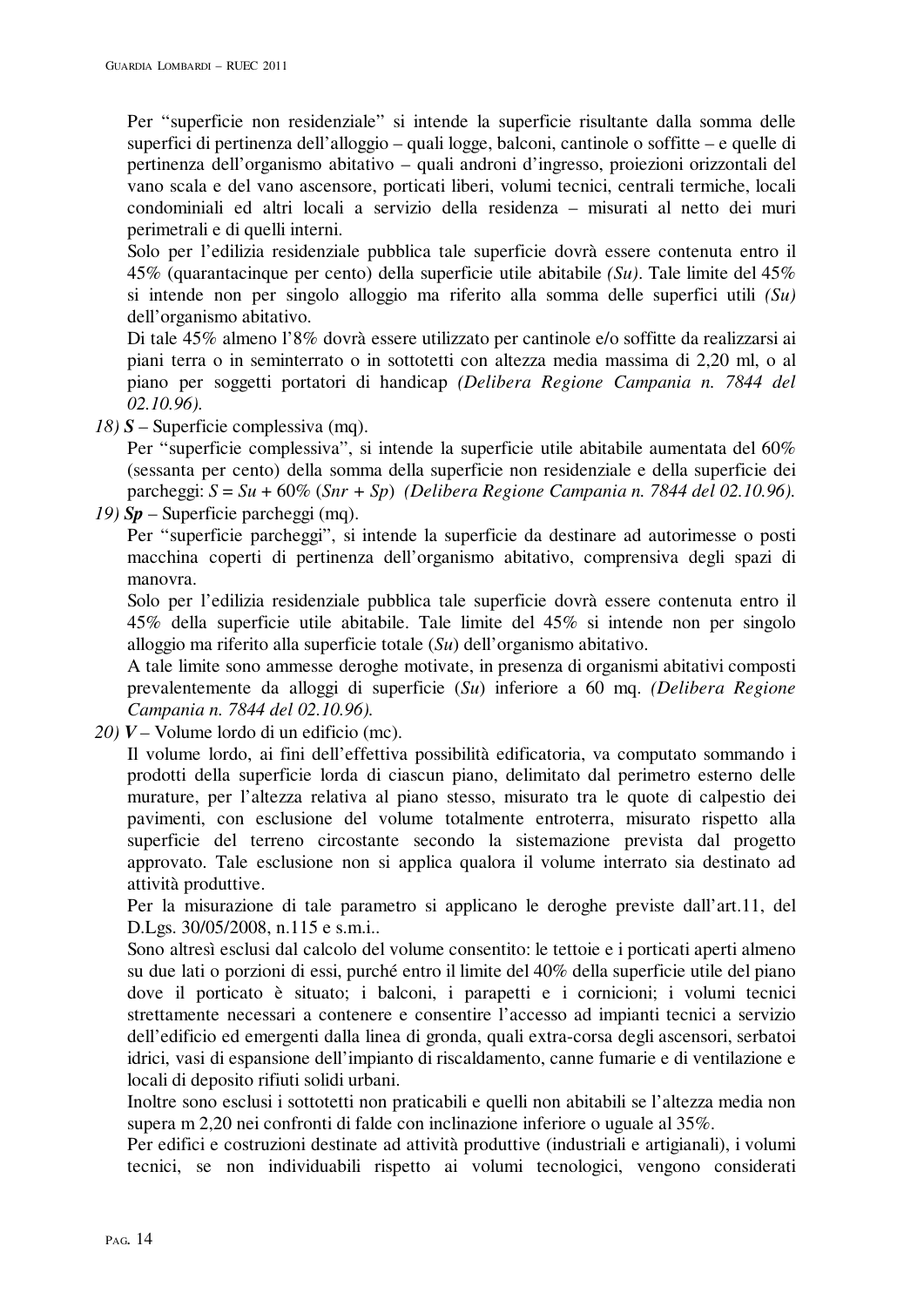commisurati al 5% dei volumi esclusivamente tecnologici.

*21) Lg* – Linea di gronda.

È la quota di riferimento coincidente con il punto d'intersezione della linea verticale esterna con la linea della falda discendente o nel caso di copertura piana con l'intradosso del solaio di copertura.

*22) Hf* – Altezza delle fronti di un edificio (m).

Per "altezza delle fronti di un edificio" si intende la differenza di quota tra la linea di terra, definita dal piano stradale o dalla più bassa sistemazione esterna, di cui al progetto approvato, interessata dalla facciata che si considera e il livello costituito dalla linea superiore di gronda del tetto.



Nel caso la pendenza della falda superi il 35% o la larghezza del cornicione superi m.1,20 dalla parete verticale, l'altezza va misurata ai due terzi della lunghezza della relativa falda, a partire dalla linea di gronda.

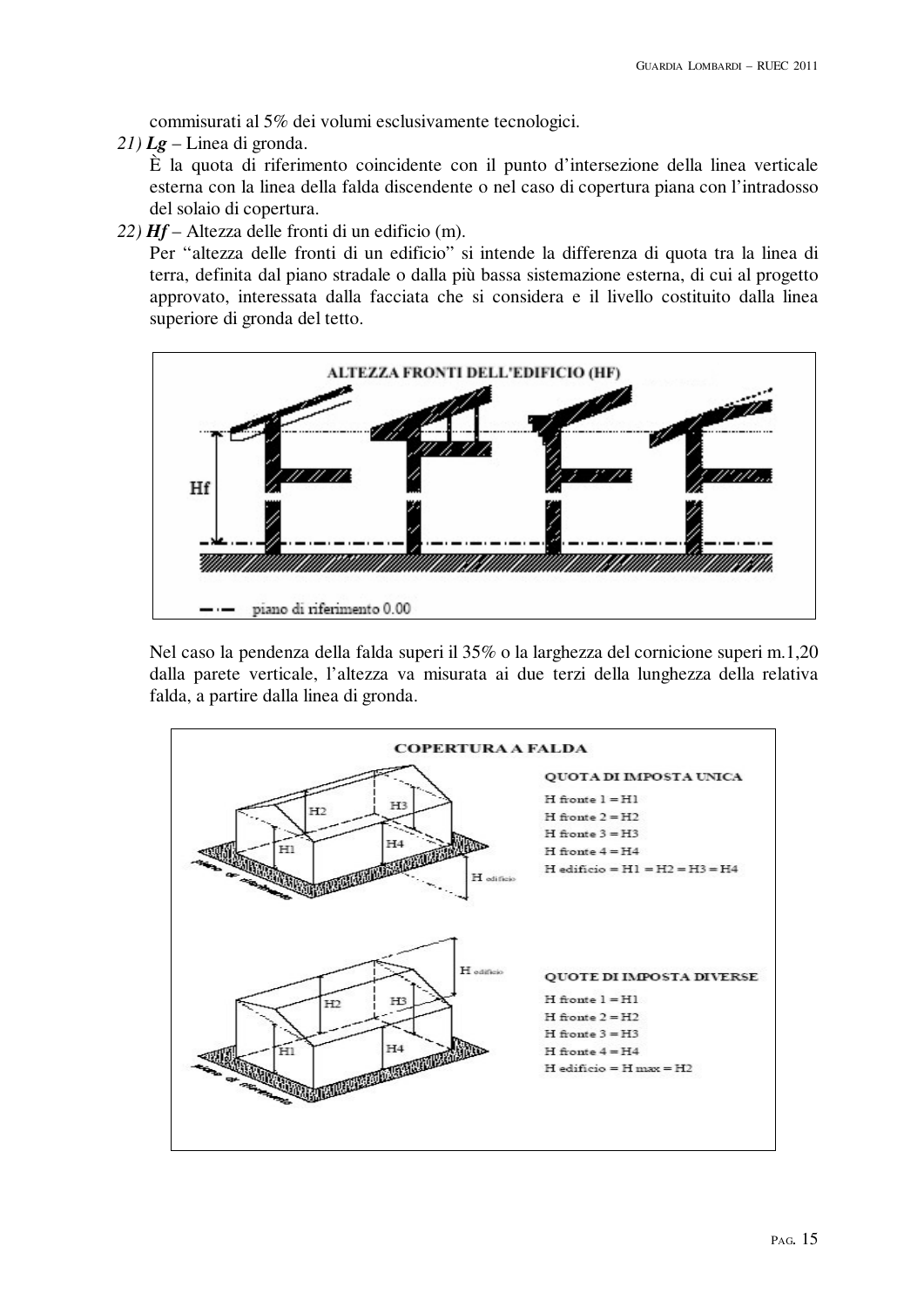

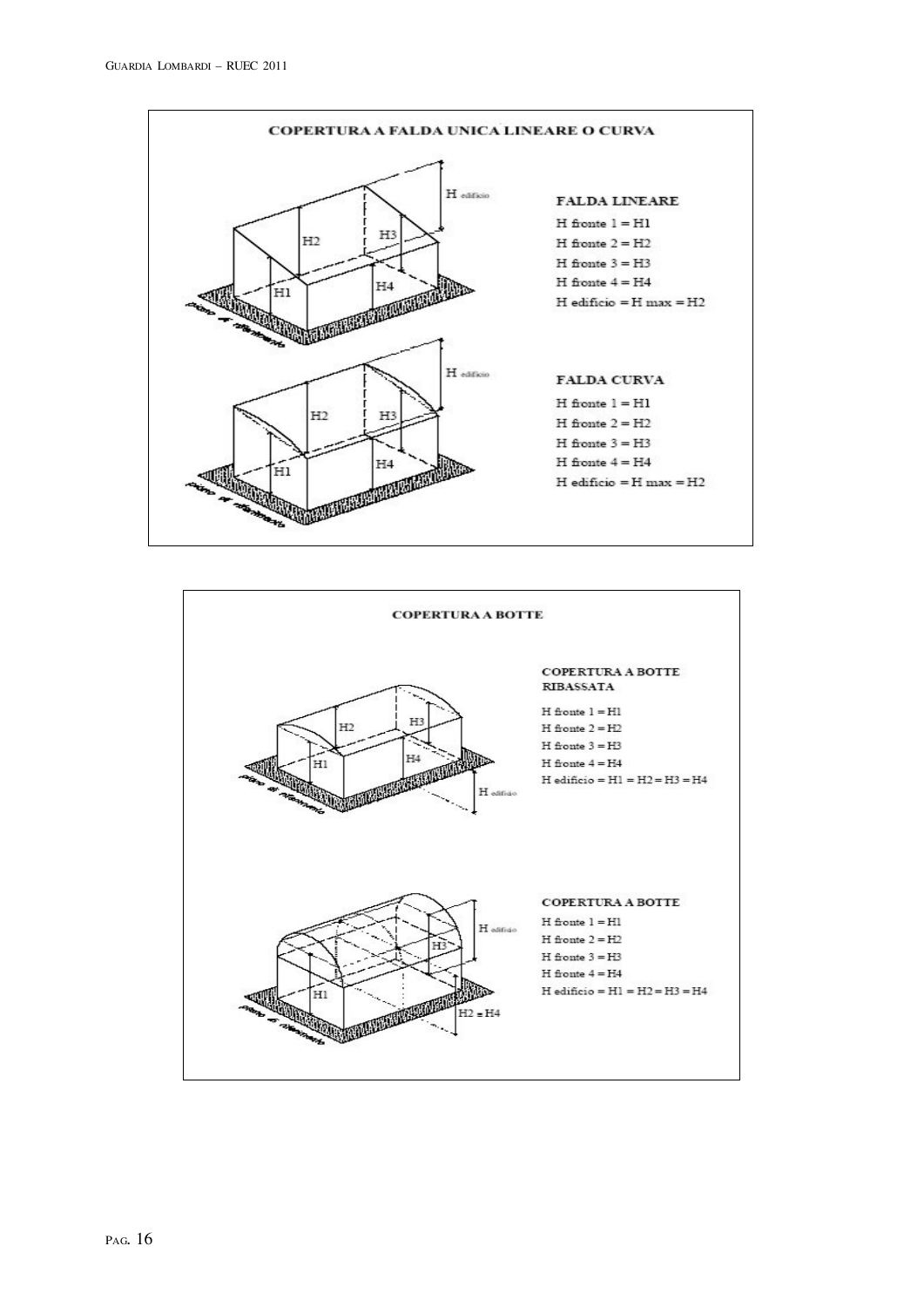Se l'edificio è coperto a terrazzo, l'altezza è data dalla differenza di quota tra la linea di terra, definita dal piano stradale o dalla più bassa sistemazione esterna, di cui al progetto approvato nel caso risulti al disotto del livello stradale, e la linea superiore definita dal coronamento del parapetto pieno del terrazzo di copertura o, in mancanza di esso, dal piano di calpestio del medesimo terrazzo.



L'altezza delle pareti di un edificio non può superare i limiti fissati, per le singole zone, dagli strumenti urbanistici o da particolari norme vigenti, ad eccezione dei singoli volumi tecnici. Nel caso di edifici in cui la linea di terra e quella di copertura non siano orizzontali si considera la media delle altezze. La media delle altezze così ricavata non deve comunque superare l'altezza massima prevista dalle norme dello strumento urbanistico per la zona.

Se la costruzione è "terrazzata", l'altezza di ciascun fronte deve essere calcolata separatamente per i singoli corpi sempreché questi ultimi siano individuabili dal punto di vista strutturale ed architettonico.

23)  $H$  – Altezza della costruzione (m).

Per "altezza della costruzione" si intende la media delle altezze delle fronti, calcolate secondo il parametro *Hf*, e non deve superare l'altezza massima consentita dalle norme per le diverse zone. A tale parametro si applicano le deroghe previste dall'art.11, del D.Lgs.30/05/2008, n.115 e s.m.i..

 $24$  *Fs* – Filo esterno.

Si definisce filo esterno del fabbricato la linea coincidente con il perimetro esterno della scatola muraria computata ai fini volumetrici*.* 

*25) Df –* Distanza tra le fronti (m).

Per "distanza tra le fronti" degli edifici si intende la distanza minima tra le proiezioni verticali dei fabbricati, misurata nei punti di massima sporgenza del filo esterno dei fabbricati con esclusione dei balconi aperti, sporti, pensiline e simili per una sporgenza massima di m. 1,20 dal filo esterno.

È stabilito dagli strumenti urbanistici un minimo assoluto per le varie zone; sono ammesse distanze inferiori nel caso di gruppi di edifici che formino oggetto di strumenti urbanistici esecutivi con previsioni planovolumetriche. Nel caso di fronti non parallele deve comunque in ogni punto essere rispettata la distanza minima.

In caso di sopraelevazione vanno rispettate le distanze previste per le varie zone dal P.U.C. vigente. Il parametro *Df* non si computa per i piani interamente interrati degli edifici. A tale parametro si applicano le deroghe previste dall'art.11, del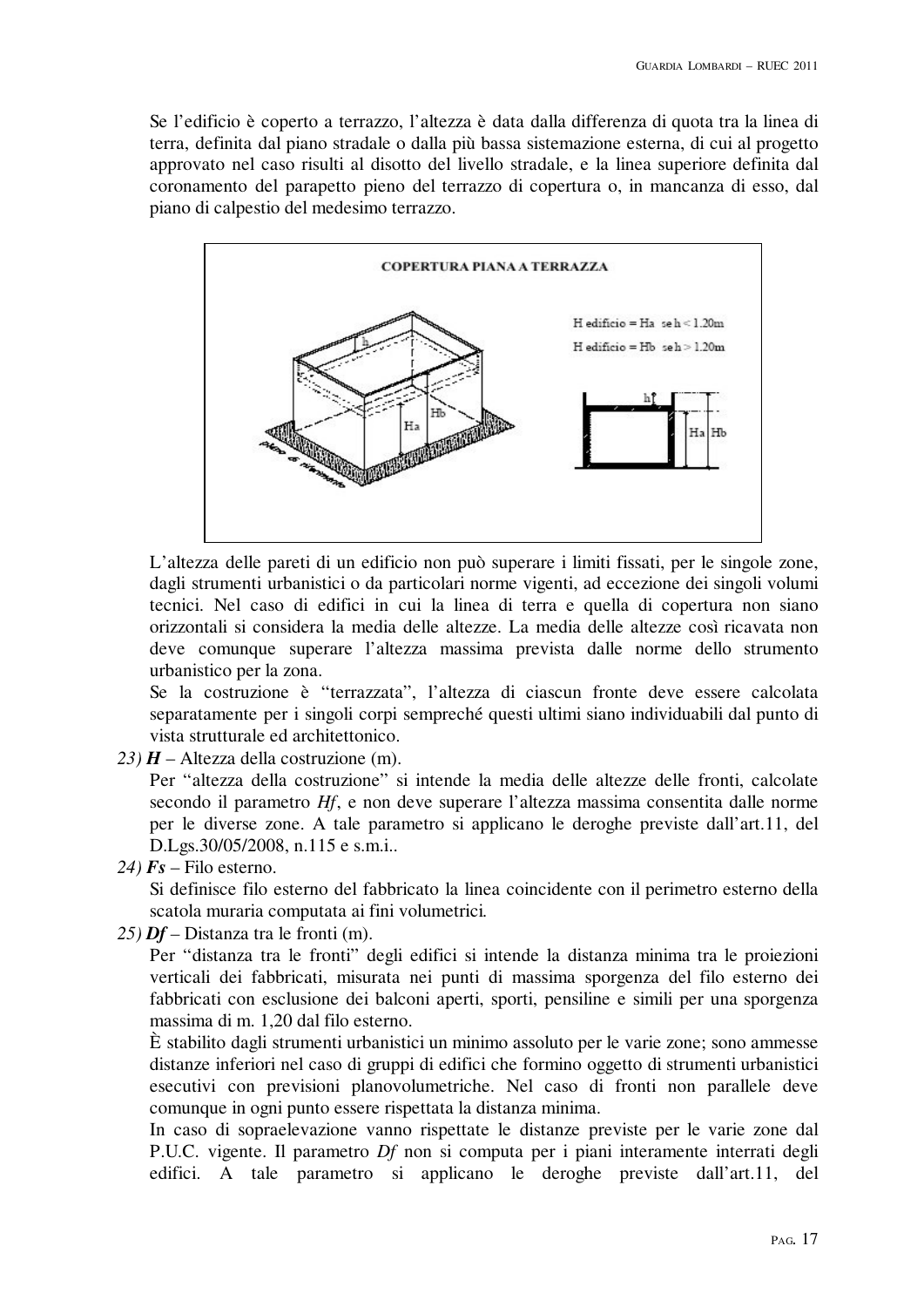D.Lgs.30/05/2008, n.115 e s.m.i..

*26) Ds* – Distanza dal filo stradale (m).

Si intende per "distanza dal filo stradale" la distanza misurata tra il filo esterno del fabbricato con esclusione di sporti, pensiline e balconi, per una sporgenza massima di m. 1,20 dal filo esterno, ed il confine stradale così come definito dal D.L. 30/04/1992, n° 285; tale distanza è regolamentata dal D.P.R. n°147 del 26/04/1993 e dal D.P.R. n°610 del 16/09/1996. A tale parametro si applicano le deroghe previste dall'art.11, del D.Lgs.30/05/2008, n.115 e s.m.i..

*27) Dc* - Distanza dai confini di proprietà (m).

Si intende per "distanza dai confini", la distanza minima tra le proiezioni verticali dei fabbricati, misurata dal filo esterno dei fabbricati con esclusione di sporti e balconi per una sporgenza massima di m. 1,20 dal filo esterno.

È stabilita la distanza minima di 5 m da osservare nel caso di pareti finestrate. È ammessa la costruzione a confine per pareti non finestrate qualora sia consentito dalle Norme d'Attuazione del P.U.C. In caso si sopraelevazioni vanno rispettate le distanze previste per le varie zone dagli strumenti urbanistici.

*28) Np* – Numero dei piani (n).

Per "numero dei piani" si intende il numero dei piani abitabili e/o agibili interamente fuori terra.

*29) Lm –* Lunghezza massima delle fronti (m).

Per "lunghezza massima delle fronti" si intende la più lunga delle proiezioni di un fronte continuo, anche se a pianta spezzata o mistilinea.

*30) Ip* – Indice di piantumazione *(n/ha).* 

Per indice di piantumazione si intende il numero di piante di alto fusto prescritto per ogni ettaro nelle singole zone, con la eventuale specificazione delle essenze.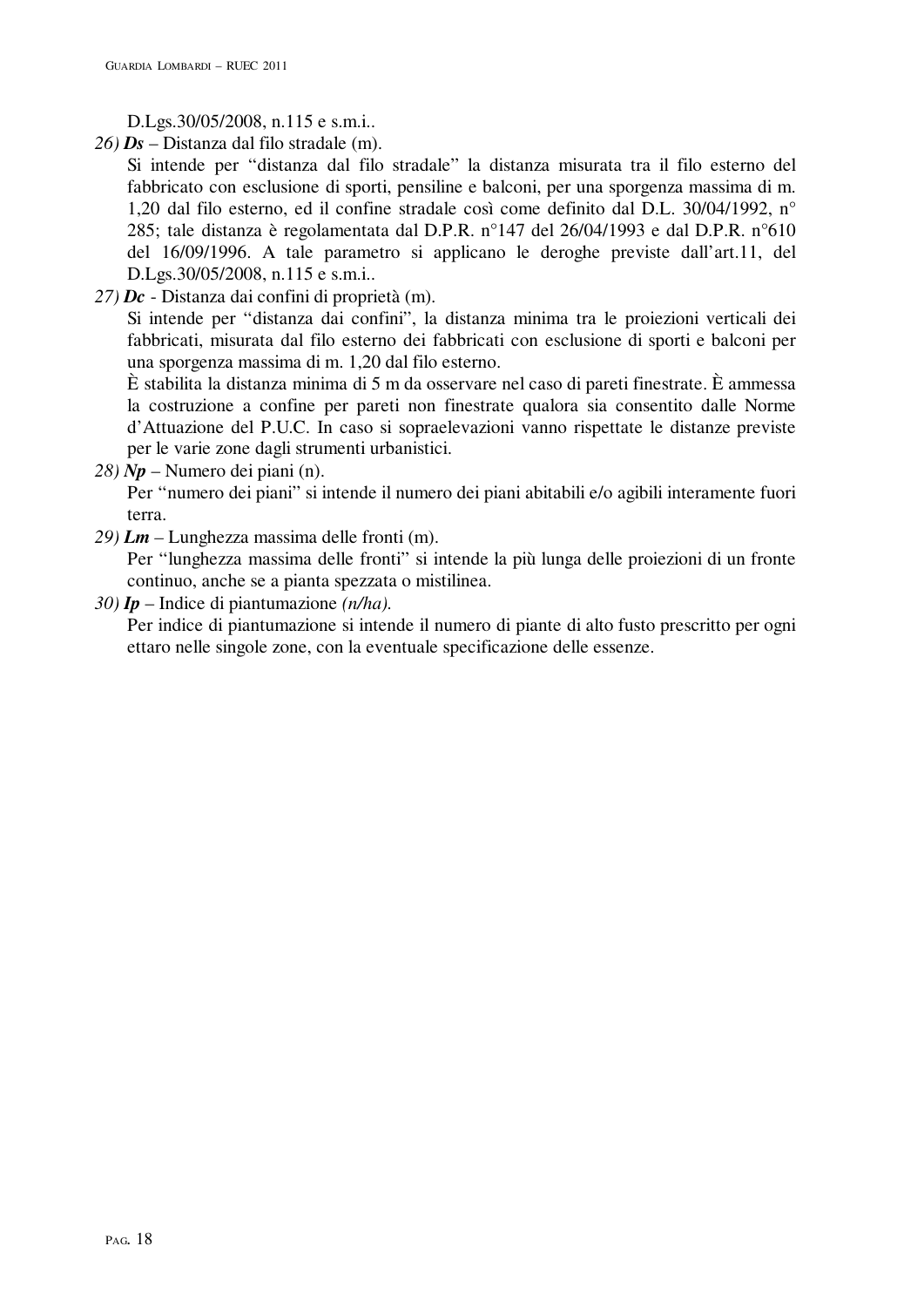# **TITOLO II – COMMISSIONI CONSULTIVE**

# **CAP. I. COMMISSIONE EDILIZIA COMUNALE**

#### **ART. 8**

#### **Istituzione della Commissione Edilizia**

Al fine di garantire la uniforme ed univoca applicazione della disciplina urbanistica ed edilizia, incluse le norme del presente Regolamento, delle previsioni degli strumenti urbanistici e di ogni altra norma che incida comunque sull'attività edilizia, può essere istituita la Commissione edilizia comunale.

#### **ART. 9**

# **Composizione della Commissione Edilizia**

La Commissione Edilizia è nominata secondo le disposizioni dello Statuto dell'Ente. Qualora ciò non sia disciplinato dallo Statuto, la Commissione è nominata dal Consiglio Comunale con voto limitato, sulla base dei criteri di seguito indicati:

- 1) cittadinanza italiana;
- 2) iscrizione agli Albi professionali;
- 3) esperienza di problematiche edilizie, urbanistiche e ambientali.

La Commissione edilizia dovrà risultare così composta:

*Componenti di diritto:* 

- il Dirigente/Responsabile del competente Settore comunale o suo delegato, che la presiede;
- il funzionario responsabile dell'ASL competente o suo delegato;

- il funzionario responsabile del Comando Provinciale dei Vigili del Fuoco o suo delegato. *Componenti elettivi:* 

- a) un Architetto o Ingegnere abilitato all'esercizio professionale;
- b) un Geometra abilitato all'esercizio professionale;
- c) n.3 esperti in materia edilizia, urbanistica e/o ambientale, di cui almeno un Geologo abilitato all'esercizio professionale.

I Componenti nominati dal Consiglio Comunale durano in carica per l'intera consiliatura.

Potranno essere sostituiti, previa regolare diffida, se assenti per tre riunioni consecutive senza giustificato motivo.

I Componenti subentranti decadono alla scadenza della consiliatura.

Le funzioni di Segretario, che verbalizza e relaziona, sono assolte da un impiegato dell'ufficio tecnico comunale designato dal Responsabile del Settore UTC.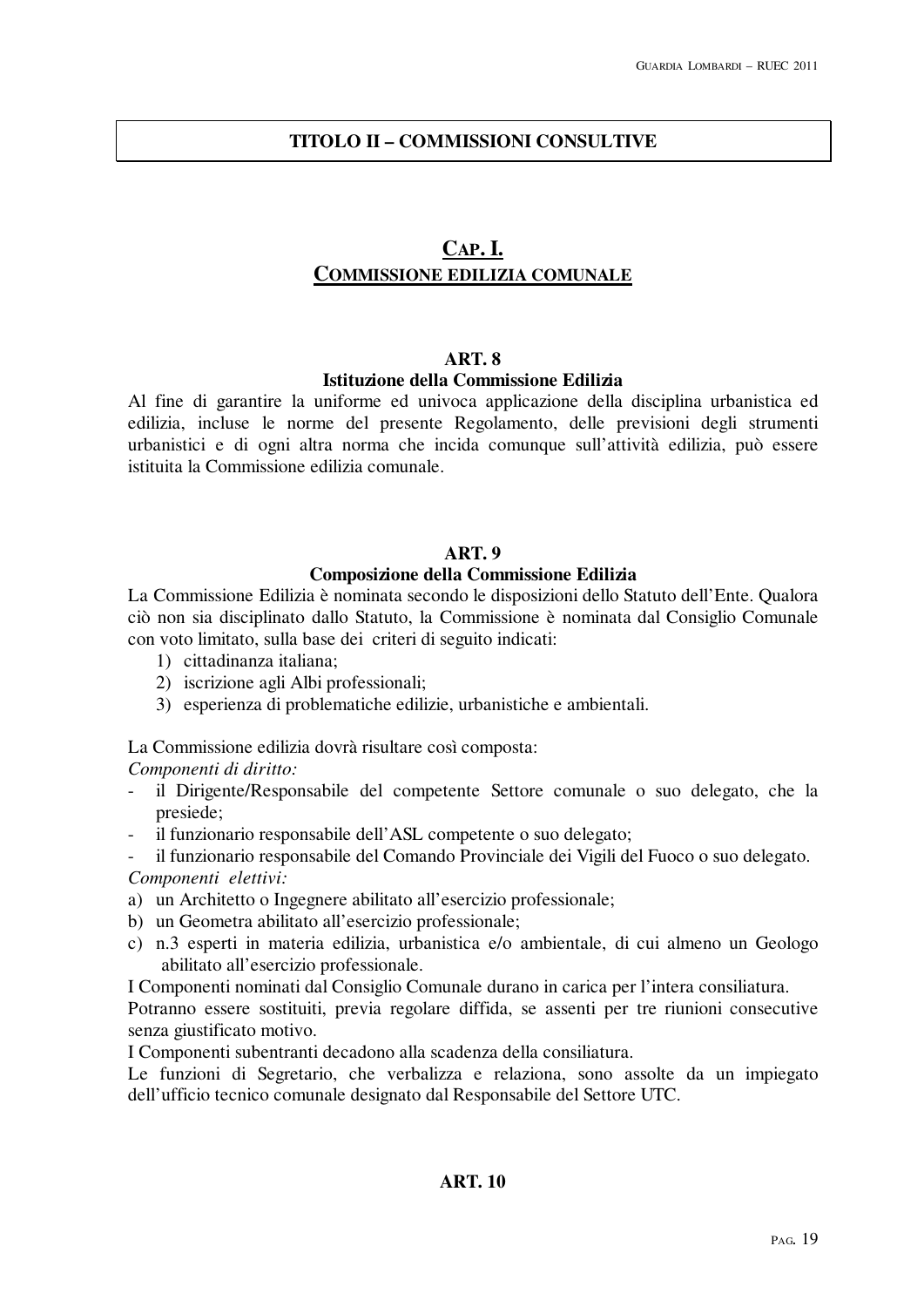## **Compiti della Commissione Edilizia**

La Commissione Edilizia si esprime su tutte le questioni significative riguardanti l'attività edilizia, urbanistica ed ambientale che incide sulle modifiche o sulle trasformazioni del territorio comunale.

La Commissione Edilizia Comunale non ha compiti di verifica di legittimità tecnico-giuridica delle richieste di Permesso di Costruire.

La Commissione Edilizia ha il compito di emanare un giudizio responsabile, ponderato e motivato in ogni sua parte, quantunque non vincolante, per la idoneità "qualitativa" del progetto presentato.

La Commissione Edilizia esprime altresì pareri sui progetti di costruzioni di opere pubbliche, su studi organici di insieme, schemi di assetto urbanistico, progetti unitari, nonché può essere sentita facoltativamente anche per particolari tematiche, quindi opere cimiteriali, condono edilizio e accertamento di conformità per opere abusive, opere attinenti ad attività produttive, apposizione di insegne e tabelle pubblicitarie.

# **ART. 11**

# **Adunanze della Commissione Edilizia**

Le adunanze sono valide quando interviene almeno la metà dei componenti. La Commissione è convocata dal Presidente, su proposta del Responsabile del Procedimento, almeno sette giorni prima della data della riunione, con lettera o altro mezzo

di comunicazione riconosciuto dalla legge.

Le decisioni vengono assunte a maggioranza assoluta dei voti dei componenti presenti; in caso di parità vanno esaurientemente annottate le diverse conclusioni, in modo da consentire al Responsabile del Procedimento una compiuta valutazione.

I Componenti della Commissione non possono presenziare all'esame o alla discussione dei progetti da essi stessi elaborati, o nel caso in cui siano comunque interessati, a meno che siano invitati per fornire chiarimenti, non possono comunque assistere alla votazione.

La osservanza di tale prescrizione deve essere annotata sul verbale e non incide sul numero legale per la validità della seduta.

Le sedute della Commissione Edilizia non sono pubbliche.

I verbali delle adunanze della Commissione devono indicare i pareri dati, il numero dei voti favorevoli e di quelli contrari e le eventuali dichiarazioni di voto dei singoli Componenti. Deve specificarsi, in ogni caso, se il parere è adottato a maggioranza o all'unanimità.

Quando la Commissione ritenga di non poter dare parere favorevole sui progetti sottoposti al suo esame deve indicarne i motivi.

I verbali sono firmati dal Presidente, dal Segretario e da almeno due membri della Commissione.

Il parere espresso dalla Commissione deve essere riportato, a cura del Segretario della Commissione, sugli atti istruttori della domanda e sulla "*proposta motivata"* per gli ulteriori provvedimenti.

I verbali delle adunanze della Commissione sono riuniti in apposito registro a cura del Segretario della stessa.

Il Segretario illustra compiutamente, in ogni dettaglio, le conclusioni istruttorie, al fine di consentire alla Commissione Edilizia, la completa conoscenza di quanto oggetto di valutazione.

# **CAP. II.**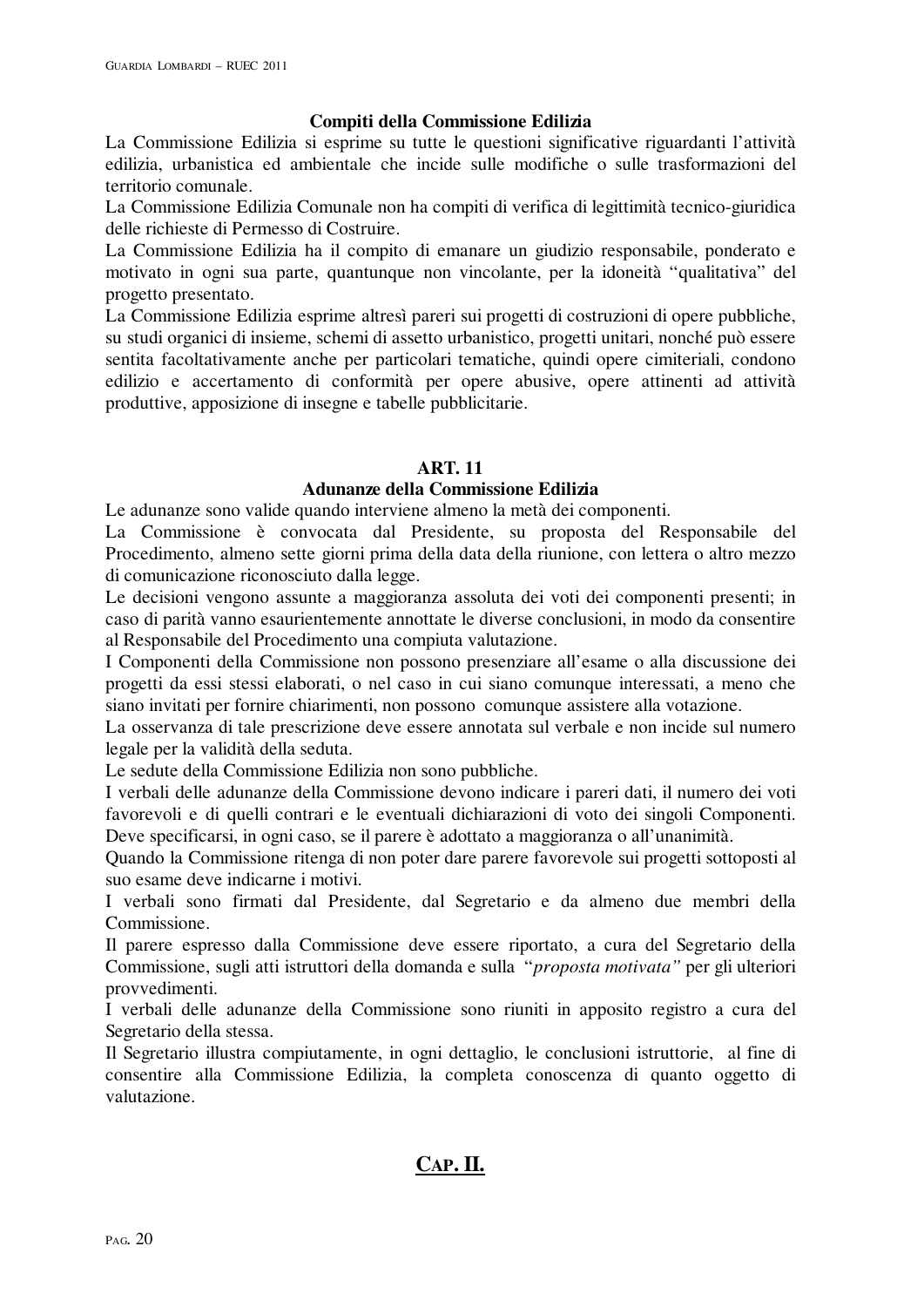# **COMMISSIONE EDILIZIA INTEGRATA**

#### **ART. 12**

# **Composizione della Commissione edilizia integrata**

Fino all'istituzione delle Commissioni locali per il paesaggio, di cui all'art.148 del D.Lgs. 22/01/2004 n.42, come da ultimo modificata dal D.Lgs. 26 marzo 2008 n.63, la Commissione Edilizia comunale è integrata da cinque componenti esperti in materia di:

*a) beni ambientali;* 

*b) discipline storico-artistiche;* 

*c) architettoniche;* 

*d) naturalistiche;* 

*e) legislazione sui beni ambientali e naturali.* 

I suddetti esperti sono nominati dal Consiglio Comunale, con voto limitato ai sensi dell'art.41, co.3, L.R. n.16/2004, e restano in carica per tre anni.

## **ART. 13**

## **Compiti e funzionamento**

La Commissione Edilizia Integrata si esprime, con parere rigorosamente ed esaurientemente motivato, in merito alle competenze *sub-delegate* al Comune con L.R. 10/1982, relative alle disposizioni di cui alla Parte III del D.Lgs. 22/01/2004 n.42 e s.m.i., come da ultimo modificata dal D.L. 30 dicembre 2009, n.194, convertito con modificazioni dalla L. 26 febbraio 2010, n. 25.

La convocazione e le adunanze della Commissione integrata vengono effettuate con le modalità di cui all'art. 11.

Per la validità delle sedute devono essere presenti almeno tre membri esperti, tra quelli innanzi menzionati.

La Commissione Edilizia Integrata, potrà comunque essere consultata, qualora ritenuto necessario dal Presidente della Commissione, su tutte le questioni riguardanti l'attività edilizia ed urbanistica, al fine di salvaguardare valori ambientali, paesistici ed architettonici. Il parere della Commissione Edilizia Integrata è obbligatorio ma non vincolante.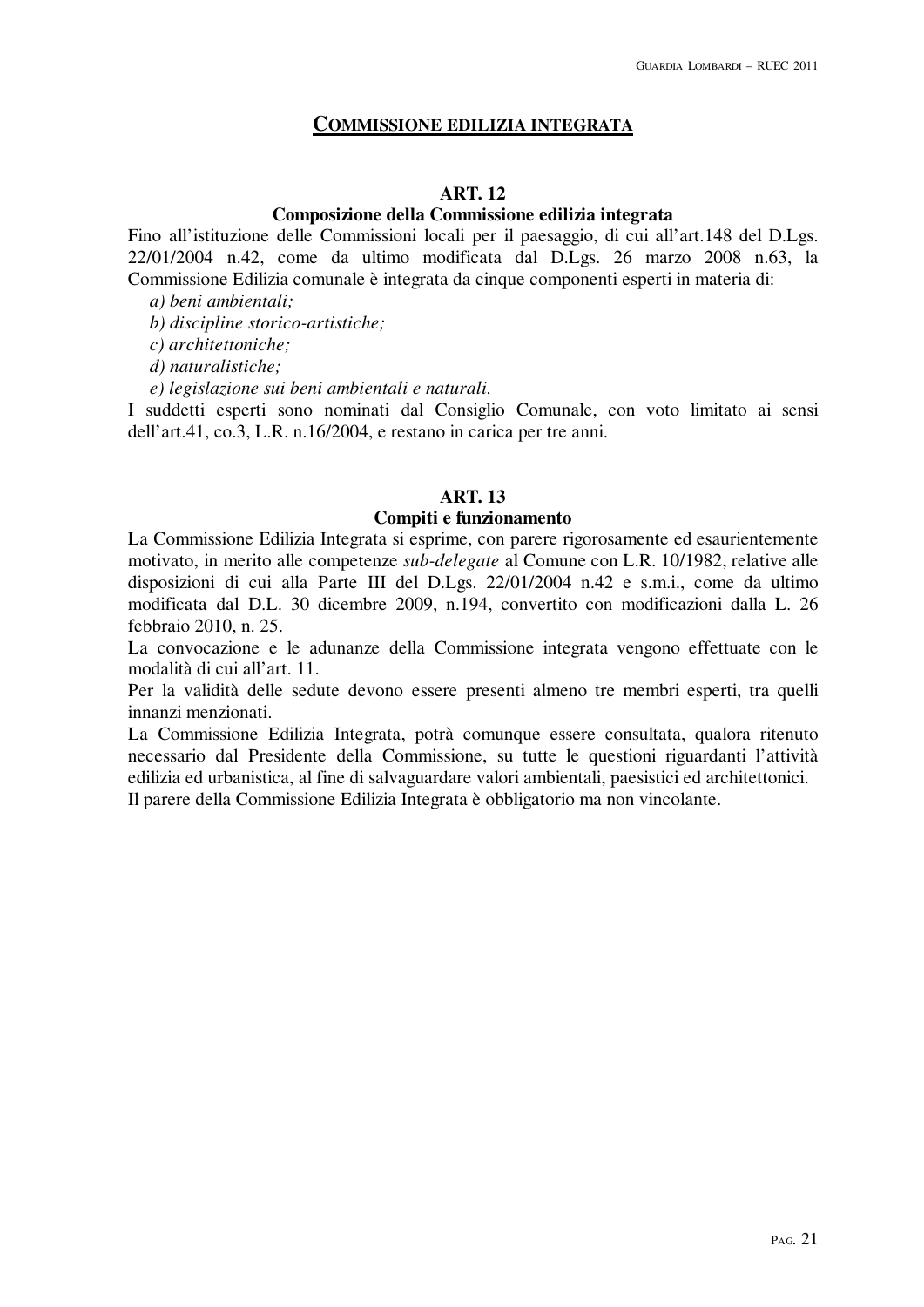# **TITOLO III – DISCIPLINA DELL'ATTIVITA' DI COSTRUZIONE, MODIFICAZIONE E CONSERVAZIONE EDILIZIA**

# **CAP. I. ATTI ABILITATIVI EDILIZI**

# **ART. 14 Attività edilizia libera**

Fatte salve le prescrizioni degli strumenti urbanistici comunali, e comunque nel rispetto delle altre normative di settore aventi incidenza sulla disciplina dell'attività edilizia e, in particolare, delle norme antisismiche, di sicurezza, antincendio, igienico-sanitarie, di quelle relative all'efficienza energetica nonché delle disposizioni contenute nel Codice dei Beni Culturali e del Paesaggio, di cui al D.Lgs. 22 gennaio 2004, n. 42, i seguenti interventi sono eseguiti senza alcun titolo abilitativo:

a) gli interventi di manutenzione ordinaria;

b) gli interventi volti all'eliminazione di barriere architettoniche che non comportino la realizzazione di rampe o di ascensori esterni, ovvero di manufatti che alterino la sagoma dell'edificio;

c) le opere temporanee per attività di ricerca nel sottosuolo che abbiano carattere geognostico, ad esclusione di attività di ricerca di idrocarburi, e che siano eseguite in aree esterne al centro edificato;

d) i movimenti di terra strettamente pertinenti all'esercizio dell'attività agricola e le pratiche agro-silvo-pastorali, compresi gli interventi su impianti idraulici agrari;

e) le serre mobili stagionali, sprovviste di strutture in muratura, funzionali allo svolgimento dell'attività agricola.

Nel rispetto dei medesimi presupposti di cui al primo comma, previa comunicazione, anche per via telematica, dell'inizio dei lavori da parte dell'interessato all'amministrazione comunale, possono essere eseguiti senza alcun titolo abilitativo i seguenti interventi:

a) gli interventi di manutenzione straordinaria di cui all'articolo 3, comma 1, lettera b), del D.P.R. n.380/2001 e s.m.i., ivi compresa l'apertura di porte interne o lo spostamento di pareti interne, sempre che non riguardino le parti strutturali dell'edificio, non comportino aumento del numero delle unità immobiliari e non implichino incremento dei parametri urbanistici;

b) le opere dirette a soddisfare obiettive esigenze contingenti e temporanee e ad essere immediatamente rimosse al cessare della necessità e, comunque, entro un termine non superiore a novanta giorni;

c) le opere di pavimentazione e di finitura di spazi esterni, anche per aree di sosta, che siano contenute entro l'indice di permeabilità, ove stabilito dallo strumento urbanistico comunale, ivi compresa la realizzazione di intercapedini interamente interrate e non accessibili, vasche di raccolta delle acque, locali tombati;

d) i pannelli solari, fotovoltaici e termici, senza serbatoio di accumulo esterno, a servizio degli edifici, da realizzare al di fuori della Zona A) di cui al DM 2 aprile 1968, n. 1444, come perimetrata dal PUC;

e) le aree ludiche senza fini di lucro e gli elementi di arredo delle aree pertinenziali degli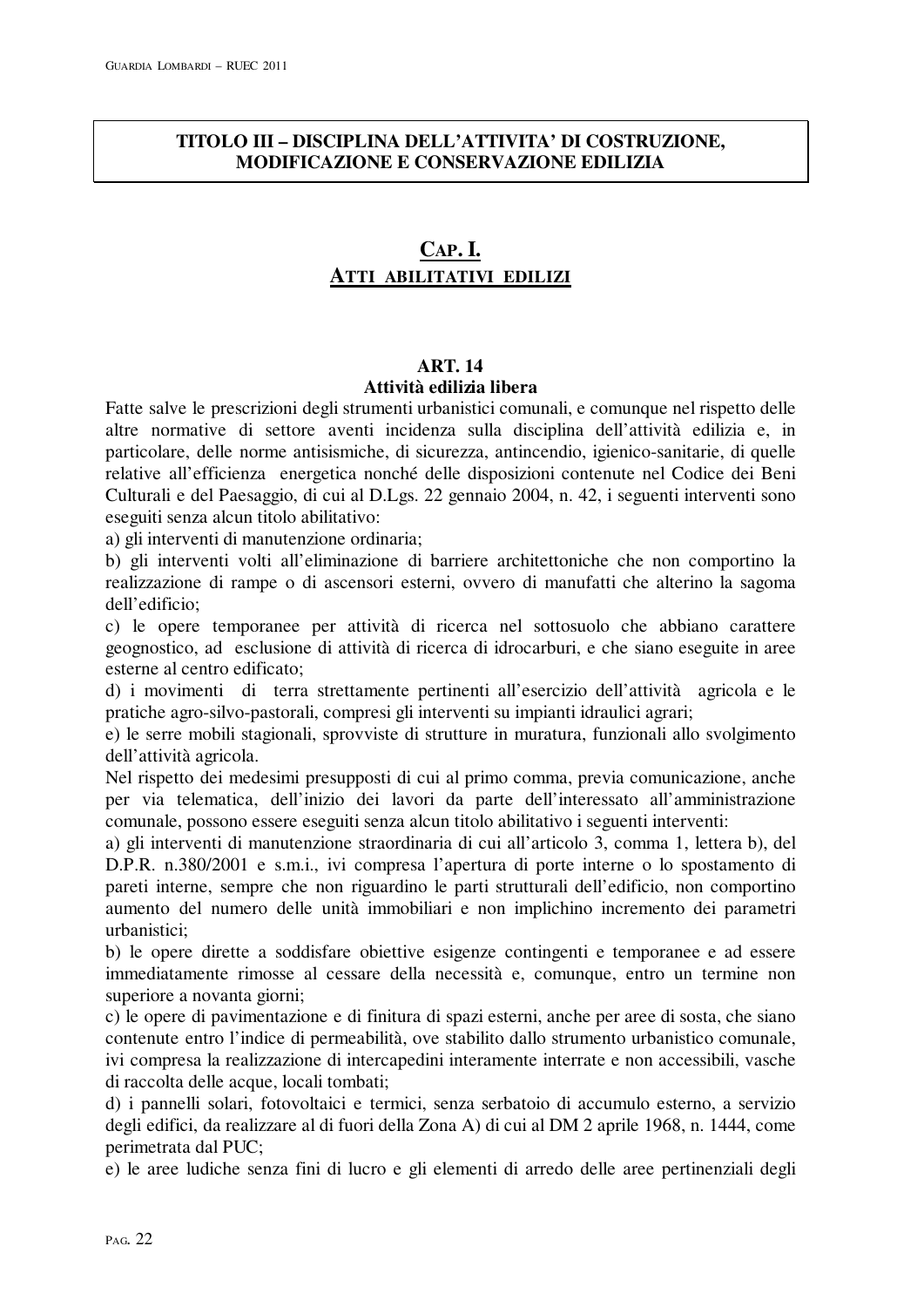edifici.

L'interessato agli interventi di cui alla precedente elencazione allega alla comunicazione di inizio dei lavori le autorizzazioni eventualmente obbligatorie ai sensi delle normative di settore e, limitatamente agli interventi di cui alla lettera a) della medesima elencazione, i dati identificativi dell'impresa alla quale intende affidare la realizzazione dei lavori.

Limitatamente agli interventi di manutenzione straordinaria di cui alla lettera a) dell'elenco immediatamente precedente, l'interessato, unitamente alla comunicazione di inizio dei lavori, trasmette all'amministrazione comunale una relazione tecnica provvista di data certa e corredata degli opportuni elaborati progettuali, a firma di un tecnico abilitato, il quale dichiari preliminarmente di non avere rapporti di dipendenza con l'impresa né con il committente e che asseveri, sotto la propria responsabilità, che i lavori sono conformi agli strumenti urbanistici approvati e ai regolamenti edilizi vigenti e che per essi la normativa statale e regionale non prevede il rilascio di un titolo abilitativo.

Riguardo agli interventi di cui al presente articolo, l'interessato provvede, nei casi previsti dalle vigenti disposizioni, alla presentazione degli atti di aggiornamento catastale nel termine di cui all'articolo 34-quinquies, comma 2, lettera b), del decreto-legge 10 gennaio 2006, n. 4, convertito, con modificazioni, dalla legge 9 marzo 2006, n. 80.

Si intendono integrati dalle eventuali disposizioni regionali sopravvenute:

- gli elenchi di interventi di cui ai commi che precedono;

- l'individuazione degli interventi edilizi per i quali è fatto obbligo all'interessato di trasmettere la relazione tecnica già prevista per gli manutenzione straordinaria soggetti a comunicazione preventiva;

- l'individuazione dei contenuti per la relazione tecnica di cui innanzi, nel rispetto di quelli minimi fissati dal presente articolo.

La mancata comunicazione dell'inizio dei lavori ovvero la mancata trasmissione della relazione tecnica, di cui ai commi precedenti del presente articolo, comportano la sanzione pecuniaria pari a 258 euro. Tale sanzione è ridotta di due terzi se la comunicazione è effettuata spontaneamente quando l'intervento è in corso di esecuzione.

Al fine di semplificare il rilascio del certificato di prevenzione incendi per le attività edilizie di cui al presente articolo, il certificato stesso, ove previsto, è rilasciato in via ordinaria con l'esame a vista. Per le medesime attività, il termine previsto dal primo periodo del comma 2 dell'articolo 2 del Regolamento di cui al D.P.R. 12 gennaio 1998, n. 37, è ridotto a trenta giorni.

# **ART. 15**

# **Attività edilizia delle Pubbliche Amministrazioni**

Per le opere comunali, l'atto comunale di approvazione del progetto e/o della relativa spesa tiene luogo dei titoli abilitativi ad ogni effetto, previa validazione del progetto esecutivo (o del progetto definitivo, in caso di appalto integrato).

I progetti, redatti conformemente al D.Lgs. 163/06 e s.m.i., dovranno essere comunque corredati da una relazione a firma di un progettista abilitato che attesti la conformità dei progetti stessi alle norme di sicurezza, sanitarie, ambientali e paesistiche.

Tale atto conterrà, al pari del permesso di costruire, la menzione dei pareri acquisiti sul progetto da parte degli organismi competenti.

Ogni opera o lavoro pubblico realizzato dal Comune, sia esso edilizio o infrastrutturale (edifici pubblici, strade, ponti, percorsi pedonali, parchi e giardini, reti pubbliche, ecc.), è assoggettata al presente articolo.

Per le costruzioni relative all'edilizia scolastica dovranno essere osservate le Norme Tecniche contenute nel DM 18/12/1975 (G.U. n.29 del 02/02/1976).

Ai sensi della L.R. n.25 del 18/11/96, art.11, sono sottoposte all'esame del Nucleo di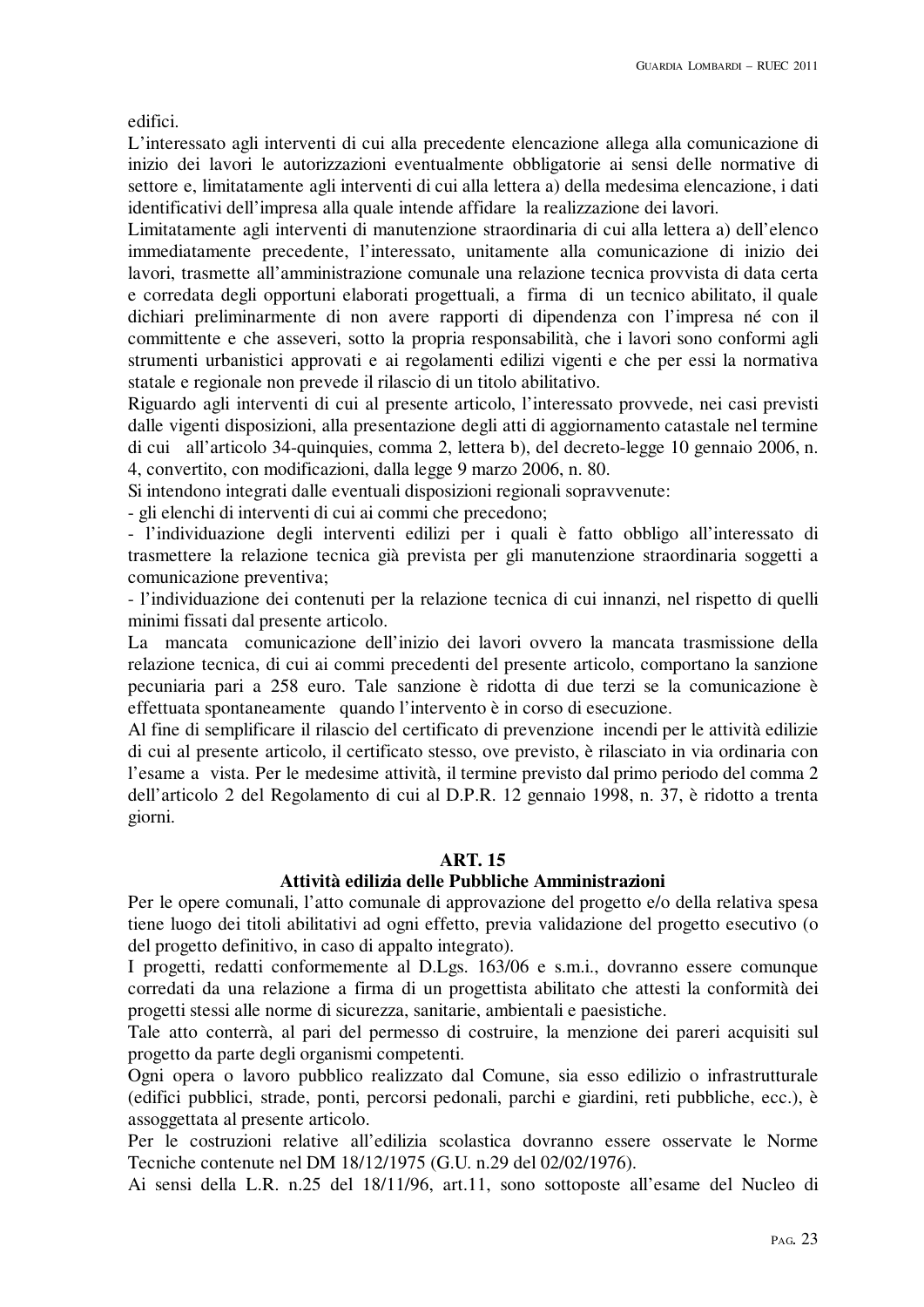Valutazione dell'Edilizia Sanitaria e Socio-sanitaria, le progettazioni relative ad opere ospedaliere, le residenze sanitarie assistenziali e le strutture socio-sanitarie assistenziali per disabili fisici e psichici.

Sono escluse dall'applicazione delle disposizioni di cui al Titolo II (*Titoli abilitativi*) del T.U. in materia di Edilizia le seguenti opere:

a) opere e interventi pubblici che richiedano per la loro realizzazione l'azione integrata e coordinata di una pluralità di amministrazioni pubbliche allorché l'accordo delle predette amministrazioni, raggiunto con l'assenso del Comune, sia pubblicato ai sensi dell'art. 34, comma 4, del decreto legislativo 18 agosto 2000, n. 267;

b) opere pubbliche, da eseguirsi da amministrazioni statali o comunque insistenti su aree del demanio statale e opere pubbliche di interesse statale, da realizzarsi dagli enti istituzionalmente competenti, ovvero da concessionari di servizi pubblici, previo accertamento di conformità con le prescrizioni urbanistiche ed edilizie ai sensi del Decreto del Presidente della Repubblica 18 aprile 1994, n. 383, e successive modificazioni.

Ai sensi degli artt. 95 e 96 del D.Lgs. n.163/2006 e s.m.i., per le opere sottoposte all'applicazione delle disposizioni del medesimo Codice in materia di lavori pubblici, si applicano le procedure di *verifica preventiva dell'interesse archeologico* di cui ai succitati articoli.

## **ART. 16**

#### **Permesso di Costruire**

Il Permesso di Costruire è l'atto amministrativo comunale che consente di eseguire legittimamente gli interventi di trasformazione urbanistica ed edilizia del territorio del Comune, nel rispetto delle leggi, delle norme urbanistiche e del presente R.U.E.C., ai sensi dell'art. 10, co.1 del T.U. (D.P.R. n. 380/2001).

Fermi restando gli obblighi e le procedure di cui al D.Lgs. n.42/2004 e s.m.i. e alla L.n.394/91 e LL.RR.n.33/93 e n.24/95, sono soggetti a Permesso di Costruire:

- a) gli interventi di nuova costruzione di cui alla lettera B) dell'art. 5 del presente R.U.E.C., fatto salvo il disposto dell'art.22, co.3, del D.P.R. n.380/2001 e s.m.i.;
- b) gli interventi di ristrutturazione edilizia che portino ad un organismo edilizio in tutto o in parte diverso dal precedente e che comportino aumento di unità immobiliari, modifiche del volume, della sagoma, dei prospetti o delle superfici, ovvero che, limitatamente agli immobili compresi nella zona omogenea A, comportino mutamenti della destinazione d'uso; salvo facoltà di ricorrere, in alternativa, a semplice D.I.A.;
- c) gli interventi di demolizione e successiva ricostruzione diversi da quelli di cui all'art.2, co.1, lett.b) della L.R. n.19/2001 e s.m.i.;
- d) gli interventi di ristrutturazione urbanistica, fatto salvo il disposto dell'art.22, co.3, del D.P.R. n.380/2001 e s.m.i.;
- e) il mutamento di destinazione d'uso con opere che incidano sulla sagoma dell'edificio o che determinino un aumento planovolumetrico, che risulti comunque compatibile con le categorie edilizie previste per le singole zone omogenee (cfr. art.2, comma 6, L.R. n.19/2001) e/o con passaggio di categoria edilizia, purché consentito dalla norma regionale (cfr. art.2, comma 7, L.R. n.19/2001);
- f) ampliamenti e sopraelevazioni diversi da quelli di cui all'art.2, co.1, lett. d), della L.R. n.19/01 e s.m.i.;
- g) installazione di attrezzature ed impianti produttivi industriali, artigianali e agricoli;
- h) costruzione di impianti sportivi e delle relative attrezzature;
- i) esecuzione da parte di privati di opere di urbanizzazione, nonché l'installazione di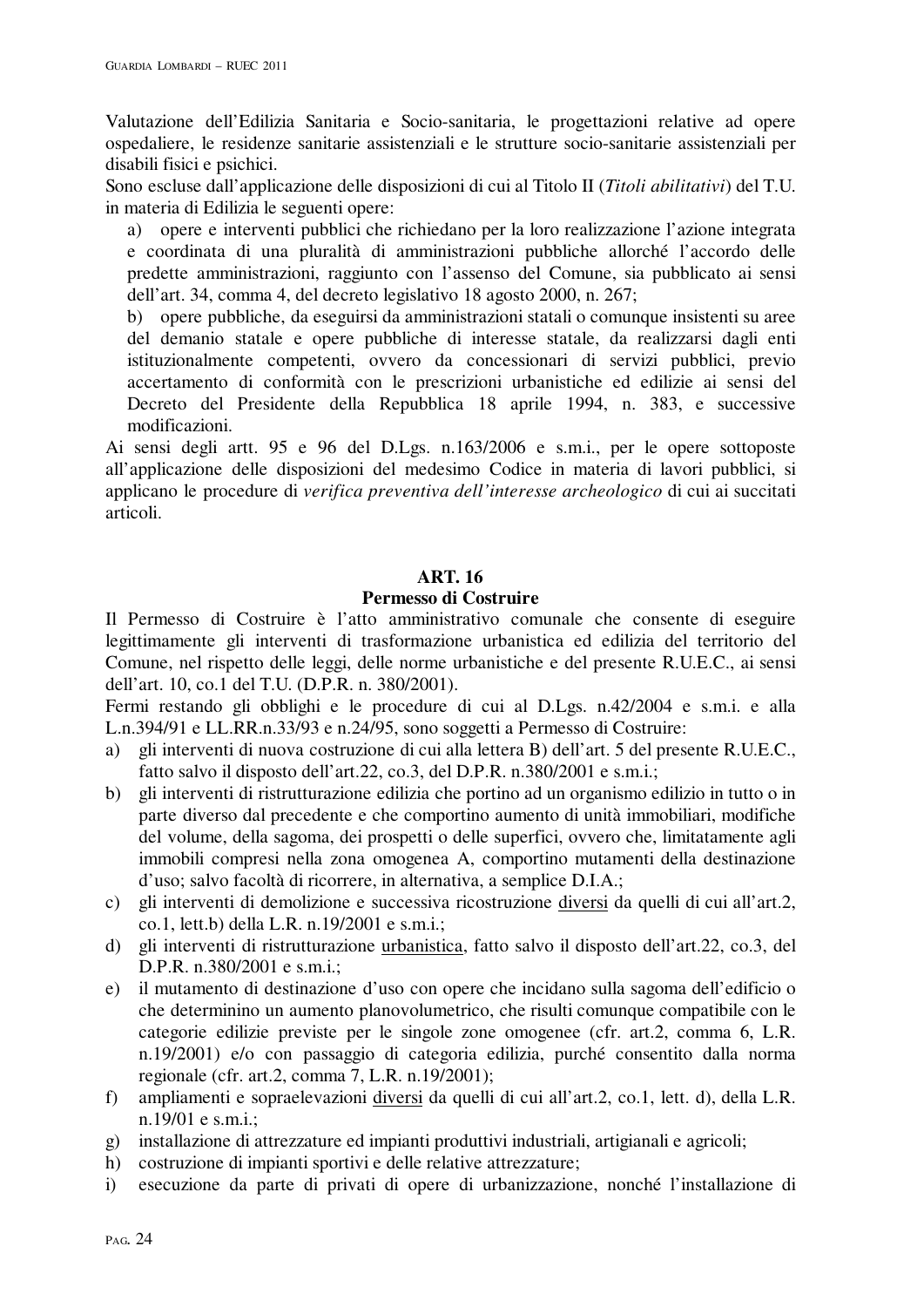impianti di depurazione delle acque luride;

- l) realizzazione di opere e costruzioni sotterranee interessanti il suolo pubblico o privato;
- m) gli interventi per la realizzazione di parcheggi di cui all'art.6, co.2, L.R. n.19/2001 come modificato dalla L.R. n.16/2004;
- n) installazione di capannoni, ponti ed impianti sospesi o simili, silos, concimaie, tettoie, pensiline e porticati;
- o) opere e costruzioni relative alla installazione di complessi turistici ricettivi e complementari quali: campeggi, alberghi, ristoranti, asili per mobili destinati ad alloggi temporanei (roulotte, case mobili, ecc.);
- p) il mutamento di destinazione d'uso nelle zone agricole zona E (cfr. art.2, comma 8, L.R. n.19/2001);
- q) gli interventi di demolizione e successiva ricostruzione di manufatto edilizio con diversa volumetria e sagoma rispetto a quello preesistente e, pertanto, non ricadenti nella definizione di ristrutturazione edilizia di cui all'art.3, co.1, lett d), del D.P.R.380/2001 e s.m.i.;
- r) opere e costruzioni relative alla apertura e coltivazioni delle cave e torbiere, estrazioni di minerali inerti da corsi di acqua, discariche, nonché le trivellazioni per lo sfruttamento delle acque di falda per usi generali.

Il Permesso di Costruire, ai sensi dell'art.13, co.1 del T.U. Edilizia, è rilasciato dal Dirigente o Responsabile dello Sportello Unico per l'Edilizia nel rispetto delle leggi, degli strumenti urbanistici e del presente Regolamento.

Nel caso di interventi unitari su fabbricati esistenti o di nuova costruzione che comportino destinazioni d'uso multiple, il Permesso di Costruire è rilasciato con atto unico, nel quale sono specificate le singole destinazioni d'uso, i relativi oneri e l'eventuale convenzione.

I Permessi di Costruire nell'ambito di progetti unitari di ristrutturazione urbanistica o connessi con piani urbanistici attuativi ovvero con intese o accordi di programma, sono consentiti, nell'osservanza delle norme del P.U.C. e del presente R.U.E.C., se preceduti da contratti di convenzione tra Comune e soggetti proponenti, contenenti la specificazione dei rispettivi obblighi tecnici, amministrativi e finanziari, con relative garanzie fidejussorie. I soggetti proponenti possono essere privati, singoli o associati, pubblici e pubblico-privati.

## **ART. 17**

## **Interventi realizzabili mediante Denuncia di Inizio Attività**

Ai sensi degli artt. 22 e 23 del T.U. in materia di Edilizia, del co.6 della "Legge Obiettivo" n. 443/2001, della L.R. n.19 del 28.11.2001 e sm.i. e del relativo Regolamento di Attuazione (approvato con delib. di G.R. n.5261 del 31.10.2002 – BURC n.38 del 25.08.2003), sono realizzabili mediante Denuncia di Inizio Attività (D.I.A.) gli interventi non riconducibili agli elenchi di cui agli artt. 14 e 16 del presente RUEC, purché siano conformi alle previsioni degli strumenti urbanistici, dello stesso RUEC e alla disciplina urbanistico-edilizia vigente. Sono altresì realizzabili mediante Denuncia di Inizio Attività (D.I.A.):

- a) le varianti a Permessi di Costruire che non incidano sui parametri urbanistici e sulle volumetrie, che non modificano la destinazione d'uso e la categoria edilizia, non alterano la sagoma dell'edificio e non violano le eventuali prescrizioni contenute nel Permesso;
- b) le ristrutturazioni edilizie, comprensive della demolizione e ricostruzione con la stessa volumetria, superficie e sagoma dell'edificio preesistente, ai sensi dell'art.2, co.1, lett. b), della L.R. n.19/2001 come modificato dall'art.49 della L.R. n.16/2004. Tali ristrutturazioni edilizie possono essere realizzate a mezzo di denuncia di inizio attività esclusivamente qualora venga assicurata la piena conformità di volume tra il vecchio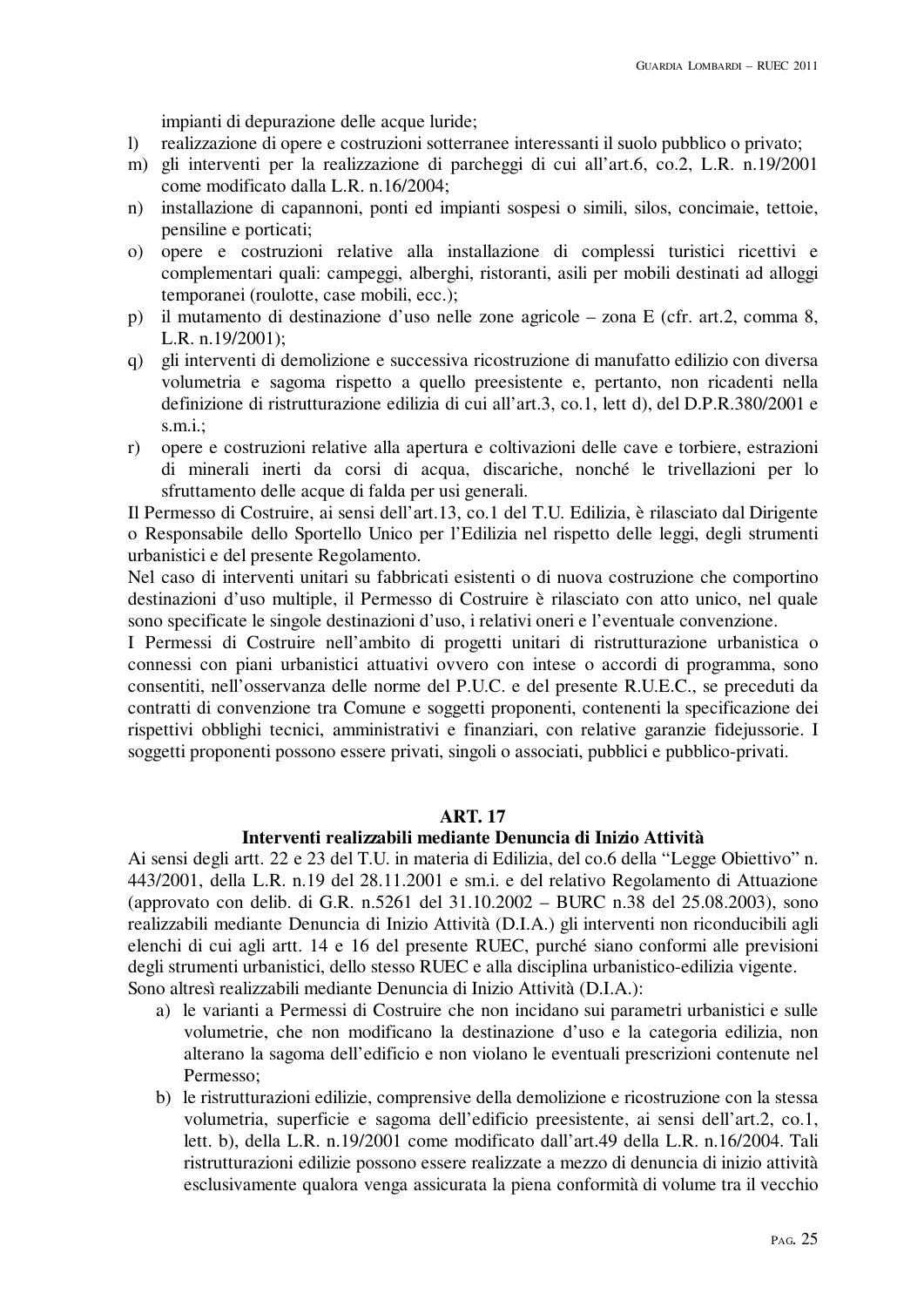ed il nuovo manufatto, fatte salve le sole innovazioni necessarie per l'adeguamento alla normativa antisismica (cfr. art.5 del Regolamento di Attuazione della L.R. 19/2001 approvato con delib. di G.R. n.5261 del 31.10.2002 – BURC n.38 del 25.08.2003).

Inoltre, in alternativa al Permesso di Costruire possono essere realizzati mediante Denuncia di Inizio Attività:

- c) le ristrutturazioni edilizie che portino ad un organismo edilizio in tutto o in parte diverso dal precedente e che comportino aumento di unità immobiliari, modifiche del volume, della sagoma, dei prospetti o delle superfici, ovvero che, limitatamente agli immobili compresi nella zona omogenea A, comportino mutamenti della destinazione d'uso (cfr. art.22, co.3, D.P.R. 380/2001 e s.m.i.);
- d) gli interventi sottoposti a Permesso di Costruire (nuova costruzione o ristrutturazione urbanistica), qualora siano specificamente disciplinati da piani attuativi (ivi compresi gli accordi negoziali aventi valore di piano attuativo) che contengano precise disposizioni planovolumetriche, tipologiche, formali e costruttive, la cui sussistenza sia stata esplicitamente dichiarata dal competente organo comunale in sede di approvazione degli stessi piani o di ricognizione di quelli vigenti;
- e) i sopralzi, le addizioni, gli ampliamenti e le nuove edificazioni in diretta esecuzione di idonei strumenti urbanistici diversi da quelli indicati alla lettera precedente, ma recanti analoghe previsioni di dettaglio (cfr. art.2, co.1, lett.d), L.R.19/2001 e s.m.i. nonché art.22, co.3, lett.c), D.P.R. 380/2001 e s.m.i.);
- f) i mutamenti di destinazione d'uso di immobili o loro parti, in ZTO diverse dalla Zona A e dalla Zona E, che non comportino interventi di trasformazione dell'aspetto esteriore, e di volumi e di superfici; la nuova destinazione d'uso deve essere compatibile con le categorie consentite dalla strumentazione urbanistica per le singole zone territoriali omogenee (cfr. art.2, comma 1, lett. f), L.R. n.19/2001);
- g) la realizzazione di impianti serricoli, funzionali allo sviluppo delle attività agricole, di cui alla L.R. 24.3.1995 n.8 e succ. mod. ed int.;
- h) la realizzazione, ai sensi dell'art.6, L.R.n.19/2001 e s.m.i., di parcheggi da destinare a pertinenze di unità immobiliare e da realizzare nel sottosuolo del lotto su cui insistono gli edifici, se conformi agli strumenti urbanistici vigenti (cfr. art.6, comma 1, L.R. n.19/2001) e secondo le modalità particolari di cui all'art.6 del Regolamento di Attuazione della L.R. n.19/2001 (approvato con delib. di G.R. n.5261 del 31.10.2002).

Gli interventi di cui alle precedenti lettere c), d) ed e), sono subordinati al pagamento del contributo di costruzione di cui all'art.2, comma 4, della L.R. n.19/2001, ai sensi dell'art.4 del Regolamento di Attuazione della stessa legge regionale (BURC n. 38 del 25.08.2003).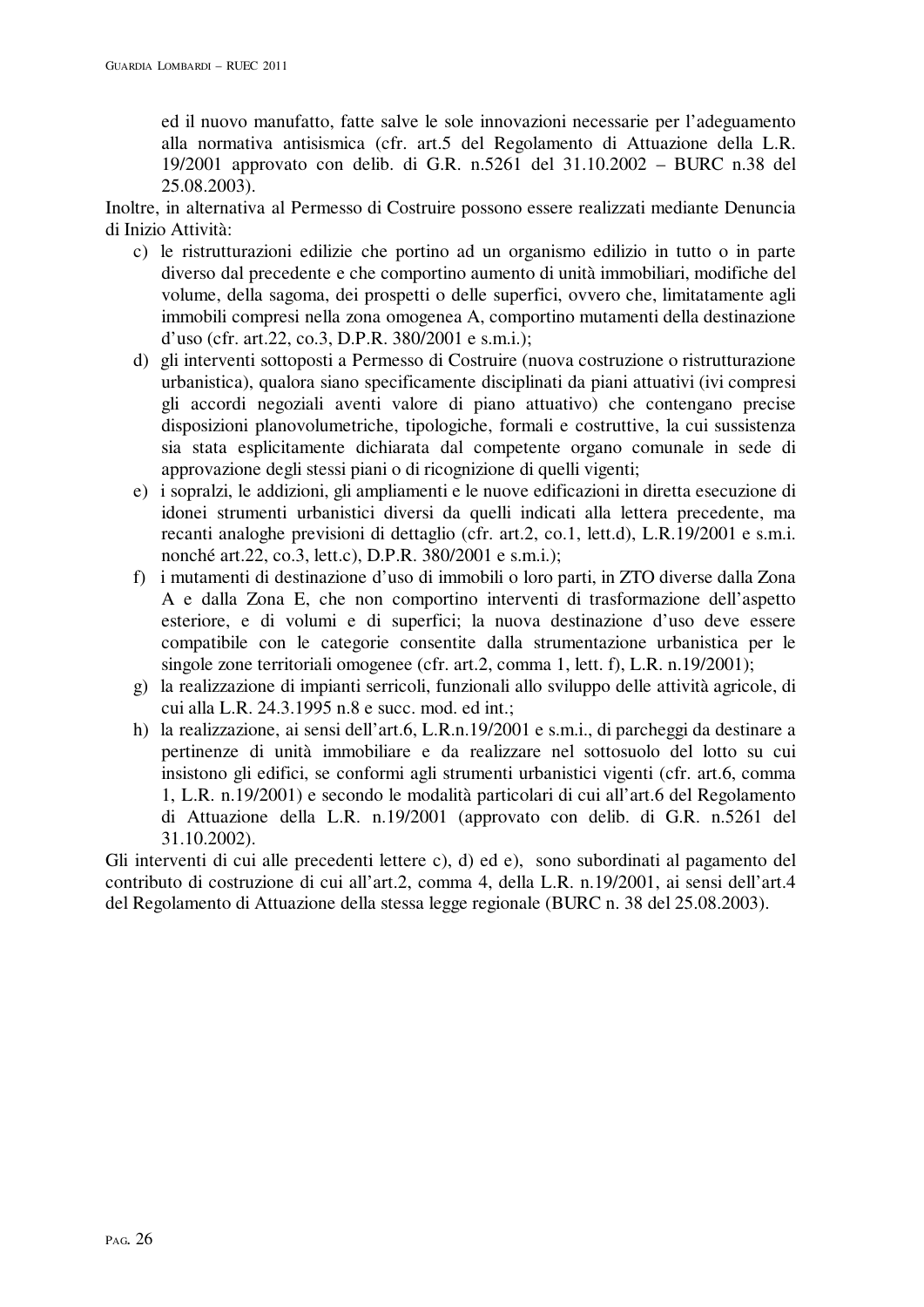# **CAP. II.**

# **PROCEDURE PER PERMESSO DI COSTRUIRE E DENUNCIA DI INIZIO ATTIVITÀ**

#### **ART. 18**

#### **Autorizzazione paesaggistica**

Per tutti gli interventi edilizi riguardanti le fattispecie oggetto di tutela paesaggistica necessita la preventiva acquisizione dell'autorizzazione di cui al D.Lgs. 22/01/2004 n.42 e s.m.i..

## **ART. 19**

#### **Sportello Unico per l'Edilizia e Sportello Unico per le Attività Produttive**

L'ufficio comunale dello *Sportello Unico per l'Edilizia*, costituito ai sensi del co.1 dell'art. 5 del TU. in materia di Edilizia, altresì denominato *Sportello Urbanistico* ai sensi dell'art.41, co.1, della L.R. n.16/2004, è deputato:

- a svolgere le funzioni di cui alle lettere a), b), c), d) ed e) del co.2 dell'art. 5 del T.U. citato, con riferimento a: ricezione delle domande di Permesso di Costruire e delle Denunce di Inizio Attività; informazioni su procedimenti e svolgimento delle procedure delle pratiche edilizie; provvedimenti in ordine all'accesso ai documenti; rilascio di certificazioni in materia urbanistico-edilizia, ivi compreso il certificato di agibilità; rapporti tra amministrazioni pubbliche e rapporti pubblico-privati;

- ad acquisire, anche con la promozione di conferenze di servizio, autorizzazioni, certificazioni e nulla osta di enti esterni, necessari ai fini della realizzazione degli interventi edilizi e dell'utilizzazione dei manufatti edilizi, ai sensi del co.4 dello stesso art. 5 del T.U., ove non siano stati già allegati dall'istante.

Il procedimento istruttorio sulle istanze di realizzazione, ampliamento, riattivazione, localizzazione e rilocalizzazione di impianti e complessi produttivi, comportanti anche il rilascio di Permessi di Costruire, viene effettuato in modo unitario dalla struttura operativa, denominata *Sportello Unico per le Attività Produttive* e per esso dal dirigente individuato quale Responsabile del Procedimento, ai sensi dell'art. 24 del D.Lgs. n. 112/1998 così come modificato dal D.P.R.n.440/2000.

I tempi istruttori e quelli utili per il rilascio di Permessi di Costruire per impianti produttivi sono, salvo diversa normativa regionale concorrente, i medesimi di quelli previsti in generale, dal presente R.U.E.C. per tali atti autorizzativi e, comunque, nel rispetto delle norme del D.P.R. n.447/1998. Decorsi, senza esito, i tempi utili previsti per il compimento del procedimento, il richiedente ha facoltà di realizzare l'opera, ove essa risulti, anche attraverso autocertificazioni ai sensi dell'art. 6 del D.P.R. n. 447/1998, conforme agli strumenti urbanistici ed edilizi e alle leggi vigenti, previa valutazione favorevole di impatto ambientale.

Ove non sussista conformità dell'intervento con le previsioni degli strumenti urbanistici, il Comune, quale ente procedente, sempre attraverso lo Sportello Unico indirà apposita conferenza dei servizi; se la conferenza dei servizi registri l'accordo sulla variazione dello strumento urbanistico, la determinazione costituisce variante di tale strumento, con salvezza della ratifica da parte dell'organo che, in precedenza, lo aveva approvato.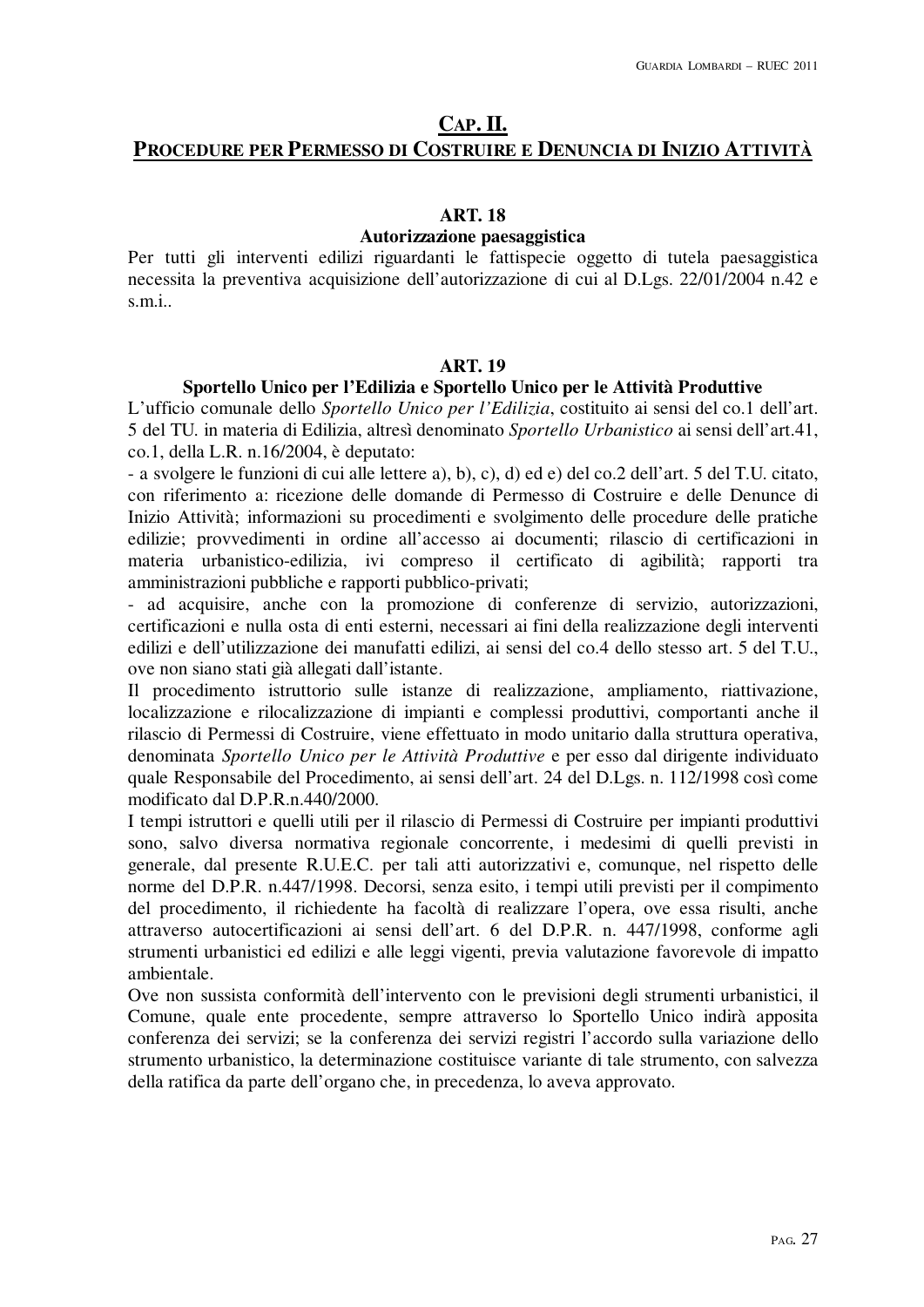# **ART. 20**

# **Identificazione dei soggetti aventi titolo a richiedere il Permesso di Costruire**

Il Permesso di Costruire è rilasciato dal Dirigente o Responsabile dello Sportello Unico per l'Edilizia al proprietario del suolo o a chi abbia titolo per richiederla.

Il proprietario, fra gli atti da presentare allo Sportello Unico per l'Edilizia per ottenere il Permesso di Costruire, dovrà includere il titolo dal quale risulti che ha la piena proprietà dell'immobile, anche *mortis causa*.

L'avente titolo dovrà, al momento della richiesta di Permesso di Costruire, presentare copia autentica del documento comprovante il titolo.

Tra i soggetti aventi titolo a richiedere il Permesso di Costruire si ricordano:

- 1. Superficiario al di sopra del suolo (art. 952 c.c.). Il documento comprovante il titolo è il contratto redatto a norma dell'art. 1350 del c.c. e trascritto a norma dell'art. 2643 del  $c.c.$ ;
- 2. Superficiario al di sotto del suolo (art. 955 c.c.);
- 3. Enfiteuta, nell'ambito e nei limiti del contenuto del contratto di enfiteusi, restando al proprietario il diritto di chiedere il Permesso di Costruire per quanto è escluso dal contratto di enfiteusi. Il documento comprovante il titolo è il contratto redatto a norma dell'art. 1350 c.c. e trascritto a norma dell'art. 2643 del c.c.;
- 4. Usufruttuario e titolari di diritto d'uso e di abitazione, limitatamente alla esecuzione di interventi di manutenzione straordinaria e di restauro;
- 5. Locatario, limitatamente alle opere di manutenzione straordinaria urgente ai sensi dell'art. 1577 del c.c. Il titolo è costituito dal contratto di locazione a norma dell'art. 1571 del c.c.;
- 6. Titolari di diritto reale di servitù prediali coattive o volontarie (elettrodotti, funicolari, scarichi, acquedotti, ecc.), limitatamente ai lavori di manutenzione straordinaria o di trasformazione inerenti il loro titolo. Il documento comprovante il titolo è il contratto redatto a norma dell'art. 1350 del c.c. e trascritto a norma dell'art. 2643 del c.c.;
- 7. Affittuario agrario (L. 11/1971) e concessionario di terre incolte (D.L.L. n. 279 del 10/10/1944), solo in relazione al miglioramento delle pertinenze rurali e dell'abitazione agricola;
- 8. Titolari in base a negozio giuridico di diritto privato (delega, procura, mandato del proprietario, connessi o non ad un appalto di costruzione). Il titolo dovrà essere comprovato dalla copia del provvedimento amministrativo o giudiziale;
- 9. Titolari di diritti derivanti da provvedimenti d'autorità quali l'assegnatario di terre incolte, il titolare di servitù coattive costituite per provvedimento amministrativo o per sentenza, il concessionario di miniere e di beni demaniali, colui che essendo interessato ad agire per danno temuto sia a ciò autorizzato per ordine del Giudice, colui che richiede un provvedimento cautelare innominato a norma dell'art. 700 del c.p.c.;
- 10. Aventi titolo a seguito di speciali situazioni previste dalle leggi, come la nomina a tutore (per ogni tipo di Permesso di Costruire) e di curatore (solo per opere di manutenzione straordinaria e restauro);
- 11. Enti pubblici. Lo Stato e tutti gli Enti Pubblici (IACP, Comuni, Province) sono legittimati a chiedere il Permesso di Costruire per qualsiasi tipo di intervento su terreni di loro proprietà o per i quali sia in corso un procedimento di espropriazione. Per essi il Permesso di Costruire sarà richiesta da coloro che saranno muniti di titolo al godimento del bene rilasciato dai competenti organi;
- 12. Aziende pubbliche erogatrici di servizi. Quando sussistano ragioni di pubblico interesse, le suddette Aziende possono, senza attendere la stipulazione e la registrazione dei relativi contratti di vendita, di servitù, ecc., richiedere il Permesso di Costruire, quando esista accordo preliminare fra il proprietario del suolo e l'Azienda o un impegno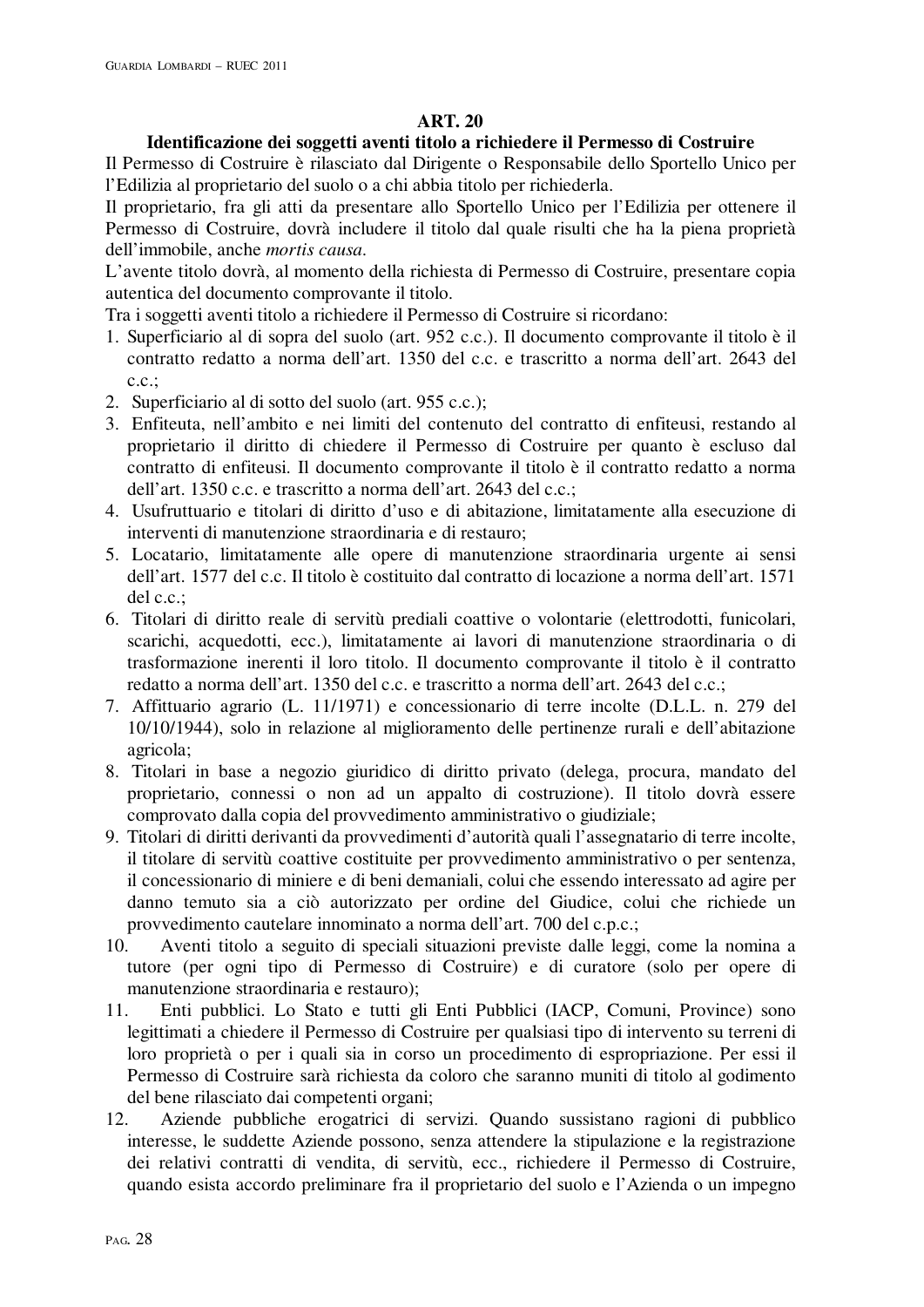debitamente formalizzato da parte del proprietario a vendere o ad assoggettarsi alla servitù.

Il Permesso di Costruire può essere trasferito *mortis causa* o con atto *inter vivos*. Per il trasferimento *mortis causa* è necessaria la voltura del Permesso di Costruire, disposta dall'Amministrazione Comunale sulla base dell'esibizione del titolo ereditario da parte del proprietario subentrante. Per il trasferimento tra vivi, si esclude che il Permesso di Costruire possa essere negoziato separatamente dal bene immobile cui esso si riferisce.

Il trasferimento della titolarità del Permesso non ne modifica i termini di validità e di decadenza.

## **ART. 21**

## **Domanda di Permesso di Costruire e relativi allegati**

Le domande per il rilascio dei Permessi di Costruire vanno effettuate secondo le modalità di seguito contemplate, secondo quanto prescritto dagli artt. 20 e 23 del T.U. (D.P.R. n. 380/2001).

La domanda di rilascio del Permesso di Costruire deve essere inoltrata, da parte del soggetto avente titolo, allo Sportello Unico per l'Edilizia istituito presso il Comune. La domanda deve essere corredata dal titolo di proprietà (atto notarile di acquisto, donazione, divisione, ecc., o certificato della Conservatoria del Registro Immobiliare). In assenza di questo, alla richiesta di Permesso di Costruire va allegato apposito documento attestante la titolarità per la richiesta di Permesso di Costruire.

Se il richiedente non è proprietario dell'area edificatoria, la richiesta deve contenere esplicito atto di assenso del proprietario dell'area, formalizzato con dichiarazione sostitutiva di atto di notorietà o espressione di volontà equivalente.

Per le aree edificatorie e/o manufatti appartenenti a persone giuridiche la domanda di Permesso di Costruire deve essere avanzata dagli organi che ne hanno la rappresentanza.

La domanda va controfirmata anche dai professionisti incaricati della progettazione e della direzione dei lavori.

Nella domanda dovrà essere dichiarato l'oggetto del Permesso di Costruire, la condizione di legittimazione a produrre l'istanza, la destinazione d'uso dell'opera da realizzare con l'impegno a non modificarla se non nelle forme prescritte

Alla domanda va allegata la seguente documentazione progettuale, con specificazione del numero e del tipo di elaborato:

## *A - Per le nuove costruzioni:*

- a) modello questionario statistico, accompagnato da scheda del terreno, contenente i dati base necessari alla progettazione, quali quote stradali, quote della fognatura, allineamenti, indici e vincoli particolari prescritti dagli strumenti urbanistici vigenti o da altre norme;
- b) estratto del vigente P.U.C. e destinazione urbanistica relativa all'area dell'intervento, con l'indicazione di eventuali vincoli;
- c) planimetria catastale;
- d) planimetria generale quotata dello stato dei luoghi in scala non inferiore a 1:500, recante l'indicazione delle proprietà confinanti per una profondità di almeno 50 metri dai confini, le quote del terreno e dei fabbricati circostanti, gli alberi di alto fusto esistenti ed ogni altro particolare di rilievo;
- e) planimetria di progetto con relative sistemazioni esterne, compresi quelle destinate a verde e a parcheggi, in scala non inferiore a 1:200, da cui risulti l'orientamento e il posizionamento dell'edificio, le quote delle sistemazioni del terreno (prima e dopo l'intervento) nonché la rappresentazione quotata degli edifici e delle urbanizzazioni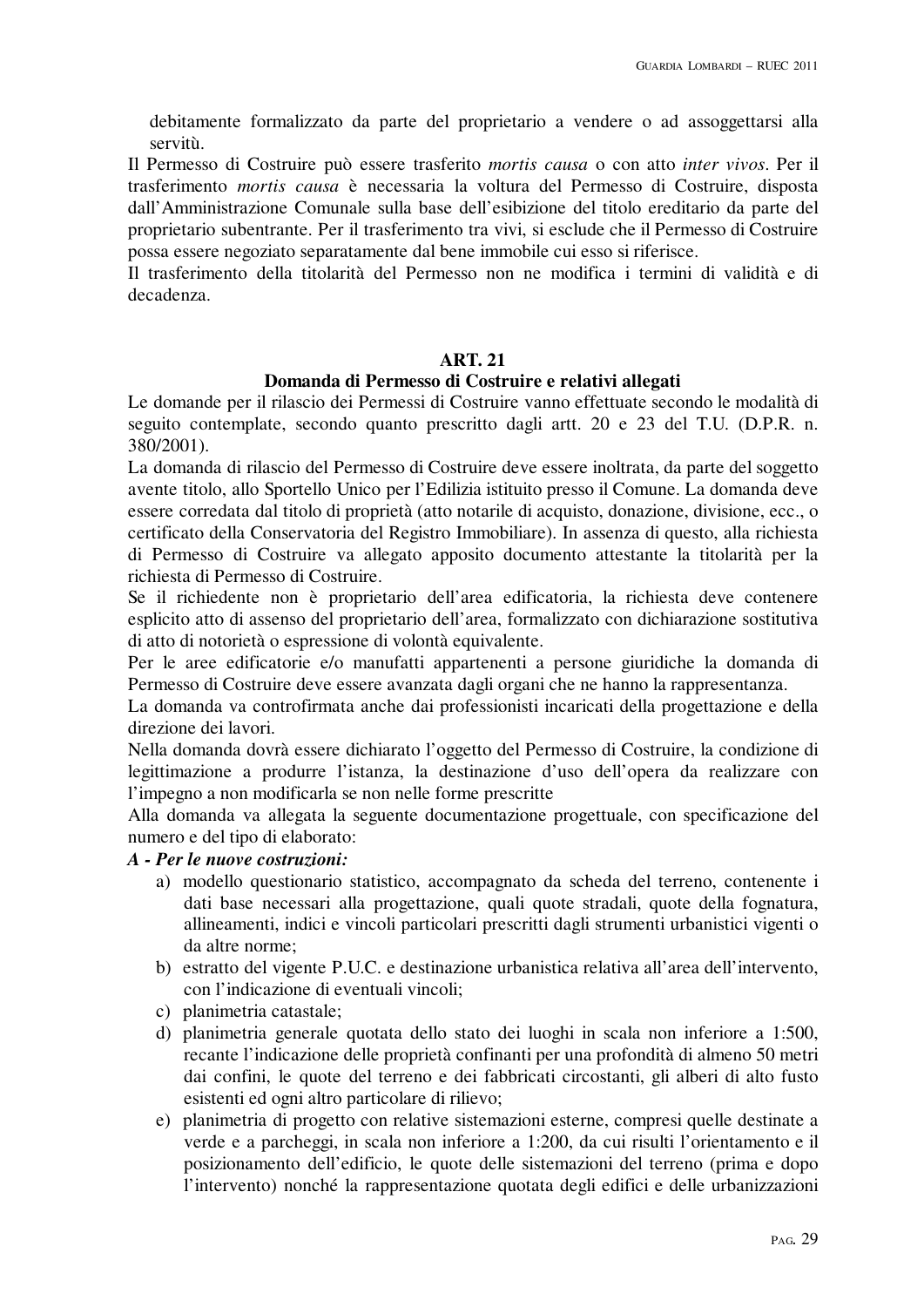al contorno;

- f) documentazione fotografica dello stato di fatto, asseverata dal progettista, e fotocomposizione prospettica dell'intervento nel contesto dell'ambiente urbano;
- g) disegni, in scala non inferiore a 1:100, delle piante di tutti i piani e della copertura, di tutti i prospetti e di almeno due sezioni significative dell'opera, di cui almeno una comprendente la scala, con l'indicazione di:
	- destinazione d'uso dei locali;
	- quote planimetriche ed altimetriche;
	- dimensione delle aperture (con distinzione di quelle apribili e di quelle fisse);
	- indicazione dei rapporti di illuminazione;
	- schemi degli impianti igienico-sanitari e tecnologici;
	- ingombri degli apparecchi igienici di tutti i locali di abitazione e dei servizi;
	- ubicazione della canna fumaria (con specifica del tipo adottato), delle pluviali e degli scarichi;
	- strutture portanti con relativo dimensionamento (c.a., acciaio, muratura, ecc..);
	- sistemazione degli spazi aperti (pavimentazioni, recinzioni, arredi esterni, cordonature, tappeti erbosi, arbusti e piante) e delle reti fognarie (pozzetti di ispezione, caditoie, fosse di depurazione biologica, quote e diametri delle condotte, ecc.);
	- materiali della copertura, con definizione di falde, pendenze, volumi tecnici, camini, gronde, punti di attacco delle pluviali, lucernai, ecc.

Nel caso di edifici costituiti dall'aggregazione di cellule-tipo è consentita la rappresentazione di piante generali nel rapporto 1:200 corredate da piante delle singole cellule nel rapporto 1:100;

- h) sezioni quotate dell'opera in scala 1:100 illustranti le relazioni di questa con l'ambiente circostante. Le quote, riferite al piano di campagna preesistente ed al caposaldo fissato nella scheda statistica, devono indicare le dimensioni complessive dell'opera e delle principali parti esterne ed interne, l'altezza netta dei piani, lo spessore dei solai, gli sporti delle parti aggettanti, i colmi delle parti al di sopra della linea di gronda;
- i) disegni a semplice contorno nel rapporto 1:100 di tutti i prospetti dell'opera progettata, completa di riferimenti degli edifici circostanti, al terreno ed alle sue eventuali modifiche, con indicazione dell'andamento del terreno prima e dopo l'intervento. Qualora l'edificio sia aderente ad altri fabbricati, i disegni dei fronti devono comprendere anche le facciate adiacenti. I prospetti devono riportare l'indicazione delle aperture e dei relativi infissi, dei materiali, delle pluviali in vista, delle zoccolature, degli spazi per insegne, delle opere in ferro e delle balaustre, delle coperture e dei volumi tecnici;
- j) eventuali altri elaborati progettuali, in opportuna scala, necessari per completezza di rappresentazione dell'intervento;
- k) relazione tecnica sulle caratteristiche architettoniche e costruttive edilizie, con riferimento ai parametri urbanistici ed edilizi e all'inserimento dell'intervento nell'ambiente urbano, ai materiali da impiegarsi, ai sistemi costruttivi e agli impianti, corredata, in caso di intervento su un fabbricato tradizionale, di adeguata indagine storico-documentaria e stratigrafica (tipizzazione delle murature, dei solai, delle coperture degli infissi, degli intonaci, delle pavimentazioni, etc.);
- l) autodichiarazione del progettista abilitato di conformità delle opere alle prescrizioni del P.U.C. e del R.U.E.C., nonché alle norme in materia igienico-sanitarioambientale, nei limiti prescritti dall'art. 20. co.1 del T.U. Edilizia, di sicurezza, di superamento delle barriere architettoniche, di contenimento dei consumi energetici,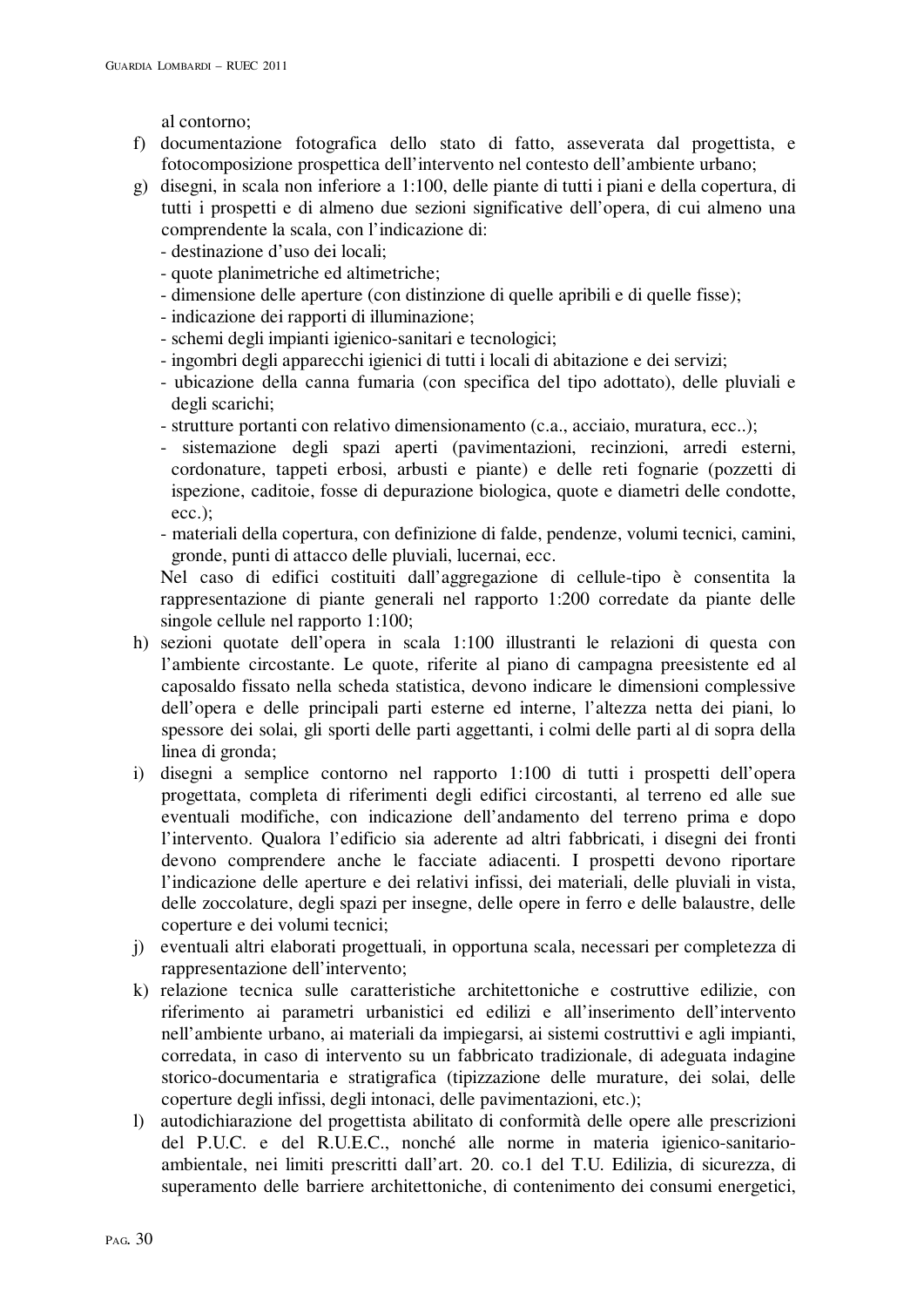ai sensi delle norme contenute nella Parte II del T.U. citato e nel D.M. 22/01/2008 n.37; tale autodichiarazione, nella forma di scheda riepilogativa asseverata dal progettista, sarà relativa alla compatibilità urbanistica dell'intervento con l'indicazione delle volumetrie già possedute, la loro destinazione e l'anno di costruzione, la descrizione analitica delle superfici utili per unità immobiliari ai fini del calcolo degli oneri, delle superfici coperte e delle volumetrie totali, sia interrate che fuori terra, per piano e, nel caso di edifici misti, per destinazioni d'uso. La scheda dovrà evidenziare la conformità dei parametri planovolumetrici agli indici e alle norme degli strumenti urbanistici vigenti;

- m) relazione geologica relativa alle caratteristiche dei terreni in fondazione;
- n) pareri o nulla osta, ove necessari, degli enti e uffici esterni competenti, non comunali. A titolo non esaustivo:
	- parere preventivo del comando provinciale dei VV.FF. ai sensi del DM 16/02/1982 per i locali, le attività, i depositi e gli impianti e le industrie pericolose sottoposte ai controlli di prevenzione incendi;
	- ove richiesto, nulla osta rilasciato dalle competenti autorità ai sensi del D.Lgs. 22/01/2004 n.42 e s.m.i., nonché della L.R. 10/1982;
	- nulla osta dell'ANAS e dell'Amministrazione Provinciale per le opere interessanti strade statali e provinciali;
	- nulla osta, ai sensi della L.R. 11/1996, per le opere da eseguire in zone sottoposte a vincolo idrogeologico o forestale;
	- parere preventivo dell'A.S.L., obbligatorio ai sensi del T.U.LL.SS. 1265/34;
- o) indicazione completa delle generalità dei soggetti tecnici incaricati per la redazione dei progetto strutturale, la direzione dei lavori e per il coordinamento della sicurezza, nonché dell'impresa esecutrice dei lavori;
- p) relazione tecnico-agronomica, solo per gli interventi edilizi in zona agricola, debitamente asseverata, redatta da un agronomo o da un perito agrario abilitati all'esercizio professionale, illustrante le destinazioni colturali in atto, ai sensi e per gli effetti dell'art. 1 della L.R. 2/1987;
- q) per nuovi impianti ed infrastrutture adibite ad attività produttive, sportive e ricreative e a postazioni di servizi commerciali polifunzionali, va prodotta anche una documentata previsione di impatto acustico. Tale documentazione va altresì prodotta per la realizzazione, modifica e potenziamento delle opere di cui all'art. 8, comma 2<sup>°</sup> della L. 447/1995.

La completezza della domanda e della documentazione tecnica e amministrativa viene verificata, in via breve, preventivamente dall'Ufficio comunale ricevente; la data di presentazione dell'istanza di Permesso di Costruire è quella di acquisizione dello stesso al protocollo del Comune.

## *B - Per interventi sull'edilizia esistente:*

- a) per gli interventi di demolizione e ricostruzione, con variazione della volumetria e sagoma del fabbricato demolito, sono richiesti grafici in scala non inferiore a 1:50. In aggiunta alla surriportata documentazione prevista per le nuove costruzioni, il progetto va integrato con elaborati dimostrativi delle parti da demolire, con piante di tutti i piani, sezioni più significative e relativa documentazione fotografica, nonché con elaborati dimostrativi dei nuovi sistemi costruttivi previsti, con schede prestazionali sui nuovi materiali da impiegare, con verifiche grafiche e descrittive della compatibilità della qualità formale dell'intervento edilizio con i caratteri architettonici dei contesto urbano;
- b) per gli interventi di ristrutturazione sottoposti a Permesso di Costruire ai sensi dei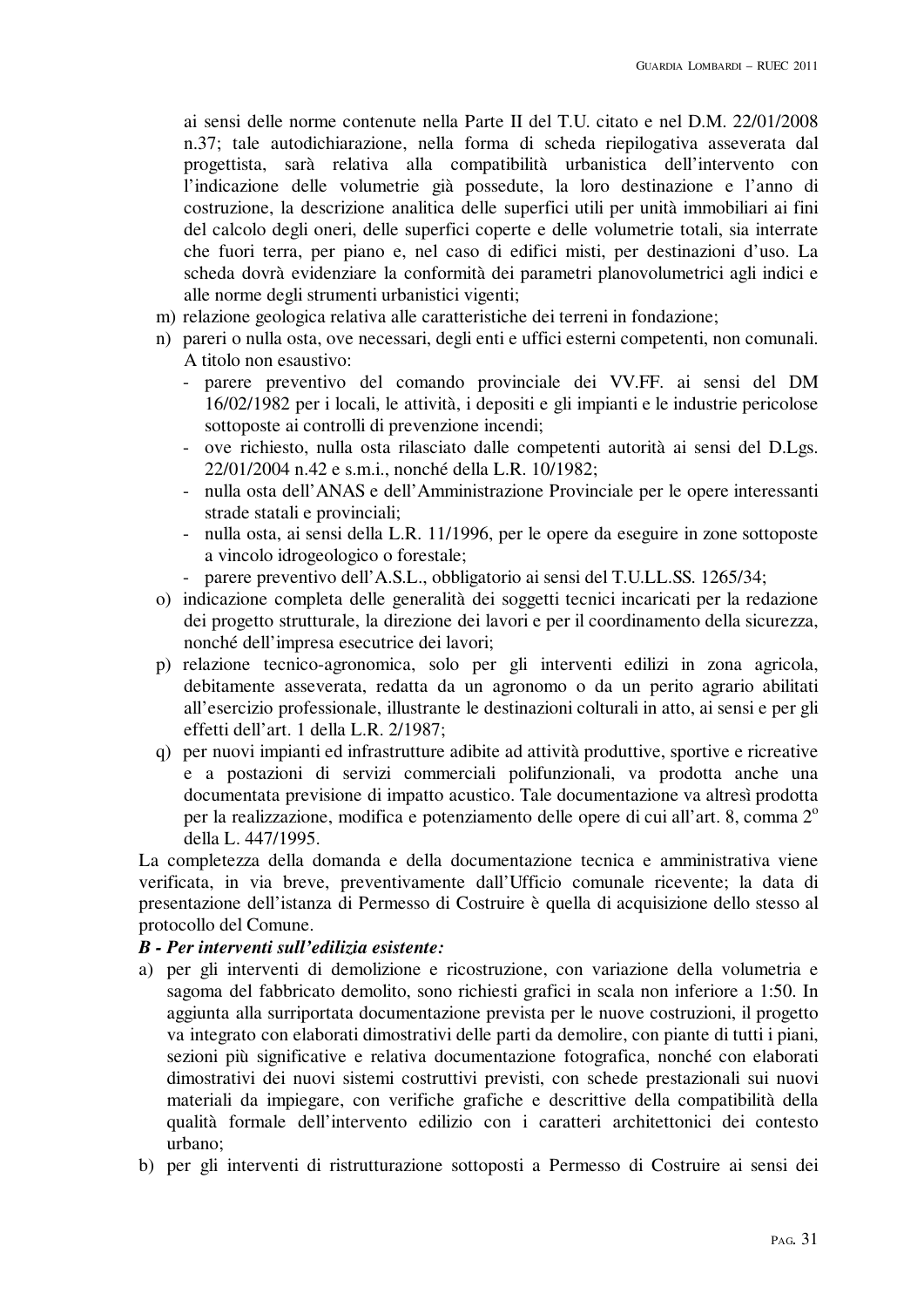precedenti articoli, la documentazione è identica a quella del precedente punto a) con l'integrazione di elaborati grafici e descrittivi sull'idoneità del sistema costruttivo ad assicurare sia la sicurezza statica del fabbricato che la non alterazione della sua preesistente qualità formale complessiva;

c) per gli interventi di recupero dell'edilizia tradizionale si richiedono disegni di pianta, di sezione e di prospetto in scala non inferiore a 1:50 in corrispondenza dei piani caratteristici, con indicazione di tutti i materiali impiegati, anche per recinzioni, cancelli e sistemazioni a terra, redatti con particolare cura se gli interventi ricadono in zone A del P.U.C..

# *C - Per interventi di infrastrutture:*

Per gli interventi riguardanti opere infrastrutturali, pubbliche e private non comunali, la documentazione tecnica necessaria è costituita dal progetto esecutivo delle opere completo di stralci degli strumenti urbanistici vigenti.

# *D - Per interventi a scala urbanistica:*

I privati singoli o consociati, le società private o miste pubblico-private, le società di riqualificazione urbana, se aventi i titoli inerenti alla disponibilità dei beni previsti dalla legge, che intendano procedere alla progettazione e all'esecuzione o solo all'esecuzione di progetti urbanistici relativi a piani integrati d'intervento, piani di recupero e riqualificazione di parti urbane, di piani di lottizzazione e più in generale di piani attuativi, con salvezza delle norme di legge e delle prescrizioni degli strumenti urbanistici comunali, a prescindere da intese preventive con il Comune, possono presentare istanza per il rilascio di Permessi di Costruire unitari degli interventi, dichiarando la disponibilità alla sottoscrizione di un patto convenzionale tra Comune e soggetto richiedente.

Per la disciplina di tali iniziative si rimanda al successivo Capitolo IV del presente Titolo III. *E - Per tutti i tipi di interventi:* 

Alla domanda di rilascio del Permesso va allegata la ricevuta di pagamento per oneri istruttori, prefissati dal Comune con separati provvedimenti.

Nei casi di cui all'art.8, comma 4, della L.R.n.12/2002 recante "*Norme per il contenimento dell'inquinamento luminoso* [...]", va predisposto un apposito elaborato, redatto da professionista abilitato, da cui risulti il rispetto delle prescrizioni di cui alla predetta L.R. n.12/2002.

Qualora l'intervento inerisca un edificio aderente ad un altro fabbricato con il quale sia in relazione funzionale, le piante dell'opera progettata devono essere estese anche ai vani contigui della costruzione esistente e recare le indicazioni di destinazione degli stessi.

Sia in caso di nuova costruzione che di riuso dell'esistente, in caso di opere complesse (edifici e locali a carattere commerciale, agricolo, industriale, attrezzature scolastiche, magazzini, ecc.) va prodotta idonea documentazione delle destinazioni d'uso, delle attività e degli impianti previsti, qualora i grafici sopra indicati non siano atti a chiarirne i rapporti con l'ambiente esterno o le caratteristiche funzionali.

Per tutti gli interventi, gli elaborati progettuali, da produrre in **triplice copia, più una copia su supporto informatico (formato .pdf, .doc, .dwg, .xls, ecc.)**, debbono essere raccolti in un fascicolo rilegato recante la numerazione di tutte le pagine, debitamente timbrate e siglate dal progettista. Per le elaborazioni grafiche il cui formato non consente la fascicolazione, è ammessa la presentazione di disegni singoli, purché debitamente numerati e denominati.

La documentazione tecnico-amministrativa, fascicolata, può costituire un allegato autonomo. Nel frontespizio del progetto fascicolato o nella testata del progetto deve essere riportato:

a) la residenza fiscale del progettista, unitamente ai dati necessari per la sua completa identificazione fiscale;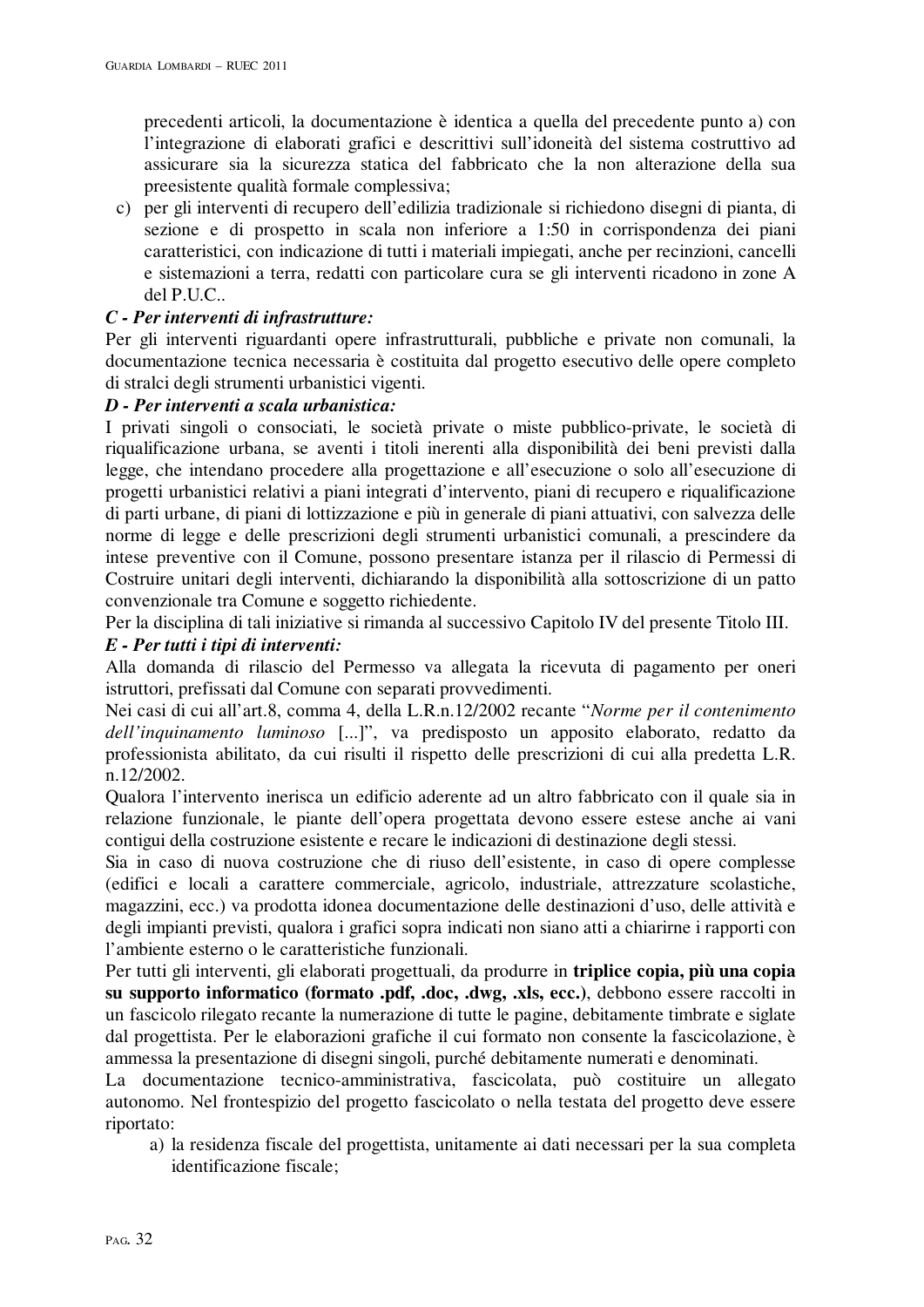- b) la data di elaborazione del progetto;
- c) uno spazio libero per i visti di competenza comunale.

Gli elaborati progettuali allegati alle istanze vanno redatti e sottoscritti da professionisti abilitati e iscritti ai rispettivi albi professionali, in rapporto alle prestazione tecniche loro consentite.

Le imprese appaltatrici dei lavori, ove questi non siano eseguiti in economia, devono possedere i requisiti di legge per l'esercizio dell'attività nel settore edilizio.

# **ART. 22**

#### **Rilascio del Permesso di Costruire**

La procedura per il rilascio del Permesso di Costruire, se non diversamente disposto dallo Statuto Comunale, è la seguente:

• entro dieci giorni dalla presentazione della domanda di Permesso di Costruire lo Sportello Unico comunica al richiedente il nominativo del Responsabile del Procedimento (artt. 4 e 5, L. 241/1990 – art.20, co.2, D.P.R. 380/2001). L'esame delle domande si svolge secondo l'ordine cronologico di presentazione. I verbali istruttori sono raccolti in apposito registro preventivamente numerato in ogni pagina e pre-firmato dal Responsabile dello Sportello Unico;

• entro 60 giorni dalla presentazione della domanda il Responsabile del Procedimento cura la fase istruttoria, acquisisce, avvalendosi dello Sportello Unico, i prescritti pareri dagli Uffici comunali, nonché i pareri di cui all'art.5, co.3 del D.P.R.n.380/2001 (ASL-VVFF), sempre che gli stessi non siano già stati allegati alla domanda dal richiedente e, valutata la conformità del progetto alla normativa vigente, formula una proposta di provvedimento, corredata da una dettagliata relazione contenente la qualificazione tecnico-giuridica dell'intervento richiesto;

• entro il predetto termine di 60 giorni il Responsabile del Procedimento deve richiedere il parere della commissione edilizia in ordine ai progetti presentati. Qualora questa non si esprima entro il termine predetto, il Responsabile del Procedimento è tenuto comunque a formulare la proposta entro 10 giorni dalla scadenza del termine e di redigere una relazione scritta al Dirigente/Responsabile abilitato al rilascio del Permesso, indicando i motivi per i quali il termine non è stato rispettato;

• il Responsabile del Procedimento, qualora ritenga che ai fini del rilascio del Permesso di Costruire sia necessario apportare modifiche di modesta entità rispetto al progetto originario, può, nello stesso termine di 60 gg., richiedere tali modifiche, illustrandone le ragioni. L'interessato si pronuncia sulla richiesta di modifica entro il termine fissato e, in caso di adesione, è tenuto ad integrare la documentazione nei successivi 15 giorni. La richiesta di cui al presente comma sospende fino al relativo esito, il decorso del termine di 60 gg predetto;

• il termine di 60 giorni può essere interrotto una sola volta dal Responsabile del Procedimento, entro 15 giorni dalla presentazione della domanda, esclusivamente per la motivata richiesta di documenti che integrino o completino la documentazione presentata e che non siano già nella disponibilità dell'Amministrazione o che questa non possa acquisire autonomamente. In tal caso, il termine ricomincia a decorrere dalla data di ricezione della documentazione integrativa;

• nell'ipotesi in cui, ai fini della realizzazione dell'intervento, sia necessario acquisire atti di assenso, comunque denominati, di altre Amministrazioni o Enti (diversi da ASL/VVFF), il competente ufficio comunale convoca una conferenza di servizi ai sensi degli artt.14, 14-bis,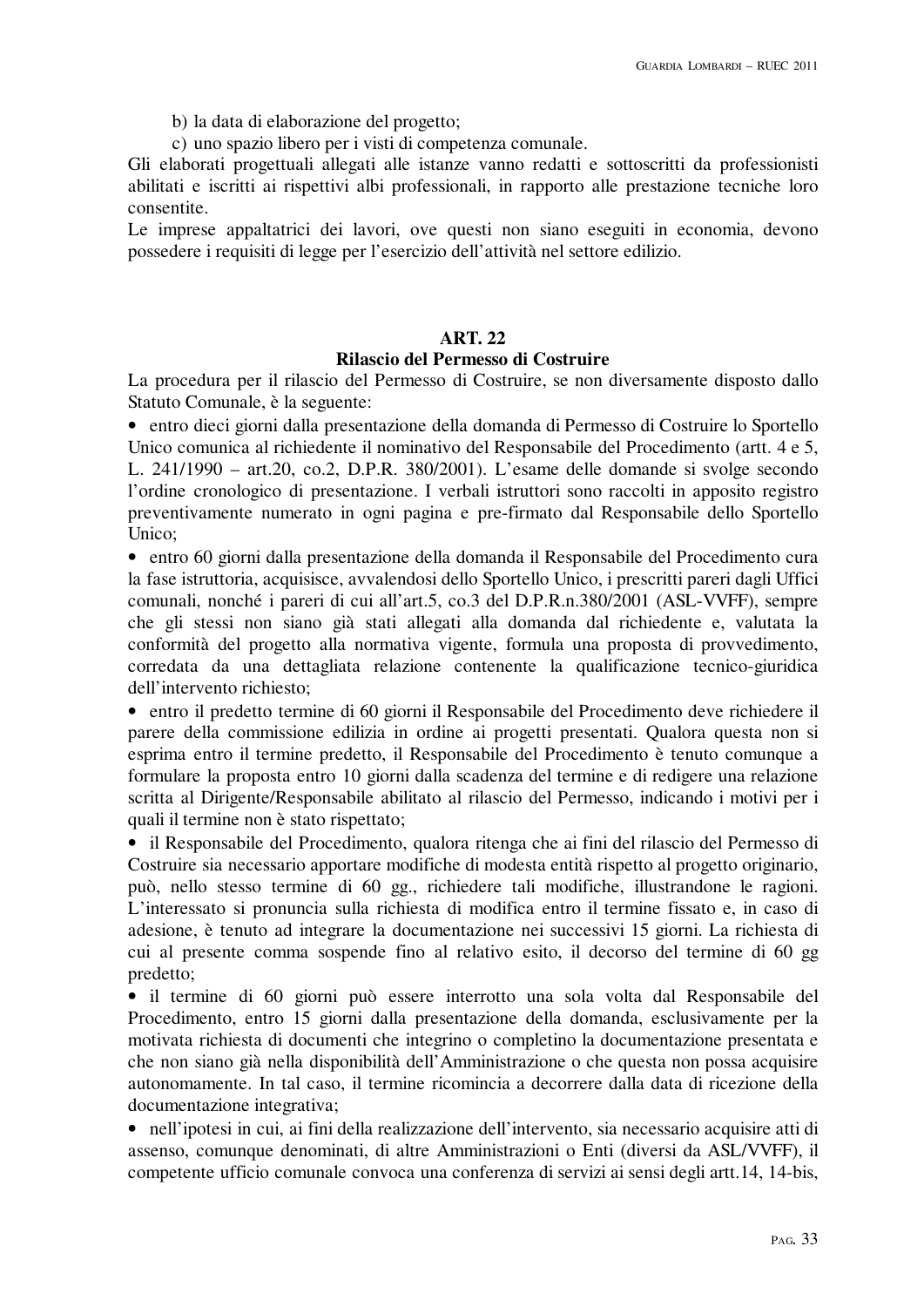14-ter, 14-quater, della L. 07.08.1990 n.241 e succ.mod. ed int.. Qualora si tratti di opere pubbliche incidenti su beni culturali, si applicano gli artt. 24 e 25 del D.Lgs. 22/01/2004 n.42;

• ai sensi dell'art.1, co.7, L.R. n.19/2001, per tutti i beni sottoposti ai vincoli di cui al Decreto Legislativo 22 gennaio 2004, n. 42 e s.m.i., il Permesso di Costruire è comunque preceduto dal rilascio delle autorizzazioni delle Amministrazioni preposte alla tutela dei vincoli stessi, se prescritte. Sino al perfezionamento di tali atti, il termine di 60 gg. resta sospeso;

• fatto salvo quanto disposto in caso di provvedimento negativo dall'art.10-bis della L.241/90 e s.m.i., il provvedimento finale che lo Sportello Unico provvede a notificare all'interessato, corredato da una copia dei disegni approvati recante il timbro dell'Amministrazione Comunale, è adottato dal Dirigente/Responsabile dell'Ufficio entro 15 giorni dalla proposta motivata del Responsabile del Procedimento, ovvero dall'esito della conferenza di servizi, ove si sia resa necessaria. Con la comunicazione dell'esito positivo della procedura si provvede alla contestuale richiesta del versamento a saldo dei diritti di Segreteria e degli oneri previsti;

• l'eventuale dissenso del Dirigente/Responsabile addetto al rilascio rispetto al parere espresso dal Responsabile del Procedimento, dalla Commissione Edilizia e/o dalla Commissione Edilizia Integrata, deve essere dettagliatamente motivato, fermo restante che il parere positivo della Commissione Edilizia non può essere disatteso dalla Pubblica Amministrazione se non sulla base di esplicite motivazioni. Nel caso in cui il dissenso dia luogo al rilascio del Permesso, in esso devono essere annotati i pareri difformi;

• il Permesso di Costruire può essere condizionato alla osservanza di particolari adempimenti, modalità e limitazioni;

• dell'avvenuto rilascio del Permesso di Costruire è data notizia al pubblico mediante affissione all'albo pretorio, con la specificazione del titolare, della località nella quale la costruzione deve sorgere e del tipo di costruzione;

• il procedimento previsto dal presente articolo si applica anche al rilascio di Permessi di Costruire in deroga agli strumenti urbanistici, a seguito dell'emanazione della deliberazione consiliare di cui al successivo art. 25 del presente Regolamento;

• gli estremi del Permesso di Costruire sono indicati nel cartello esposto presso il cantiere;

• solo nel caso siano espletate ed acquisite tutte le autorizzazioni e nulla osta ambientali e il Dirigente/Responsabile non si pronunci sulla richiesta di rilascio del Permesso nei termini di cui al presente articolo, l'interessato può, con atto notificato o trasmesso in plico raccomandato con avviso di ricevimento, richiedere al competente organo comunale di adempiere entro il termine perentorio di quindici giorni dal ricevimento della richiesta;

• decorso inutilmente il predetto termine di quindici giorni, ai sensi dell'art.4 della L.R. n.19/2001, l'interessato può presentare al Presidente della Provincia istanza di intervento sostitutivo per l'esame e le conseguenti determinazioni circa l'istanza di Permesso di Costruire.

# **ART. 23**

## **Caratteristiche formali del Permesso di Costruire**

Conclusa la fase istruttoria, previo pagamento degli oneri concessori nella misura e con le modalità determinate in apposita delibera comunale, viene emesso il Permesso di Costruire, contenente le seguenti indicazioni:

- a) l'oggetto e il numero del Permesso di Costruire, corrispondente al numero progressivo di protocollo dei permessi edilizi rilasciati per ciascun anno;
- b) la data della richiesta, le generalità e il codice fiscale del titolare del Permesso e gli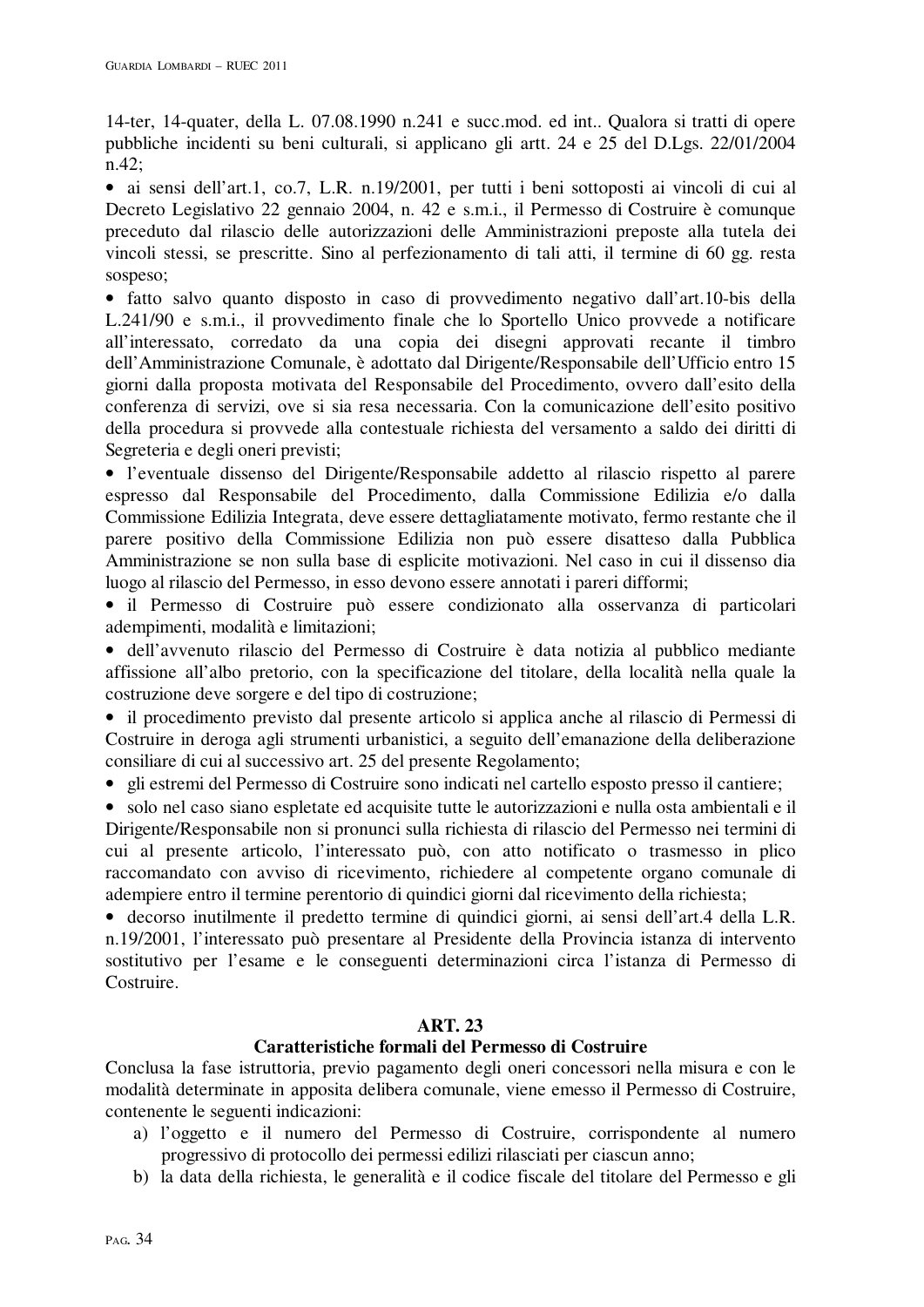estremi dei titolo di legittimazione dell'intervento;

- c) gli estremi catastali dell'immobile oggetto dell'intervento, l'indicazione sintetica delle opere, la destinazione d'uso prevista, l'elenco degli elaborati tecnici e amministrativi costituenti parte integrante del Permesso di Costruire;
- d) l'indicazione sintetica delle norme urbanistiche legittimanti l'intervento;
- e) gli estremi della ricevuta di pagamento degli oneri urbanizzativi e di costruzione, nella misura prevista per l'utile rilascio del permesso edilizio e le modalità dei successivi pagamenti dovuti ai sensi dell'apposita delibera consiliare in materia;
- f) gli estremi dei pareri e nulla osta di altri uffici del Comune, della Commissione edilizia ove previsto, di altri uffici o enti esterni, ove prescritti;
- g) le eventuali prescrizioni costruttive;
- h) i termini entro i quali vanno iniziati e ultimati i lavori, a pena di decadenza del Permesso di Costruire;
- i) gli obblighi da assolversi, ove ne ricorrano gli estremi, da parte del titolare del Permesso in ordine agli adempimenti di seguito elencati in via indicativa:
	- richiesta, ove indispensabile per le lavorazioni, dell'occupazione temporanea di suolo pubblico;
	- deposito dei progetto esecutivo delle opere in adempimento delle leggi sulle costruzioni in calcestruzzo, approvazione del progetto strutturale delle costruzioni, nonché della documentazione prescritta dalle norme per il contenimento dei consumi energetici prima dell'inizio dei lavori, ai sensi delle disposizioni dei Capi I, II e III della Parte II del T.U. in materia edilizia;
	- comunicazione dell'inizio dei lavori, delle generalità complete di codice fiscale dei soggetti tecnici abilitati incaricati della direzione dei lavori, del coordinatore per la progettazione e per l'esecuzione dei lavori, ovvero dei responsabile della sicurezza, in applicazione delle norme vigenti;
	- apposizione, in modo visibile e leggibile, in cantiere, di una tabella con gli estremi dei Permesso di Costruire, del progettista, del direttore dei lavori, delle ditte esecutrici secondo la circolare dei Ministero LL.PP. 1-6-1990, n. 1729/UL, e secondo l'art.12 del D.M. 22/01/2008 n.37;
	- conservazione in cantiere di copia del Permesso di Costruire e del progetto grafico allegato;
	- richieste di autorizzazioni, ove necessarie agli enti competenti per gli allacciamenti ai pubblici servizi;
	- comunicazione, entro il termine utile per il compimento dell'intervento permesso, della data di ultimazione, sottoscritta anche dal direttore dei lavori.

Al Permesso di Costruire vanno allegati, ove previsti, formandone parte integrante, convenzioni o atti d'obbligo del titolare del Permesso ai sensi dell'art. 18 del T.U. citato.

Il progetto esecutivo allegato all'atto di convenzione, di cui costituisce parte integrante, deve contenere almeno gli elaborati specificati all'art. 21, lett.D, del presente Regolamento. La convenzione può prevedere l'obbligo di rilascio da parte del Comune di successivi Permessi edilizi, secondo il programma degli adempimenti esplicitamente stabilito in essa.

## **ART. 24**

## **Decadenza, rinnovo, annullamento del Permesso di Costruire**

La validità del Permesso di Costruire, ai sensi dell'art. 15 del T.U. Edilizia, è non superiore a tre anni dall'inizio effettivo dei lavori, che vanno intrapresi non oltre un anno dal rilascio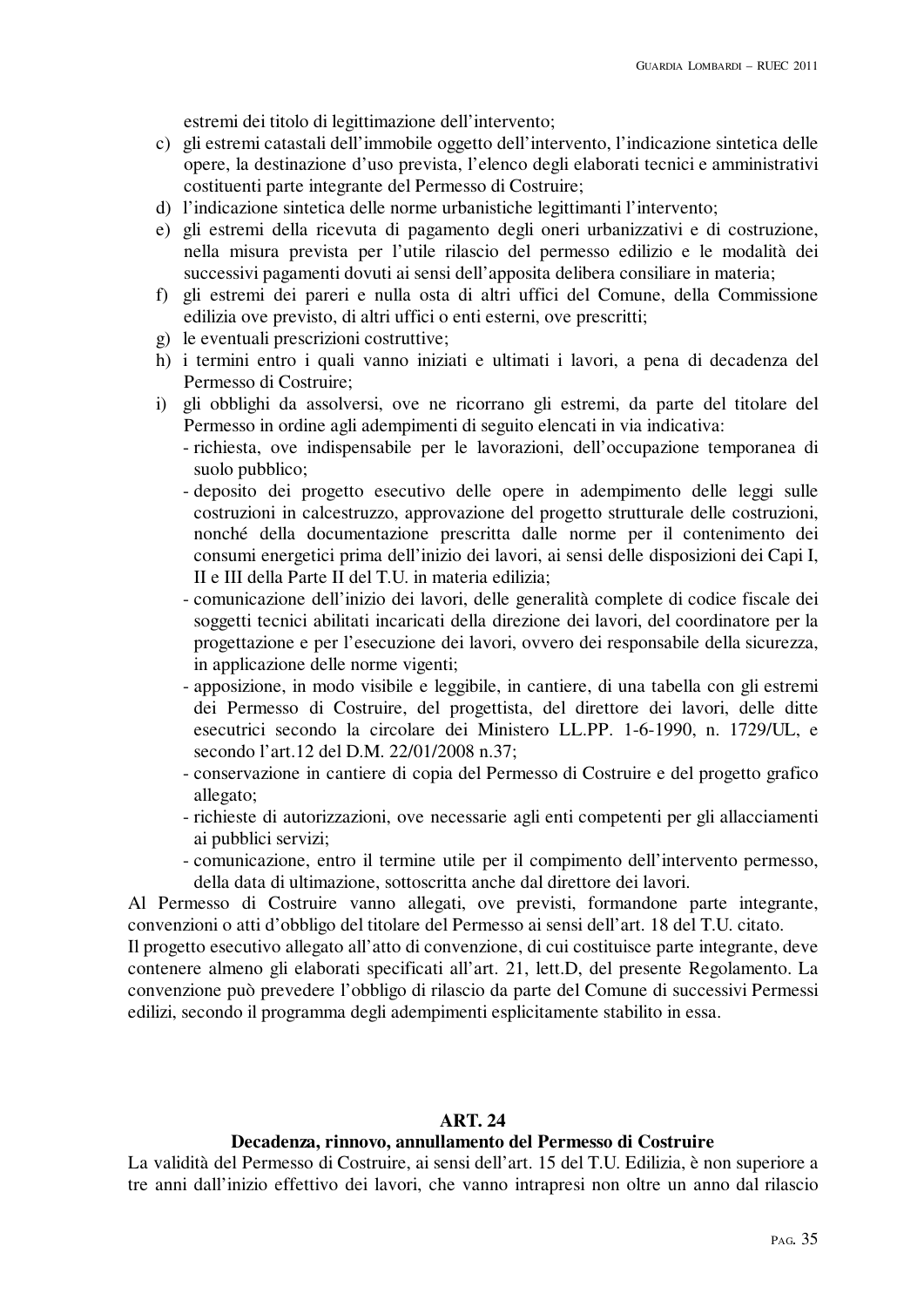dello stesso Permesso.

Per inizio effettivo dei lavori s'intende l'inizio delle opere quali, ad esempio, gli scavi in fondazione e non la sola recinzione di cantiere.

Pertanto, si ha la decadenza del Permesso di Costruire quando:

- a) il Permesso non venga ritirato dal richiedente entro 90 giorni dalla comunicazione del rilascio da parte dello Sportello Unico per l'Edilizia;
- b) i lavori non vengano iniziati entro un anno dalla comunicazione del rilascio, senza che il titolare del Permesso abbia richiesto il rinnovo;
- c) i lavori non vengano ultimati entro tre anni dall'inizio degli stessi, dove per ultimazione va inteso il completamento delle opere in modo tale da potere conseguire utilmente la certificazione dell'agibilità dei manufatti edilizi concessi;
- d) in mancanza delle condizioni di inizio o di compimento dei lavori, di cui ai precedenti punti b) e c), siano intervenute nuove prescrizioni urbanistiche contrastanti con il Permesso di Costruire.

Un termine per l'ultimazione dei lavori più ampio dei tre anni può essere concesso in considerazione della mole dell'opera da realizzare, delle sue caratteristiche tecnicocostruttive o delle particolari condizioni idrogeologiche del suolo interessato dall'intervento o nel caso di opere pubbliche o realizzate con finanziamenti pubblici che impegnino più esercizi finanziari.

Ai sensi dell'art.90, commi 9 e 10, del D.Lgs. 09.04.2008 n.81 (Testo Unico in materia di tutela della salute e della sicurezza nei luoghi di lavoro), l'efficacia del titolo abilitativo edilizio (permesso di costruire o denuncia di inizio attività) è sospesa in mancanza del Documento Unico di Regolarità Contributiva (DURC) dell'impresa esecutrice dei lavori, ovvero in mancanza del Piano di Sicurezza e Coordinamento e/o del Fascicolo della Sicurezza e/o della Notifica preliminare, quando previsti ai sensi rispettivamente degli articoli n.100, n.91, co. 1 lettera b), e n.99 del medesimo Decreto Legislativo.

Il rinnovo del Permesso di Costruire, per un periodo non superiore ad un anno, su istanza motivata del titolare del Permesso, può essere autorizzato, prima delle scadenze utili di inizio o di compimento dei lavori, di cui agli articoli precedenti.

La proroga del Permesso può avere luogo quando la mancata conclusione dei lavori sia imputabile a fatti estranei alla volontà del titolare, riconosciuti con determinazione del Responsabile del Settore UTC, sentito l'Ufficio Tecnico. In tal caso il titolare del Permesso dovrà presentare istanza diretta ad ottenere un nuovo Permesso inerente la parte non ultimata.

Il provvedimento di annullamento del Permesso di Costruire viene adottato quando si accerti che il rilascio dello stesso è avvenuto in violazione di legge, di norme urbanistiche e del presente RUEC nonché in presenza di gravi vizi nei procedimenti istruttori e di rilascio dello stesso Permesso. Gli effetti dell'annullamento si hanno dal momento del rilascio del Permesso di Costruire, per cui tutte le opere realizzate nel frattempo sono da considerarsi illegittime. In particolare, il Permesso può essere annullato:

a) quando sia stato dolosamente ottenuto in base a falsa documentazione;

b) quando si sia contravvenuto alle disposizioni generali e speciali di legge e del Regolamento Urbanistico Edilizio Comunale o quando non siano state osservate le condizioni inserite nell'atto di rilascio del Permesso;

c) quando si sia modificato arbitrariamente il progetto approvato;

d) quando il direttore dei lavori non abbia assunto l'effettiva direzione o l'abbia abbandonata e non si sia stato sostituito;

e) quando, entrate in vigore previsioni urbanistiche o norme edilizie contrastanti con quelle esistenti all'atto del rilascio, le opere non siano state ancora iniziate, o se iniziate, non siano state completate entro il termine prescritto. Sono fatte salve le cause di decadenza previste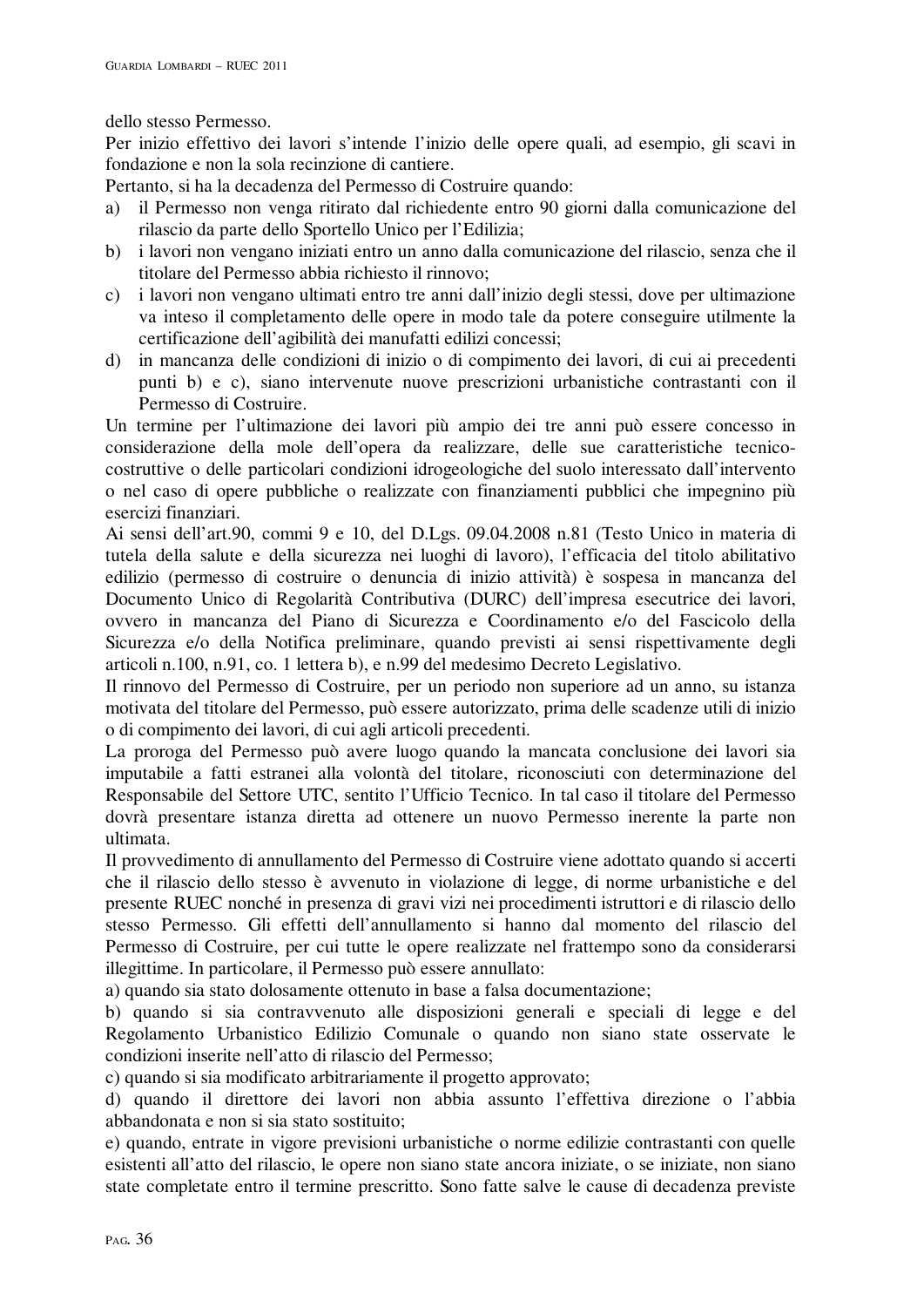da eventuali leggi speciali.

L'ordinanza di annullamento conterrà:

a) la contestazione del fatto;

b) la comunicazione dell'annullamento;

c) l'ordine di sospendere i lavori;

d) l'eventuale ordine di eliminare l'infrazione che ha provocato l'annullamento;

e) le sanzioni deliberate.

Il rinnovo del Permesso potrà essere disposto quando il titolare avrà ottemperato alle prescrizioni contenute nell'ordinanza di annullamento.

In via eccezionale, nei casi non dolosi di errata rappresentazione dello stato dei luoghi o di erronee valutazioni in sede istruttoria o di rilascio del Permesso di Costruire, si può procedere alla revoca del Permesso con effetti dal momento del provvedimento.

#### **ART. 25**

#### **Deroghe**

Coerentemente con il disposto dell'art. 14 del T.U. in materia di Edilizia, il Permesso di Costruire in deroga al Piano Urbanistico Comunale è rilasciato esclusivamente per edifici ed impianti pubblici o di interesse pubblico, previa deliberazione del Consiglio Comunale, nel rispetto comunque delle disposizioni contenute nel D.Lgs. 42/2004 e s.m.i. e delle altre normative di settore aventi incidenza sulla disciplina dell'attività edilizia.

La deroga, nel rispetto delle norme igieniche, sanitarie e di sicurezza, può riguardare esclusivamente i limiti di densità edilizia, di altezza e di distanza tra i fabbricati di cui alle norme di attuazione degli strumenti urbanistici generali ed esecutivi, fermo restando in ogni caso il rispetto delle disposizioni di cui agli artt. 7, 8 e 9 del D.M. 2 aprile 1968 n.1444.

Si applicano, inoltre, le deroghe di cui all'art.11 del D.Lgs. 30.05.2008, n.115 e s.m.i., nei casi e con le modalità ivi disciplinate.

#### **ART. 26**

#### **Varianti al progetto approvato oggetto di Permesso di Costruire**

In corso della validità del Permesso di Costruire possono essere richieste varianti modificative o integrative dei progetto delle opere originariamente concesse, che, se sostanziali, comportano varianti di Permesso di Costruire in corso d'opera, da sottoporre a procedura analoga a quella seguita per il progetto originario, purché compatibili con eventuali nuove prescrizioni urbanistiche ed edilizie eventualmente subentrate nelle more.

Con la determinazione del Responsabile del Settore UTC in ordine alla variante non vengono modificati i termini di validità e di decadenza fissati dal progetto originario. In assenza di una determinazione del Responsabile del Settore UTC sul progetto di variante entro 60 giorni dalla sua presentazione, una ripresa dei lavori secondo il progetto originario relativo alle parti oggetto della variante si intende come rinuncia alla variante stessa.

Qualora si presenti in corso d'opera l'opportunità di eseguire piccole varianti che non modificano la volumetria totale, le superfici utili e le destinazioni d'uso delle singole unità immobiliari, l'istanza di variante può essere presentata anche prima dell'ultimazione delle opere. Si intende accolta se il Responsabile del Settore UTC non si pronuncia entro 30 giorni dalla data in cui detta istanza è stata presentata al Comune.

In tal caso il richiedente può dar corso ai lavori relativi alla variante dando comunicazione al Responsabile del Settore UTC del loro inizio. Tale possibilità di tacito assenso non si applica per interventi in edifici soggetti ai vincoli previsti dal D.Lgs. 22/01/2004 n.42 e s.m.i..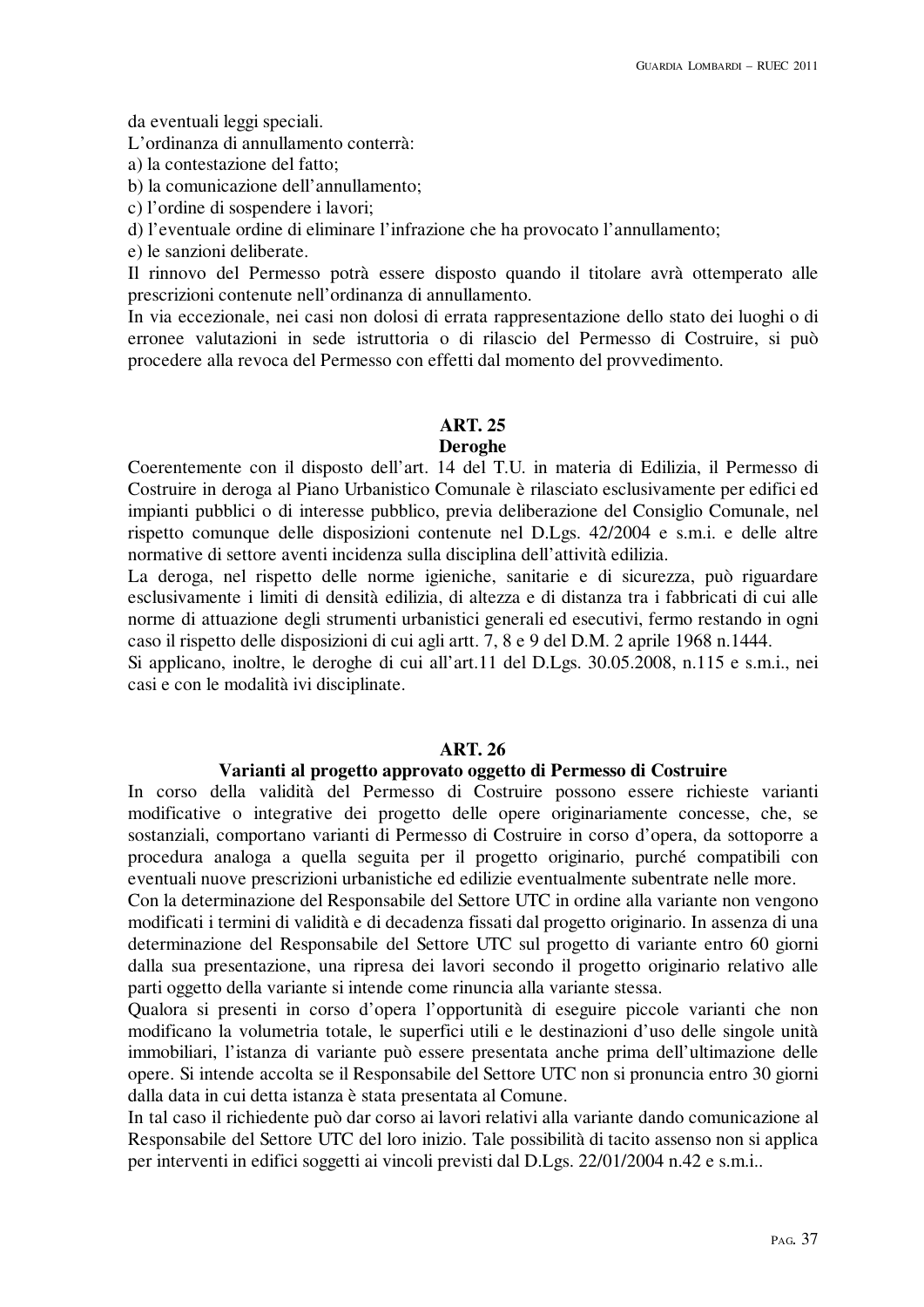# **ART. 27**

# **Denuncia di Inizio Attività (D.I.A.): formalità e procedure**

La Denuncia di Inizio Attività (D.I.A.), in duplice copia di cui una in bollo, va inoltrata all'Ufficio comunale dello *Sportello Unico per l'Edilizia*, dal soggetto titolare del bene o avente titolo a disporre di esso nelle forme di legge. La stessa va sottoscritta anche dal progettista e dal direttore dei lavori.

La D.I.A. va inoltrata almeno 30 giorni prima di procedere alla realizzazione degli interventi edilizi di cui all'art. 17 del presente Regolamento.

La data di inoltro è quella di acquisizione al protocollo del Comune.

Alla D.I.A. va allegata la seguente documentazione:

- a) autodichiarazione del denunciante riguardante la disponibilità dell'immobile e il possesso dei requisiti a produrre la D.I.A.;
- b) atti di nomina dei soggetti tecnici incaricati della progettazione, direzione dei lavori e del coordinamento della sicurezza del cantiere, nonché dell'impresa costruttrice;
- c) progetto delle opere a farsi completo di: relazione tecnico-descrittiva dell'intervento e delle previste tipologie costruttive, planimetria dell'area interessata, planimetria catastale, rappresentazione dello stato dei luoghi con documentazione fotografica a colori, elaborati grafici costituiti da piante, prospetti, sezioni, (in scala 1:100-1:50), particolari costruttivi (in scala opportuna);
- d) eventuale relazione geologica sulla fattibilità delle opere da realizzare, quando prevista per legge;
- e) atto d'obbligo, ove richiesto;
- f) dichiarazione del progettista di conformità dell'intervento agli strumenti urbanistici vigenti e al presente R.U.E.C., nonché alle norme in materia di sicurezza, d'igiene e di tutela ambientale;
- g) pareri o nulla osta di altri enti e amministrazioni, ove dovuti; in particolare, per i beni sottoposti ai vincoli di cui al D.Lgs. 22/01/2004 n.42 e s.m.i., l'autorizzazione rilasciata dalle amministrazioni preposte alla tutela dei vincoli stessi;
- h) ricevuta del versamento degli oneri istruttori, definiti dal Comune con separato provvedimento;
- i) ricevuta del versamento del contributo di costruzione, per gli interventi soggetti ai sensi dell'art.4 del Regolamento di Attuazione della L.R. n.19/2001, approvato con D.P.G.R. n.381 dell'11.06.2003 (BURC n.38 del 25.08.2003);
- j) nel caso di denunce inizio attività presentate ai sensi dell'art.1, punto 6, lett. c) della legge obiettivo n. 443/2001, ove non sussista la dichiarazione o l'atto di ricognizione relative ai piani attuativi da parte del Comune, il progetto va accompagnato da apposita relazione tecnica nella quale venga asseverata l'esistenza delle caratteristiche dei piani attuativi previste da tale norma;
- k) nei casi di cui all'art.8, comma 4, della L.R.n.12/2002 recante "*Norme per il contenimento dell'inquinamento luminoso* [...]", all'atto della DIA i soggetti interessati devono allegare apposito progetto, redatto da professionista abilitato, da cui risulti il rispetto delle prescrizioni di cui alla predetta L.R. n.12/2002.

Le procedure istruttorie relative all'accettazione e alla verifica d'ufficio della D.I.A. consistono nell'accertamento, entro e non oltre 30 giorni dalla Denuncia, della completezza della documentazione prescritta e nella verifica:

- della ricorrenza delle condizioni per cui l'intervento è ammissibile con la D.I.A.;
- dell'esistenza dei pareri e nulla osta di altri uffici, eventualmente necessari;
- della rispondenza delle opere alle prescrizioni degli strumenti urbanistici ed edilizi comunali, nonché delle norme in materia di sicurezza, di igiene e di tutela ambientale.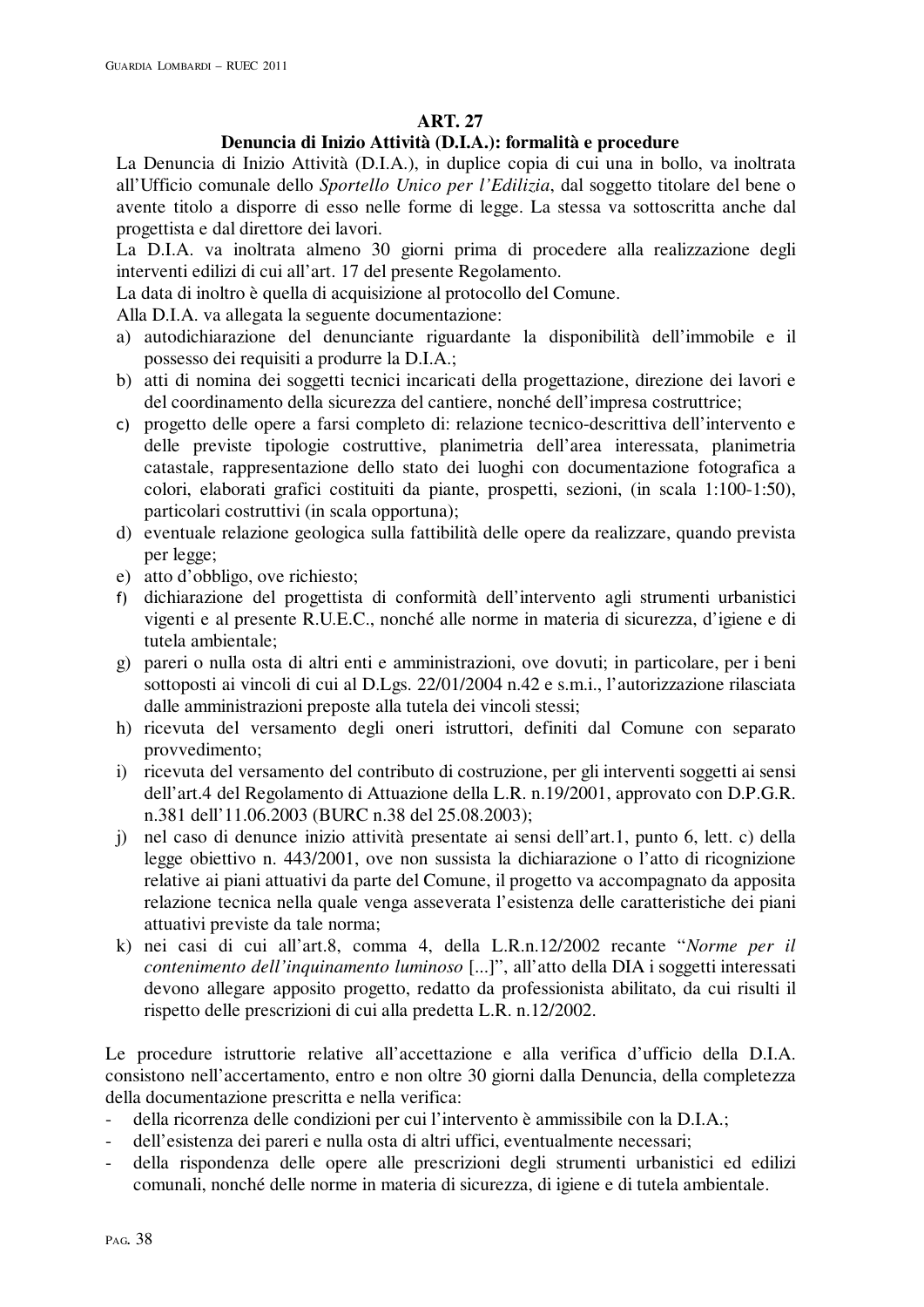Ove l'accertamento dia esito negativo, entro il medesimo termine, il Comune comunica all'interessato il divieto a dare corso ai lavori, con salvezza di accertamenti dopo l'utile inizio dei lavori, che, se negativi, produrranno la disposizione di sospensione dei lavori e la rimozione dei suoi effetti, salvo che, ove ciò sia possibile, lo stesso interessato non abbia provveduto a conformare l'attività alla normativa vigente, nei termini assegnati dall'amministrazione stessa.

Qualora l'intervento oggetto della denuncia sia sottoposto ad un vincolo la cui tutela compete ad uffici esterni, o, in via di delega, allo stesso Comune, il termine 30 giorni per l'utile inizio dei lavori decorre dal rilascio del relativo provvedimento favorevole. In caso di esito non favorevole dell'acquisizione del parere prescritto la denuncia è priva di effetti.

Qualora, invece, l'immobile oggetto dell'intervento sia sottoposto ad un vincolo la cui tutela non compete all'Amministrazione Comunale, ove il parere favorevole del soggetto preposto alla tutela non sia allegato alla Denuncia, il competente ufficio comunale convoca una Conferenza di Servizi ai sensi degli articoli 14, 14-bis, 14-ter, 14-quater della legge 7 agosto 1990, n. 241, e successive modificazioni. Il termine per la presentazione della denuncia di inizio attività decorre dall'esito della Conferenza. In caso di esito non favorevole, la denuncia è priva di effetti.

Con salvezza di quanto prescritto in precedenza, ove nei trenta giorni successivi all'acquisizione al protocollo comunale della D.I.A. non pervenga alcuna richiesta di integrazione o di chiarimenti, l'interessato può procedere utilmente all'inizio dei lavori; diversamente, tale inizio può avvenire solo dopo avere fornito, con esito positivo, la documentazione integrativa richiesta.

La realizzazione degli interventi edilizi previsti dall'art.2 della L.R. n.19/2001 deve essere conclusa entro il termine massimo di tre anni dalla sua presentazione. Ad esecuzione ultimata un professionista abilitato certifica la conformità delle opere rispetto al progetto depositato presso il Comune.

Alla scadenza del predetto termine di tre anni l'interessato può inoltrare, con le stesse modalità, una nuova Denuncia di Inizio Attività avente ad oggetto le opere non ancora eseguite, sempreché siano ancora compatibili con la normativa urbanistica e quest'ultima ne consenta la realizzazione in base a DIA.

In caso di varianti in corso d'opera, la DIA va integrata con le modalità di cui all'art.3, comma 3, del Regolamento per l'Attuazione della L.R. n.19/2001 emesso con D.P.G.R.C. n.381 dell'11.06.2003 (BURC n.38 del 25.08.2003).

In materia di tutela della salute e della sicurezza nei luoghi di lavoro si applicano integralmente le disposizioni del Testo Unico di cui al D.Lgs. 09.04.2008, n.81, che si intendono qui richiamate, con particolare riferimento a quanto applicabile agli interventi soggetti a DIA.

# **CAP. III. DISCIPLINA DEGLI ONERI CONCESSORI**

#### **ART. 28**

# **Contributo per il rilascio del Permesso di Costruire**

Il rilascio del Permesso di Costruire è a titolo oneroso, ai sensi dell'art. 16, co.1, del T.U., ad esclusione dei casi in cui il permesso è previsto a titolo gratuito o dovuto in forma ridotta, ai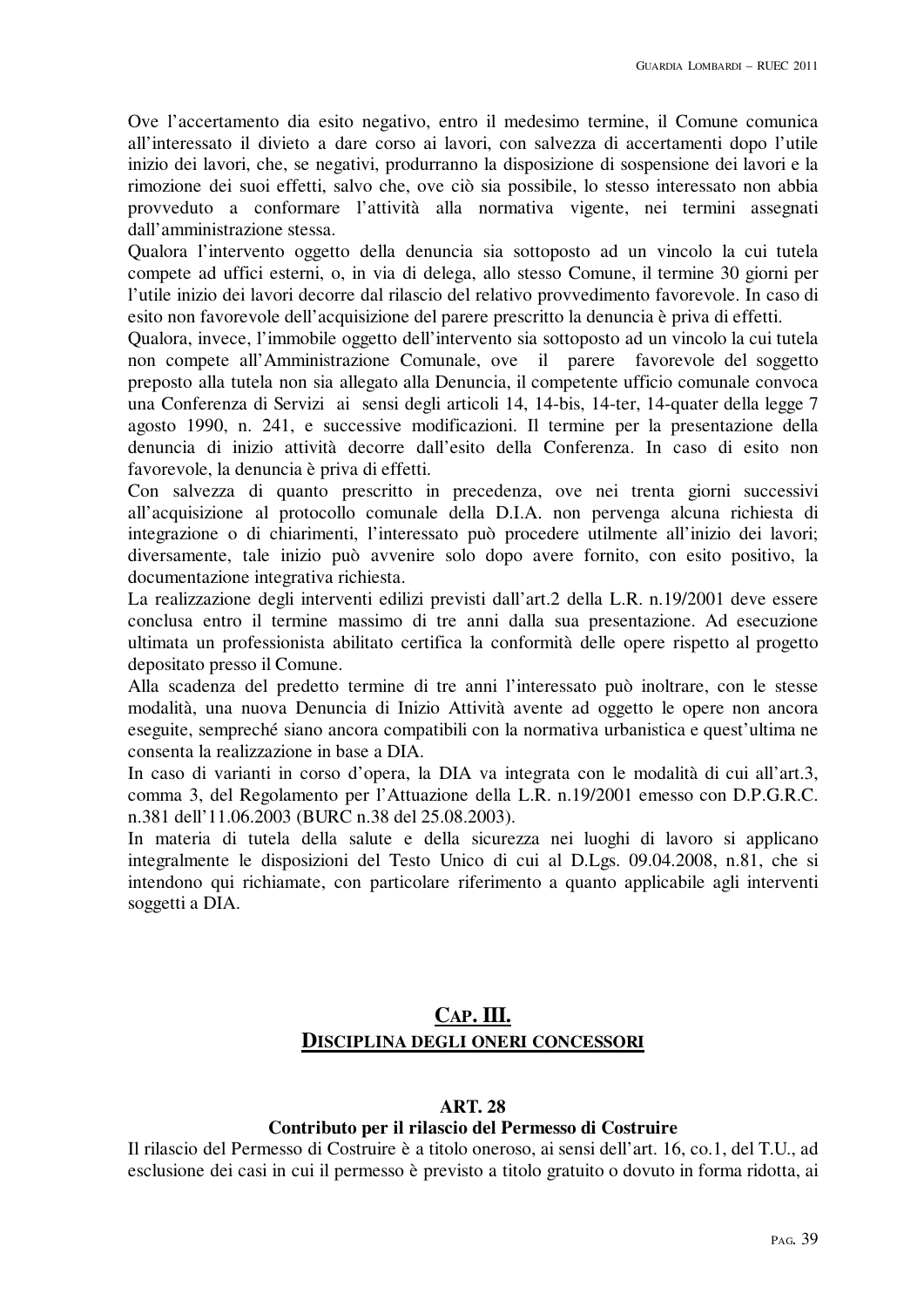sensi dell'art. 17, co. 1, 2 e 3, dello stesso T.U., riguardanti, fra l'altro, gli interventi in zona agricola, l'edilizia convenzionata e la "prima casa", con le modalità dell'art. 18 del T.U. disciplinante la convenzione tipo, o con le modalità regolate dalle relative norme regionali.

Sono, altresì, rilasciati a titolo non oneroso i Permessi di Costruire per gli interventi di cui all'art.6, co.2, L.R. n.19/2001 come modificato dalla L.R. n.16/2004.

Il contributo per opere e impianti non destinati a residenza è calcolato ai sensi dell'art. 19 del T.U. citato, ovvero secondo i parametri e le misure stabilite con Delibera di C.C..

Gli oneri concessori sono commisurati, ai sensi dell'art. 16, co.3 e seguenti del T.U. citato, all'incidenza degli oneri di urbanizzazione primaria e secondaria e al costo di costruzione dell'intervento, secondo le tabelle parametriche stabilite e aggiornate con deliberazione dei Consiglio Comunale in base a quelle definite con decreto del Presidente della G.R. L'aggiornamento viene operato autonomamente dal Comune, in caso d'inerzia della Regione. Nel caso di piani urbanistici attuativi e di esplicita richiesta di realizzazione diretta delle opere di urbanizzazione, ove concretamente eseguibili da parte dei soggetti richiedenti il Permesso di Costruire, gli oneri di urbanizzazione vanno considerati compresi negli obblighi sottoscritti in appositi atti convenzionali con il Comune, dai quali risulti che detti oneri, nella misura dovuta, sono stati compresi nel costo di cessione delle aree dei predetti piani attuativi agli aventi diritto, ovvero sono equivalenti al costo delle urbanizzazioni individuate dal Comune per l'esecuzione diretta da parte del richiedente il Permesso di Costruire. In ogni caso l'onere di costruzione è dovuto.

I Permessi di Costruire sono, ai sensi dell'art. 17, co.3, del T.U. citato, a titolo gratuito per seguenti interventi:

- a) le opere da realizzare in zone agricole, ivi comprese le residenze, in funzione della conduzione del fondo e delle esigenze dell'imprenditore agricolo a titolo principale;
- b) le opere di ristrutturazione e ampliamento, in misura non superiore al 20% della consistenza, per edifici unifamiliari;
- c) gli interventi relativi a impianti, ad attrezzature, a opere pubbliche o di interesse generale realizzati dagli enti istituzionalmente competenti, nonché per le opere di urbanizzazione, eseguite anche da privati, in attuazione di strumenti urbanistici;
- d) gli interventi da realizzare in attuazione di norme o di provvedimenti emanati a seguito di pubbliche calamità;
- e) per i nuovi impianti, lavori, opere, modifiche, installazioni, relativi alle fonti rinnovabili di energia, alla conservazione, al risparmio e all'uso razionale dell'energia, nel rispetto delle norme urbanistiche e di tutela artistico-storica e ambientale;
- f) la realizzazione di parcheggi di cui all'art.6, co.2, L.R. n.19/2001 come modificato dalla L.R. n.16/2004.

Sono altresì subordinati al pagamento del contributo di costruzione quegli interventi eseguiti a seguito di Denuncia di Inizio Attività individuati ai sensi dell'art.2, comma 4, della L.R. n.19/2001, e dell'art.4 del Regolamento di Attuazione della stessa Legge Regionale.

# **CAP. IV. MODALITÀ ATTUATIVE DEL PIANO URBANISTICO COMUNALE**

## **ART. 29**

# **Attuazione diretta e attuazione differita**

Fatto salvo quanto disciplinato dagli Atti di Programmazione degli Interventi di cui all'art.25 della L.R. n.16/2004 e s,m,i,, il Piano Urbanistico Comunale si attua mediante interventi edilizi diretti oppure mediante la formazione di Piani Urbanistici Attuativi (PUA) di cui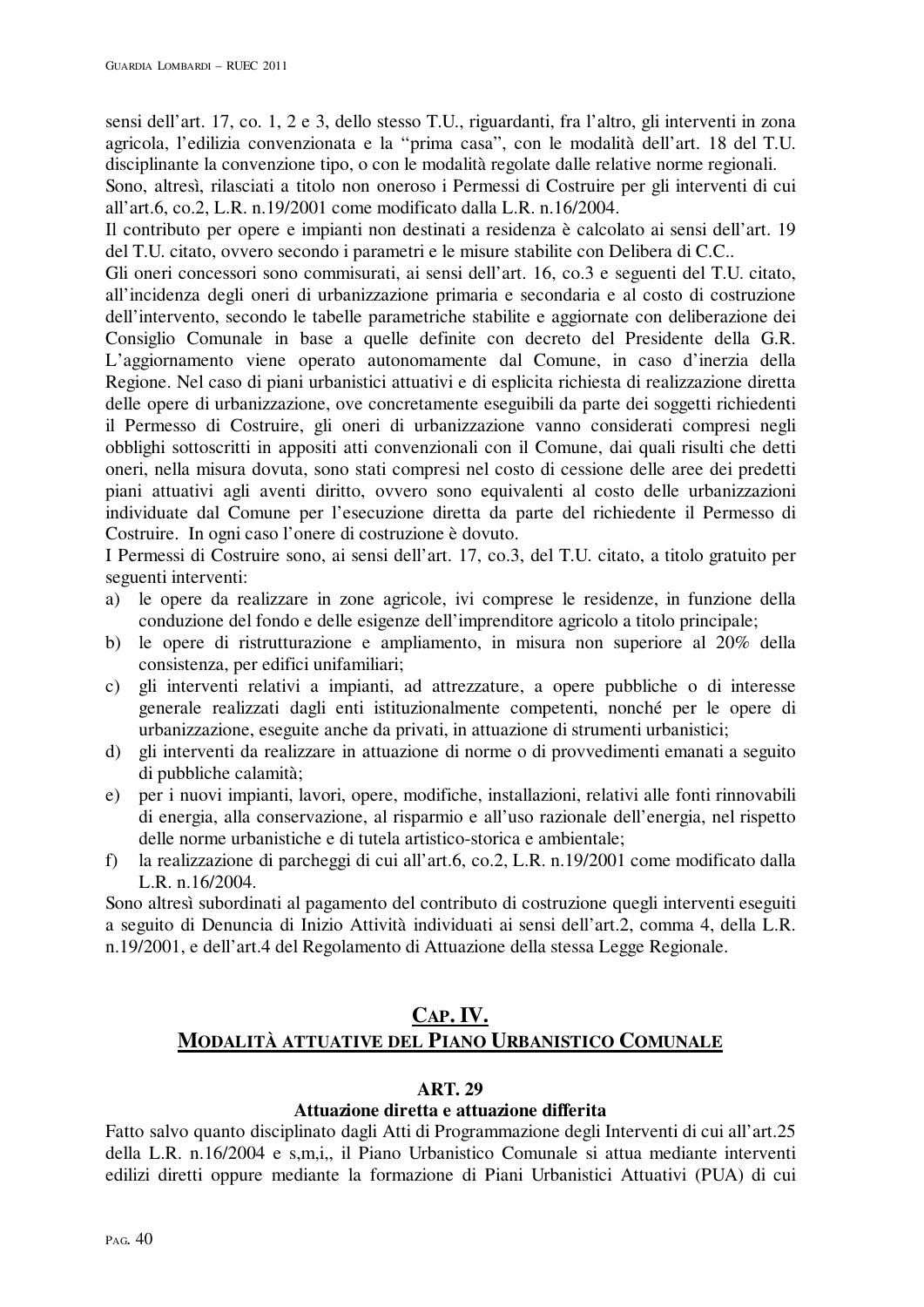all'art.26 della L.R. n.16/2004, sia di iniziativa pubblica che privata, tenendo conto delle previsioni integrative degli specifici Piani di settore previsti dalle norme in vigore.

1. Attuazione differita: Piani Urbanistici Attuativi (PUA)

- a) piani particolareggiati e piani di lottizzazione di cui alla legge 17 agosto 1942, n. 1150, articoli 13 e 28, anche con valore di recupero;
- b) piani per l'edilizia economica e popolare di cui alla legge 18 aprile 1962, n.167;
- c) piani delle aree da destinare ad insediamenti produttivi di cui alla legge 22 ottobre 1971, n.865, articolo 27;
- d) programmi integrati di intervento di cui alla legge 17 febbraio 1992, n. 179, articolo 17, e alle leggi regionali 19 febbraio 1996, n. 3, e 18 ottobre 2002, n.26;
- e) piani di recupero di cui alla legge 5 agosto 1978, n. 457;
- f) programmi di recupero urbano di cui al decreto legge 5 ottobre 1993, n.398, articolo 11, convertito in legge 4 dicembre 1993, n. 493.

I predetti Piani Urbanistici Attuativi dovranno essere corredati dallo studio geosismico di cui all'art.14 della L.R.n.9/83 e, quindi, redatti sulla scorta di indagini geologico-tecniche a scala di maggior dettaglio tese a verificare l'idoneità dei singoli ambiti d'intervento per le trasformazioni urbanistiche ed edilizie.

Fatto salvo quanto stabilito nelle Direttive regionali emanate con delibera di G.R. n.834 del 11/05/2007 (BURC n.33 del 18/06/2007), detti Piani conterranno precise indicazioni per le destinazioni d'uso pubbliche prescritte (per aree, attrezzature e impianti pubblici o di interesse collettivo), per quelle private (per le residenze e per le attività connesse con la residenza).

In particolare i Piani Urbanistici Attuativi, in rapporto alla specificità della materia trattata, dovranno verificare, se del caso:

- le trasformazioni storiche del tessuto edilizio, ottenute mediante eventuale confronto dei catasti esistenti e mediante altre ricerche storiche;
- le caratteristiche tipologiche e architettonico-strutturali degli edifici;
- le caratteristiche degli spazi liberi;
- i vincoli storico-archeologici degli edifici;
- l'uso degli edifici, sia per le attività residenziali, sia per quelle produttive, terziarie, di servizio, tenendo conto delle prescrizioni del SIAD ex art.13 L.R. n.1/2000;
- la composizione e le caratteristiche della popolazione residente;
- il regime proprietario;
- la rete degli impianti tecnologici.

Inoltre, i PUA potranno prevedere, per gli adeguamenti igienico-funzionali, la possibilità di riconversione delle superfici e volumi esistenti, incrementati fino a 50 mc per alloggio, nonché dovranno disciplinare:

- le aree sature e le aree ad edificabilità residua;
- le unità minime di intervento:
- gli eventuali comparti e le relative quote di edificabilità di cui all'art.33 della L.R. n.16/2004;
- gli elementi strutturali caratterizzanti gli edifici in modo da consentire in sede di progettazione esecutiva il rispetto o il ripristino degli eventuali caratteri storici di ogni singolo edificio, con riferimento sia all'aspetto esterno sia all'impianto strutturale tipologico;
- le aggiunte superfetative da eliminare, definite graficamente o in normativa;
- il compattamento delle cortine mediante riqualificazione e integrazione volumetrica degli edifici;
- l'utilizzazione e le relative sistemazioni degli spazi viari, ivi compresi i parcheggi;
- elementi dell'arredo urbano: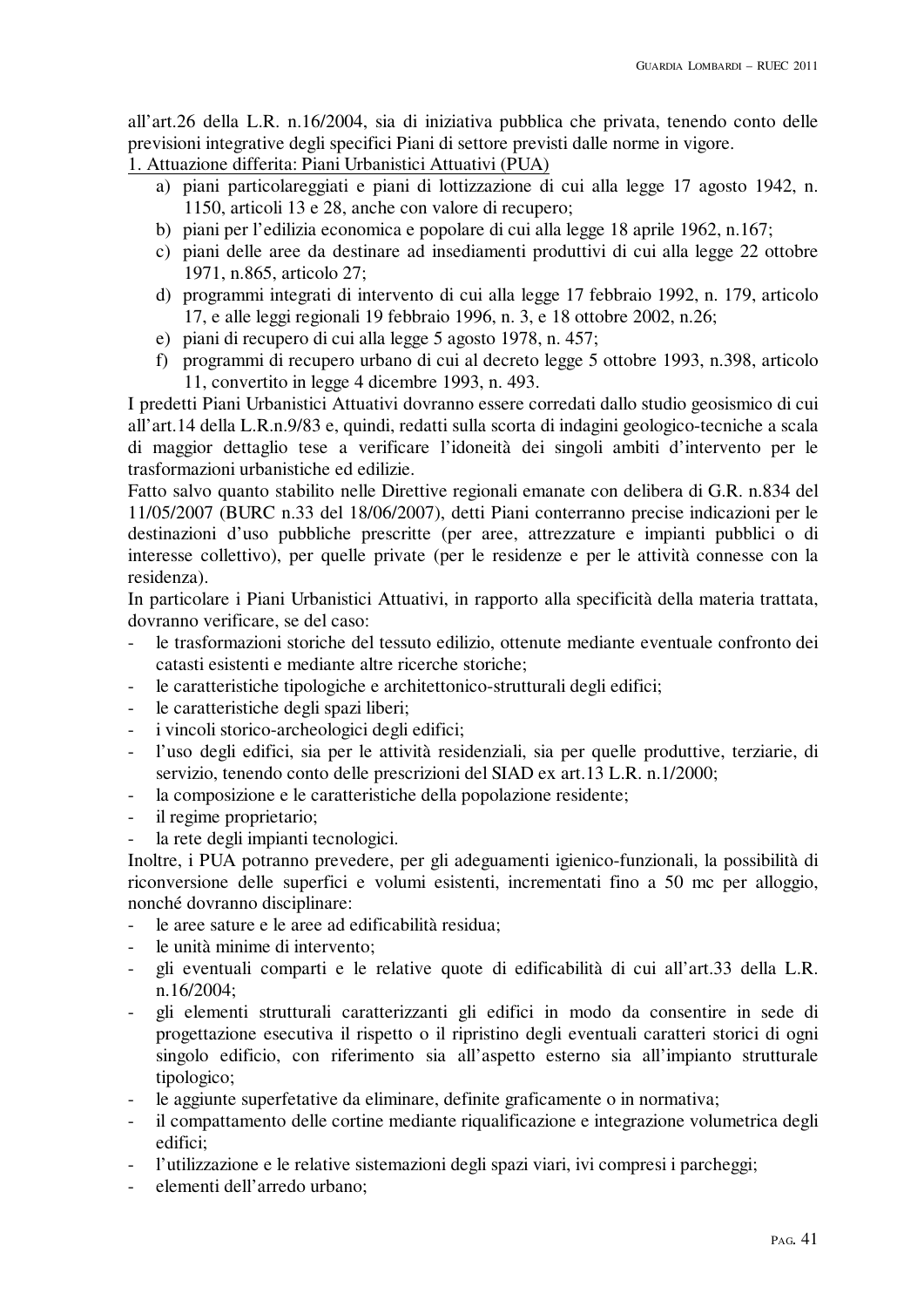- i parametri edilizi Df (distanza tra le fronti) e Dc (distanza dai confini di proprietà), quando non stabiliti dalle Norme Tecniche di Attuazione del P.U.C.;
- le Norme Tecniche di Attuazione specifiche del Piano Attuativo.

2. Strumenti integrati del PUC: Piani di Settore

- a) Strumento di Intervento per l'Apparato Distributivo commerciale (L.R. n. 1/2000);
- b) Piano di Zonizzazione Acustica;
- c) Piano del Colore dell'intero agglomerato urbano (L.R.26/02);
- d) Piano del Colore per l'Edilizia storica (L.R.26/02);
- e) Piano Illuminotecnico Comunale per la valorizzazione del Centro Storico (L.R.10/02);
- f) Piano Urbano del Traffico e dei Parcheggi (L. n. 122/89);
- g) Piano del Verde;
- h) Piani dei Sottoservizi (PUGGS) di cui alla direttiva del Ministero dei LL.PP. (G.U. n° 58 dell'11/03/1999);

nonché ogni altro particolare settore oggetto della pianificazione generale.

3. Attuazione Diretta: Permesso di Costruire e Denuncia di Inizio Attività

Il Piano Urbanistico Comunale si attua per intervento edilizio diretto in tutte le zone del territorio comunale ove non è prescritto un intervento urbanistico preventivo, e comunque per tutti gli interventi di manutenzione straordinaria, restauro e risanamento conservativo, anche con cambio di destinazione d'uso per attività commerciali o artigianali di servizio (con esclusione delle attività insalubri di 1° classe, ai sensi dell'art.26 T.U.LL.SS. 1265/34 e succ. mod. ed int.).

L'intervento edilizio diretto, in coerenza con le Norme Tecniche di Attuazione e con le disposizioni del presente Regolamento Urbanistico Edilizio Comunale (RUEC), è subordinato nei diversi casi al rilascio del "Permesso di Costruire" o alla presentazione della "Denuncia di Inizio Attività" di cui alla Parte I, Titolo II, Capi II e III, del D.P.R. n.380/2001 e succ. mod. ed int. *(Testo Unico per l'Edilizia)* e può essere effettuato sia da operatori pubblici sia da privati.

Ai sensi della Circolare Min. Infrastrutture e Trasporti 07.08.2003 n.4174, recante Chiarimenti interpretativi riguardo al D.P.R. 06.06.2001 n.380 e s.m.i., per gli edifici esistenti, anche eccedenti la volumetria calcolata con gli indici delle singole zone, è consentita, con le modalità previste per ciascuna Zona Omogenea, la ristrutturazione edilizia, comprensiva della demolizione e ricostruzione, conservando la volumetria esistente opportunamente documentata.

#### **ART. 30**

#### **Lottizzazioni: generalità**

Si intendono per lottizzazioni di terreno, e vanno eseguite in conformità alle disposizioni del Titolo III delle direttive allegate alla L.R. 14/1982, le utilizzazioni del suolo che, indipendentemente dal frazionamento fondiario e dal numero dei proprietari, prevedano la realizzazione di una pluralità di edifici a destinazione residenziale, turistico-alberghiera, industriale, artigianale, commerciale o produttiva, nonché l'insediamento di abitanti o di attività in misura tale da richiedere la predisposizione di opere di urbanizzazione comportanti trasformazioni socio-economiche del territorio.

I contratti di compravendita di terreni derivanti da lottizzazioni non autorizzate ai sensi della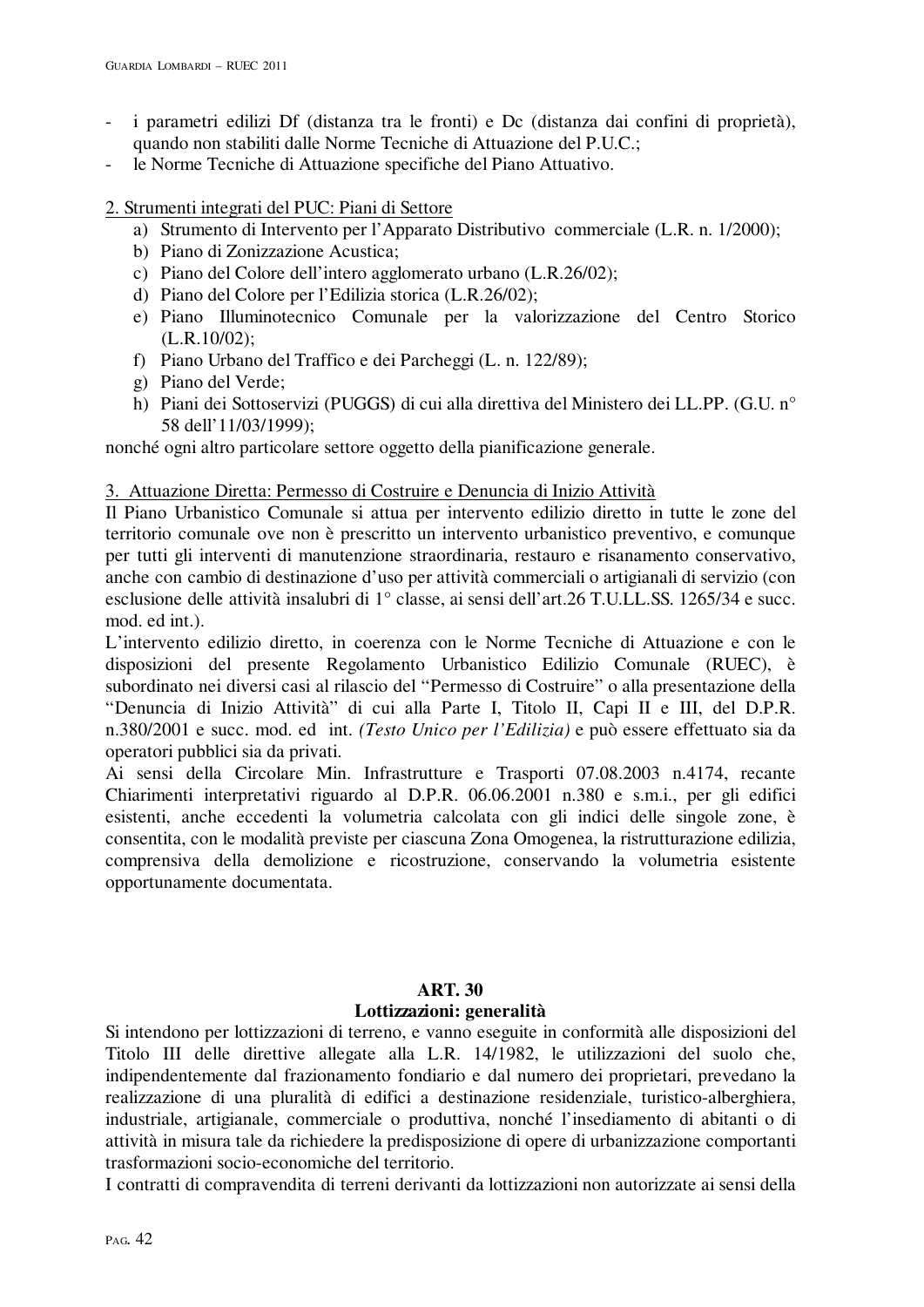legislazione vigente sono nulli e non possono essere trascritti nei pubblici registri immobiliari, ove agli atti stessi non sia allegato il certificato di destinazione urbanistica, contenente tutte le prescrizioni urbanistiche riguardanti l'area interessata.

# **ART. 31**

# **Domanda di lottizzazione e documenti da allegare**

I proprietari, singoli o riuniti in consorzio, che intendano lottizzare aree a scopo edificatorio nel rispetto di quanto previsto dallo strumento urbanistico vigente devono presentare all'Amministrazione Comunale progetti di piani esecutivi convenzionati, con l'impegno di attuarli, anche per parti, secondo quanto stabilito nella convenzione.

Fatto salvo quanto stabilito nelle Direttive regionali emanate con delibera di G.R. n.834 del 11/05/2007 (BURC n.33 del 18/06/2007), a corredo della domanda per ottenere l'autorizzazione per lottizzazioni di terreni a scopo edilizio devono essere allegati i seguenti documenti:

**a)** il progetto, in quattro copie, composto dai seguenti elaborati tecnici:

1) la relazione illustrativa che precisa le prescrizioni e le previsioni dello strumento urbanistico vigente con riferimento all'area interessata dal piano di lottizzazione, corredata dai seguenti allegati:

- le analisi e le ricerche svolte;

- la specificazione delle aree per destinazioni pubbliche e di uso pubblico;

- la stima sommaria degli oneri derivanti dall'urbanizzazione delle aree e la loro ripartizione tra il Comune ed i privati;

- i tempi previsti per l'attuazione della lottizzazione, con indicazione delle relative priorità;

2) la planimetria stralcio delle previsioni dello strumento urbanistico vigente relative al territorio oggetto del piano di lottizzazione, estese anche alle zone adiacenti, in modo che risultino le connessioni alla scala dell'ambito urbano;

3) la planimetria del piano di lottizzazione, disegnata sulla mappa catastale, aggiornata e dotata delle principali quote plano-altimetriche, contenente i seguenti elementi:

- le strade e gli altri spazi riservati alla viabilità e ai parcheggi, con precisazione delle caratteristiche tecniche delle sedi stradali, con le relative quote altimetriche, oltreché delle fasce di rispetto e dei distacchi degli edifici dalle sedi stradali;

- gli edifici e gli impianti pubblici esistenti e di progetto;

- le aree destinate all'edificazione con l'indicazione degli indici di fabbricabilità, degli eventuali allineamenti, delle altezze massime, dei distacchi fra gli edifici, della utilizzazione e della sistemazione delle aree libere e di quelle non edificabili;

- l'eventuale delimitazione degli ambiti di intervento edilizio unitario;

4) il progetto di massima delle opere di urbanizzazione primaria e dei relativi allacciamenti;

5) il progetto planovolumetrico degli interventi previsti, con profili e sezioni, in scala 1:200, e con indicazione delle tipologie edilizie in scala 1:50;

6) gli elenchi catastali delle proprietà ricadenti nel territorio interessato dal piano di lottizzazione ed estratto autentico, in scala 1:2000 oppure 1:1000, rilasciato in data non anteriore a 180 giorni;

7) le norme di attuazione del piano di lottizzazione;

8) la planimetria del piano di lottizzazione ridotta alla scala delle tavole dello strumento urbanistico vigente, al fine di verificarne l'inserimento e di consentire l'aggiornamento dello stesso;

9) le indagini geologiche redatte ai sensi della L.R. n.9/83.

**b**) Lo schema di convenzione da stipulare tra il Comune ed il proprietario o i proprietari, della quale formeranno parte integrante tutti gli elaborati precedenti.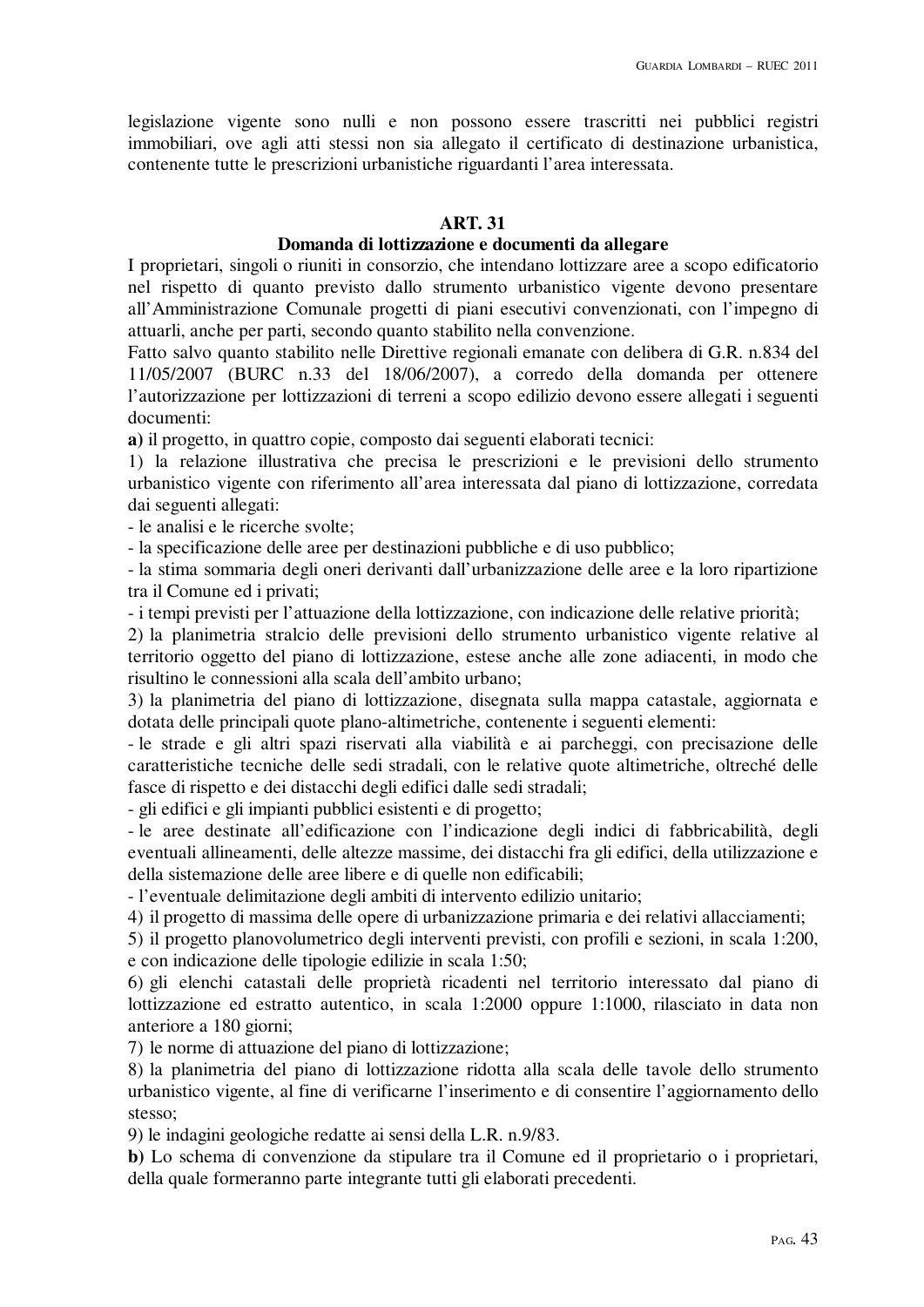Qualora l'area da lottizzare appartenga a più proprietari, essi, o la maggioranza qualificata di essi, devono allegare alla domanda un atto notarile con il quale formalizzano il loro consenso alla lottizzazione e si impegnano a sostenerne gli oneri in solido tra loro.

# **ART. 32**

# **Contenuto della convenzione**

La convenzione deve prevedere:

1) la cessione gratuita al Comune, entro i termini stabiliti, delle aree necessarie per le opere di urbanizzazione primaria e secondaria;

2) le opere di urbanizzazione che devono essere eseguite a cura e spese del lottizzante, con indicazione delle relative garanzie finanziarie, delle modalità di controllo sulla esecuzione delle opere, nonché dei criteri per lo scomputo totale o parziale secondo le modalità di cui alle LL.RR. n.06/85 e 42/85 e le modalità per il trasferimento delle opere al Comune;

3) i termini di inizio e di ultimazione degli edifici e delle opere di urbanizzazione, in accordo con l'eventuale programma di attuazione;

4) le sanzioni a carico dei privati stipulanti da applicare in caso di inosservanza delle destinazioni di uso fissate nel piano di intervento.

Qualora il piano esecutivo preveda interventi di restauro o di ristrutturazione di edifici residenziali, con particolare riguardo a quelli compresi nel perimetro del centro storico, la convenzione può stabilire i criteri per la determinazione e la revisione dei prezzi di vendita e dei canoni di locazione degli edifici oggetto di intervento.

# **ART. 33**

## **Modalità per lo scomputo del contributo per le opere di urbanizzazione. Divieto di compensazione**

Agli effetti dello scomputo totale o parziale del contributo per le opere di urbanizzazione, il Comune, nell'effettuare la valutazione delle opere che il privato si obbliga a realizzare direttamente, deve separare le opere di urbanizzazione primaria da quelle di urbanizzazione secondaria.

Lo scomputo può essere effettuato solo in relazione alla quota di contributo pertinente alle opere di urbanizzazione della stessa specie.

Non è ammessa compensazione tra il contributo per opere di urbanizzazione e quello sul costo di costruzione.

Non sono scomputabili dagli oneri di urbanizzazione primaria le spese che i titolari del Permesso debbono sostenere per la realizzazione delle reti elettriche, telefoniche e del gas in quanto tali spese non sono considerate nella determinazione del costo base di urbanizzazione.

# **ART. 34**

## **Permessi di Costruire nell'ambito delle lottizzazioni**

Per il rilascio dei singoli Permessi di Costruire per l'edificazione nell'ambito della lottizzazione autorizzata si applicano le procedure di cui al precedente Capitolo II del presente Titolo III.

## **ART. 35**

## **Progetto esecutivo delle opere di urbanizzazione**

Qualora, tra i documenti presentati all'atto della domanda per ottenere l'autorizzazione per la lottizzazione, non risulti il progetto esecutivo delle opere di urbanizzazione o quello dei relativi allacciamenti, il lottizzante è tenuto a presentare al Comune prima dell'inizio dei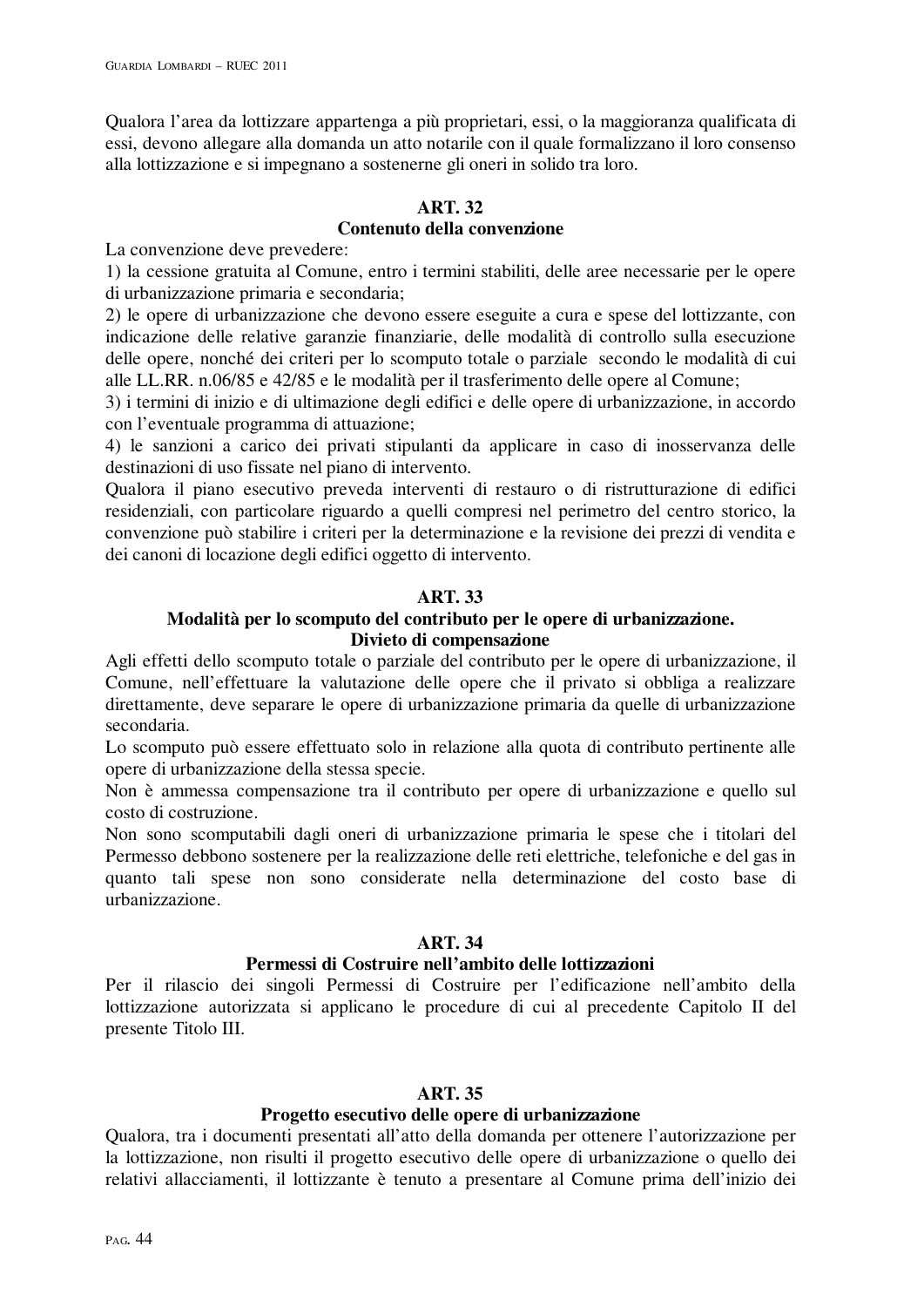lavori il progetto esecutivo delle opere che con la convenzione si è impegnato ad eseguire.

I progetti esecutivi delle opere di urbanizzazione primaria, quelli delle opere di urbanizzazione secondaria e quelli per l'allacciamento ai pubblici servizi devono essere autorizzati secondo le modalità previste dal presente RUEC.

Durante l'esecuzione di tali opere, gli uffici e servizi comunali preposti possono effettuare visite di controllo per accertarne l'esecuzione a regola d'arte e la conformità al progetto. A tal fine il proprietario deve comunicazione all'Amministrazione Comunale l'inizio dei lavori e l'ultimazione dei medesimi.

## **ART. 36**

#### **Tempi di attuazione della convenzione**

Le opere previste nella convenzione devono essere realizzate entro i tempi precisati dalla convenzione stessa, che, in ogni caso, non possono superare i dieci anni.

#### **ART. 37**

## **Penalità per inadempienze - Svincoli della cauzione**

Nella convenzione vengono precisate le penalità per eventuali inadempienze dei lottizzanti nel realizzare le opere di urbanizzazione e le modalità per lo svincolo, a fine lavori, della cauzione.

Qualora, scaduto il termine di ultimazione dei lavori per la realizzazione delle opere di urbanizzazione previsti dalla convenzione, le opere di urbanizzazione ultimate risultino inferiore all'80% di quelle complessivamente previste, il proprietario perde il diritto alla restituzione della cauzione.

Lo svincolo della cauzione deve avvenire su autorizzazione del Responsabile del Settore UTC; metà della cauzione sarà svincolabile solo dopo il collaudo, con esito positivo, di almeno l'80% delle opere di urbanizzazione convenzionate; il collaudo si eseguirà a cura e spese del Comune. Il restante 50% della cauzione viene svincolato, su autorizzazione del Responsabile del Settore UTC, a totale ultimazione e favorevole collaudo di tutte le opere previste.

# **ART. 38**

#### **Compilazione d'ufficio dei progetti di lottizzazione a scopo edilizio**

Il Responsabile del Settore UTC ha facoltà di invitare i proprietari delle aree fabbricabili esistenti nelle singole zone, a presentare entro un congruo termine un progetto di lottizzazione delle aree stesse. Se essi non aderiscono egli provvede alla compilazione d'ufficio.

Tale procedura può essere esplicata anche nel caso in cui i proprietari, pur avendo dichiarato di aderire all'invito di lottizzazione, non presentino nel termine prescritto il progetto relativo o lo presentino incompleto o con previsioni difformi rispetto alle norme dello strumento urbanistico vigente.

#### **ART. 39**

#### **Piani di Recupero d'iniziativa dei privati**

I proprietari di immobili e di aree comprese nelle zone di recupero, rappresentanti, in base all'imponibile catastale, almeno tre quarti del valore degli immobili interessati, possono presentare proposte di piani di recupero ai sensi della L. 457/1978 e succ. mod. ed int., della L. 47/1985, della L. 179/1992, della L. 493/1993.

Qualora il Piano di Recupero interessi una sola unità immobiliare, la documentazione amministrativa e tecnica a corredo della domanda – contenente l'indicazione dei proprietari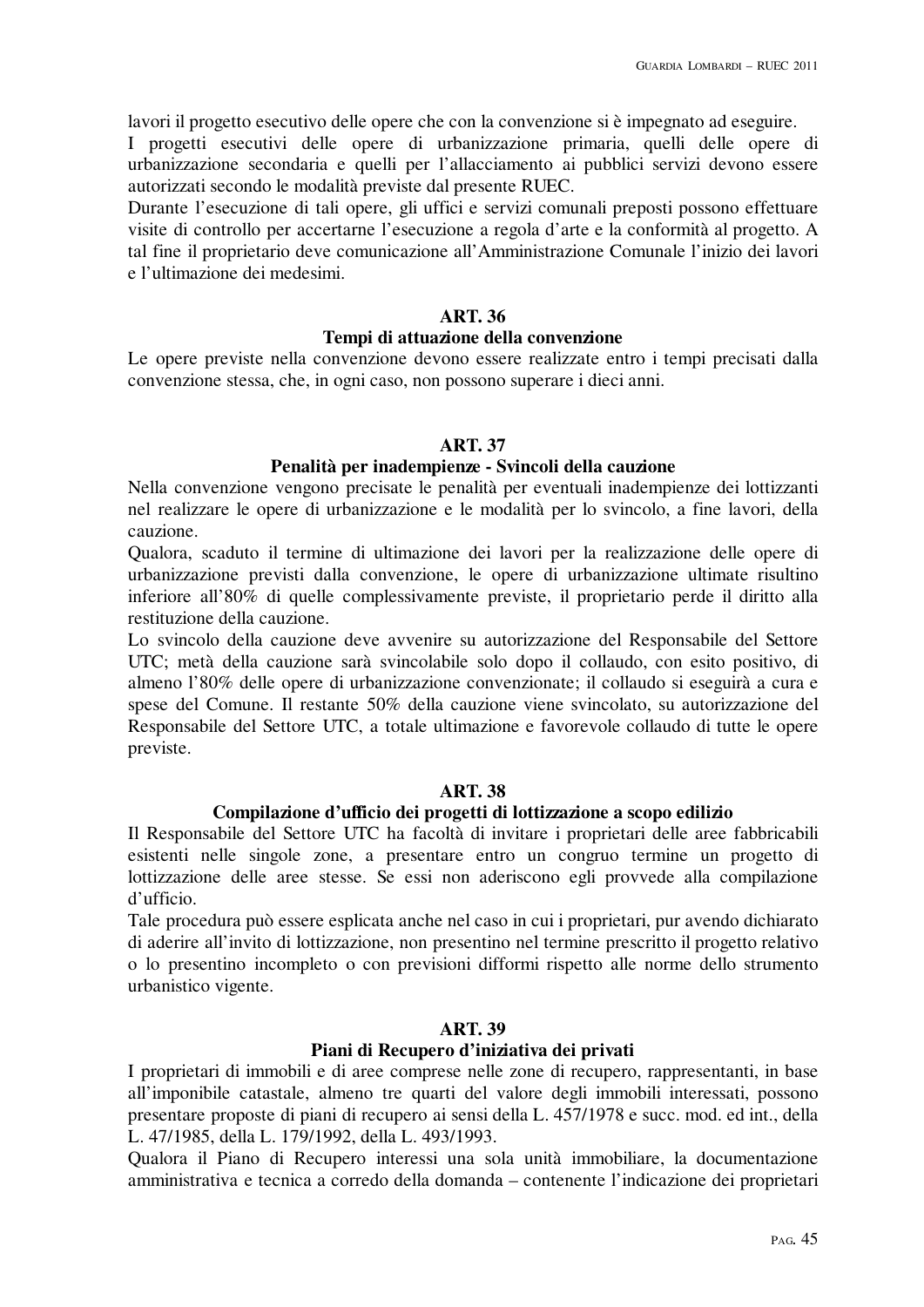richiedenti e dei rispettivi imponibili catastali - è quella prescritta per le domande di Permesso di Costruire.

Domanda con analoga procedura è ammessa per Piani di Recupero che interessino tutti gli edifici inclusi in un isolato, inteso come spazio circondato da pubbliche vie e senza spazi pubblici al suo interno .

I proprietari che intendano proporre Piani di Recupero di complessi di edifici estesi su più isolati o che comprendano spazi pubblici al loro interno, devono presentare all'Amministrazione Comunale apposita domanda in carta legale.

Nella domanda andranno indicate:

- le generalità e residenze dei richiedenti e degli altri proprietari, specificando per ciascuno i rispettivi imponibili catastali;
- le generalità del progettista (ingegnere o architetto iscritto al rispettivo albo professionale);

- le norme urbanistiche vigenti nella zona e i vincoli che eventualmente insistano sull'area. Alla domanda va allegata la seguente documentazione in cinque copie:

a) estratto autentico di mappa e certificato catastale di tutti gli immobili inclusi nel Piano di Recupero;

b) titoli di proprietà dei richiedenti il Piano di Recupero;

c) stralcio dello strumento urbanistico vigente esteso per m. 500 oltre l'area interessata al Piano di Recupero;

d) relazione tecnica descrittiva sulle condizioni dello stato di fatto dell'edilizia esistente, sotto l'aspetto qualitativo, manutentivo e quantitativo, illustrata con tavole in scala 1:500. Nella relazione dovranno poi specificarsi i risultati di carattere urbanistico conseguibili attraverso il Piano di Recupero, e la stima del costo degli interventi per le opere di urbanizzazione primaria e secondaria;

e) una tabella riepilogativa riportante, per lo stato di fatto e per il progetto, superfici e volumi pubblici, superfici fondiarie private e delle unità minime d'intervento. Inoltre, per ciascuna unità minima d'intervento, per lo stato di fatto e per il progetto, le superfici utili, i volumi lordi e le destinazioni d'uso di tutte le superfici private;

f) piano parcellare, con riferimenti alle singole unità minime d'intervento ed alle superfici pubbliche e di uso pubblico;

g) normativa di attuazione del piano di recupero, con le prescrizioni delle modalità degli interventi nelle singole unità minime, da ricondursi a categorie dettagliatamente esplicitate, sia sotto l'aspetto quantitativo che qualitativo;

h) studio geologico redatto ai sensi della L.R. n.9/83 e s.m.i.;

i) estremi delle denunzie e autorizzazioni prescritte per le aree vincolate;

l) schema di convenzione, come appresso specificata;

m) ogni altro documento di carattere tecnico, legale, amministrativo, che l'Amministrazione Comunale riterrà utile per completare l'esame del progetto.

I documenti di cui ai punti c, d, e, f, g, h, dovranno essere firmati da progettista abilitato all'esercizio professionale.

# **ART. 40**

# **Allegati tecnici a corredo delle domande di Piano di Recupero**

Fatto salvo quanto stabilito nelle Direttive regionali emanate con delibera di G.R. n.834 del 11/05/2007 (BURC n.33 del 18/06/2007), costituiscono un corredo indispensabile della domanda di Piano di Recupero i seguenti elaborati tecnici, da presentare in quattro copie, firmati e timbrati dal progettista e controfirmati dai richiedenti:

Grafici di progetto, piegati nel formato A4:

a) planimetria d'inquadramento in scala 1:2000;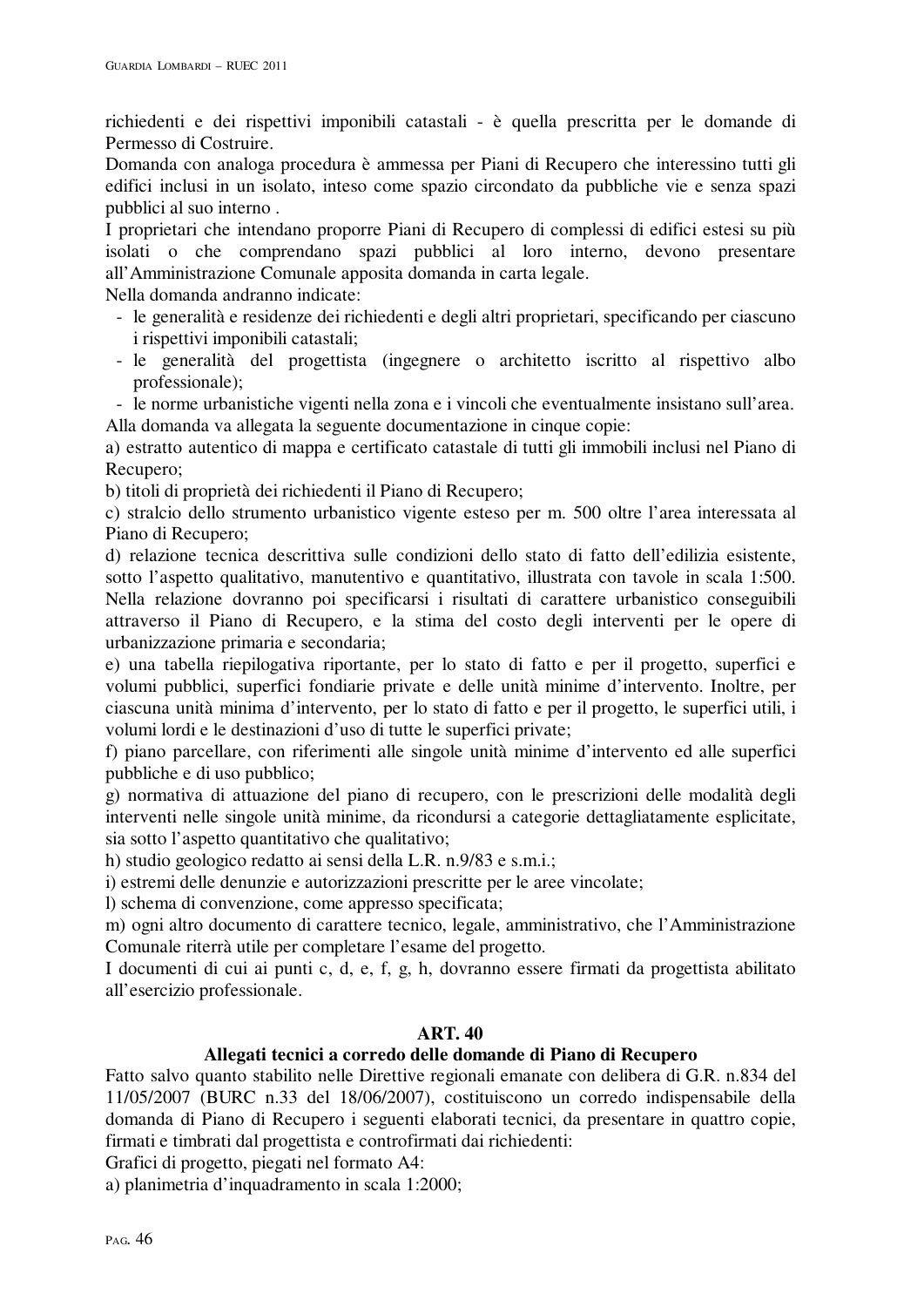b) planimetria dello stato di fatto in scala 1:500, con indicazione delle quote altimetriche, delle infrastrutture e dei sottoservizi;

c) planimetria su base catastale, in scala 1:500, con indicazione degli spazi destinati all'urbanizzazione primaria e secondaria e alle unità minime d'intervento;

d) progetto planovolumetrico in scala 1:500, opportunamente quotato, da cui devono risultare:

- la rete viaria e gli spazi pubblici e d'uso pubblico;
- la sagoma planimetrica dei singoli edifici, con quote relative a distanze, altezze, dimensioni di ciascuno;
- le destinazioni d'uso ai vari livelli degli edifici;
- e) profili longitudinali e trasversali in scala 1:200;

f) schema planimetrico delle opere di urbanizzazione primaria, con l'indicazione dei relativi allacciamenti alle reti esistenti;

g) indagini geologiche redatte ai sensi della L.R. n.9/83.

# **CAP. V. DISCIPLINA DELL'ESECUZIONE DEGLI INTERVENTI EDILIZI**

# **ART. 41**

## **Inizio dei lavori e formalità da esperire**

1) Prima di iniziare i lavori, il titolare del Permesso di Costruire dovrà:

a) depositare in cantiere il Permesso per esibirli ad ogni richiesta degli agenti preposti al controllo;

b) depositare in Comune il verbale relativo ai punti fissi di allineamento e di quota, redatto in contraddittorio con personale dell'ufficio tecnico comunale;

c) depositare in Comune le dichiarazioni del direttore dei lavori, dei soggetti di cui al D.Lgs.

09.04.2008, n.81, nonché del costruttore, con le quali essi accettano l'incarico loro affidato, precisando, nel caso di non affidamento dei lavori a terzi, che le opere verranno eseguite in economia direttamente dal titolare del Permesso;

d) trasmettere all'amministrazione competente la documentazione di cui al D.Lgs. 09.04.2008, n.81;

e) comunicare per iscritto all'Amministrazione Comunale la data di inizio lavori almeno dieci giorni prima dell'effettivo inizio degli stessi;

f) depositare, prima dell'inizio dei lavori, presso l'ufficio tecnico comunale, la documentazione prevista dalla L. 10/1991 e dalle norme collegate, firmata dal committente e dal progettista;

2) I denuncianti a mezzo D.I.A. delle opere edilizie ad essa assoggettate sono tenuti a depositare in cantiere la copia della denuncia e delle eventuali integrazioni, corredate della prova della ricezione da parte del Comune;

3) I lavori devono essere condotti con celerità e continuità ed eseguiti a regola d'arte, in conformità alle norme legislative e regolamentari vigenti in materia.

## **ART. 42**

# **Controllo comunale sulla esecuzione dei lavori**

Ai sensi della legislazione urbanistica vigente, il Responsabile del Settore UTC, a mezzo dei suoi sottoposti, esercita il controllo sulla esecuzione dei lavori e ne ordina la sospensione qualora riconosca che non vengono rispettate le norme del RUEC, quelle di attuazione degli strumenti urbanistici vigenti e le prescrizioni indicate nel provvedimento abilitativo, ovvero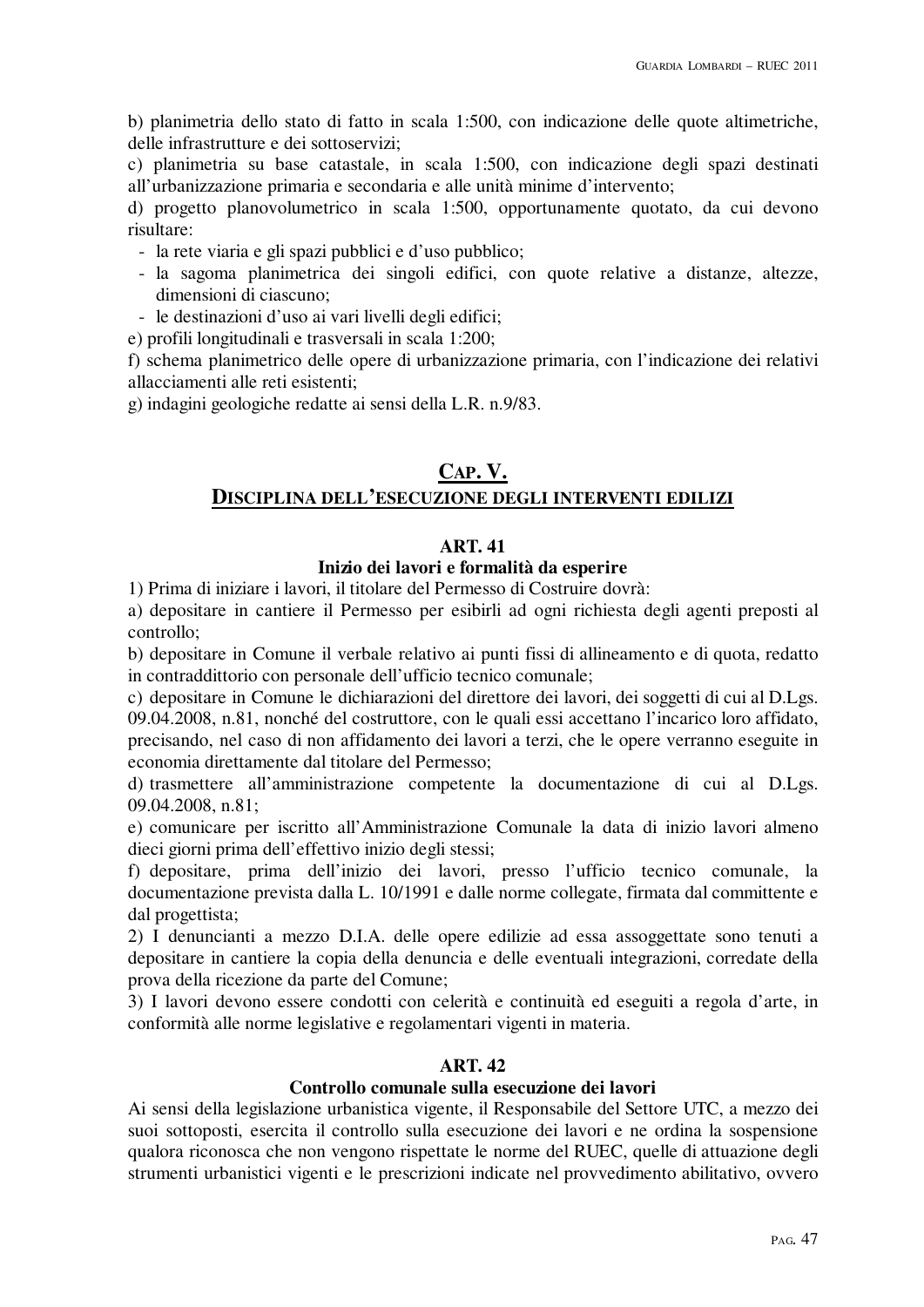che siano state introdotte varianti non autorizzate.

Il Permesso di Costruire o la D.I.A., il relativo progetto e ogni altro documento inerente la costruzione devono sempre trovarsi nel cantiere a disposizione degli impiegati ed agenti comunali preposti al controllo delle costruzioni, che hanno libero accesso al cantiere stesso.

# **ART. 43**

# **Campionature delle tinte e dei rivestimenti**

È obbligatorio il tempestivo deposito in cantiere dei campioni delle tinte e dei rivestimenti, onde consentire agli incaricati del controllo la verifica della rispondenza di tali elementi alle indicazioni contenute nel progetto e nel Permesso di Costruire o D.I.A..

# **ART. 44**

## **Interruzione dei lavori**

In caso di sospensione dei lavori per iniziativa del titolare del titolo abilitativo, questi deve preavvisare il Responsabile del Settore UTC affinché possa disporre, se del caso, sentito il parere del Responsabile del Procedimento, i provvedimenti necessari per assicurare durante l'interruzione dei lavori la pubblica incolumità nonché il pubblico decoro.

# **ART. 45**

# **Ultimazione del rustico e dei lavori**

Non appena risultino eseguiti il rustico e gli impianti tecnici del fabbricato, prima di eseguire gli intonaci, il direttore dei lavori è obbligato, in solido con il titolare dell'atto abilitativo, a darne comunicazione al Responsabile del Settore UTC, che provvede ad accertare se la costruzione è rispondente alle norme del RUEC, in particolare per quanto riguarda gli impianti igienico-sanitario e gli altri elementi non più agevolmente controllabili a costruzione ultimata.

Per ultimazione dei lavori s'intende:

- per gli interventi di nuove costruzioni, per le ricostruzioni edilizie, con diversa sagoma e volume del preesistente edificio e, in generale, per i progetti autorizzati con permesso di costruire: l'esecuzione delle opere in modo utile per potere conseguire la certificazione di agibilità delle opere;
- per gli interventi eseguiti a seguito di D.I.A.: l'esecuzione di tutte le opere denunciate;
- per le opere infrastrutturali: il collaudo delle opere e il verbale di ultimazione senza prescrizioni, sottoscritto dal committente, dal direttore dei lavori e dall'impresa esecutrice, che consentano la dichiarazione, da parte dell'ente competente, della piena utilizzazione dell'opera.

Nei dieci giorni successivi alla data utile per il compimento dei lavori, il titolare dell'atto abilitativo all'esecuzione dell'intervento edilizio deve dare comunicazione al Comune dell'avvenuta ultimazione, ovvero dello stato di avanzamento delle opere. In entrambi i casi, l'Ufficio comunale competente verificherà, a mezzo di sopralluoghi, lo stato delle opere eseguite e di quelle ancora da eseguire comportanti eventuale nuovo atto abilitativo (Permesso di Costruire o D.I.A.), redigendo apposito verbale in contraddittorio con il titolare o suo legale rappresentante e il direttore dei lavori.

# **ART. 46**

## **Inadempienza delle disposizioni regolamentari**

La contravvenzione alle norme del presente Regolamento Urbanistico Edilizio Comunale, alle prescrizione degli strumenti urbanistici vigenti (generali ed esecutivi), alle prescrizioni fissate nel Permesso di Costruire e ad ogni altra norma legislativa o regolamentare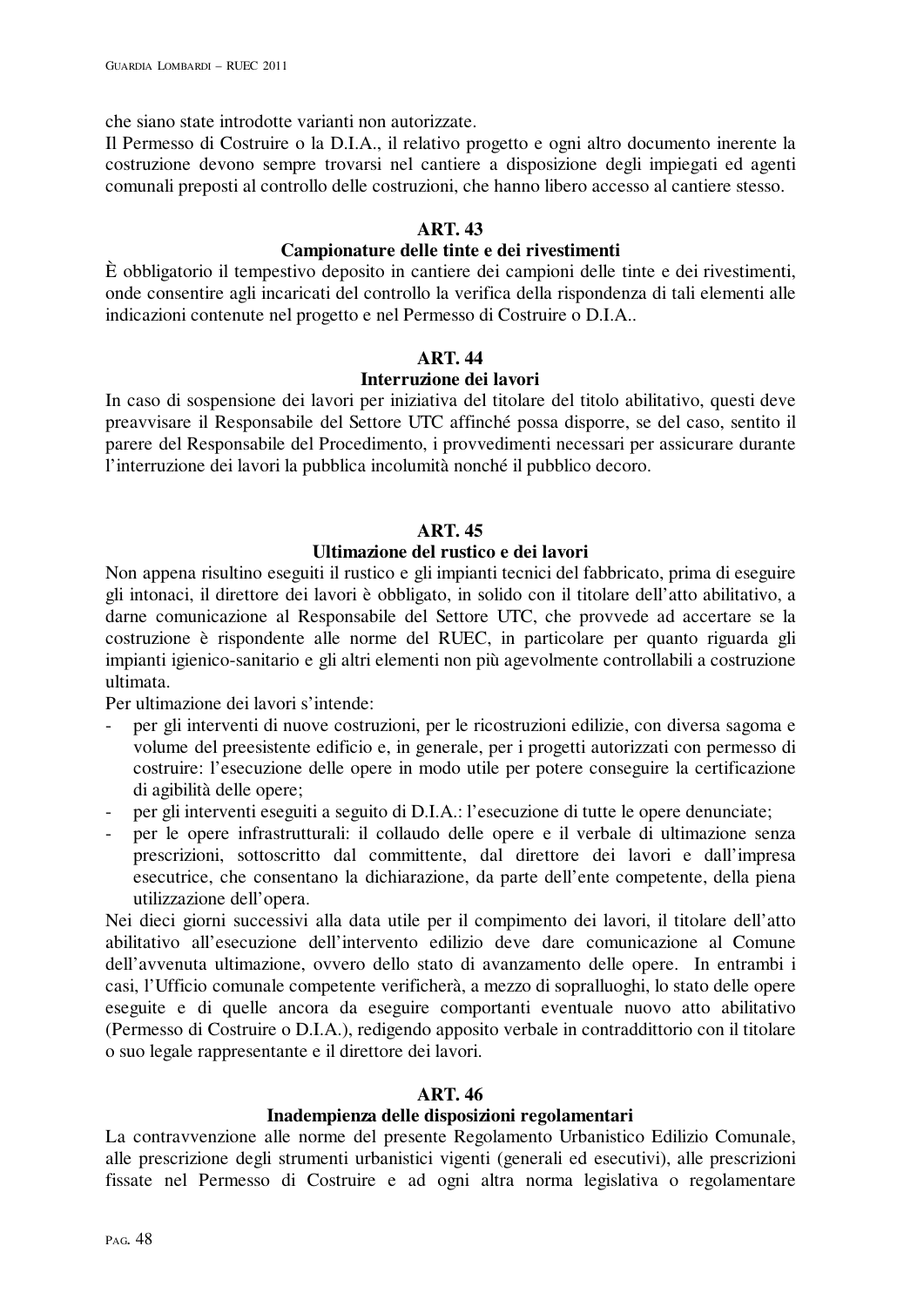applicabile in materia edilizia ed urbanistica comporta l'applicazione delle disposizioni legislative e regolamentari e delle sanzioni amministrative e penali prevista dalle leggi vigenti.

Ove mai l'inosservanza si riferisse a costruzioni eseguite a cura delle Amministrazioni dello Stato, il Responsabile del Settore UTC ne informa la competente autorità ministeriale, attraverso il relativo ufficio periferico.

#### **ART. 47**

#### **Cautele per la salvaguardia di ritrovamenti archeologici, storici e artistici**

I ritrovamenti di presumibile interesse archeologico, storico e artistico devono essere immediatamente posti a disposizione delle Soprintendenze territorialmente competenti, dandone immediata notizia scritta al Responsabile del Settore UTC, che provvede alla contestuale comunicazione ai suddetti uffici di tutela. Nell'area interessata dal ritrovamento i lavori devono essere sospesi, non alterando le strutture e gli oggetti rinvenuti, fermo restando l'obbligo di osservare le disposizioni delle leggi vigenti in materia di tutela del patrimonio storico-artistico.

#### **ART. 48**

#### **Certificato di agibilità**

La richiesta del certificato di agibilità, da parte del titolare del Permesso o dal denunciante a mezzo D.I.A., o loro successori o aventi causa, va presentata allo Sportello Unico per l'Edilizia, che comunica al richiedente, entro dieci giorni dalla data di ricezione, il nominativo del Responsabile del Procedimento.

Nella richiesta di certificazione dell'agibilità, ai sensi dell'art.25, co.1, lett. b), del T.U. Edilizia, il richiedente deve espressamente dichiarare che nell'immobile oggetto della richiesta non esistono elementi di insalubrità di alcun genere.

Il certificato di agibilità è rilasciato solo per gli edifici, o parti di essi, indicati nell'art.24, co.2, del D.P.R. 380/2001 e succ.mod. ed int. (T.U. Edilizia), secondo le procedure di cui all'art.25 dello stesso Testo Unico.

Nessun edificio nuovo, ristrutturato, sottoposto a restauro o adeguamento ad una nuova destinazione d'uso può essere occupato o rioccupato - neppure parzialmente - senza la dichiarazione di agibilità.

La mancanza di tale certificato configura l'assenza di una qualità essenziale, che se non posseduta arreca gravi pregiudizi negli atti di compravendita (*aliud pro alio*).

L'accertamento di assenza di insalubrità comprende anche una verifica della conformità dell'immobile al progetto approvato.

#### **ART. 49**

#### **Inconvenienti igienici**

In ogni momento, qualora si rilevino condizioni di insalubrità, il Responsabile del Settore UTC, di concerto con la A.S.L. competente per territorio, può ordinare opportuni lavori di modifica o di risanamento, prescrivendo un termine per l'ultimazione dei lavori aggiuntivi o correttivi.

#### **ART. 50**

#### **Dichiarazione di inagibilità**

Qualora ricorrano motivate ragioni di ordine igienico, il Responsabile del Settore UTC, sentita la A.S.L. competente per territorio, oppure in attuazione dei piani di risanamento edilizio di cui alla L. 640/1954, può dichiarare inabitabile o non utilizzabile una costruzione o una parte di essa a norma dell'art. 222 del T.U. delle leggi sanitarie approvato con R.D.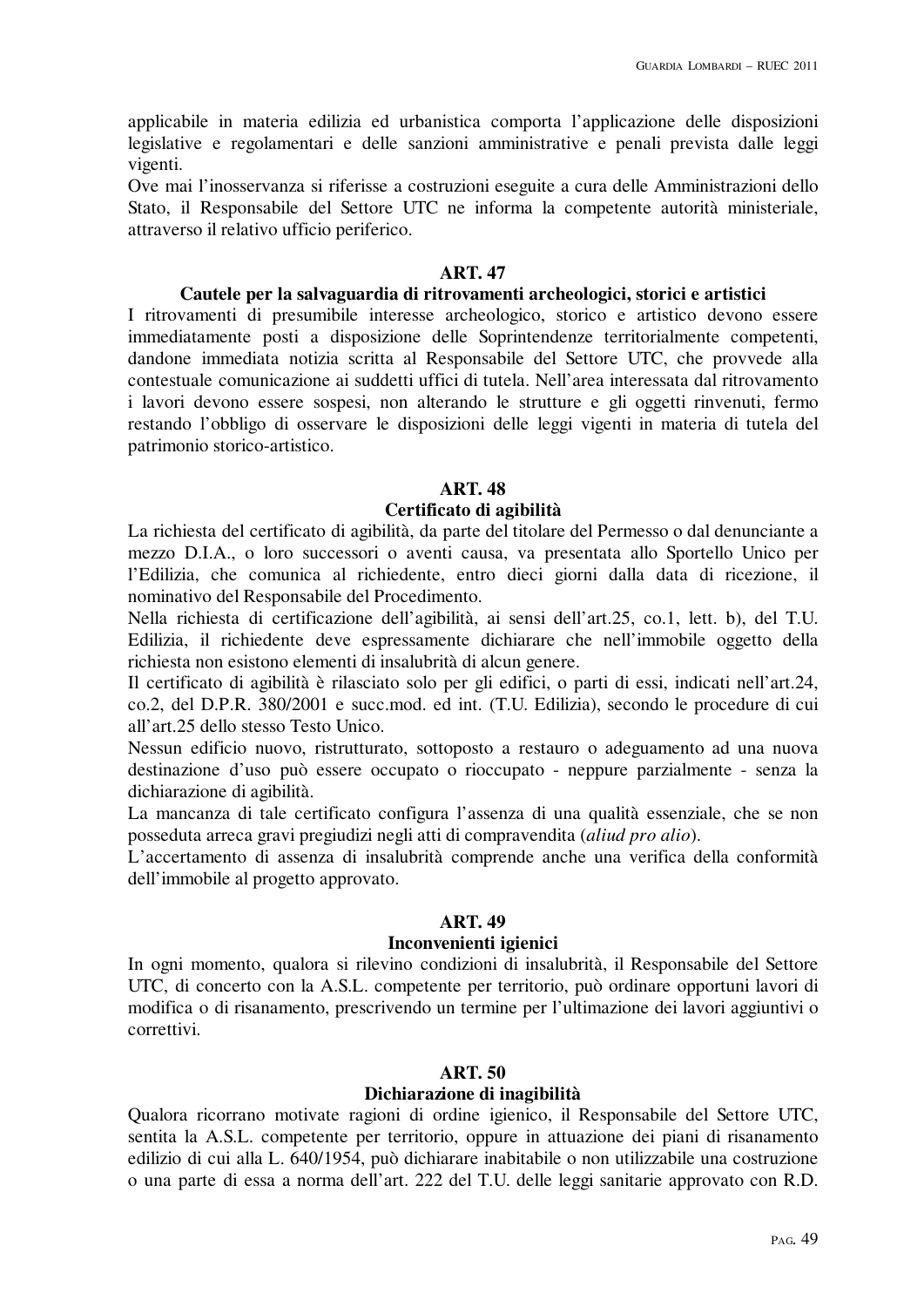#### 1265/1934.

È vietata la concessione in locazione o comunque in uso di locali dichiarati inagibili.

Nei casi in cui possa esserci pregiudizio per la salute o l'incolumità degli occupanti, il Responsabile del Settore UTC, su proposta del Servizio ecologia della A.S.L. competente per territorio ordinerà lo sgombero della costruzione e ne impedirà l'uso attraverso opportune misure tecnico-edilizie.

Ai sensi dell'art.26 del T.U. per l'edilizia, il rilascio del certificato di agibilità non impedisce l'esercizio di tale potere di dichiarare l'inagibilità dell'edificio o di parte di esso.

# **CAP. VI. GARANZIA DELLA PUBBLICA INCOLUMITÀ**

## **ART. 51**

## **Provvedimenti per costruzioni che minacciano pericolo**

Nel caso che una costruzione o parte di essa minacci rovina, dalla quale possa derivare pericolo alla pubblica incolumità, il proprietario e/o gli utenti hanno l'obbligo di fare immediatamente denuncia al Comune e agli altri organi competenti, e, nei casi di estrema urgenza, provvedere a un immediato puntellamento.

Il Responsabile del Settore UTC, sentiti gli uffici competenti e dopo opportuni accertamenti, mediante sopralluoghi e verifiche di stabilità, ingiunge al proprietario, o a chi per esso, i provvedimenti più urgenti da prendere nei riguardi della pubblica incolumità, fissando le modalità del lavoro da eseguire e assegnando un termine per il suo completamento.

In caso di mancata osservanza delle disposizioni indicate nell'intimazione ad eseguire i lavori, il Responsabile del Settore UTC provvede, a cura e spese del proprietario inadempiente, a far eseguire i provvedimenti urgenti richiesti a tutela della incolumità pubblica, ed eventualmente allo sgombero e alla demolizione della costruzione o parte di essa che minaccia rovina, a norma della legislazione vigente e senza pregiudizio dell'eventuale azione penale.

## **ART. 52**

#### **Scavi**

La stabilità degli scavi deve essere assicurata in modo da resistere alla spinta del terreno circostante e da non compromettere la sicurezza di edifici ed impianti posti nelle vicinanze, nonché delle persone.

Gli scavi non devono impedire o disturbare l'ordinario uso degli spazi pubblici e in specie di quelli stradali; ove risulti necessaria l'occupazione di tali spazi deve essere richiesta formale autorizzazione all'autorità comunale.

Gli scavi a cielo aperto per la raccolta di acqua devono essere realizzati ad una distanza dai confini non inferiore alla massima profondità dello scavo e comunque non inferiore a 5 m; nonché ad una distanza non inferiore a 5 m dalle strade. Inoltre va realizzata un'adeguata protezione per la sicurezza ed un'adeguata barriera onde evitare la libera visuale da spazi pubblici.

#### **ART. 53**

## **Scarico dei materiali - Demolizioni - Pulizia delle strade adiacenti ai cantieri**

È vietato gettare, tanto dai ponti di servizio che dai tetti o dall'interno degli edifici, materiale di qualsiasi genere. Durante i lavori, specie se di demolizione, deve essere evitato il sollevamento di polvere, adottando opportuni accorgimenti.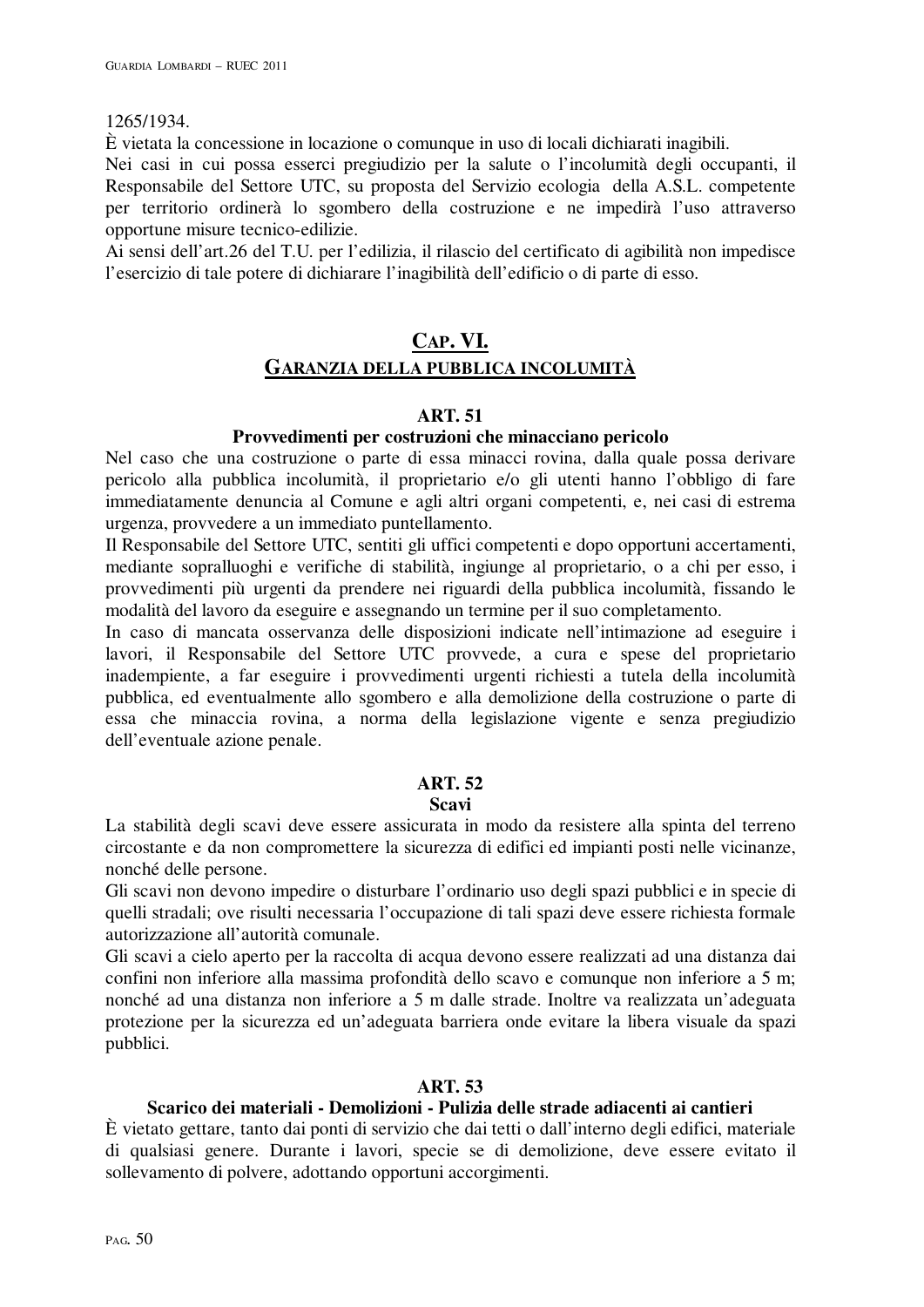Il responsabile del cantiere deve provvedere ad assicurare il costante mantenimento della pulizia negli spazi pubblici per l'intera estensione della costruzione e nelle immediate vicinanze. I materiali devono essere trasportati evitando ogni deposito od accatastamento anche temporaneo negli spazi pubblici, salvo specifica autorizzazione del Responsabile del Settore UTC.

## **ART. 54**

# **Responsabilità degli esecutori di opere**

Il Responsabile dei Lavori, il Coordinatore della Sicurezza per la progettazione e il coordinatore per l'esecuzione, Il Committente, il titolare del Permesso, il Direttore dei Lavori e il Costruttore, sotto la loro piena e differenziata responsabilità stabilita dalle leggi, devono adottare tutti quei mezzi e accorgimenti necessari per evitare pericoli di qualsiasi genere che possono derivare dall'esecuzione delle opere, compreso il riferimento alle norme di cui al D.Lgs. 9 aprile 2008, n.81 (Testo Unico in materia di tutela della salute e della sicurezza nei luoghi di lavoro) e al D.M. 22/01/2008 n.37.

Il Responsabile del Settore UTC può far controllare, da funzionari e da agenti, l'idoneità dei provvedimenti di cui sopra e, ove lo ritenga opportuno, ordinare maggiori cautele, senza che ne derivi in alcun modo una attenuazione delle responsabilità dei soggetti di cui al comma precedente.

#### **ART. 55**

# **Rimozione delle recinzioni su suolo pubblico**

Dopo il compimento dei lavori il costruttore provvede alla rimozione di ponti, barriere e recinzioni posti a servizio dei medesimi, restituendo il suolo pubblico libero da ogni ingombro o impedimento entro e non oltre 30 giorni.

In caso di inadempienza il Responsabile del Settore UTC può ordinare l'esecuzione d'ufficio a spese del proprietario, fatte salve le sanzioni previste dalle norme vigenti.

# **CAP. VII. CONTROLLO E REPRESSIONE DEGLI ABUSI**

#### **ART. 56**

## **Attività di vigilanza - Organo competente e modalità**

Ai sensi della legislazione vigente, il Responsabile del Settore UTC esercita, mediante funzionari ed agenti del Comune, la vigilanza nei confronti di tutte le opere di costruzione ed urbanizzazione che vengono effettuate nel territorio comunale, al fine di verificarne la rispondenza alle prescrizioni degli strumenti urbanistici vigenti (generali ed esecutivi) e alle eventuali prescrizioni e modalità esecutive fissate nel Permesso di Costruire, nonché verificare l'osservanza delle disposizioni legislative o regolamentari applicabili.

Il Responsabile del Settore UTC può ordinare qualsiasi tipo di controllo o verifica ritenuto necessario.

I funzionari e agenti incaricati della verifica devono redigere apposito processo verbale, controfirmato per presa visione dal titolare e/o richiedente, dal direttore dei lavori o dal costruttore, della visita effettuata, indicando le risultanze della medesima, con particolare riferimento a quanto previsto dall'art. 27 del D.P.R. 380/2001 e succ.mod. ed int. (T.U. Edilizia). Nel verbale devono essere riportate le eventuali osservazioni dei contraddittori.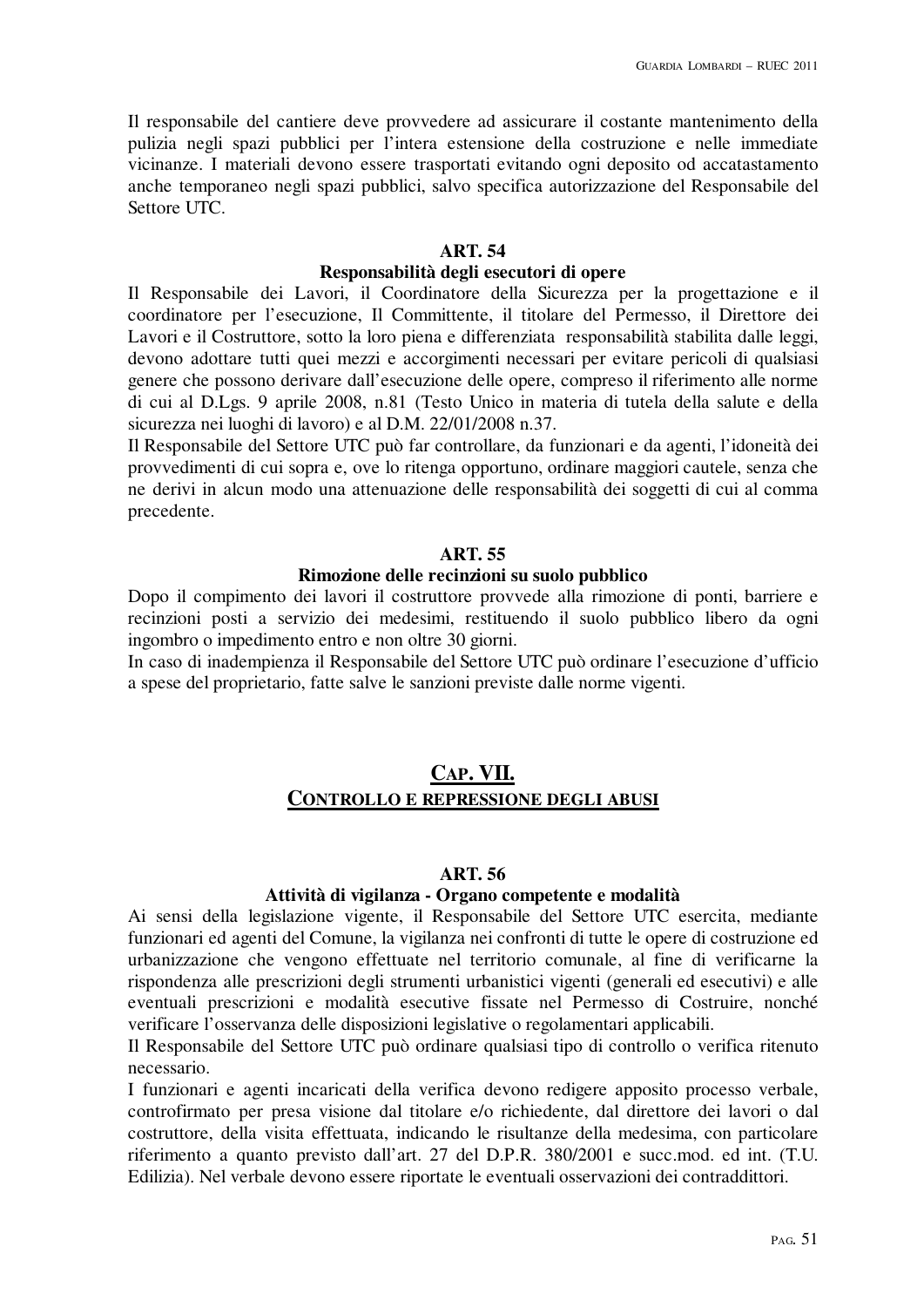Nel caso di opere abusive per le quali è stato richiesto l'accertamento di conformità previsto dall'art.36 del D.P.R. n.380/01 e s.m.i., si applicano le procedure di cui all'art.43 della L.R. n.16/2004.

# **ART. 57**

# **Provvedimenti**

Le opere in totale difformità dal Permesso di Costruire o con variazioni essenziali sono definite dagli artt. 31 e 32 del D.P.R. 380/2001 e succ.mod. ed int. (T.U. Edilizia). Nel caso risultino irregolarità o illegittimità, il Responsabile del Settore UTC ordina l'immediata sospensione dei lavori, riservandosi di definire i provvedimenti necessari per correggere le opere eseguite o per il ripristino dello stato dei luoghi. L'ordine di sospensione cessa di avere efficacia se entro 45 giorni dalla notifica di esso il Responsabile del Settore UTC non abbia adottato e notificato i provvedimenti definitivi.

Tali provvedimenti possono essere:

1) la demolizione, a cura e spese del proprietario, entro il termine fissato dal Responsabile del Settore UTC con ordinanza:

- a) nel caso di opere eseguite in totale difformità dal Permesso di Costruire;
- b) nel caso di opere eseguite in assenza di Permesso di Costruire;
- c) nei casi previsti ai punti a) e b) quando l'opera eseguita contrasti con rilevanti interessi urbanistici o su terreni sottoposti in base a leggi statali o regionali a vincolo di inedificabilità, o non possa essere utilizzata per fini pubblici;
- d) in caso di annullamento del Permesso di Costruire;
- e) nel caso di opere eseguite in parziale difformità dal Permesso di Costruire;

2) la demolizione a cura del costruttore, entro 60 giorni, per le opere eseguite da terzi**,** in totale difformità dal Permesso di Costruire o in assenza di esso, su suoli di proprietà dello Stato o di enti territoriali, qualora l'opera contrasti con rilevanti interessi urbanistici ed ambientali. In caso di mancata esecuzione dell'ordine, alla demolizione provvede il Comune, con recupero delle spese ai sensi della legislazione vigente;

3) l'acquisizione gratuita delle opere, in uno con l'area su cui insistono, al patrimonio indisponibile del Comune, che le utilizza a fini pubblici, compresi quelli di edilizia residenziale pubblica:

a) nel caso di opere eseguite in totale difformità dal Permesso di Costruire;

b) nel caso di opere eseguite in assenza di Permesso di Costruire.

L'acquisizione si effettua con ordinanza motivata del Responsabile del Settore UTC, vidimata e resa esecutiva dal magistrato competente nella cui giurisdizione ricade il Comune. Tale ordinanza costituisce titolo per la trascrizione nei registri immobiliari e per l'immissione in possesso. L'opera acquisita deve essere demolita con ordinanza del Responsabile del Settore UTC, a spese dei responsabili dell'abuso, salvo che con deliberazione consiliare non si dichiari l'esistenza di prevalenti interessi pubblici che motivino la conservazione della stessa, e sempre che l'opera non contrasti con rilevanti interessi urbanistici o ambientali. Contro l'ordinanza del Responsabile del Settore UTC può essere presentato ricorso al Tribunale Amministrativo Regionale;

4) l'acquisizione gratuita al demanio dello Stato o al patrimonio indisponibile degli enti di diritto pubblico, di opere eseguite da terzi, rispettivamente, su suoli di proprietà dello Stato o di enti territoriali, in totale difformità dal Permesso di Costruire o in assenza dello stesso; 5) una sanzione pecuniaria:

a) pari al valore venale delle opere o loro parti abusivamente eseguite, valutato dall'Ufficio Tecnico Comunale, nel caso di annullamento del Permesso di Costruire, qualora non sia possibile la rimozione dei vizi delle procedure amministrative o la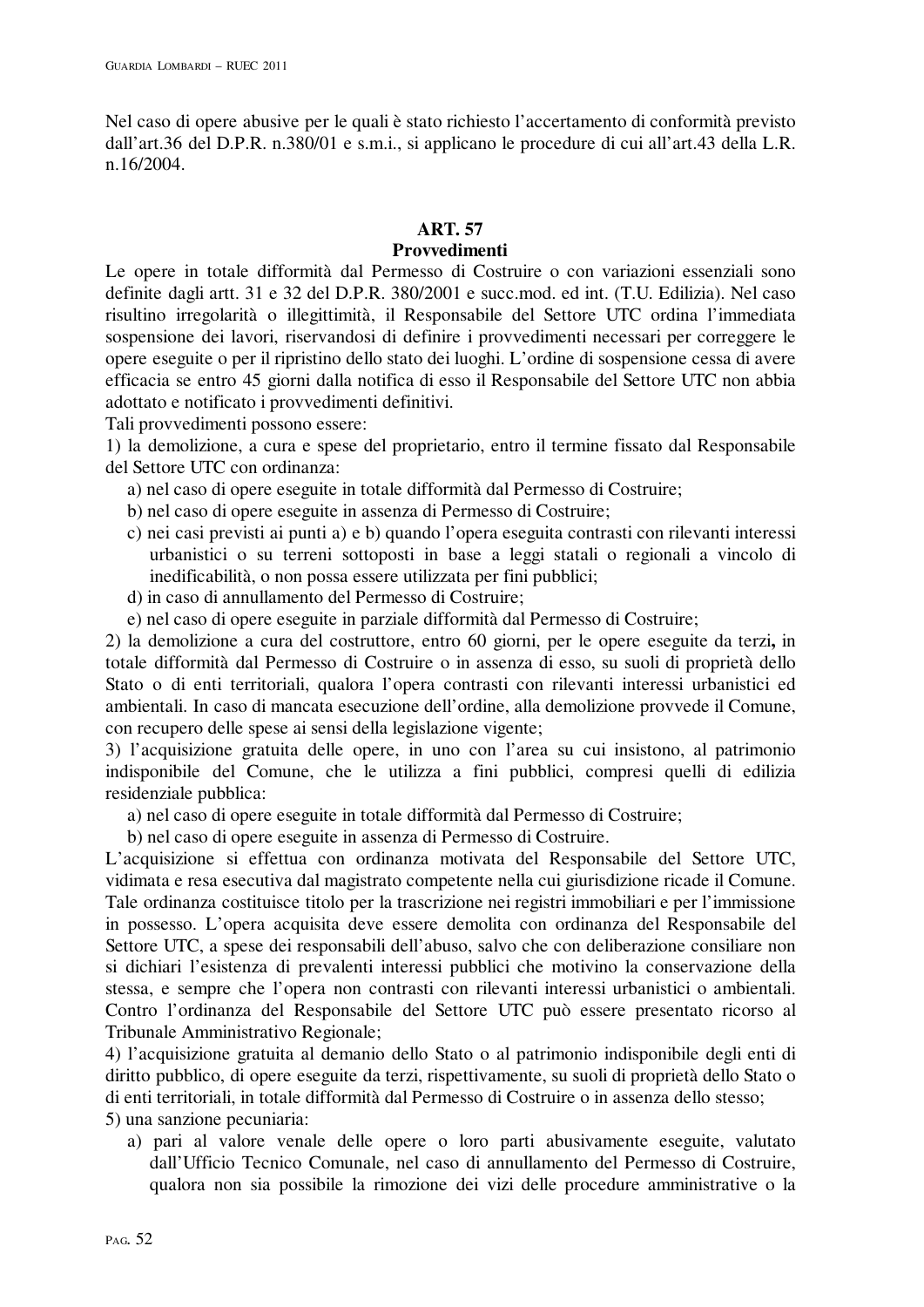riduzione in pristino; la stima dell'Ufficio Tecnico Comunale è notificata al responsabile dell'abuso a cura del Comune e diviene definitiva decorsi i termini di impugnativa;

- b) pari al doppio del valore della parte delle opere realizzate in difformità dal Permesso, nel caso le opere difformi non possano essere rimosse senza pregiudizio della parte conforme;
- c) pari al doppio del lavoro delle opere realizzate qualora le stesse risultino solo parzialmente difformi dal Permesso e vengano realizzate da terzi su suoli di proprietà dello Stato o di Enti territoriali interessati.

Non si procede alla demolizione ovvero all'applicazione delle sanzioni di cui al comma precedente nel caso di realizzazioni di varianti, purché non siano in contrasto con gli strumenti urbanistici vigenti e non modifichino la sagoma, le superfici utili e la destinazione d'uso delle costruzioni per le quali è stato rilasciato il Permesso. Le varianti devono, comunque, essere approvate prima del rilascio del certificato di abitabilità/agibilità.

Quando l'inosservanza si riferisce ad opere eseguite da amministrazioni statali od organi da esse dipendenti il Responsabile del Settore UTC ne informa il Ministero di LL.PP. e l'Amministrazione Regionale.

Per le opere eseguite in assenza o in difformità dalla Denuncia di Inizio Attività, si irrogano le sanzioni previste dall'art. 37 del D.P.R. 380/2001 e succ.mod. ed int. (T.U. Edilizia).

#### **ART. 58**

#### **Contravvenzioni**

Le contravvenzioni alle norme del presente Regolamento Urbanistico Edilizio Comunale vengono applicate ai sensi degli artt. 106 e seguenti del T.U. della legge comunale e provinciale 383/1934 e dall'art. 3 della L. 603/1961.

Le inosservanze alle norme igienico-sanitarie subiscono le penalità stabilite dal T.U. della legge sanitaria 1265/1934 e succ. mod. ed int.

L'inosservanza di altre norme legislative e regolamentari attinenti la materia urbanisticoedilizia è sanzionata ai sensi delle leggi e dei regolamenti medesimi.

#### **ART. 59**

#### **Sanzioni amministrative**

Il mancato versamento del contributo afferente al Permesso di Costruire nei termini previsti dalla legislazione vigente e dal presente RUEC comporta:

- a) la corresponsione degli interessi legali di mora se il versamento avviene nei successivi trenta giorni;
- b) la corresponsione di una penale pari al doppio degli interessi legali qualora il versamento avvenga negli ulteriori trenta giorni;
- c) l'aumento di un terzo del contributo dovuto, quando il ritardo si protragga oltre il termine di cui alla precedente lettera b.

# **ART. 60**

## **Sanzioni penali**

Per l'esecuzione dei lavori in totale difformità o in assenza del Permesso di Costruire o la prosecuzione di essi nonostante l'ordine di sospensione o l'inosservanza delle norme riguardanti le lottizzazioni, si applicano le sanzioni penali previste nella Parte I, Titolo IV, Capo II del D.P.R. 380/2001 e succ.mod. ed int. (T.U. Edilizia).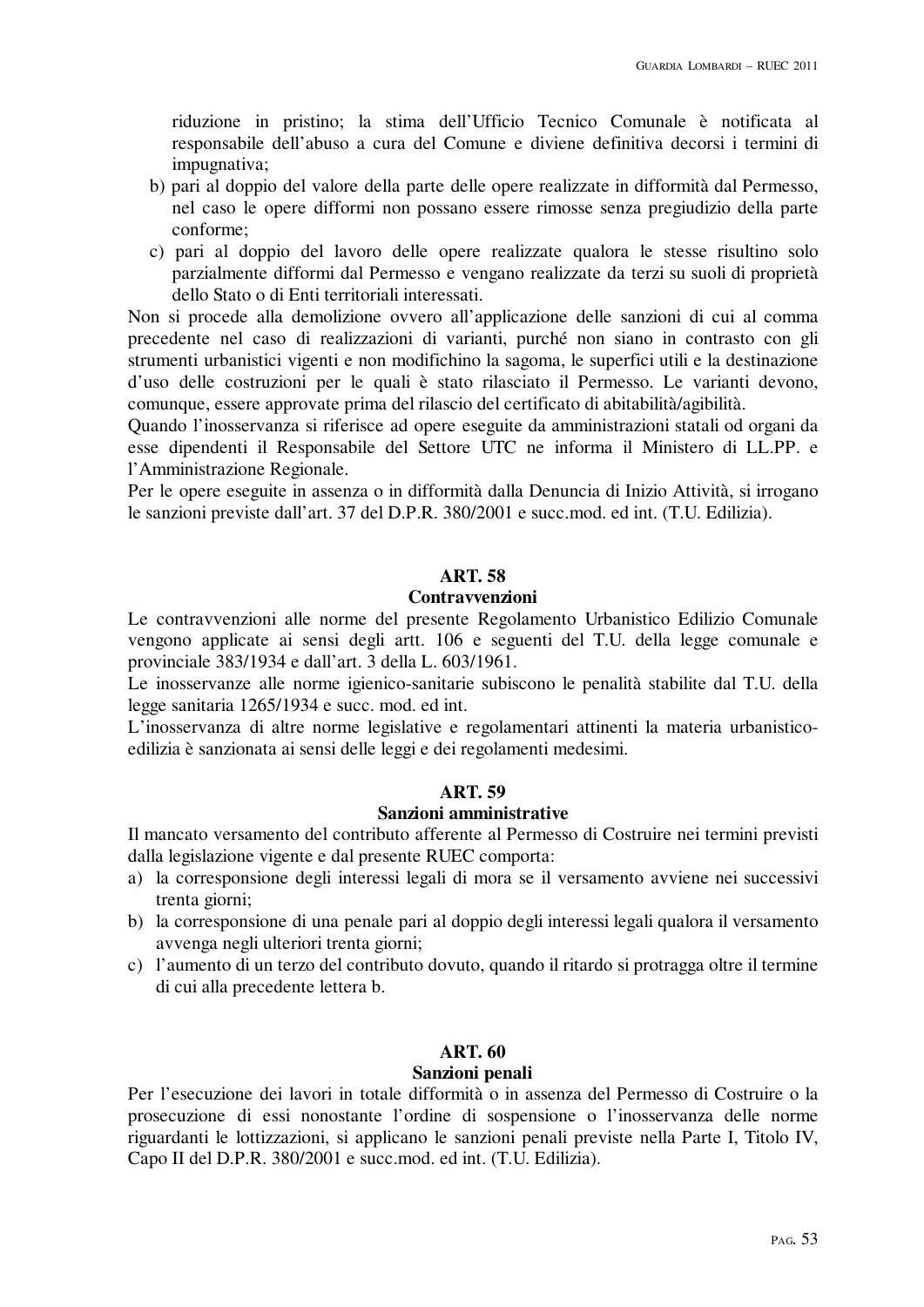#### **ART. 61**

#### **Decadenza dalle agevolazioni fiscali**

Fatte salve le sanzioni amministrative e penali di cui agli articoli precedenti, le opere iniziate senza titolo o in contrasto con esso ovvero iniziate sulla base di titolo successivamente annullato, non beneficiano delle agevolazioni fiscali previste dalle norme vigenti né dei contributi o di altre provvidenze dello Stato o di Enti pubblici. La norma è applicabile quando il contrasto riguardi violazioni di altezza, distacchi, cubatura o superficie coperta che eccedano per singola unità immobiliare il 2% delle misure prescritte, ovvero il mancato rispetto delle destinazioni e degli allineamenti indicati negli strumenti urbanistici.

#### **ART. 62**

#### **Divieto di allacciamento a pubblici servizi**

È vietato a tutte le aziende erogatrici di servizi pubblici somministrare forniture per l'esecuzione di opere prive del titolo abilitativo prescritto.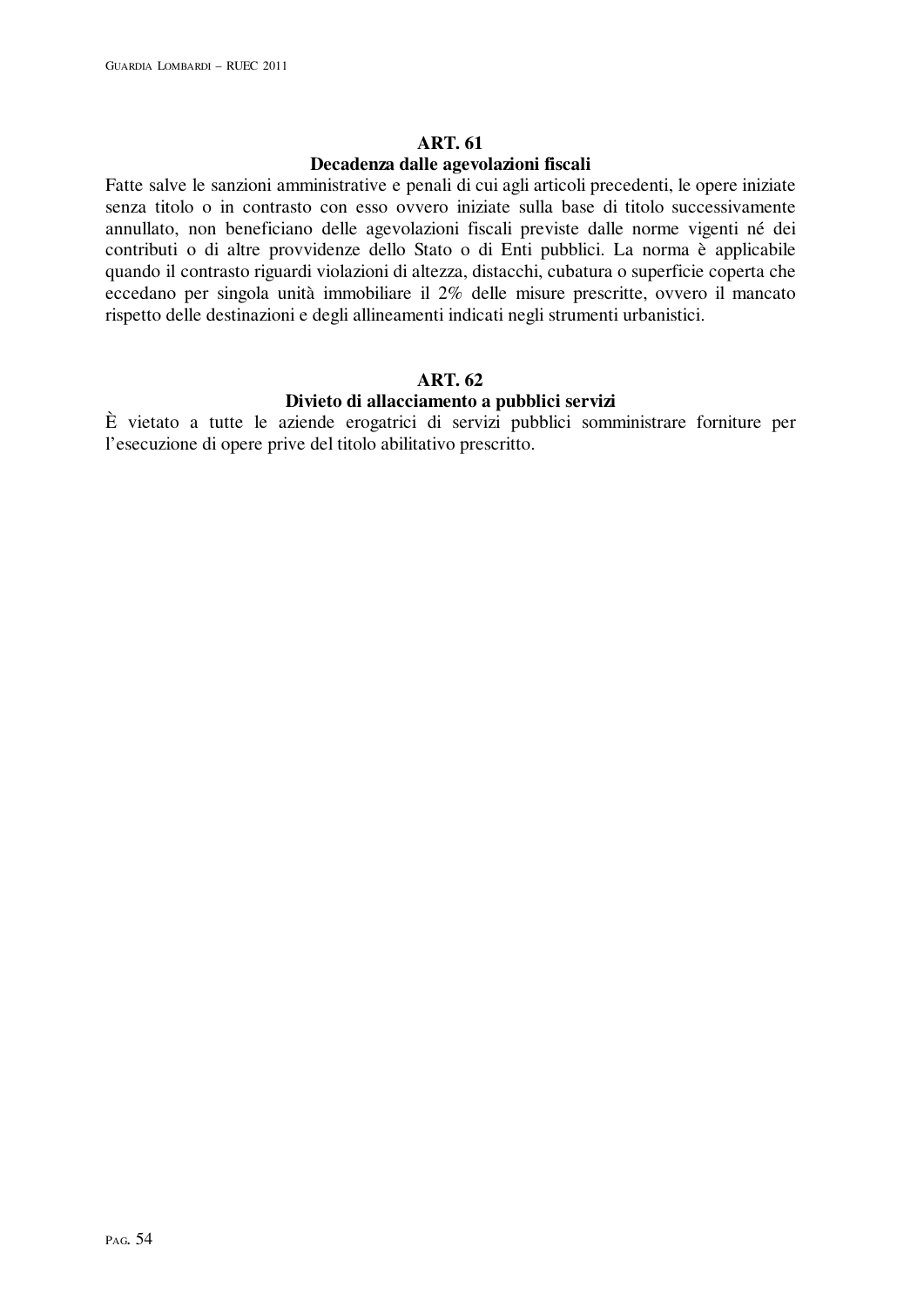# **TITOLO IV – IGIENE EDILIZIA E DECORO DEGLI ELEMENTI ARCHITETTONICI E DI ORNATO**

# **CAP. I. NORME DI BUONA COSTRUZIONE**

#### **ART. 63 Salubrità e sicurezza del suolo**

A) Salubrità del suolo

Tutte i proprietari, oltre alla manutenzione delle opere esistenti sul fondo di propria spettanza, sono tenuti a provvedere con opportuni manufatti allo smaltimento delle acque di superficie. Il Responsabile del Settore UTC, in caso di palese incuria delle proprietà, ingiungerà l'esecuzione di nuove opere e la manutenzione di quelle esistenti entro adeguato termine di tempo, trascorso inutilmente il quale il Comune stesso provvederà d'ufficio, rivalendosi delle spese sui proprietari inadempienti.

B) Smaltimento delle acque luride

Ogni organismo edilizio deve essere dotato di efficiente impianto per lo smaltimento delle acque luride.

C) Sicurezza e consolidamento del suolo

Le proprietà interessate da smottamenti od altri fenomeni di instabilità del suolo, qualora questi vengano a costituire minaccia all'incolumità pubblica, alle strade ed agli altri spazi per attrezzature di pubblica utilità o quando i fenomeni costituiscano elementi di degrado ambientale, sono tenute ad eseguire le opportune opere di consolidamento, previa compilazione del relativo progetto, corredato da relazione geologico-geotecnica redatta da un tecnico abilitato.

Nel caso di frane su strade od altri spazi pubblici provenienti da suoli privati, per le quali sia accertata l'incuria delle proprietà agli effetti della stabilità, l'Amministrazione Comunale, anche se deve provvedere immediatamente per esigenze pubbliche alla rimozione dei materiali franati, addebiterà la spesa alle proprietà interessate.

D) Salubrità delle acque: disciplina dei pozzi

In tutto il territorio comunale i pozzi devono essere realizzati con tecniche idonee ad evitare l'alterazione della falda freatica attraverso l'introduzione dall'alto di agenti inquinanti.

Non è consentita la realizzazione di pozzi od altre opere di captazione idrica sotterranea a scopo industriale.

E) Salubrità dell'aria

Ai fini della salubrità dell'aria dovrà essere osservata la normativa generale e speciale contro l'inquinamento atmosferico.

## **ART. 64**

# **Caratteristiche dei terreni e delle fondazioni**

1) È fatto divieto di costruire edifici sul ciglio o alla base di dirupi; su terreni esposti a inondazione o ad erosione dai corsi d'acqua; su suoli di struttura eterogenea, detritici, di riporto recente, franosi o comunque suscettibili di assestamento o scoscendimento.

2) Quando possibile, le fondazioni debbono essere attestata sulla roccia viva e compatta, opportunamente ridotta a piani orizzontali e denudata del cappellaccio; ovvero su terreno di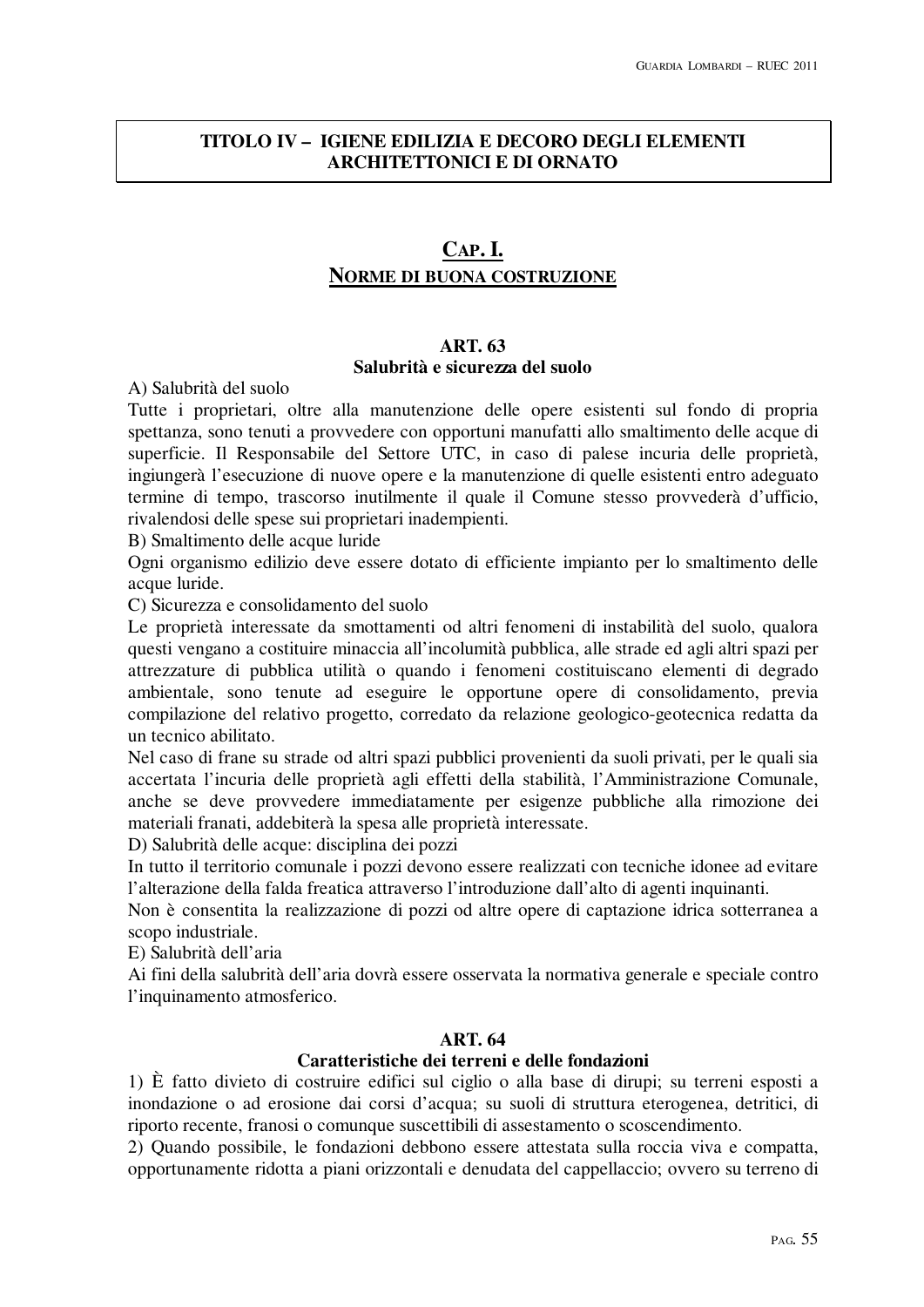buona consistenza e di sufficiente portanza, nel quale le strutture fondali debbono essere convenientemente incassate.

3) Quando non si possa raggiungere il terreno compatto o si debba impostare il fabbricato su terreno di struttura eterogenea, si debbono adottare gli accorgimenti tecnici atti a garantire la solidità delle fondazioni.

# **ART. 65**

# **Camere d'aria, intercapedini e vespai**

I vespai, le intercapedini e gli altri spazi formanti camere d'aria debbono essere opportunamente protetti dall'umidità e ventilati.

## **ART. 66**

# **Murature di nuova esecuzione**

1) Le murature debbono essere eseguite a regola d'arte, utilizzando idonei materiali e qualificata mano d'opera, con malta cementizia od idraulica.

2) Nelle murature di pietrame è vietato l'uso di ciottoli, se non convenientemente spaccati. Quando il pietrame non presenti piani di posa regolari, la muratura deve essere interrotta da corsi orizzontali di mattoni a due filari o da fasce continue di conglomerato di cemento dello spessore non inferiore a cm. 13 e di larghezza pari a quella del muro; la distanza verticale tra tali corsi non può superare 1,50 m.

3) Nel calcolo dei setti portanti si deve considerare l'azione del vento e si deve garantire che il carico di esercizio sia inferiore a quello ammissibile per il materiale impiegato.

4) Nei piani in elevazione al di sopra del livello terraneo sono vietate le strutture spingenti, quando le spinte non siano contrastate da opportune catene.

5) In corrispondenza di ogni piano deve eseguirsi un cordolo di collegamento in c.a. su tutti i setti verticali portanti.

# **ART. 67**

## **Solai, coperture, balconi**

1) I solai latero-cementizi o in c.a. e le travi in ferro dei solai con voltine o con tavelloni devono essere resi solidali con le murature adiacenti mediante opportuni accorgimenti tecnici.

2) Le coperture non debbono presentare effetti spingenti sulle murature portanti.

3) I piani in aggetto dei balconi (in pietra, in muratura, in ferro e voltine o tavelloni, in c.a.) debbono essere opportunamente verificati. Gli sbalzi praticabili in c.a. debbono essere dimensionati per sopportare un sovraccarico accidentale di 400 Kg/mq.

4) È vietato l'uso del legname per la costruzione di balconi a sbalzo, salvo il caso di interventi di restauro di costruzioni tradizionali.

5) Negli edifici tradizionali, le prescrizioni del presente articolo debbono essere contemperate con le esigenze della tutela ambientale.

# **ART. 68**

## **Scale**

1) Quando servano più di due piani o più di due alloggi le scale debbono ricevere aria e luce direttamente dall'esterno e ad ogni piano; qualora si osservino le disposizioni dell'art.19 della L. 166/1975, esse possono essere realizzate in ambienti non direttamente aerati.

2) Nei fabbricati aventi non più di due piani fuori terra, sono consentite l'aerazione e l'illuminazione mediante lucernario, a condizione che questo corrisponda all'intero vano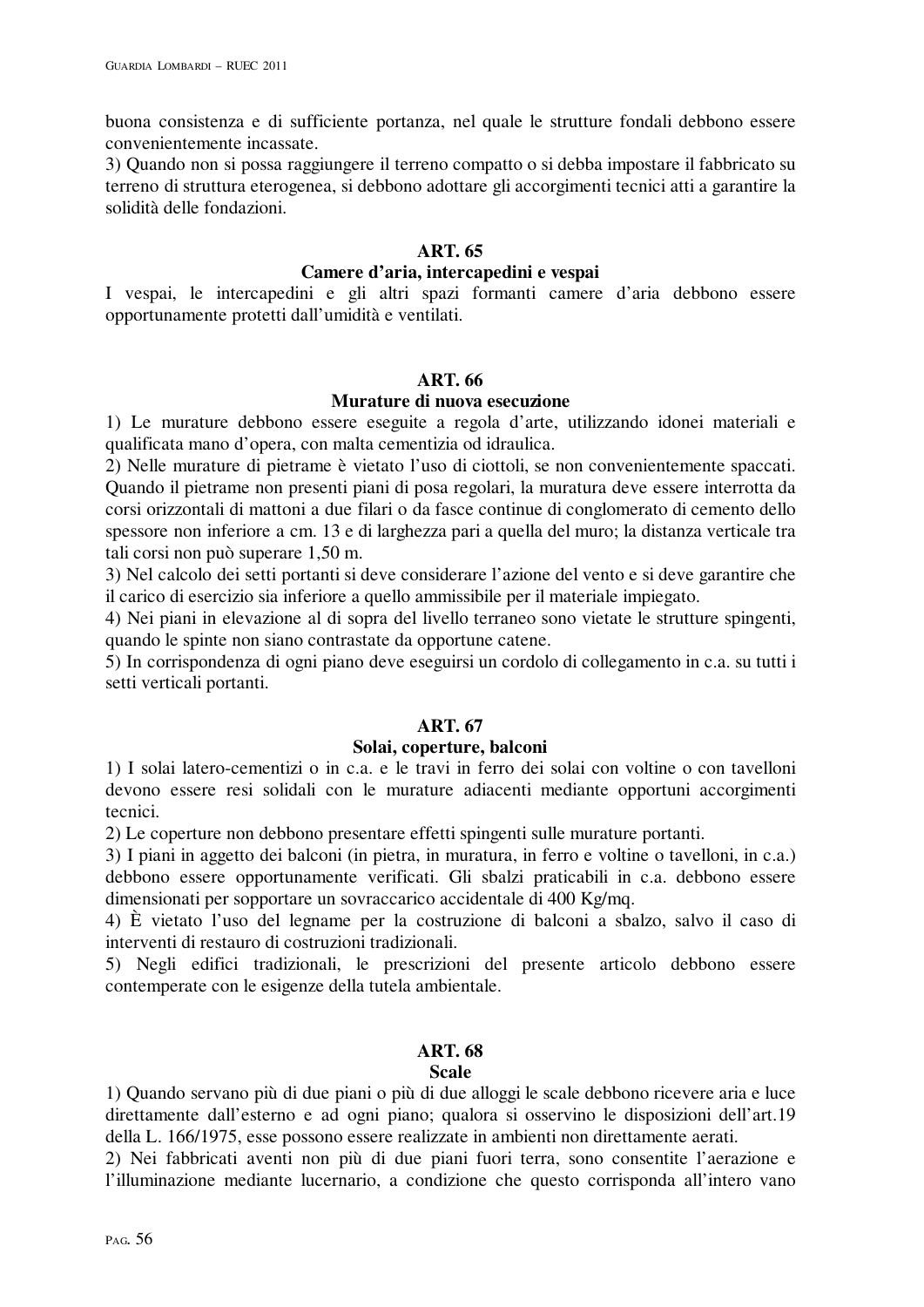della scala e sia munito di apposite aperture per la ventilazione, fatte comunque salve le disposizioni del comma precedente.

1) Nel vano scala non possono essere aperte le fonti di luce dei locali di abitazione, delle cucine e dei gabinetti.

# **ART. 69**

## **Rifiniture interne e pavimenti**

1) Le tinteggiature, le carte e le stoffe impiegate per decorare gli ambienti non debbono rilasciare o contenere sostanze nocive.

2) In tutti i locali, i pavimenti debbono avere la superficie dura, liscia, priva di fessure e con giunti opportunamente sigillati, in modo da essere facilmente lavabili e da non offrire ricovero a parassiti.

#### **ART. 70**

#### **Zoccolature e gronde**

1) Le murature intonacate debbono essere protette alla base da un'idonea zoccolatura.

2) Le gronde degli edifici debbono essere realizzate in c.a. o comunque con strutture atte a garantirne la stabilità, di convenienti dimensioni.

3) La sporgenza delle gronde oltre 12 cm. è possibile solo su fronti aventi altezza pari o maggiore a 4 m. e non può superare 0,60 m. per le strade di larghezza inferiore a 8 m; per le altre strade valgono le prescrizioni relative agli elementi in aggetto, per un massimo di 1,20 m.

## **ART. 71**

## **Coperture**

Le coperture, i loro aggetti e i volumi tecnici sporgenti da esse devono considerarsi elemento architettonico, da realizzare secondo adeguate prescrizioni di progetto.

Le coperture devono essere munite di canali di raccolta delle acque meteoriche e di pluviali che convoglino le stesse, attraverso pozzetti sifonati, nella rete fognante. Se esterni, le pluviali debbono essere realizzate in materiale indeformabile per una altezza minima di 3,00 m da terra.

Nel sistema di deflusso delle acque meteoriche è vietato immettere acque nere e luride.

## **ART. 72**

#### **Parcheggi**

Ai sensi della L. 122/1989, alle nuove costruzioni devono essere annessi spazi interni o esterni per parcheggio in misura non inferiore a 1,00 mq per ogni 10 mc di costruzione destinata ad abitazione; nel caso di destinazione extra-residenziale (uffici, negozi, ambulatori, ecc.) debbono essere rispettate le previsioni del comma b, art. 5 del D.I. 1444/1968.

Per spazi di parcheggio debbono intendersi gli spazi necessari alla sosta, alla manovra ed all'accesso degli autoveicoli.

I parcheggi possono essere ricavati anche, parzialmente o totalmente, all'esterno del fabbricato. Per essi non si computa la distanza dei confini, fatte salve le specifiche norme del C.C.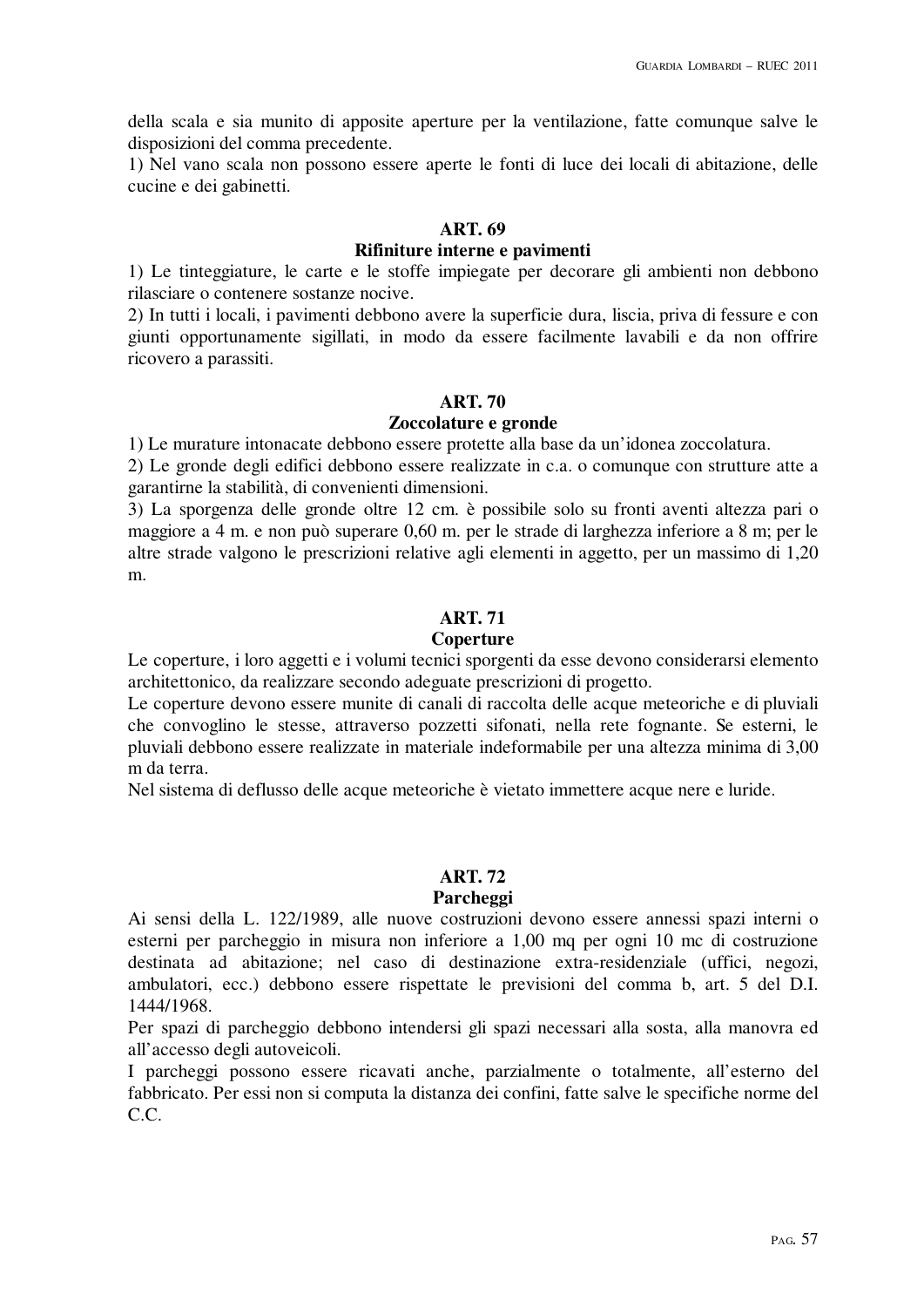# **ART. 73**

#### **Uscita dalle autorimesse, rampe carrabili**

Le uscite dalle autorimesse pubbliche o private verso spazi pubblici devono essere opportunamente segnalate.

Le uscite dai locali interrati o seminterrati devono essere realizzate mediante piani inclinati terminanti in zone di sosta orizzontali. Tra il punto di inizio della rampa inclinata e il ciglio della strada deve correre una distanza di almeno m 3,50.

Fra le uscite suddette e le uscite pedonali dei locali collettivi (scuole, cinema, ecc.) deve intercorrere una distanza di almeno 10 metri, misurata tra gli stipiti più vicini. Deve comunque essere assicurata buona visibilità ai conducenti dei veicoli, anche a mezzo di specchi opportunamente disposti.

Le rampe per il transito dei veicoli all'interno o all'esterno degli edifici non devono avere pendenza superiore al 20% se rettilinee, al 15% se in curva o spezzate. Esse devono essere realizzate in materiale antisdrucciolo, con scanalature per il deflusso delle acque e fornite di corrimano, almeno da un lato.

# **ART. 74**

## **Marciapiedi e porticati**

I marciapiedi, gli spazi di passaggio pubblico e i porticati devono essere lastricati con materiale antisdrucciolo, scelto in accordo con l'Ufficio Tecnico Comunale. È prescritta l'adozione di parapetti od altri opportuni ripari per aree, ballatoi, terrazze il cui piano presenti un dislivello di 0,30 m rispetto ai suoli circostanti.

Nei casi in cui non sia prescritta l'adozione di parapetti o ripari è comunque necessario predisporre opportuni cordoli di altezza pari a 10 cm.

Almeno uno dei marciapiedi lungo le strade e le piazze, pubbliche o d'uso pubblico, deve avere larghezza non inferiore a m 1,50. La suddetta norma non si applica nelle zone di tutela storica, artistica ed ambientale.

# **ART. 75**

## **Cassette per la corrispondenza e contatori di gas, energia elettrica ed acqua**

Tutti gli edifici di abitazione, individuale o collettiva, gli edifici industriali o artigianali, gli uffici, ecc. non provvisti di portineria, devono essere dotati nell'ingresso o in prossimità di esso di cassette per il recapito della corrispondenza, adatte ad accogliere la normale corrispondenza, giornali e riviste, poste ad altezza massima da terra pari a 1,60 m.

I contatori per l'erogazione di gas ad uso domestico od industriale, per l'energia elettrica e l'approvvigionamento idrico devono essere dislocati in locali o nicchie accessibili dall'esterno del fabbricato, seguendo le disposizioni vigenti per i singoli impianti.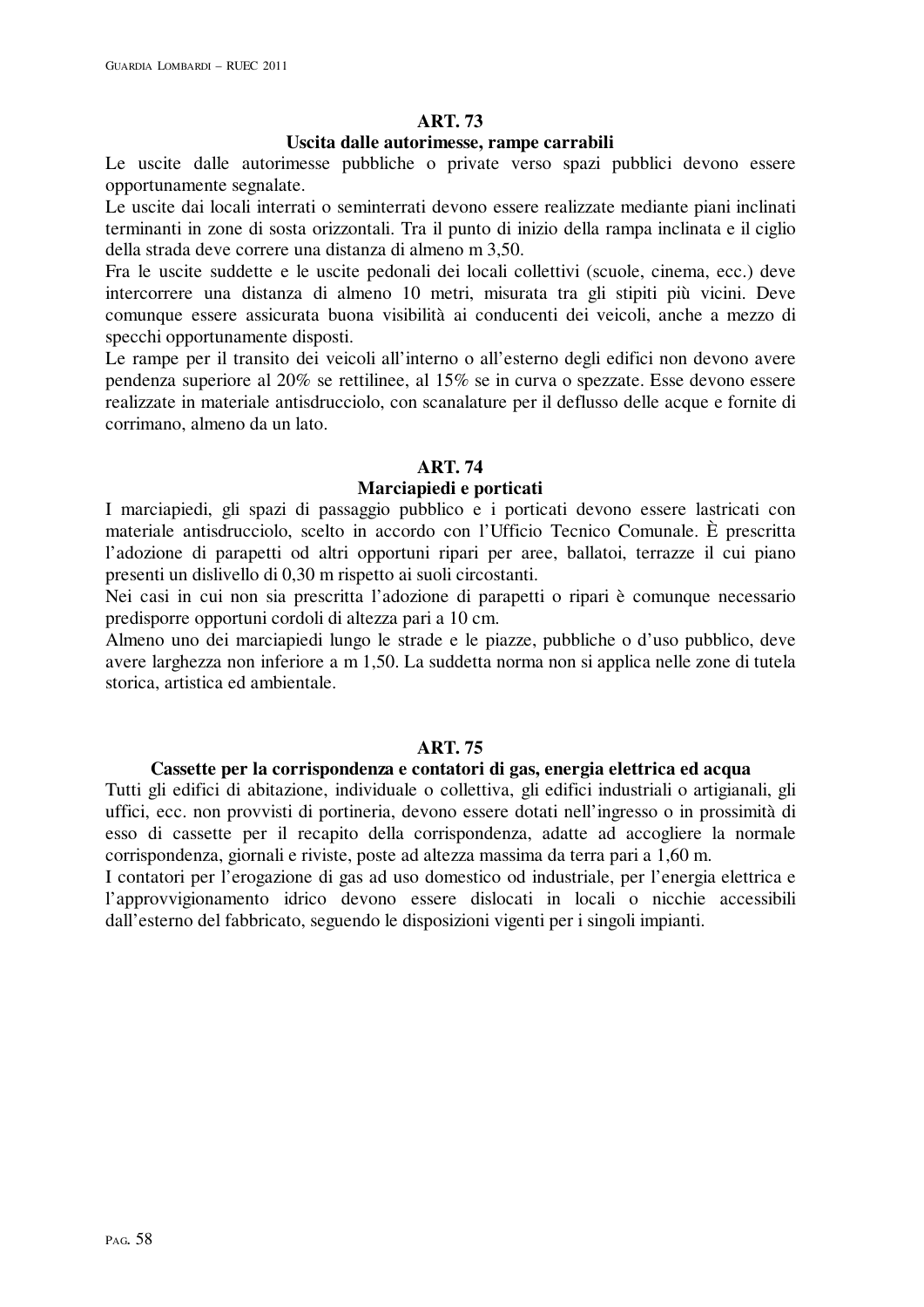# **CAP. II. CARATTERISTICHE DEI LOCALI PER L'AGIBILITÀ**

# **ART. 76**

# **Classificazione dei locali**

Sono agibili i locali nei quali, ai sensi delle vigenti norme in materia di igiene, salubrità e sicurezza, è consentito svolgere la vita familiare, lavorativa e sociale degli individui, indipendentemente dalle loro caratteristiche costruttive.

Ai fini del presente Regolamento Urbanistico Edilizio Comunale, i locali sono così classificati:

• Categoria **A1**:

a) soggiorni, sale da pranzo, cucine e camere da letto posti in edifici di abitazione sia unifamiliare che plurifamiliare;

b) alloggi monostanza;

c) uffici, studi professionali, aule scolastiche, sale di lettura, gabinetti medici.

• Categoria **A2**:

a) negozi di vendita, sale di esposizione, sale di riunione, sale da gioco, palestre, sale da spettacolo;

b) laboratori scientifico-tecnici, servizi igienici di edifici di cura e ospedalieri;

c) officine meccaniche, laboratori industriali di montaggio o relativi ad attività di lavoro, cucine collettive;

d) parti di autorimesse non destinate al solo posteggio delle macchine ma a riparazioni, lavaggio, controlli, vendita;

e) magazzini, depositi e archivi dove la permanenza delle persone si prolunga oltre le operazioni di carico, scarico e pulizia.

• Categoria **S**:

a) servizi igienici e bagni degli edifici di abitazione individuale o collettiva, dei complessi scolastici e di lavoro;

b) scale che collegano più di due piani;

c) corridoi e disimpegni comunicanti quando superano i 12 mq di superficie o gli 8 m di lunghezza;

d) magazzini e depositi in genere, cucine rustiche anche in abitazioni urbane;

e) autorimesse di solo posteggio;

f) locali ospitanti macchinari che necessitano di solo avviamento o di scarsa sorveglianza;

g) lavanderia e stenditoi;

h) disimpegni inferiori a 12 mq;

i) ripostigli o magazzini inferiori a 5 mq;

l) vani scale colleganti solo due piani;

m) locali macchine con funzionamento automatico.

I locali non espressamente elencati vengono classificati per analogia su parere della commissione edilizia.

# **ART. 77**

# **Caratteristiche dei locali**

Le caratteristiche di seguito precisate riguardano gli edifici prevalentemente per abitazione, di nuova costruzione e/o ricostruzione. Per le caratteristiche di edifici o locali con altra destinazione prevalente (produttiva, terziaria, ecc.) si richiamano in vigore le relative leggi di settore.

*A) Altezze minime*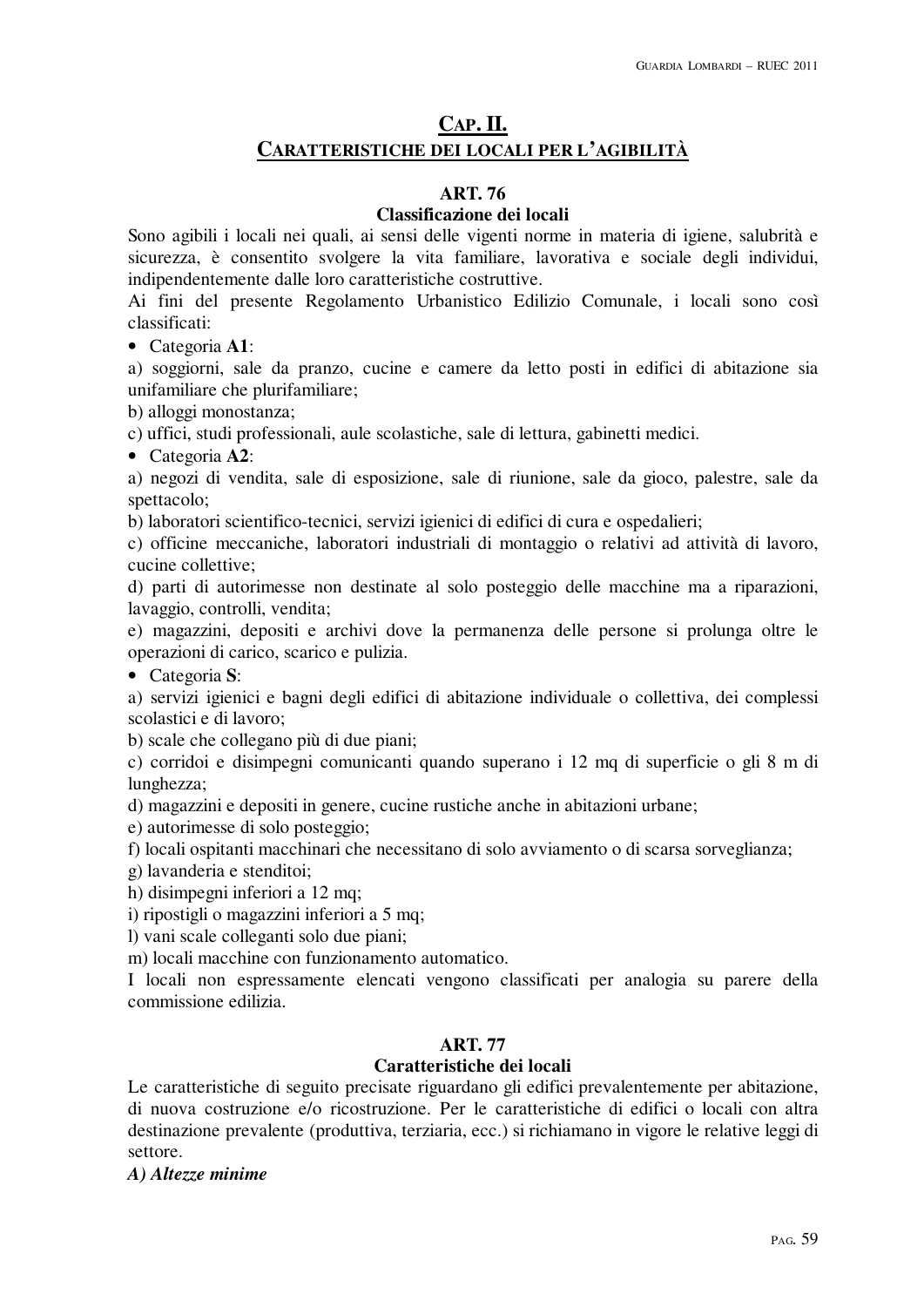# 1) Locali di categoria A1.

Le altezze minime per i locali di cat.A1 a) e b), di cui all'articolo precedente, sono regolamentate dagli artt.1 e 3 del D.M.5/7/1975 e succ. D.M.9/6/1999; le aule scolastiche inserite nella cat.A1 c), dal D.M.18/12/1975 tab.4; per i gabinetti medici si fanno salve particolari prescrizioni previste dalla normativa vigente, in base alla loro tipologia. Nel caso di solai inclinati o misti o di sottotetti, tali valori minimi si riferiscono all'altezza media dei locali.

2) Locali di categoria A2.

L'altezza minima interna utile dei locali classificati A2 non deve essere inferiore a 3,00 m, salvo deroghe disposte dal presente RUEC e/o da prescrizioni particolari contenute in leggi, regolamenti e strumenti di settore, ivi compreso il SIAD di cui all'art.13 della L.R. n.1/2000. Per i locali di categoria A2 nei quali sia prevista la presenza contemporanea di un numero di persone superiore a 100, l'altezza minima interna utile non deve essere inferiore a 4,50 m, a meno che i locali medesimi non siano dotati di impianti speciali di aerazione o aria condizionata.

3) Locali di categoria S.

Per i locali di cat. S l'altezza minima interna utile è riducibile a mt.2,40 per i locali indicati dall'art.1 del D.M.5/7/1975.

Per gli interventi edilizi sugli edifici esistenti si può derogare, previa esauriente motivazione, ai sensi dell'art.1 del decreto Ministero della Sanità del 09/06/1999 (G.U. n.148 del 26/06/1999).

# *B) Superfici minime e caratteristiche*

Ferma restante l'applicazione del D.M.5/7/1975, per ogni abitante deve essere assicurata una superficie abitabile pro capite non inferiore a mq 14 per i primi quattro abitanti e a mq 10 per ciascuno dei successivi.

1) Locali di categoria A1.

Tutti i locali A1 devono avere una superficie minima non inferiore a mq 9.

I locali di categoria A1 adibiti a stanza da letto devono avere una superficie minima di mq 9 se per una persona e mq 14 se per due persone; quelli adibiti a soggiorno o sala da pranzo devono avere una dimensione minima pari a mq 14. La dimensione minima di ciascun lato non può essere inferiore a 2,10 m.

I locali A1 destinati a cucina devono avere una superficie minima di mq 5. La dimensione minima di ciascun lato non può essere inferiore a 1,70 m.

In alloggi di modeste dimensioni o in caso di ristrutturazione o manutenzione straordinaria di edifici esistenti, se necessario, sono ammesse cucine prive di finestra propria, di volume minimo pari a 15 mc, aperte verso un altro locale (soggiorno o pranzo) avente un volume minimo di 26 mc, purché non risultino da questo separate con pareti fisse.

Ogni alloggio deve essere dotato di una stanza di soggiorno.

L'alloggio monostanza deve avere una superficie minima, comprensiva dei servizi, non inferiore a mq 28, per una persona, o a mq 38, per due persone.

2) Locali di categoria A2.

I locali di categoria A2, salvo deroghe consentite da leggi, regolamenti e strumenti di settore, non possono avere dimensioni inferiori a 15 mq.

3) Locali di categoria S.

I locali di categoria S devono rispettare le dimensioni minime stabilite da leggi e/o regolamenti specifici. Inoltre, non vi si può accedere direttamente dai locali di categoria A se non attraverso disimpegno, ad eccezione dei locali destinati a servizi igienici.

Ogni alloggio deve essere provvisto di un locale di categoria S dotato dei seguenti impianti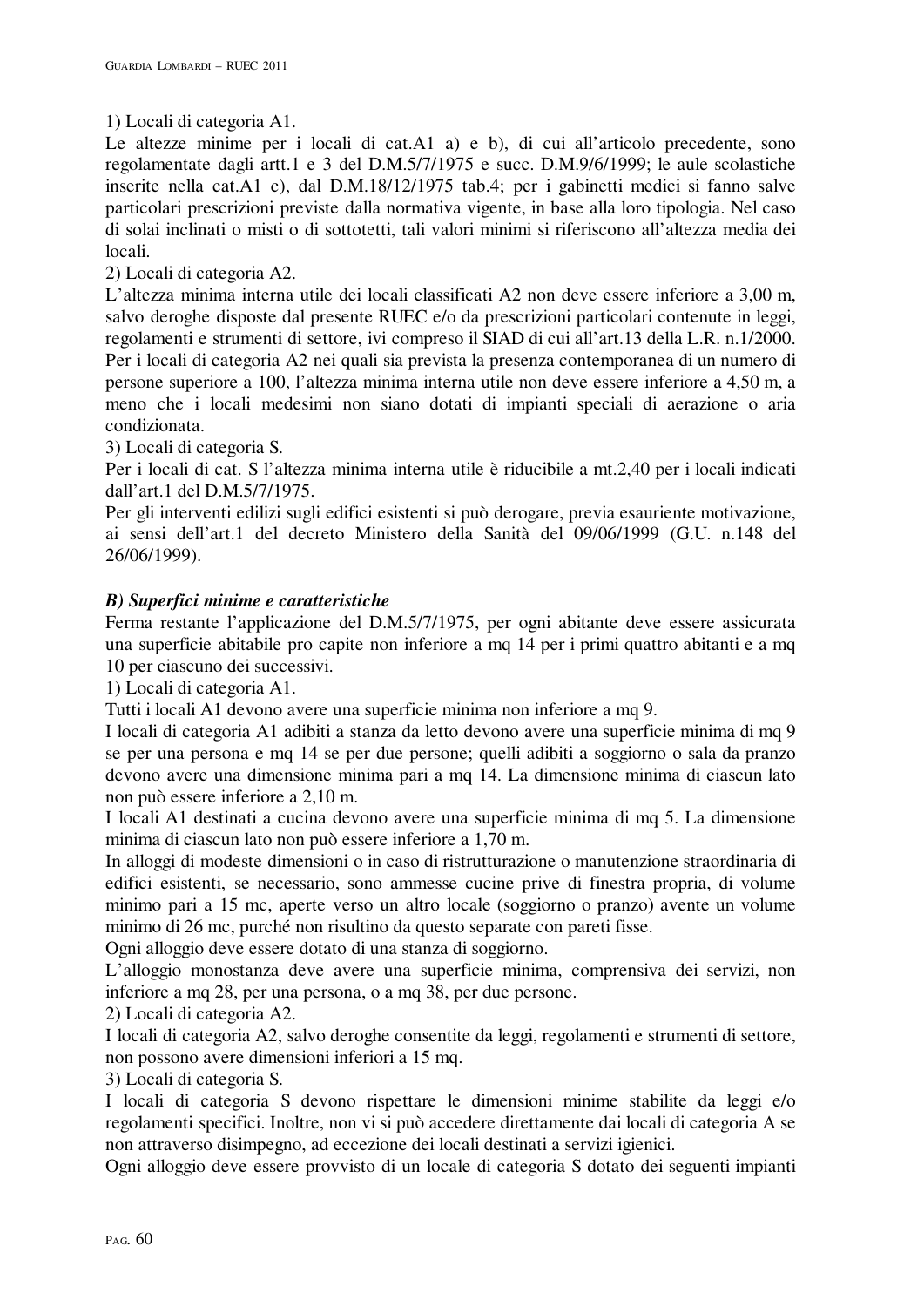igienici, provvisti di chiusura idraulica: vaso, bidè, vasca da bagno o doccia, lavabo.

Tutti i locali classificati come A1-c e A2-a devono essere forniti dei locali della categoria S costituiti da latrina e antilatrina con lavabo, in quantità sufficiente alla destinazione d'uso dei locali A1 e A2 ed al personale che ne usufruisce, divisi per sesso.

La superficie minima di ciascuna latrina è di mq 1,20 e la larghezza minima di m 0,90.

I locali di categoria S destinati a servizi igienici debbono essere rivestiti, per un'altezza minima di 1,50 m dal pavimento, con materiali impermeabili e lavabili.

Nelle unità immobiliari con più di un locale destinato a servizio igienico, almeno uno di essi deve avere le dimensioni minime di m 1,80x1,80, attrezzabile, se necessario, in maniera da permetterne l'agevole utilizzazione anche alle persone di ridotte o impedite capacità motorie.

Tutte le costruzioni pubbliche o destinate a uso pubblico devono essere dotate di locali S-a di dimensioni minime m 1,80x1,80. Detti locali devono essere raggiungibili attraverso passaggi piani o rampe o ascensori aventi le caratteristiche prescritte dalle norme in materia di eliminazione delle barriere architettoniche.

# *C) Illuminazione e ventilazione*

Ferma restante l'applicazione del D.M. 5/7/1975, tutti i locali della categoria A devono fruire di aerazione e illuminazione naturale diretta da spazi liberi, adeguata alla destinazione d'uso.

I locali di categoria A1 devono essere provvisti di finestre atte alla distribuzione uniforme della luce naturale.

Le dimensioni delle finestre debbono assicurare un valore di fattore luce diurna medio non inferiore al 2%. La superficie finestrata apribile non deve essere inferiore ad 1/8 della superficie del pavimento e comunque mai inferiore a mq 2,00 se il locale è provvisto di una sola finestra.

I locali di categoria A2 debbono rispettare le prescrizioni fissate per la categoria A1, fatte salve prescrizioni più restrittive di eventuali leggi e/o regolamenti specifici.

Quando le caratteristiche tipologiche delle unità immobiliari diano luogo a condizioni che non consentano la ventilazione naturale, è prescritta la ventilazione forzata, assicurata da idonei meccanismi.

I locali di categoria S possono ricevere aria e luce anche da cavedi e chiostrine, ad esclusione delle centrali termiche. Il rapporto tra la superficie delle finestre e quella dei pavimenti non deve essere inferiore a 0,8.

# *D) Riscaldamento*

Ferma restante l'applicazione del D.M. 5/7/1975, le unità immobiliari devono essere dotate di efficienti impianti di riscaldamento, da realizzarsi secondo le norme vigenti.

# *E) Protezione acustica*

Ai sensi dell'art.8 del D.M. 5/7/1975, e con riferimento agli standards consigliati dal Min.LL.PP. o da altri qualificati organi pubblici, i materiali utilizzati per le costruzioni di alloggi e la loro messa in opera debbono garantire una adeguata protezione acustica agli ambienti per quanto concerne i rumori da calpestio, rumori da traffico, rumori da impianti o apparecchi comunque installati nel fabbricato, rumori o suoni aerei provenienti da alloggi contigui o da locali e spazi destinati a servizi comuni.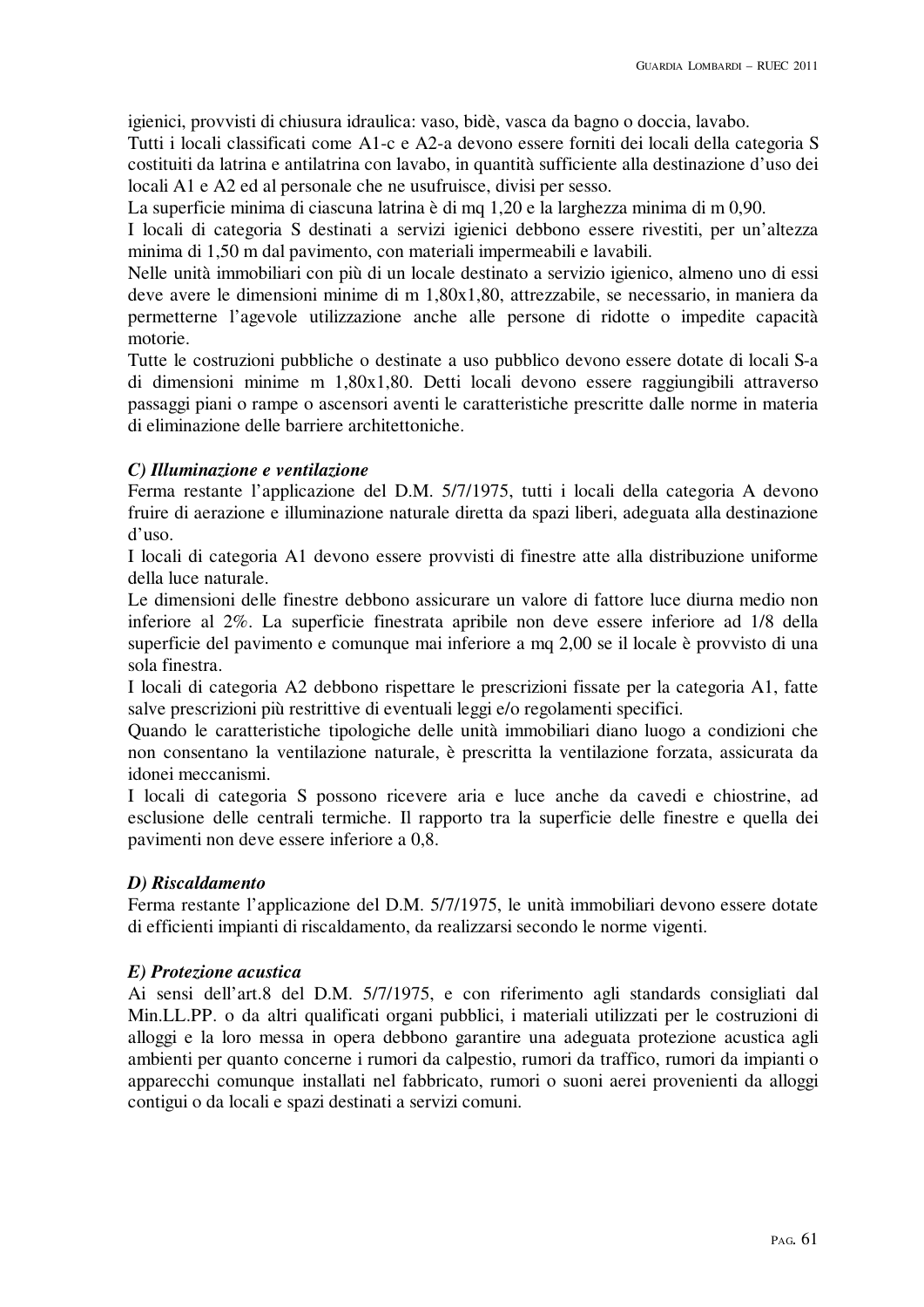# **ART. 78**

# **Classificazione dei piani**

Sono piani abitabili quelli in cui predominano locali di categoria A1, A2 e S, interamente fuori terra.

Sono piani non abitabili quelli in cui si trovano i locali di categoria S, anche se gli stessi sono interessati da limitate espansioni di locali di categoria A1 e A2, appartenenti a piani abitabili sovrastanti o sottostanti, a condizione che questi non eccedano 1/10 della superficie del piano.

# **ART. 79**

# **Soffitti inclinati e soppalchi**

I locali con soffitti non orizzontali sono abitabili, ovvero destinabili alla funzione abitativa, se la loro altezza media sia pari ad almeno:

- m. 2,40 in caso di recupero abitativo di sottotetti esistenti ai sensi della L.R. n.15 del 28.11.2000;
- m. 2,70 negli altri casi;

e l'altezza minima sia pari ad almeno:

- m. 1,40 in caso di recupero abitativo di sottotetti esistenti ai sensi della L.R. n.15 del 28.11.2000;
- m. 2,00 negli altri casi.

Sono ammessi soppalchi nei locali di categoria A e S, a condizione che l'altezza minima netta della zona sottostante il soppalco non sia inferiore ai minimi prescritti per le rispettive categorie. In tal caso, la parte soprastante il soppalco può essere adibita a deposito o ripostiglio.

Nei locali di categoria A sono ammessi soppalchi praticabili, fino ad una superficie massima pari al 25% del locale stesso, con altezza minima netta di m 2,20 sia al di sotto che al di sopra del soppalco.

# **ART. 80**

## **Piani seminterrati**

Si considerano seminterrati i locali il cui pavimento sia più basso del marciapiede o della più alta sistemazione esterna, purché l'altezza interna dei locali stessi non sia inferiore a 3,0 m, salvo le maggiori altezze prescritte per particolari destinazioni d'uso, e la quota del soffitto non superi per più di 1,20 m il livello medio della corrispondente sistemazione esterna. Per i suddetti ambienti debbono, altresì, essere rispettate le prescrizioni circa l'aerazione, le dimensioni planimetriche e l'isolamento dall'umidità di cui al presente Regolamento Urbanistico Edilizio Comunale. I piani seminterrati non si computano nel calcolo del numero dei piani.

I locali seminterrati non sono abitabili.

# **ART. 81**

## **Piani interrati**

Sono considerati piani interrati quelli che si sviluppano al disotto del livello della più bassa sistemazione esterna dell'edificio, come prevista dal progetto approvato.

I locali dei piani interrati non possono essere utilizzati come locali di categoria A1 e A2.

Tali piani possono essere adibiti a locali di categoria S a condizione che sia garantito l'isolamento dall'umidità e sia assicurato un sicuro ricambio d'aria, anche mediante meccanismi.

Nell'eventualità che il deflusso delle acque di scarico del fabbricato avvenga a quota superiore a quella del piano interrato, deve essere installato apposito impianto di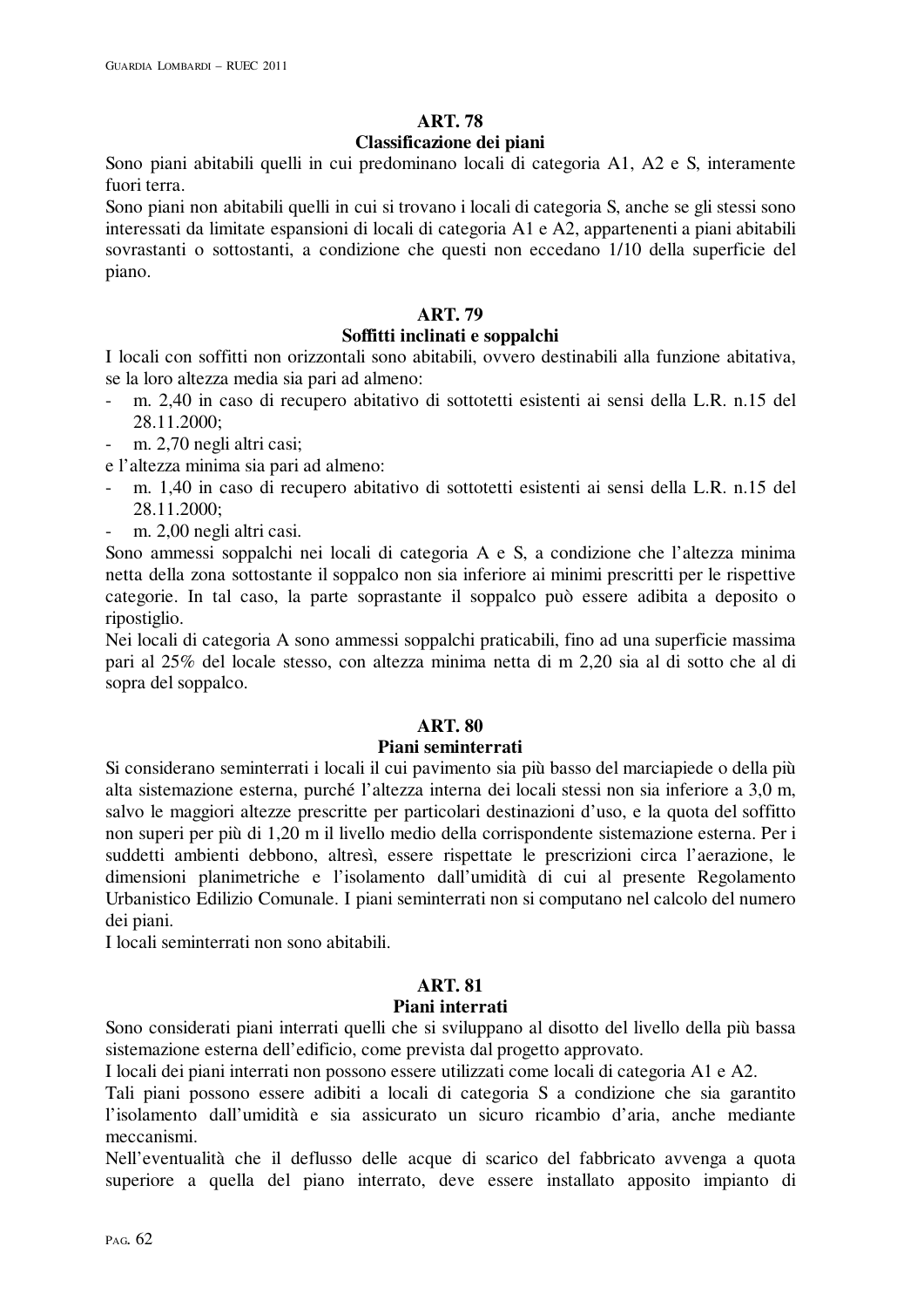sollevamento di tali acque, ritenuto idoneo dal medico della A.S.L. competente per territorio, ad evitare inconvenienti di carattere igienico. I piani interrati non si computano nel numero dei piani.

## **ART. 82**

# **Sottotetti**

I locali coperti dalle falde della copertura possono essere abitabili o non abitabili.

Quelli non abitabili non vengono computati nel numero dei piani e nel volume consentito, a condizione che la media delle altezze non superi 2,20 m.

L'aerazione e l'illuminazione dei locali sottotetto può avvenire esclusivamente mediante lucernari e/o asole ricavate nelle falde del tetto stesso con esclusione di abbaini o simili, qualora non formino oggetto di previsioni planovolumetriche previsti negli strumenti urbanistici attuativi.

In ogni caso, i locali sotto le falde del tetto, per essere abitabili, devono possedere i requisiti fissati dal precedente art. 79 per i locali con soffitti non orizzontali.

Nei sottotetti si devono comunque predisporre idonei accorgimenti di isolamento termico, ai sensi delle vigenti norme sul contenimento dei consumi energetici.

## **ART. 83**

## **Locali integrativi per la residenza**

Gli edifici possono essere dotati di idonei locali ad uso deposito o legnaia, ubicati in prossimità delle scale e/o mediante la costruzione di un altro manufatto nell'area di pertinenza, anche esterno all'edificio principale.

Detti locali possono avere una superficie netta massima di 24 mq; tale superficie può essere aumentata di mq 1,5 per ogni altra unità immobiliare.

Detti locali devono avere altezza minima netta di 2,80 m. e godere di un rapporto minimo di illuminazione e aerazione come stabilito per i locali di categoria A1.

Le superfici lorde dei locali integrativi di cui sopra, non vanno computate ai fini del calcolo della superficie complessiva (*S*) dell'edificio come definita dall'art. 7 del presente Regolamento Urbanistico Edilizio Comunale. Per tali volumi non viene corrisposta la quota di contributo relativa al costo di costruzione.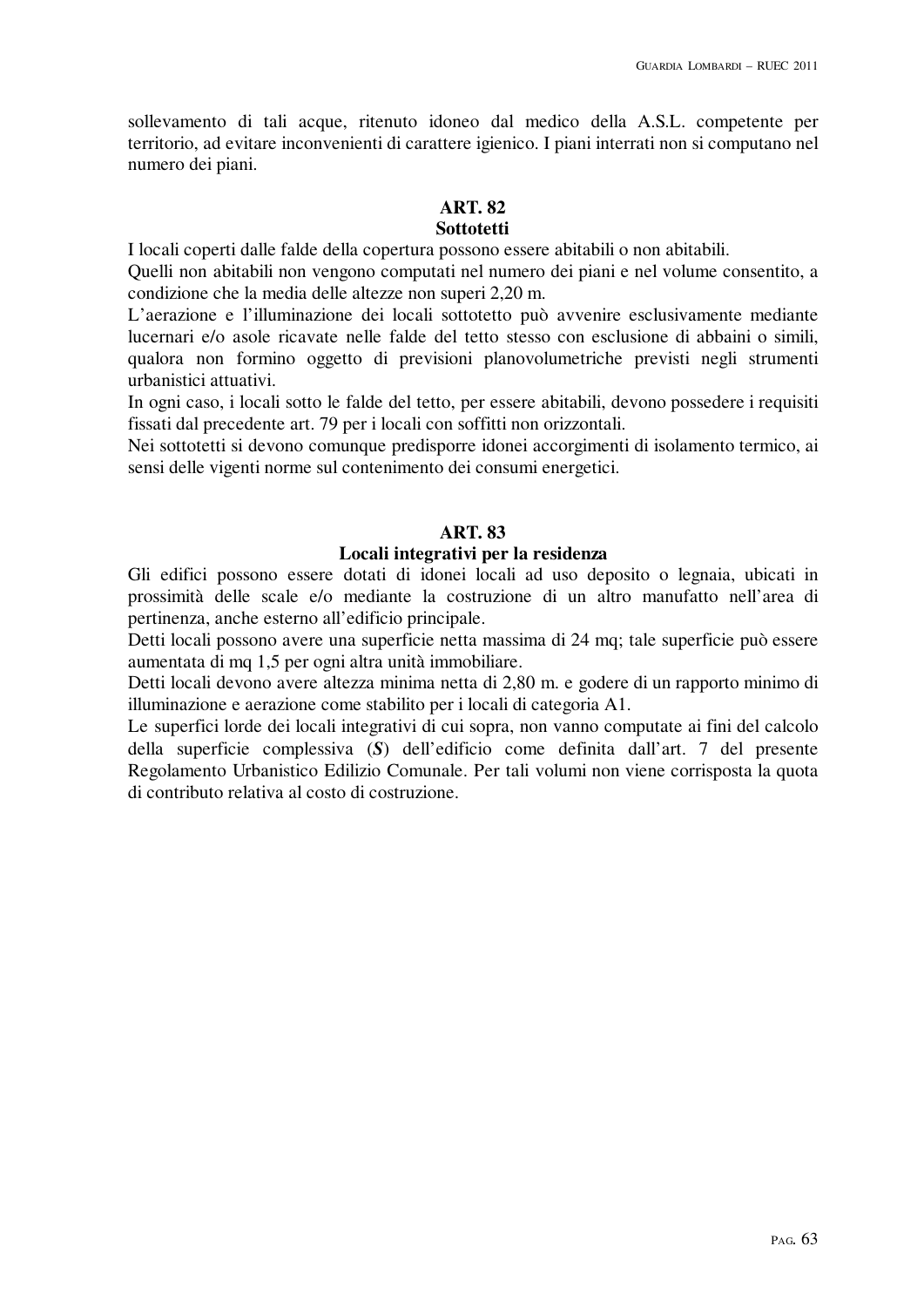# **CAP. III. PUBBLICI ESERCIZI**

# **ART. 84**

#### **Classificazione**

Fermo restante l'applicazione della L.283/62 e del D.P.R. 327/80, i pubblici esercizi sono consentiti su tutto il territorio comunale, nel rispetto delle norme igienico-sanitarie vigenti e degli indici e parametri stabiliti dagli strumenti urbanistici per le singole zone omogenee, e sono così classificati:

Categoria A: Ristorazione.

Categoria B: Bar e Bar-Pub.

Categoria C: Sale da gioco, locali di spettacolo.

Categoria D: Esercizi di produzione e somministrazione (negozi, botteghe artigiane, ecc.).

L'altezza minima dei vani deve essere di m 3,00.

Per la categoria D l'altezza minima può essere di m 2,80 se tali attività occupano fino a 3 dipendenti.

## **ART. 85**

## **Dotazione di unità igieniche per il pubblico**

Tutte le unità igieniche in dotazione degli esercizi debbono essere conformi ai requisiti fissati dall'art. 28 del DPR 327/80, nonché devono avere accesso diretto dall'esercizio stesso.

Per le categorie A e B devono essere previste le seguenti dotazioni:

- fino a 50 posti tavola: 2 unità igieniche singole, divise per sesso;

- da 51 a 100 posti tavola: 2 unità igieniche doppie, divise per sesso;

- da 101 a 150 posti tavola: 2 unità igieniche triple, divise per sesso;

Per gli esercizi con maggiore capacità ricettiva potrà richiedersi una dotazione di unità igieniche proporzionalmente più elevata.

Per la categoria B deve essere prevista almeno un'unità igienica singola.

Per la categoria D non è prescritta alcuna unità igienica per il pubblico.

## **ART. 86**

#### **Cucine**

Gli esercizi di categoria A devono essere dotati di: cucina, dispensa, zona lavaggio e preparazione verdure, deposito.

La dispensa deve essere ubicata in vano autonomo, aerato direttamente o indirettamente, e con lato minore non inferiore a m. 1,5, comunicante direttamente con la cucina.

Il lavaggio e preparazione verdure può essere ubicato nello stesso vano della cucina, a condizione che sia collocato in zona separata, servita da un distinto percorso.

Per gli esercizi di categoria B definiti Bar-Pub dovrà essere prevista una zona o un vano di almeno 10 mq riservata alla preparazione dei cibi freddi.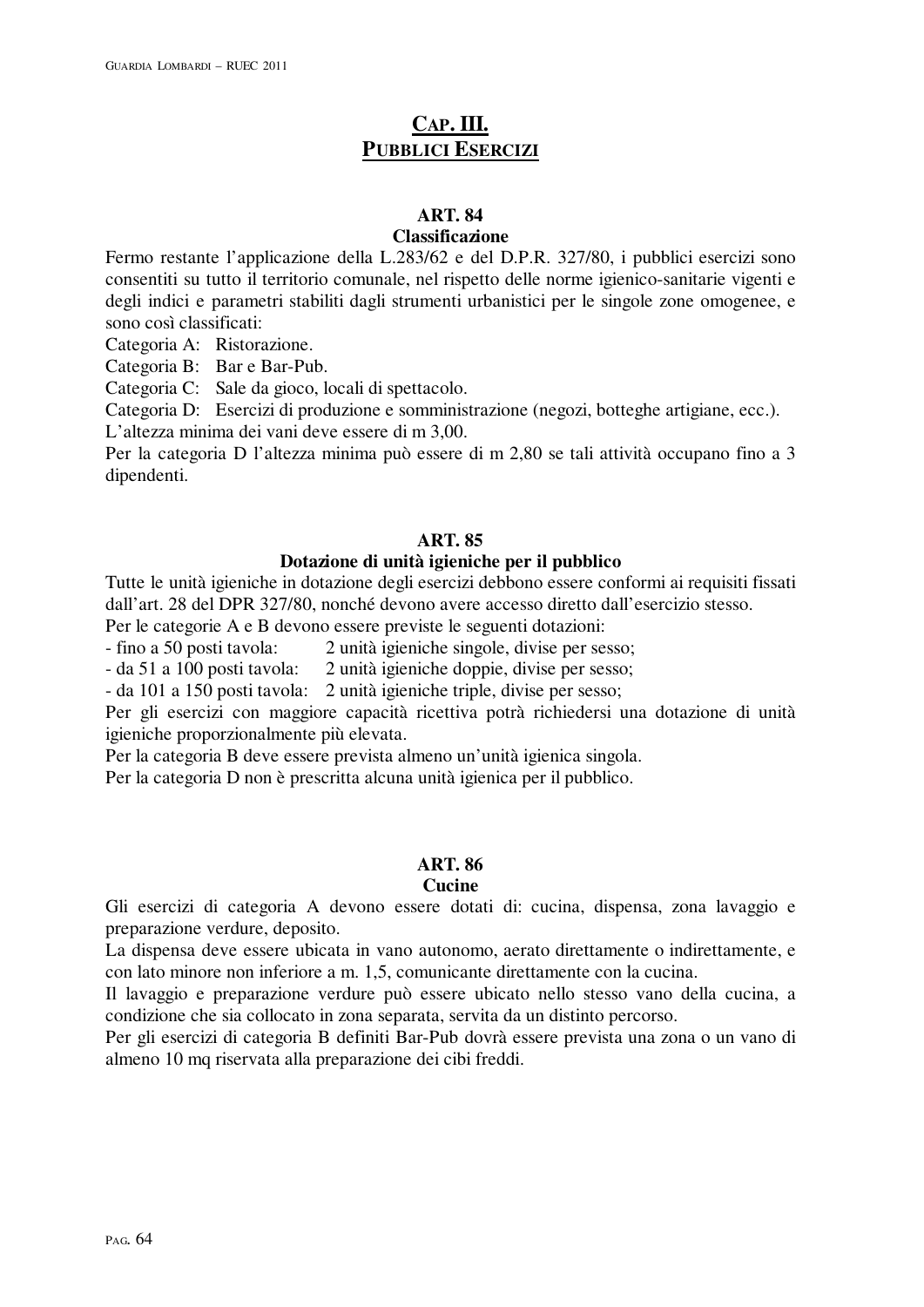# **CAP. IV. ULTERIORI NORME IGIENICHE AVENTI RILEVANZA EDILIZIA E NORME DI TUTELA DEI CORPI IDRICI**

# **ART. 87**

# **Isolamento dall'umidità**

Qualsiasi edificio deve essere isolato dall'umidità del suolo.

I locali classificati come A1 e S devono avere, indipendentemente dalla quota del pavimento rispetto al terreno sistemato, il piano di calpestio isolato mediante solaio distaccato dal terreno stesso a mezzo di intercapedine aerata.

Nei locali classificati come A2 è sufficiente che il piano di calpestio sia attestato su un vespaio aerato dello spessore minimo di 30 cm, indipendentemente dalla quota del pavimento rispetto al terreno circostante a sistemazione avvenuta.

In entrambi i casi, qualora i locali classificati A1, A2 e S risultino anche parzialmente al disotto della quota del terreno circostante a sistemazione avvenuta, deve essere prevista una efficiente intercapedine aerata all'esterno della parte interrata dei predetti locali.

Il solaio deve essere posto sempre ad un livello superiore alla falda freatica e alla quota di massima piena delle fognature di scarico. La circostanza sarà certificata da apposita relazione, corredata dagli opportuni calcoli ed elaborati, da sottoporre al Comune unitamente alla richiesta di Permesso di Costruire.

Il Comune può concedere aree pubbliche per la creazione di intercapedini, riservandosi la facoltà di uso per il passaggio di tubazioni, cavi od altro e purché dette intercapedini siano lasciate completamente libere. Le griglie di aerazione eventualmente aperte sul marciapiede devono essere carrabili ed avere caratteristiche tali da non costituire pericolo per i pedoni, le carrozzine dei bambini e le persone con ridotte o impedite capacità motorie.

Le murature devono essere isolate da idonei strati impermeabili continui posti in opera più in basso del piano di calpestio interno.

I pavimenti dei locali seminterrati o terranei, costruiti su vespaio, devono essere isolati mediante idonei materiali impermeabili.

Le coperture piane debbono essere adeguatamente impermeabilizzate.

# **ART. 88**

# **Classificazione delle acque**

Le acque di scarico sono distinte nelle seguenti categorie:

- *acque meteoriche*:
	- comprendono le acque piovane e quelle derivanti dallo scioglimento delle nevi;
- *acque nere*:
	- comprendono le acque degli scarichi di lavandini, lavelli, vasche da bagno, docce, bidè e di ogni altro accessorio con analoga funzione e le acque non inquinanti provenienti da procedimenti di lavaggio, compiuti da imprese artigiane o commerciali;

- *acque luride*:

sono gli scarichi di natura organica dei vasi o delle latrine di qualsiasi tipo;

- *acque inquinanti*:

sono quelle, di qualsiasi provenienza, indicate come tali dalle vigenti normative antiinquinamento.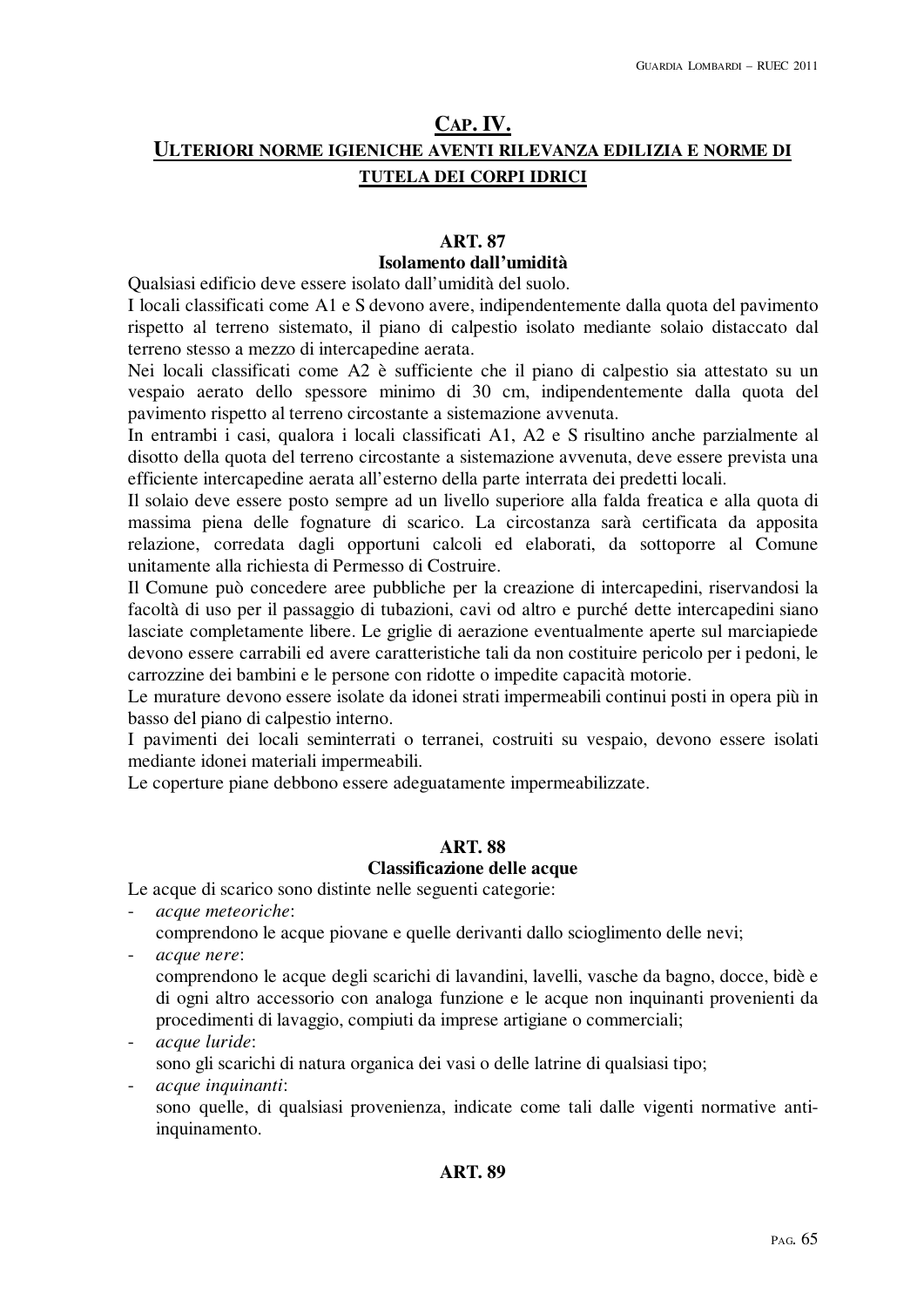## **Modalità di scarico delle acque**

Per il deflusso delle acque meteoriche deve essere prevista apposita rete di tubazioni. Dovrà, altresì, essere prevista idonea rete fognaria di tipo dinamico con collegamento ad impianto depurativo centralizzato, o a più impianti depurativi, che comunque dovranno assicurare la depurazione dei liquami, conformemente alla L. 319/1976 e L. 650/1979 e succ. mod. ed int. e al D.Lgs. 03/04/2006 n.152 e s.m.i. .

Le fognature e le tubazioni di acque di scarico luride o comunque inquinanti dovranno essere poste con estradosso ad almeno 50 cm sotto il piano di posa di tubazioni di acqua potabile.

Per il deflusso delle acque nere, di cui al precedente articolo, deve essere prevista la realizzazione di una rete di tubazioni autonoma, opportunamente dimensionata, capace di resistere alle alte temperature e dotata di sistema di aerazione con condotte di aspirazione estese oltre la copertura. Gli innesti in detta rete devono avvenire con l'impiego di sifoni ispezionabili.

Nel caso di accertata necessità e/o carenza dell'impianto depurativo comunale, le acque luride di cui al precedente articolo devono essere convogliate in un pozzetto di chiarificazione, prima della immissione nella rete pubblica, dimensionato in rapporto alle caratteristiche della costruzione nonché alla volumetria abitativa. Per le modalità di smaltimento dei liquami e le relative specifiche tecniche si intende, comunque, richiamato il D.Lgs. 152/2006 e s.m.i..

Detta fossa deve anche essere in grado di garantire la degradazione biologica delle materie organiche e deve essere ubicata all'esterno della costruzione, ad una distanza non inferiore a m 10 dal fabbricato e lontano da sorgenti, pozzi o cisterne. L'allacciamento allo scarico generale delle acque meteoriche, nere e luride deve essere realizzato mediante un sifone ispezionabile e a chiusura ermetica posto all'esterno della costruzione e in conformità alle nome vigenti.

Per le acque inquinanti di cui al precedente articolo vale quanto disposto dalla relativa normativa legislativa e regolamentare.

Per la tutela delle acque dall'inquinamento dovranno essere osservati i criteri, le metodologie e le norme tecniche generali contenute nel D.M. LL.PP. del 04/02/1977 (G.U. n. 48 del 21/02/1977), nonché nel Decreto Legislativo 3 aprile 2006 n.152 e s.m.i..

Nelle zone non servite o distanti più di 200 metri dalla rete fognaria, lo smaltimento dei liquami provenienti dall'interno degli edifici deve avvenire mediante la costruzione, a cura e spese dei titolari del Permesso di Costruire, di appositi impianti, con l'osservanza dei criteri, dei metodi e delle norme tecniche stabilite dalle leggi vigenti e dall'All. 5 Delib. Min. LL.PP. del 4/2/1977.

L'immissione di nuovi condotti di scarico nelle fognature e nei canali pubblici può avvenire solo con apposita autorizzazione dal Comune.

## **ART. 90**

## **Tutela delle risorse idriche e Rifornimento idrico**

Ai sensi del D.Lgs. 3 aprile 2006 n.152 e s.m.i., è stato stabilito che su proposta delle autorità d'ambito, le regioni, per mantenere e migliorare le caratteristiche qualitative delle acque superficiali e sotterranee destinate al consumo umano erogate a terzi mediante impianto di acquedotto che riveste carattere di pubblico interesse, nonché per la tutela dello stato delle risorse, individuano le aree di salvaguardia distinte in zone di tutela assoluta e zone di rispetto, nonché, all'interno dei bacini imbriferi e delle aree di ricarica della falda, le zone di protezione**.**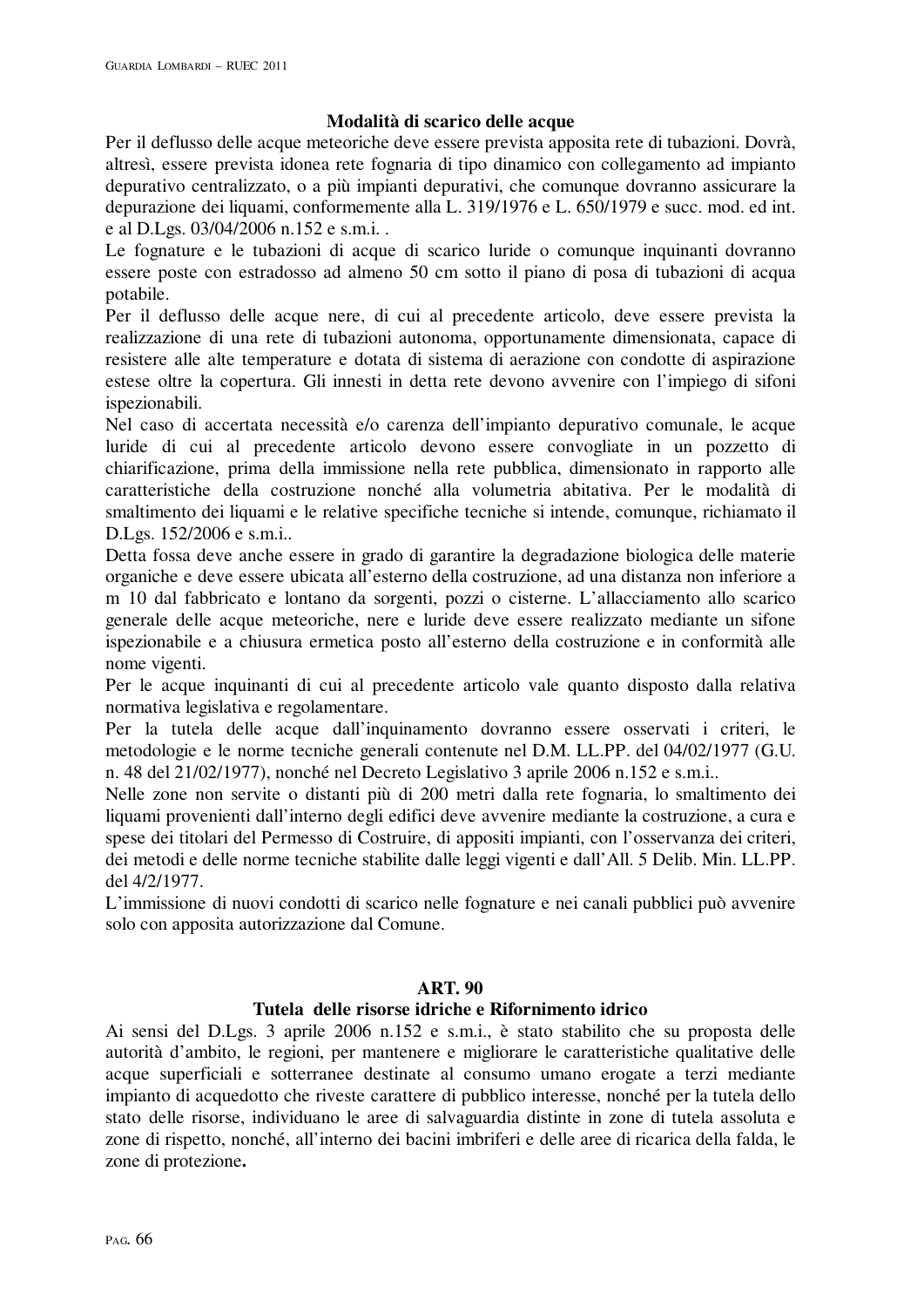# **A)Zona di tutela assoluta.**

 La zona di tutela assoluta è costituita dall'area immediatamente circostante le captazioni o derivazioni; essa deve avere una estensione in caso di acque sotterranee e, ove possibile per le acque superficiali, *di almeno dieci metri di raggio dal punto di captazione,* deve essere adeguatamente protetta e adibita esclusivamente ad opere di captazione o presa e ad infrastrutture di servizio.

# **B)Zona di rispetto**

La zona di rispetto è costituita dalla porzione di territorio circostante la zona di tutela assoluta da sottoporre a vincoli e destinazione d'uso tali da tutelare qualitativamente e quantitativamente la risorsa idrica captata e può essere suddivisa *in zone di rispetto ristretta e zona di rispetto allargata* in relazione alla tipologia dell'opera di presa o captazione e alla situazione locale di vulnerabilità e rischio della risorsa. In particolare nella zona di rispetto sono vietati l'insediamento dei seguenti centri di pericolo e lo svolgimento delle seguenti attività :

a) dispersione di fanghi ed acque reflue, anche se depurati;

b) accumulo di concimi chimici, fertilizzanti o pesticidi;

c) spandimento di concimi chimici, fertilizzanti o pesticidi, salvo che l'impiego di tali sostanze sia effettuato sulla base delle indicazioni di uno specifico piano di utilizzazione che tenga conto della natura dei suoli, delle colture compatibili, delle tecniche agronomiche impiegate e della vulnerabilità delle risorse idriche;

d) dispersione nel sottosuolo di acque meteoriche da piazzali e strade;

e) aree cimiteriali;

f) apertura di cave che possono essere in connessione con la falda;

g) apertura di pozzi ad eccezione di quelli che estraggono acque destinate al consumo umano e di quelli finalizzati alla variazione della estrazione ed alla protezione delle caratteristiche quali-quantitative della risorsa idrica;

h) gestioni di rifiuti;

i) stoccaccio di prodotti ovvero sostanze chimiche pericolose e sostanze radioattive;

l) centri di raccolta, demolizione e rottamazione di autoveicoli;

m) pozzi perdenti;

n) pascolo e stabulazione di bestiame che ecceda i 170 chilogrammi per ettaro di azoto presente negli affluenti, al netto delle perdite di stoccaggio e distribuzione. E' comunque vietata la stabulazione di bestiame nella zona di rispetto ristretta.

## **C)Zone di protezione**

 Le zone di protezione devono essere delimitate secondo le indicazioni delle regioni per assicurare la protezione del patrimonio idrico. In esse si possono adottare misure relative alla destinazione del territorio interessato, limitazioni e prescrizioni per gli insediamenti civili, produttivi, turistici, agroforestali e zootecnici da inserirsi negli strumenti urbanistici comunali, provinciali, regionali, sia generali sia di settore.

 Le regioni, al fine della protezione delle acque sotterranee, anche di quelle non ancora utilizzate per l'uso umano, individuano e disciplinano, all'interno delle zone di protezione, le seguenti aree:

a) aree di ricarica della falda;

b) emergenze naturali ed artificiali della falda;

c) zone di riserva.

L'approvvigionamento idrico dovrà assicurare l'acqua potabile a tutta la popolazione. Ai sensi della normativa vigente, nessuna tubazione della rete di distribuzione di acqua potabile esterna ai fabbricati potrà essere posta a distanza minore di m. 1,50 da fognoli, pozzetti ecc. Qualunque costruzione che contenga locali classificati come A1 - A2 e S deve essere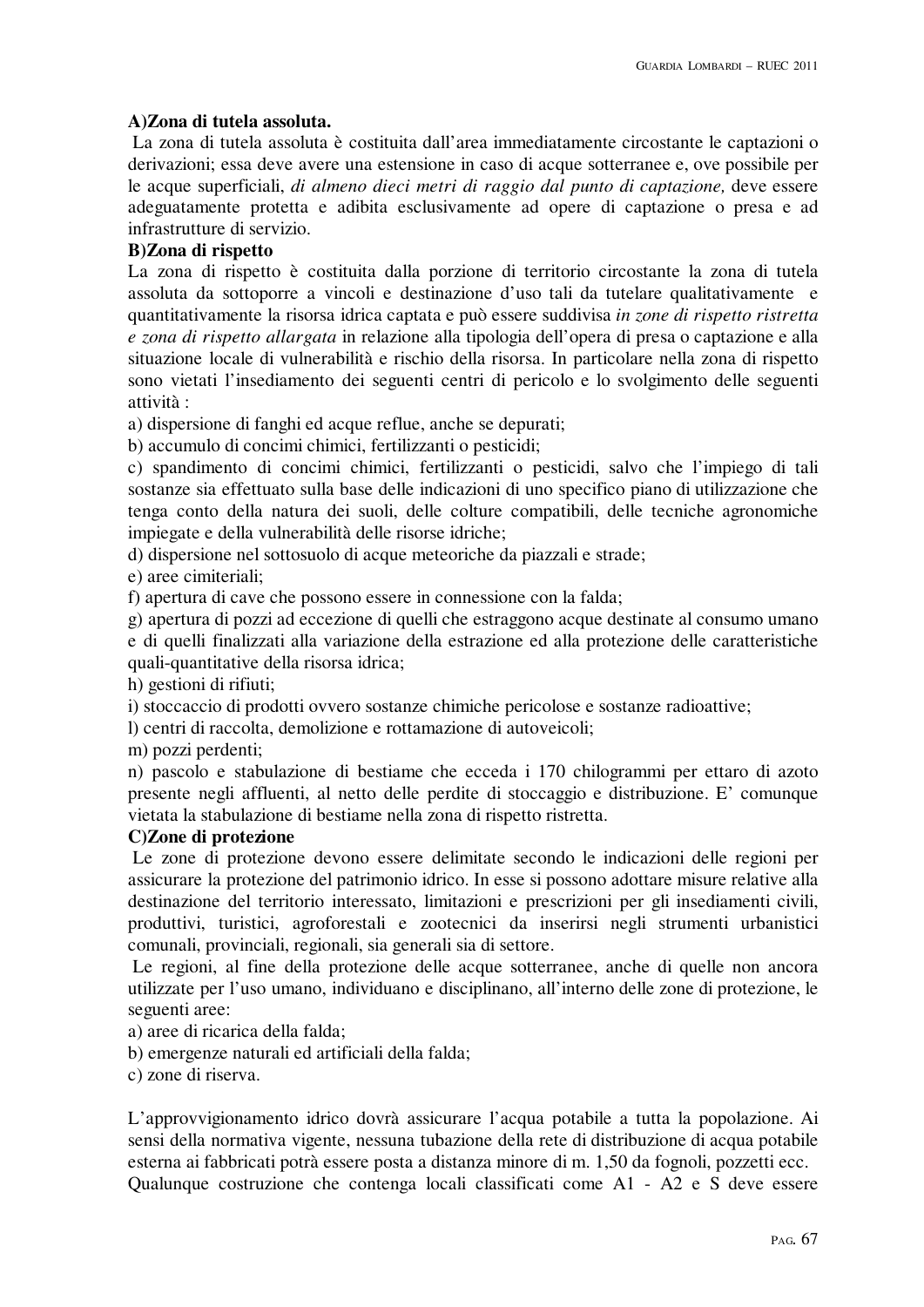provvista di acqua potabile proveniente da un acquedotto pubblico ovvero da un acquedotto o un pozzo privato.

In quest'ultimo caso, la potabilità deve essere certificata dalla A.S.L. competente per territorio. L'impianto idrico deve essere progettato in modo da garantire un'adeguata e proporzionata distribuzione dell'acqua in ragione del numero dei locali e del numero degli utenti. Gli impianti per la distribuzione dell'acqua potabile all'interno dell'edificio devono essere costruiti a regola d'arte e nel caso di locali con pavimento a quota tale che non possa essere garantita una regolare erogazione, deve provvedersi con apposito apparecchio di sollevamento.

# **ART. 91**

# **Eliminazione di fumi, vapori ed esalazioni**

I locali classificati A1 e A2 debbono essere dotati di opportuno rilevatore di gas nocivi.

I locali destinati a cucine devono essere dotati di tubazioni di sfogo opportunamente dimensionate e con scarico sulla copertura del fabbricato.

Il posto di cottura annesso al locale di soggiorno deve comunicare adeguatamente con quest'ultimo ed essere munito di adeguato impianto di aspirazione forzata in corrispondenza dei fornelli.

Tutti i locali accessori di categoria S sprovvisti di apertura all'esterno devono essere dotati di impianto di aspirazione forzata con scarico sulla copertura. In detti locali è proibita l'installazione di apparecchi a fiamma libera.

Gli impianti di riscaldamento relativi a singole unità immobiliari, gli apparecchi a fiamma libera, le stufe e i camini devono essere muniti di canne fumarie indipendenti con scarico sulla copertura.

Tutte le canne di scarico devono prolungarsi per almeno un metro al di sopra della massima altezza del tetto, o terrazza e la fuoriuscita dei fumi deve avvenire a non meno di 10 metri da qualsiasi finestra a quota uguale o superiore. È vietata l'installazione di canne fumarie in linea sulla stessa falda o terrazza, aventi la medesima quota di fuoriuscita.

Le canne fumarie, se esterne alle murature o alle tamponature, devono essere definite con decorosa soluzione architettonica. Per i fumi che abbiano caratteristiche nocive all'igiene e alla pulizia, si installeranno gli impianti di depurazione previsti dalla norme vigenti.

## **ART. 92**

# **Impianti per le lavorazioni insalubri**

Gli impianti e le attrezzature per la produzione, la lavorazione e il deposito di sostanze e prodotti riconosciuti insalubri dalla vigente legislazione, del tipo iscritto nella prima classe, non possono essere ubicati nelle zone residenziali. Esse troveranno collocazione nelle aree destinate dallo strumento urbanistico ad insediamenti industriali ed artigianali od in quelle in cui tali attività sono consentite, rispettando le prescritte distanze dalle abitazioni.

Le disposizioni di cui al comma precedente si applicano anche ad installazioni, impianti e strutture per la produzione di energia o per la raccolta e lo stoccaggio dei rifiuti.

Gli impianti e le attrezzature di cui sopra, già esistenti nelle zone residenziali, possono permanere a condizione che il proprietario dimostri che, mediante l'introduzione di opportune cautele, il loro esercizio non reca nocumento alla salute degli abitanti, fermo restando la necessità della relativa verifica ad opera della A.S.L. competente per territorio.

Non è consentito lo spostamento né l'ampliamento di tali impianti nell'ambito delle zone residenziali.

Gli impianti e le attrezzature per la produzione, la lavorazione e il deposito di sostanze e prodotti riconosciuti insalubri, iscritti nella seconda classe, possono insistere anche in zone residenziali, a condizione che siano adottate speciali cautele, riconosciute idonee dalla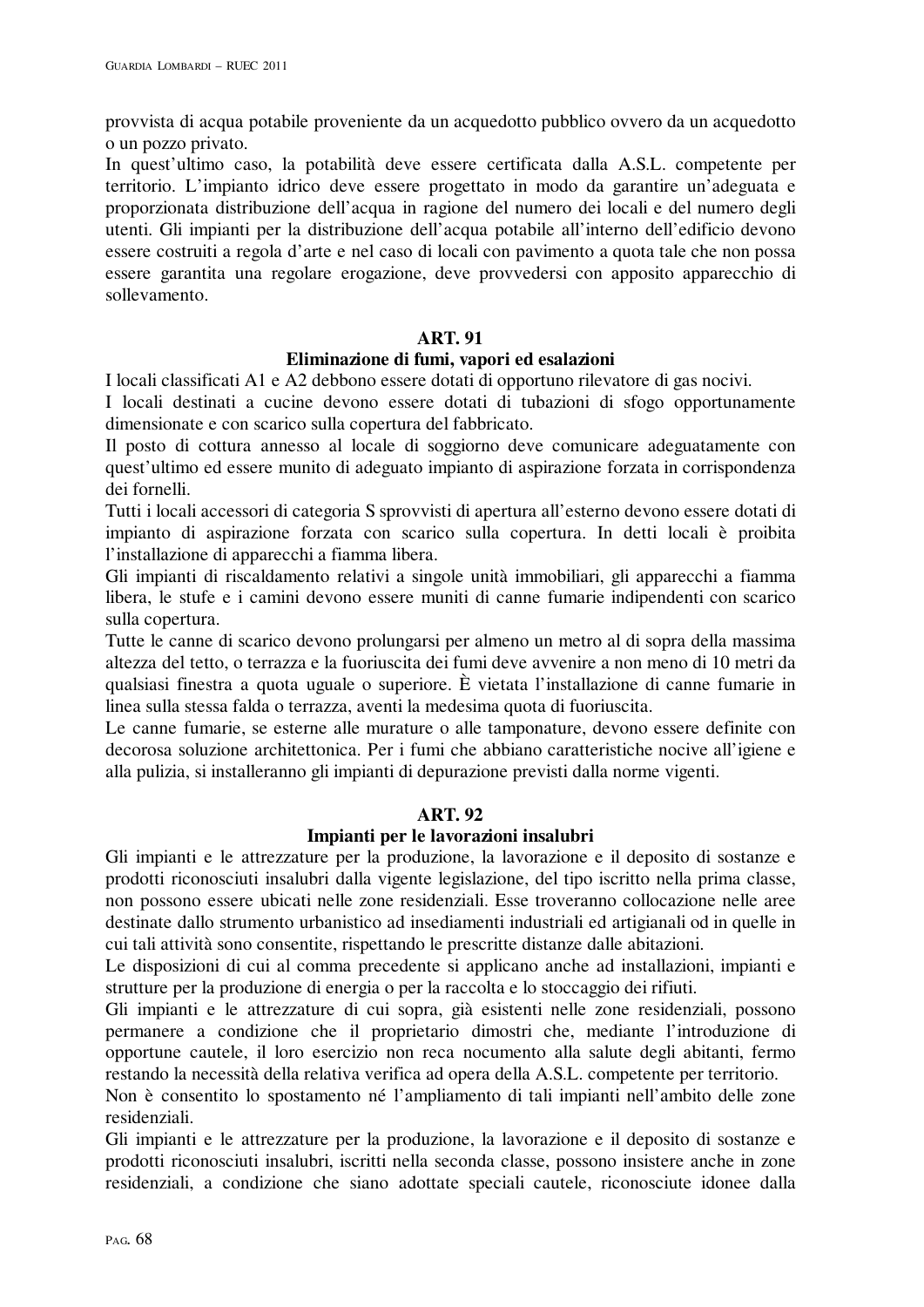A.S.L. competente per territorio, ad evitare ogni pericolo per l'incolumità e la salute pubblica.

#### **ART. 93**

# **Parere obbligatorio per gli edifici destinati ad insediamenti industriali o attività produttive**

Ai sensi dell'art. 20, comma I, lettera f, della L. 833/1978, è obbligatorio il parere preventivo, richiamato dalla L.R. 13/1985, dell'organo competente per territorio per i progetti riguardanti edifici destinati ad insediamenti industriali o attività produttive in genere.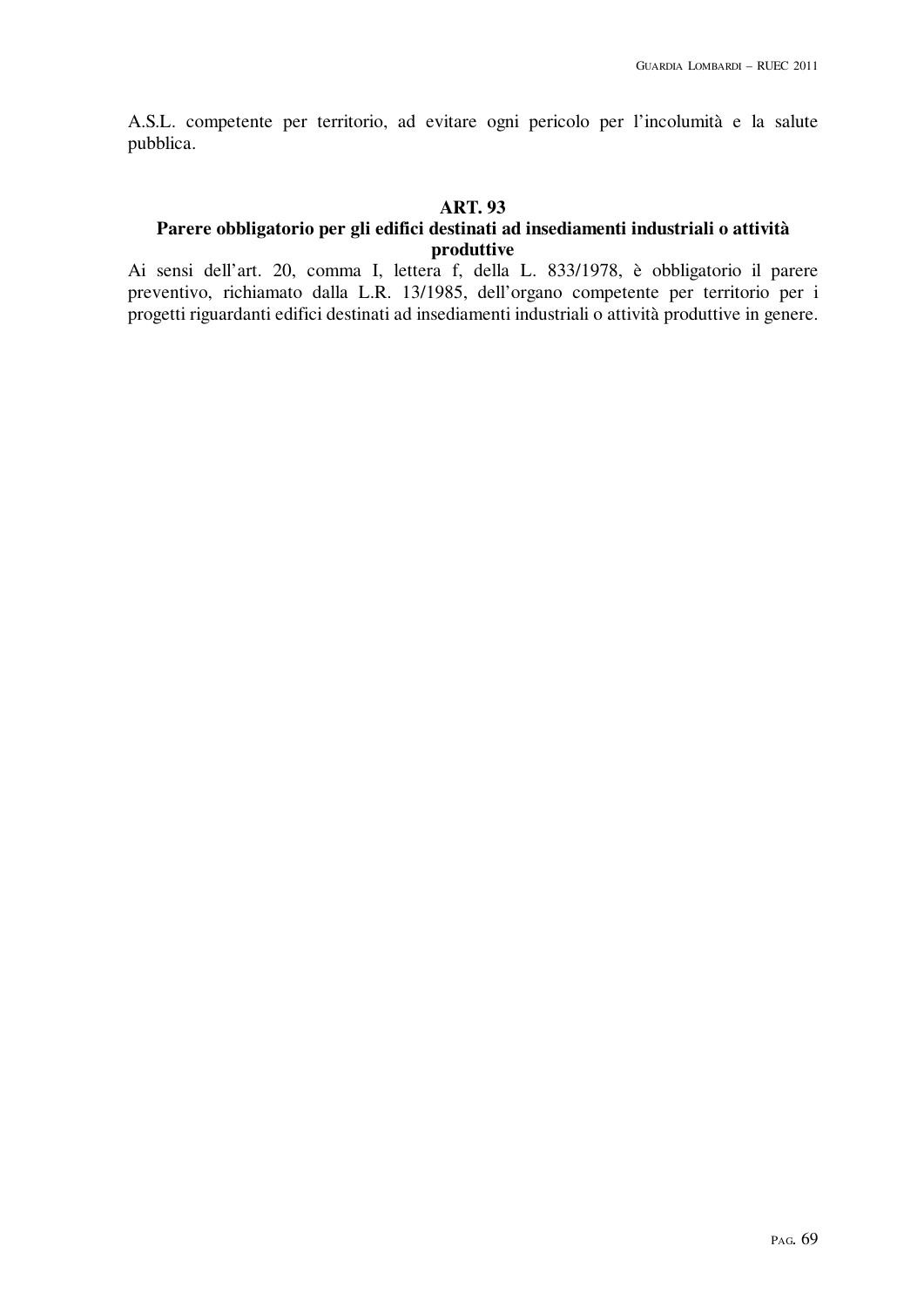# **CAP. V. DISPOSIZIONI RELATIVE ALLE OPERE ESTERNE AI FABBRICATI, AGLI SPAZI VERDI E ALL'ARREDO URBANO**

## **ART. 94**

# **Aspetto e manutenzione degli edifici**

1 - Decoro degli edifici

Le facciate degli edifici debbono essere finite con intonaco tinteggiato a fresco (con colori ricorrenti del posto e non dissonanti dal punto di vista ambientale), oppure in muratura di mattoni a vista o altro materiale naturale; è escluso ogni tipo di rivestimento plastico; sono ammesse zoccolature di pietra non levigata o di calcestruzzo opportunamente trattato.

Tutti gli edifici debbono avere coperture rigorosamente inclinate con sovrastante manto di coppi (tetto ad una falda , tetto a due falde, tetto a padiglione).

Sono vietate le coperture a falde inclinate con profilo a spezzata a diversa pendenza. È vietato l'impiego di tegole del tipo "canadese" nel centro urbano e per le abitazioni agricole. L'Amministrazione Comunale provvede all'approvazione del Piano del Colore entro e non oltre un anno a far data dall'approvazione del presente Regolamento Urbanistico Edilizio Comunale.

Ogni proprietario deve mantenere il proprio edificio ed ogni parte di esso in buono stato di conservazione, soprattutto per quanto riguarda la stabilità delle strutture ed il decoro.

Qualora gli edifici e relative aree di pertinenza, per il loro stato di manutenzione non presentino le condizioni di decoro richieste dall'ambiente urbano o non rispondono alle esigenze di sicurezza, l'Amministrazione Comunale potrà imporre ai proprietari l'esecuzione delle opere necessarie (rifacimento di intonaci, di rivestimenti, di coperture, di infissi, di recinzioni, di sistemazioni di giardini, ecc.).

## 2 - Allineamenti

I nuovi edifici dovranno essere armonizzati col tessuto urbano esistente. Il Responsabile del Settore UTC potrà consentire od imporre allineamenti stradali degli edifici o di manufatti diversi da quelli esistenti o previsti dal presente Regolamento Urbanistico Edilizio Comunale, qualora lo consiglino ragioni ambientali.

3 - Elementi che aggettano dalle facciate

Gli aggetti dalle facciate non devono costituire pericolo per le persone o le cose. In particolare, negli edifici e nei muri fronteggianti spazi pubblici sono ammessi i seguenti aggetti:

a) lo zoccolo degli edifici può sporgere verso lo spazio pubblico per non più di 5 cm;

b) gli aggetti e le sporgenze (cornicioni, ecc.), fino all'altezza di 4,00 m dal suolo, non possono superare i 12 cm di sporgenza;

c) le vetrate e le persiane possono aprirsi all'esterno solo ad un'altezza non inferiore a 3,50 m, misurata dal piano del marciapiede o di 4,50 m sul piano stradale;

d) i balconi dovranno essere ad un'altezza non minore di 3,50 m dal piano del marciapiede sopraelevato o di 4,00 m dal piano stradale ed il loro filo esterno dovrà essere arretrato di almeno 60 cm dal bordo del marciapiede. L'altezza è misurata al di sotto delle mensole di sostegno o, in assenza di gattoni, all'intradosso della soletta. Nelle strade di larghezza inferiore a 10 m è vietata la costruzione di balconi aggettanti;

e) i balconi in aggetto su suolo pubblico debbono essere previsti a distanza non inferiore a 0,75 m dal confine con i terzi;

f) la massima sporgenza delle pensiline non potrà superare 1,0 m. Il filo esterno della pensilina dovrà essere arretrato di almeno 60 cm dal bordo esterno del marciapiede sopraelevato. L'altezza delle pensiline dal suolo non potrà essere inferiore a 4,50 m. Tale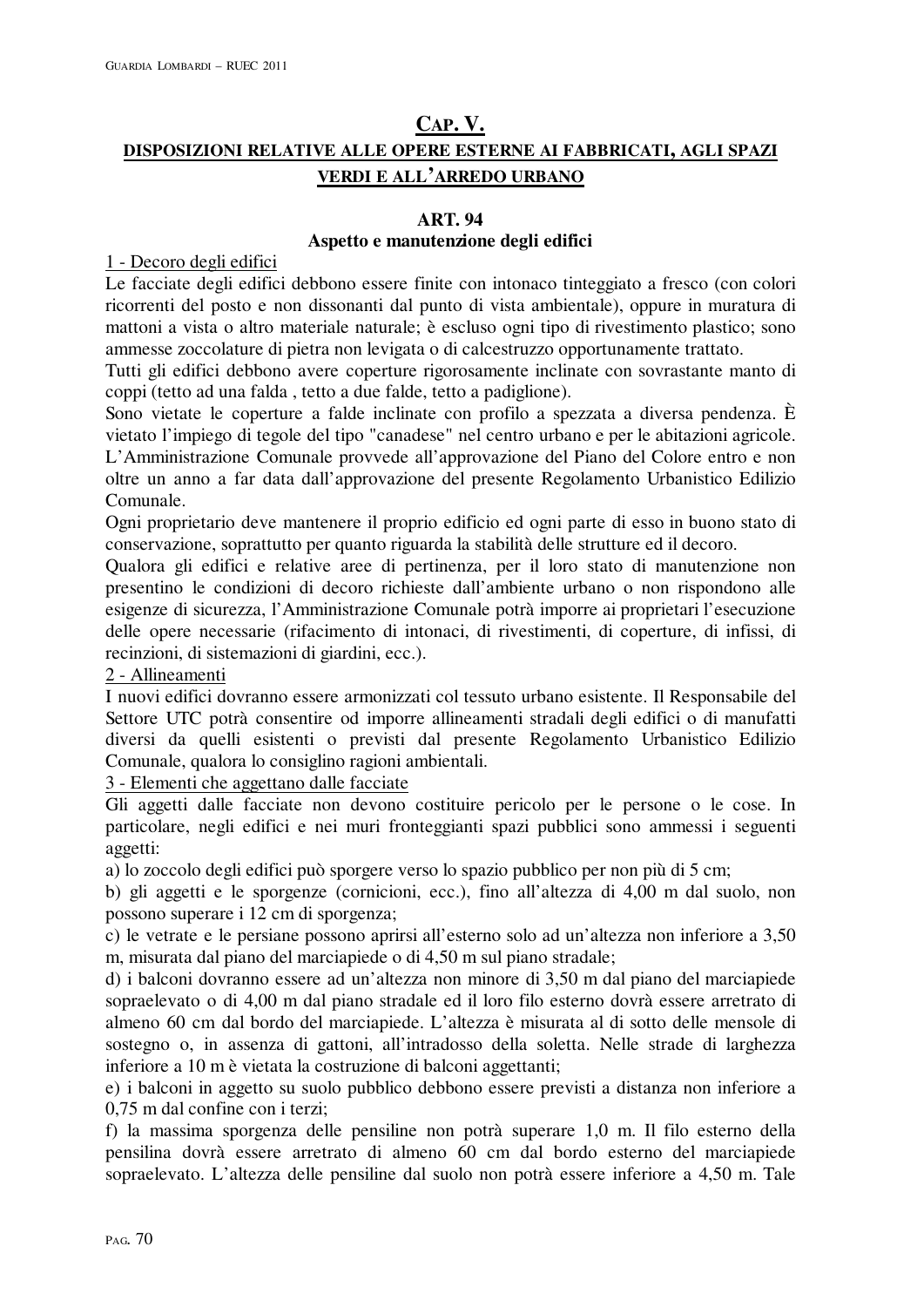altezza è misurata nel punto più basso dell'intradosso della pensilina o della mensola di sostegno. Sono sottratte ai limiti di altezza di cui alla presente lettera f) le pensiline a protezione degli accessi pedonali nelle recinzioni, il cui filo comunque non dovrà essere superato dallo sporto della pensilina stessa, ove manchi il marciapiede;

g) le verande ed i *bow-window*s non sono ammessi nelle strade di larghezza inferiore a 6 m.

h) per gli edifici pubblici o di notevole interesse architettonico il Responsabile del Settore UTC può consentire sporgenze maggiori di quelle fissate ed anche occupazione di suolo pubblico con zoccoli, basamenti, scale, corpi aggettanti, ecc.

### 4 - Sovrastrutture ed impianti accessori dell'edificio

Tutti gli elementi sporgenti dalle coperture degli edifici (quali torrette di ascensori, scale, camini, abbaini, antenne radiotelevisive) dovranno essere inseriti in forma organica nel contesto architettonico dell'edificio e dettagliatamente rappresentati nel progetto.

# 5 - Canali di gronda, pluviali

Le coperture debbono essere munite, verso il suolo pubblico, il cortile interno ed altri spazi scoperti, di canali di gronda impermeabili, atti a convogliare le acque meteoriche nelle pluviali e, attraverso queste, nella fognatura. Sono consentiti scarichi in giardini o cisterne.

È consentito installare le pluviali esternamente alle colonne o i pilastri degli edifici di pregio nei casi in cui non sia possibile incassarli. Nei canali di gronda e nelle pluviali è vietato immettere acque luride domestiche. Le acque defluenti da verande e balconi debbono essere raccolte in appositi canali e convogliate nella fognatura entro tubi verticali muniti di sfiatatoi. I muri di recinzione, se sprovvisti di doccia, dovranno aver copertura spiovente all'interno della relativa proprietà.

### 6 - Aperture dei sotterranei verso strada

Le aperture verso la strada dei sotterranei dovranno essere praticate verticalmente nelle fronti e senza sporgenze dal vivo dei muri, oppure in piano se ubicate sotto i porticati, purché dotate di coperture adeguate, con superfici di calpestio scabre, ordinatamente disposte e a livello dei pavimenti.

I materiali di protezione delle aperture dovranno essere adeguati alle caratteristiche dell'edificio e dell'ambiente ed essere idonei a portare i sovraccarichi previsti.

# 7 - Chioschi ed elementi di arredo

Nell'ambito delle zone di conservazione ambientale (centro storico, ecc.) o comunque delle aree comprese nell'ambito dei Piani di Recupero di cui alla L. 457/1978, è vietata l'installazione, l'ampliamento e la sostituzione di chioschi per rivendita di gelati, giornali, fiori, ecc. È vietato porre nelle vicinanze degli edifici di interesse storico-artistico elementi ingombranti come cassonetti, alberi di alto fusto di nuova piantumazione, insegne pubblicitarie, cabine telefoniche e simili.

# 8 - Illuminazioni di strade e passaggi privati

Le strade ed i passaggi privati aperti al pubblico transito dovranno essere dotati di razionale impianto di illuminazione, da costruirsi a cura e spese della proprietà, secondo un progetto da approvarsi dall'Amministrazione Comunale.

A richiesta dei privati proprietari, il Responsabile del Settore UTC potrà autorizzare l'allacciamento dell'impianto di illuminazione alla rete di energia che alimenta l'illuminazione pubblica comunale, a condizione che la proprietà esegua tutte le opere necessarie (cavi, trasformatori, ecc.) per l'allacciamento fino al punto di presa che verrà indicato dall'Amministrazione Comunale.

# 9 - Elementi di pregio

È prescritta la conservazione di tutti gli elementi costruttivi di interesse storico-artistico o testimoniale.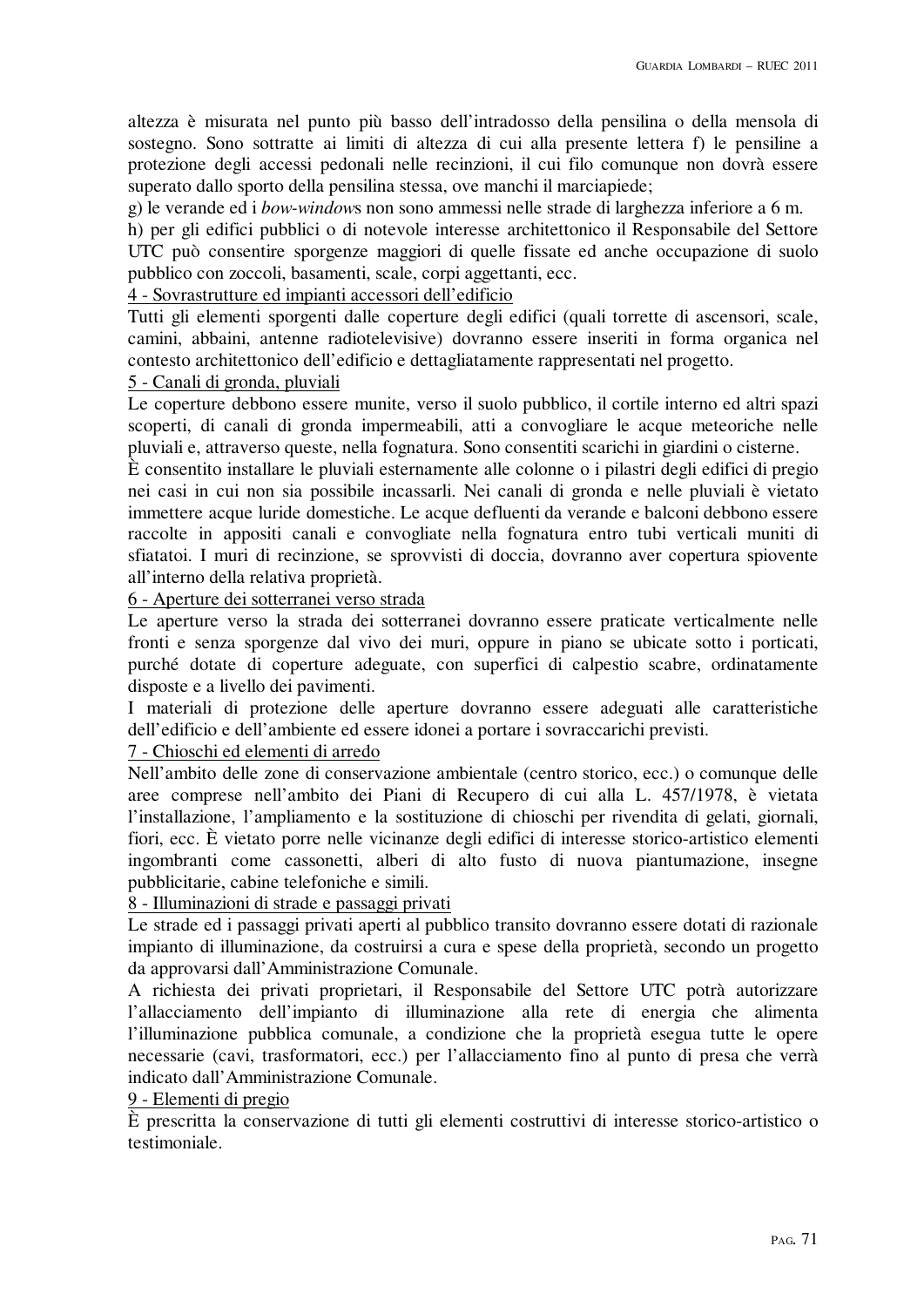### **ART. 95 Elementi di ornato ed accessori**

Il presente R.U.E.C. mira alla valorizzazione dell'ambiente urbano disciplinando la presenza, comunque necessaria, di quegli elementi accessori, quali insegne, targhe, bacheche, tende, segnaletiche di vario tipo, manifesti , ecc. che, essendo per loro natura posizionati sulle facciate degli edifici o nelle loro immediate vicinanze, divengono parte integrante delle partiture architettoniche e decorative dei prospetti e degli edifici stessi e, pertanto, della intera scenografia degli spazi urbani.

# 1 – Insegne: definizione e distinzione

insegna di esercizio: per insegna di esercizio si intende una scritta a carattere permanente avente la funzione di indicare il nome dell'esercente o la ragione sociale della ditta, la qualità dell'esercizio o la sua attività, l'indicazione delle merci vendute o fabbricate, o dei servizi che ivi si prestano, esposta esclusivamente nella sede dell'esercizio (sito al piano terra dell'edificio) .

targa : Per targa si intende un'insegna, di dimensioni limitate a carattere permanente avente la funzione di indicare il nome dell'esercente o la ragione sociale della ditta, la qualità dell'esercizio, arte o professione, esposta esclusivamente nella sede dell'esercizio (sito al piano terra o ai piani superiori dell'edificio).

segnale di esercizio: Per segnale di esercizio si intende una scritta a carattere permanente avente la funzione di indicare l'ubicazione della sede dell'esercizio quando questo trovasi in posizione defilata rispetto alla viabilità principale, esposto esclusivamente nei punti e nei modi prestabiliti dall'autorità comunale.

insegna pubblicitaria: Per insegna pubblicitaria (pubblicità generica) si intende una scritta o immagine a carattere temporaneo, avente la funzione di pubblicizzare un esercizio, un'attività temporanea, un prodotto commerciale, esposta esclusivamente nei punti e nei modi prestabiliti dall'autorità comunale.

insegna di informazione pubblica: Per insegna di informazione pubblica (informazione) si intende una scritta o immagine a carattere temporaneo avente la funzione di informare il cittadino sulle attività dell'Amministrazione comunale, dei partiti politici, di Enti pubblici e simili, di Associazioni culturali, religiose e simili, esposte esclusivamente nei punti e nei modi prestabiliti dall'autorità comunale.

Segnale di interesse pubblico: Per segnale di interesse pubblico si intende una scritta a carattere permanente avente la funzione di indicare l'ubicazione di tutti quei servizi di pubblico interesse, di attività culturali ed artistiche, sportive, di monumenti di carattere storico e di particolare interesse, ecc. esposto esclusivamente nei punti e nei modi prestabiliti dall'autorità comunale.

Divieti:

non sono ammesse insegne direttamente dipinte:

- sul paramento murario
- sugli stipiti del varco murario
- su portoni e su infissi
- su marciapiedi
- sul manto stradale.

Non sono ammesse insegne di sorta apposte:

- su portali
- su cornici
- su modanature in genere
- su balconi.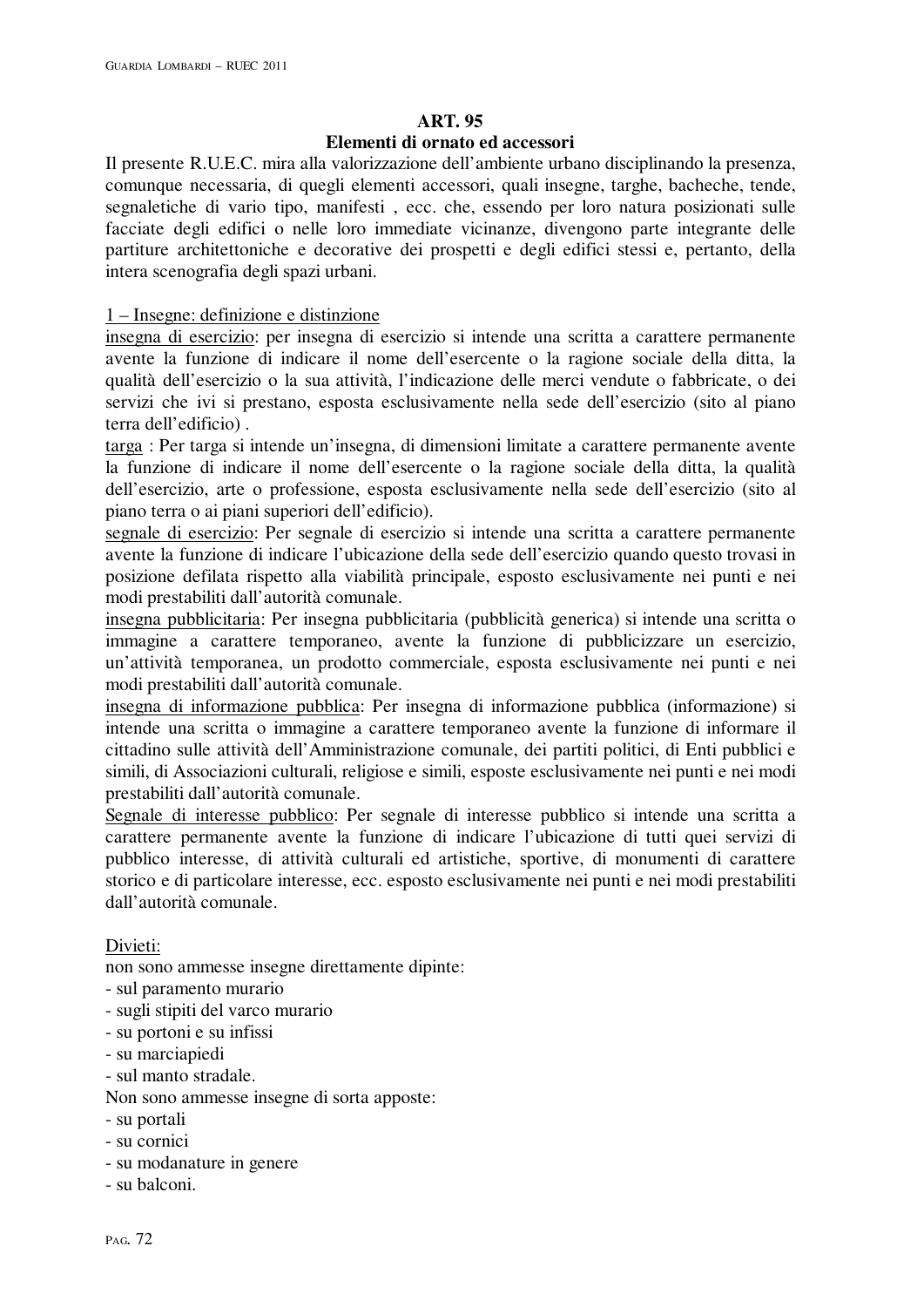# 2. Bacheche: definizione e distinzione

Per bacheche in genere si intendono contenitori di forma scatolare adibiti ad esposizione, a carattere permanente, apposti sul paramento murario degli edifici. Le bacheche, per le diverse funzioni a cui possono assolvere, vengono definite e distinte come appresso indicato: bacheca informativa: per bacheca informativa si intende quella adibita esclusivamente alle esposizioni di insegne di informazione pubblica che hanno la funzione di informare il cittadino sull'attività dell'Amministrazione Comunale, dei partiti politici, di enti pubblici e simili, di associazioni culturali, religiose, sportive, ecc.

bacheca pubblicitaria: per bacheca pubblicitaria si intende quella adibita esclusivamente all'esposizione di insegne pubblicitaria (pubblicità generica) che hanno la funzione di pubblicizzare un esercizio o un prodotto commerciale.

bacheca commerciale: per bacheca commerciale si intende quella adibita all'esposizione di merce direttamente venduta o all'esposizione di materiale informativo sull'attività direttamente svolta.

Non sono ammesse bacheche di sorta poste:

- su portali

- su cornici
- su modanature in genere
- sulle mura cittadine

- sulla linea verticale di separazione tra unità edilizie.

Non sono ammesse bacheche pubblicitarie.

Non sono ammesse bacheche commerciali.

\* Unica deroga per agenzie immobiliari e agenzie turistiche, trattorie, ristoranti e simili.

Le bacheche informative possono essere installate esclusivamente da:

- amministrazione comunale

- partiti politici

- enti pubblici

- associazioni culturali, religiose, sportive ecc.

- farmacie (solo esposizione dei turni di servizio)

- cinematografi e teatri.

Gli esercizi, enti ed associazioni pubbliche o private, possono installare una sola bacheca informativa, nella propria sede. Gli esercizi, enti ed associazioni pubbliche o private, possono installare ulteriori bacheche informative, oltre a quella installata nella propria sede, esclusivamente nei punti indicati dall'autorità comunale.

Le bacheche commerciali possono essere installate esclusivamente da:

- agenzie immobiliari e turistiche (che possono installare le loro bacheche in spazi prestabiliti dall'autorità comunale);

- ristoranti, trattorie e simili (esposizione dei turni di servizio del menù, esclusivamente nella propria sede.

E' ammesso un solo tipo di bacheca a forma scatolare completa di pannello di fondo su telaio con sportello e vetri posizionata frontalmente ed esternamente al paramento murario con distacco di cm 1,00 (uno).

Sono consentiti materiali come di seguito descritti:

fondo: lamiera in ferro rivestita internamente in legno

telaio: legno o metallo verniciato opaco

colore: legno o grigio antracite

In relazione al tipo di attività pubblica o privata, le bacheche possono avere dimensioni diverse per quanto concerne la misura in larghezza e in altezza, mentre è costante la dimensione dello spessore, uguale a cm.5,00 (cinque) e del distacco dal paramento murario,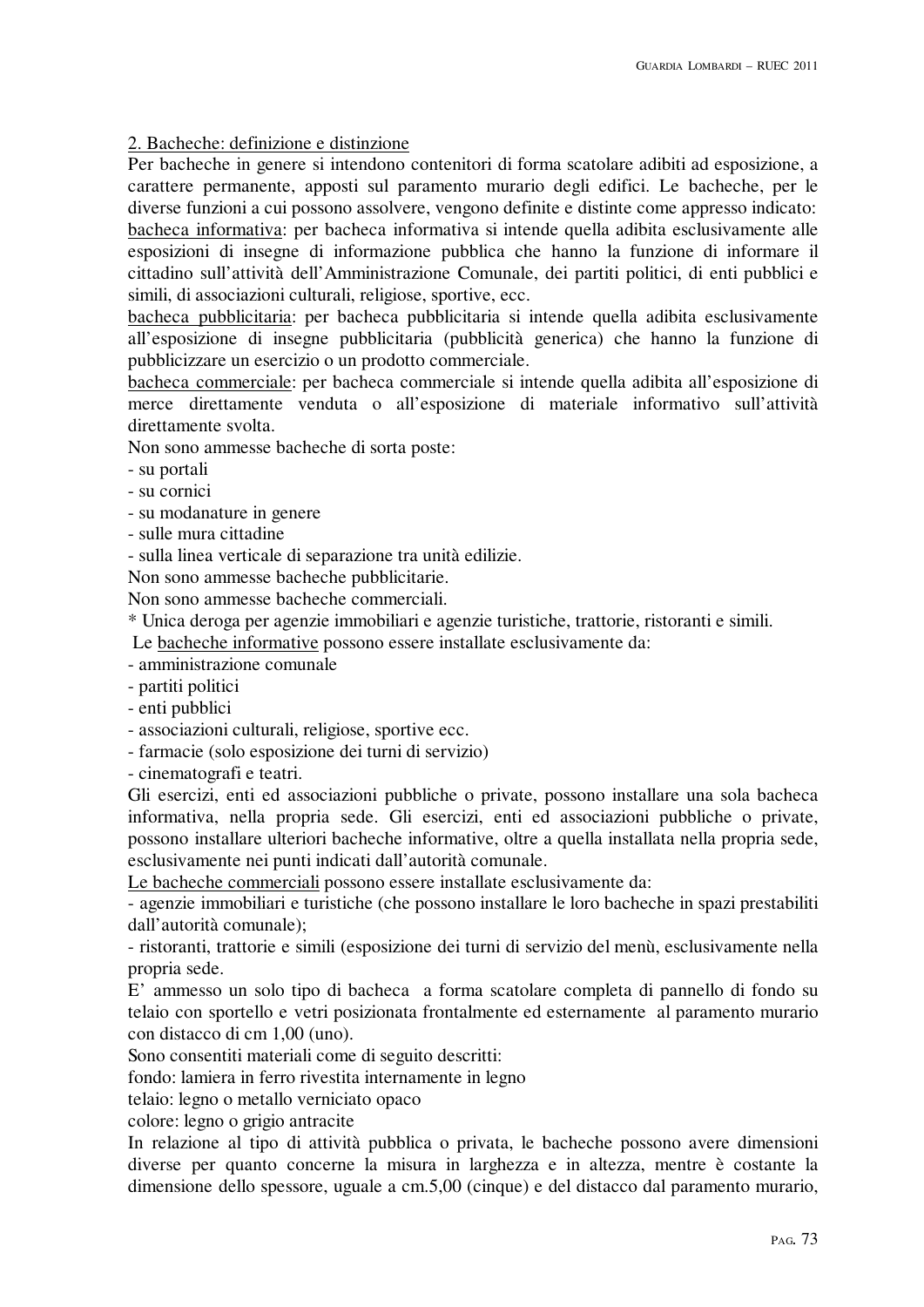uguale a cm.1,00 (uno).

3. Tende: definizione e distinzione

Le tende aggettanti nello spazio libero, in corrispondenza dei varchi murari al piano terra degli edifici, sono elementi parasole, in tela naturale o plastificata, sorretta da una intelaiatura metallica che ne consente l'apertura e la chiusura.

Le tende, per la loro forma si distinguono come appresso indicato:

TENDA A SCIVOLO: sostenuta da elementi metallici laterali con movimento retrattile, con chiusura ad avvolgimento su rullo.

TENDA A BAULETTO: sostenuta da elementi metallici laterali a raggiera, con chiusura a soffietto.

TENDA A PALLONCINO: sostenuta da elementi metallici, sagomati a forma semicircolare, con chiusura a soffietto.

Le tende non debbono ostacolare la viabilità meccanica e pedonale, né la vista della segnaletica stradale e toponomastica.

Non sono comunque ammesse:

- tende apposte nei varchi murari delle finestre a piano terra e ai piani superiori
- tende che interessano più varchi murari
- tende fisse
- tende con appoggi a terra
- tende con elementi portanti al di sopra del loro tessuto
- tende con supporti fissati su portali, cornici, o altre modanature

- tende nelle strade carrabili privi di marciapiedi.

Non sono ammesse scritte o simboli sul tessuto delle tende.

Unica deroga quando la tenda, in posizione aperta, copre l'insegna di esercizio. Nel qual caso sono consentite scritte e simboli limitatamente sul tessuto della frangia frontale.

AMMISSIBILITA' Sono ammesse esclusivamente tende poste nei varchi murari al piano terra degli edifici. E' ammessa una tenda limitatamente ad ogni varco murario.

Sono consentiti i materiali come di seguito descritti:

struttura portante: bracci a leva o a parallelogrammi, in piattina di acciaio brunito o verniciato;

struttura portante: bracci snodati in tubo di acciaio brunito o verniciato;

tende: tela naturale o acrilica;

colore della tenda: grezzo naturale, tabacco, grigio perla o chiaro, ocra chiaro.

In relazione al tipo di varco murario interessato, le tende possono assumere dimensioni diverse

Nelle strade e nelle piazze i tendoni devono rimanere aderenti e fissi alle relativa apertura se la larghezza della strada è inferiore a 5,00 m. Nelle strade di larghezza tra 5,00 m ed 8,00 m la sporgenza massima potrà essere di 0,75 m; se la strada è più larga di 8,00 m la sporgenza potrà raggiungere un decimo della larghezza, ma comunque non superiore a 1,50 m. I tendoni sporgenti del muro dovranno avere l'intelaiatura ed i congegni ad un'altezza dal suolo di almeno 4,50 m.

# 4 - Serrande a rotolo e cancelli estensibili

Nella collocazione di serrande a rotolo e cancelli estensibili non è ammessa alcuna sporgenza dal vivo del muro, ad eccezione del coprirotolo, che in ogni caso non dovrà emergere per più di 20 cm.

5 - Apposizione di indicatori ed altri apparecchi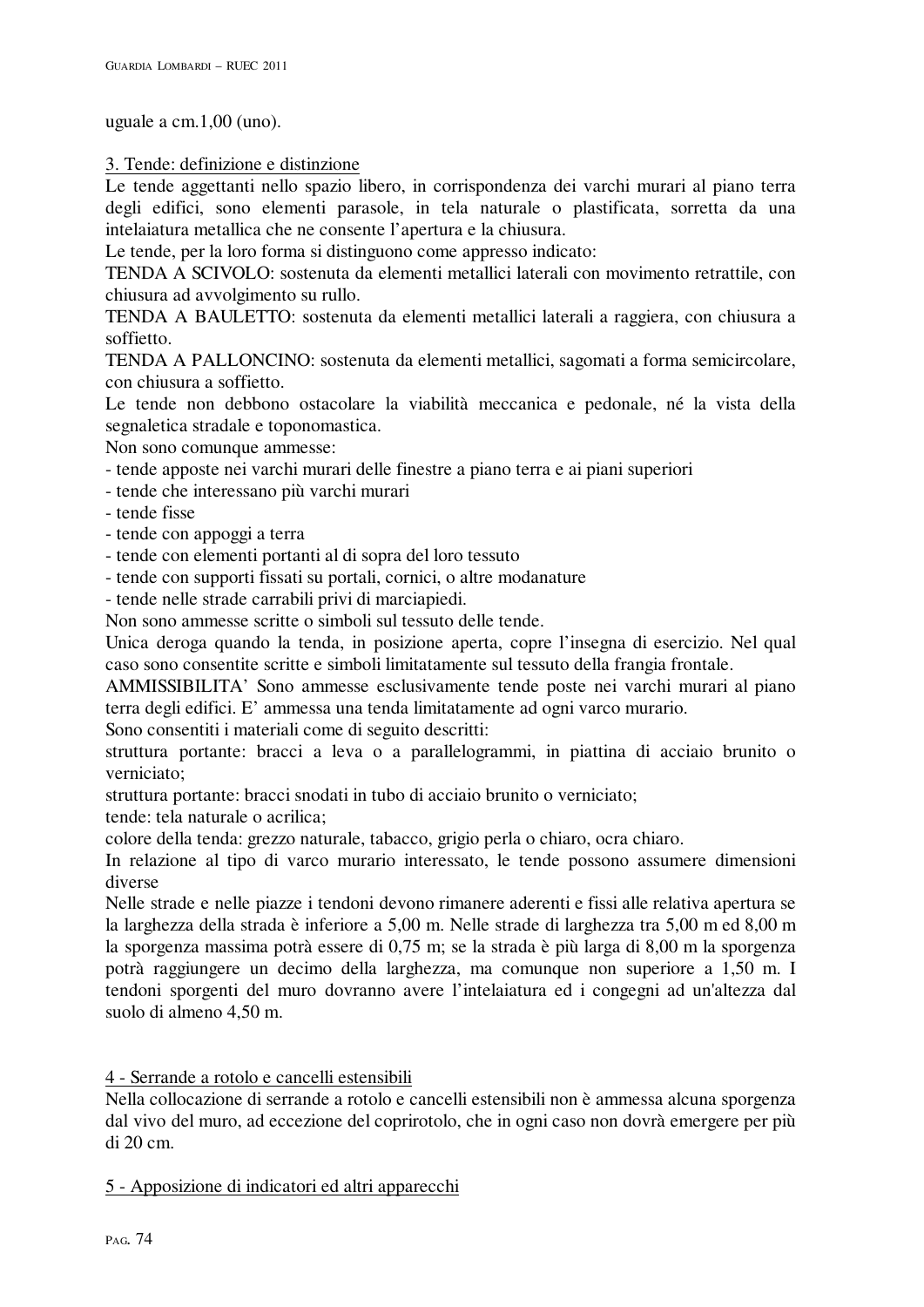È riservata all'Amministrazione Comunale, per ragioni di pubblico interesse, previo indennizzo, la facoltà di applicare e far applicare, previo avviso agli interessati, alle fronti dei fabbricati e delle costruzioni di qualsiasi natura prospettanti sugli spazi pubblici, le indicazioni e gli apparecchi relativi ai servizi pubblici e specialmente:

a) le indicazioni toponomastiche;

b) i cartelli per le segnalazioni stradali;

c) le piastrine ed i capisaldi per indicazioni altimetriche, di tracciamenti e di idranti;

d) le mensole, i ganci, le condutture per la pubblica illuminazione;

e) i cartelli indicatori dei pubblici servizi di trasporto, di pronto soccorso e di farmacie;

f) i cartelli segnalatori dei servizi statali di Poste e Telegrafi, telefoni, ecc.;

g) gli orologi elettrici;

h) i sostegni per conduttori elettrici;

Gli indicatori delle vie, le piastrine, i capisaldi, gli orologi elettrici i cartelli sopra indicati non dovranno essere sottratti alla pubblica vista. Gli indicatori e gli apparecchi verranno applicati nei luoghi stabiliti, a spese degli enti e delle amministrazioni interessati.

Il proprietario, prima di iniziare qualsiasi lavoro nella parte di un fabbricato alla quale sia apposto uno degli apparecchi od indicatori di cui sopra, dovrà darne avviso all'Amministrazione Comunale e alle altre amministrazioni interessate, che dovranno prescrivere entro 60 giorni i provvedimenti del caso.

6 - Prescrizione per gli enti ed i privati utenti del suolo pubblico od esercenti il diritto di applicazione sulle facciate degli edifici

Gli enti ed i privati che debbono collocare condutture nel sottosuolo o nel soprassuolo pubblico, nel richiedere il permesso all'Amministrazione Comunale, dovranno dimostrare che l'opera non provoca pregiudizio di alcun genere agli impianti esistenti o all'assetto ambientale delle vie e delle piazze interessate. Il Responsabile del Settore UTC potrà richiedere la posa in opera di condutture interrate in luogo dei cavi aerei. Per le opere di cui sopra i privati sono tenuti a versare cauzione, a garanzia dell'integrale ripristino del suolo e dei manufatti interessati.

7 - Prescrizioni per l'eliminazione delle barriere urbane

Tutti gli elementi relativi all'arredo urbano e alle sistemazioni esterne (fermate di servizio per mezzi pubblici, cassette per l'inoltro della corrispondenza, panchine, accessi e percorsi pedonali relativi a zone verdi, spazi di sosta per la ricreazione, attrezzature per la raccolta di rifiuti, fontanelle, ecc.) devono essere realizzati in modo da essere agibili e utilizzabili anche da persone anziane e/o con ridotte o impedite capacità motorie.

# **ART. 96**

# **Recinzioni**

Le recinzioni devono avere un aspetto decoroso, intonato all'ambiente, e rispettare tutte le norme relative alla distanza dal ciglio stradale e dalle curve, alla sicurezza del traffico e alla visibilità richiesta, in base alla normativa vigente, dall'Ente proprietario della strada o dalle Autorità preposte alla sicurezza del traffico. I cancelli di ingresso su qualsiasi strada o spazio pubblico, ove consentiti, devono essere arretrati dal ciglio stradale in modo da consentire la sosta di un autoveicolo in entrata o in uscita dinanzi al cancello stesso all'esterno della sede stradale e in buone condizioni di visibilità.

E' prescritto l'uso di siepi alte fino ad un massimo di mt. 2,00 dal ciglio stradale, con interposta struttura metallica, per motivi di compatibilità ambientale .

Ulteriori prescrizioni sono offerte dalla normativa degli strumenti urbanistici esecutivi.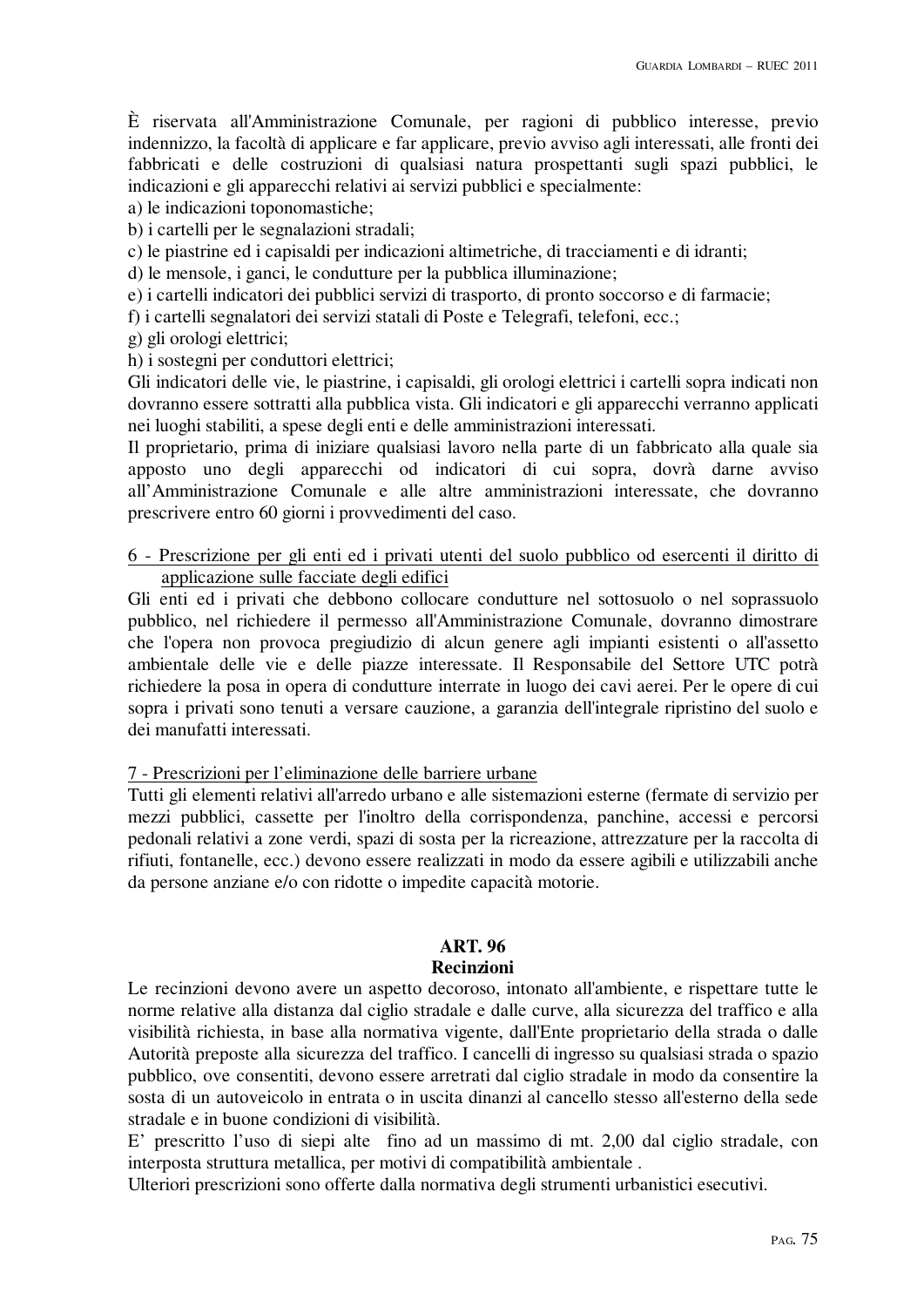Tutte le aree destinate all'edificazione e ai servizi dallo strumento urbanistico comunale e non ancora utilizzate, e quelle di pertinenza degli edifici esistenti, devono essere mantenute in condizioni tali da assicurare il decoro, l'igiene e la sicurezza pubblica.

Il Responsabile del Settore UTC può disporre i provvedimenti necessari per assicurare il rispetto di tali condizioni, facendole eventualmente eseguire d'ufficio a spese del proprietario inadempiente.

### **ART. 97**

### **Prescrizioni e disposizioni per la salvaguardia e la formazione del verde**

Nelle parti dei lotti edificabili privi di idonee alberature, l'attuazione degli interventi edilizi dovrà prevedere la messa a dimora di nuove alberature di alto fusto, nella misura minima di una pianta ogni 150 mq di superficie del lotto non coperta, oltre a specie arbustacee nella misura minima di due gruppi ogni 150 mq di superficie non coperta. La scelta delle specie deve avvenire almeno per l'80% nelle gamma delle essenze appartenenti alle associazioni vegetali locali; solo per il rimanente 20% è consentito l'eventuale impianto di essenze non appartenenti alle associazioni vegetali locali.

Le piante di alto fusto messe a dimora non debbono essere di altezza inferiore a 3-3,50 m e devono avere il tronco di diametro non inferiore a 6 cm.

In tutti progetti presentati le alberature esistenti dovranno essere rilevate ed indicate su apposita planimetria, con le corrispondenti aree di pertinenza.

I progetti edilizi, ed in particolare quelli interessanti il sottosuolo, dovranno essere studiati in maniera da rispettare le alberature di alto fusto, nonché tutte le specie pregiate esistenti, avendo particolare cura di non offenderne gli apparati radicali.

Parte integrante di ogni progetto edilizio sarà il progetto dettagliato delle sistemazioni degli spazi aperti, con l'indicazione delle zone alberate, a prato, a giardino e ad orto; i progetti dovranno essere corredati dai progetti esecutivi delle recinzioni e di tutte le opere di sistemazione esterna.

Le nuove alberature dovranno essere disposte in modo da creare degli spazi alberati unitari e comunque opportunamente collegati fra loro, in rapporto specialmente ai fabbricati ed alle relative visuali.

L'Amministrazione Comunale potrà autorizzare il trasferimento di alberature esistenti, sulla base di un progetto di riassetto delle alberature, redatto da un agronomo o tecnico forestale abilitato, ai soli fini di garantire la vita vegetativa delle piante. L'autorizzazione potrà esser concessa per le sole alberature aventi diametro del tronco non superiore a 20 cm e dovrà deve essere preventivamente acquisita e allegata agli elaborati di progetto per qualsiasi tipo di intervento edilizio, pubblico o privato (strade ed opere nel sottosuolo comprese), comportante l'alterazione delle alberature.

Per le aree soggette a vincolo paesaggistico si applicano le disposizioni di cui al D.Lgs. 42/2004 e L.R. n. 17/2003 al fine di creare un sistema urbano del verde che possa favorire il recupero del paesaggio e il ripristino dell'identità storico-culturale.

# **ART. 98**

#### **Tutela delle sponde dei corsi d'acqua**

Nelle fasce di tutela lungo i corsi di acqua sono vietati gli usi di mezzi motorizzati nei percorsi fuori strada e l'uso di mezzi motorizzati sulle sedi stradali che conducono nelle fasce lungo i corsi di acqua.

Fanno eccezione i mezzi necessari per le attività agricole, zootecniche, forestali, nonché per l'esercizio e la manutenzione di opere pubbliche e pubblica utilità, per il raggiungimento di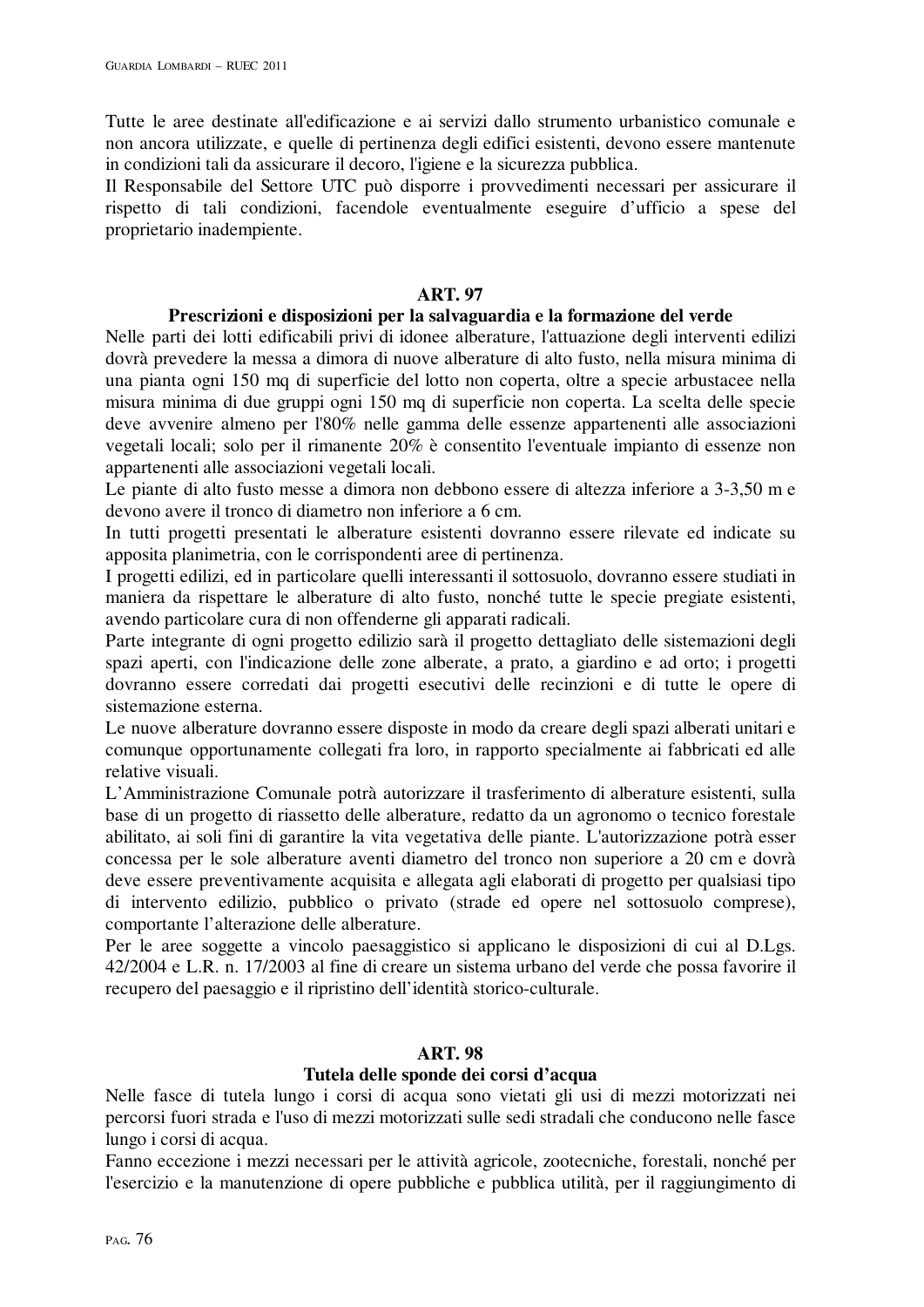abitazioni e rustici, per i mezzi si soccorso ed assistenza, di vigilanza e di protezione civile. Nelle fasce comprese entro 10 m lineari dal limite degli alvei di piena ordinaria e degli invasi, al fine di favorire il riformarsi della vegetazione spontanea e la costituzione di corridoi ecologici, è vietata l'utilizzazione agricola del suolo, sono vietati rimboschimenti a scopo produttivo, nonché opere di impermeabilizzazione del suolo. Eventuali deroghe saranno autorizzate dal Responsabile del Settore UTC, sentito il parere del Responsabile del Procedimento e della Commissione Edilizia integrata.

Le infrastrutture lineari che interessano fasce di rispetto inedificate lungo i corsi d'acqua, anche se comprese nel territorio urbanizzato, dovranno, quando possibile, essere interrate.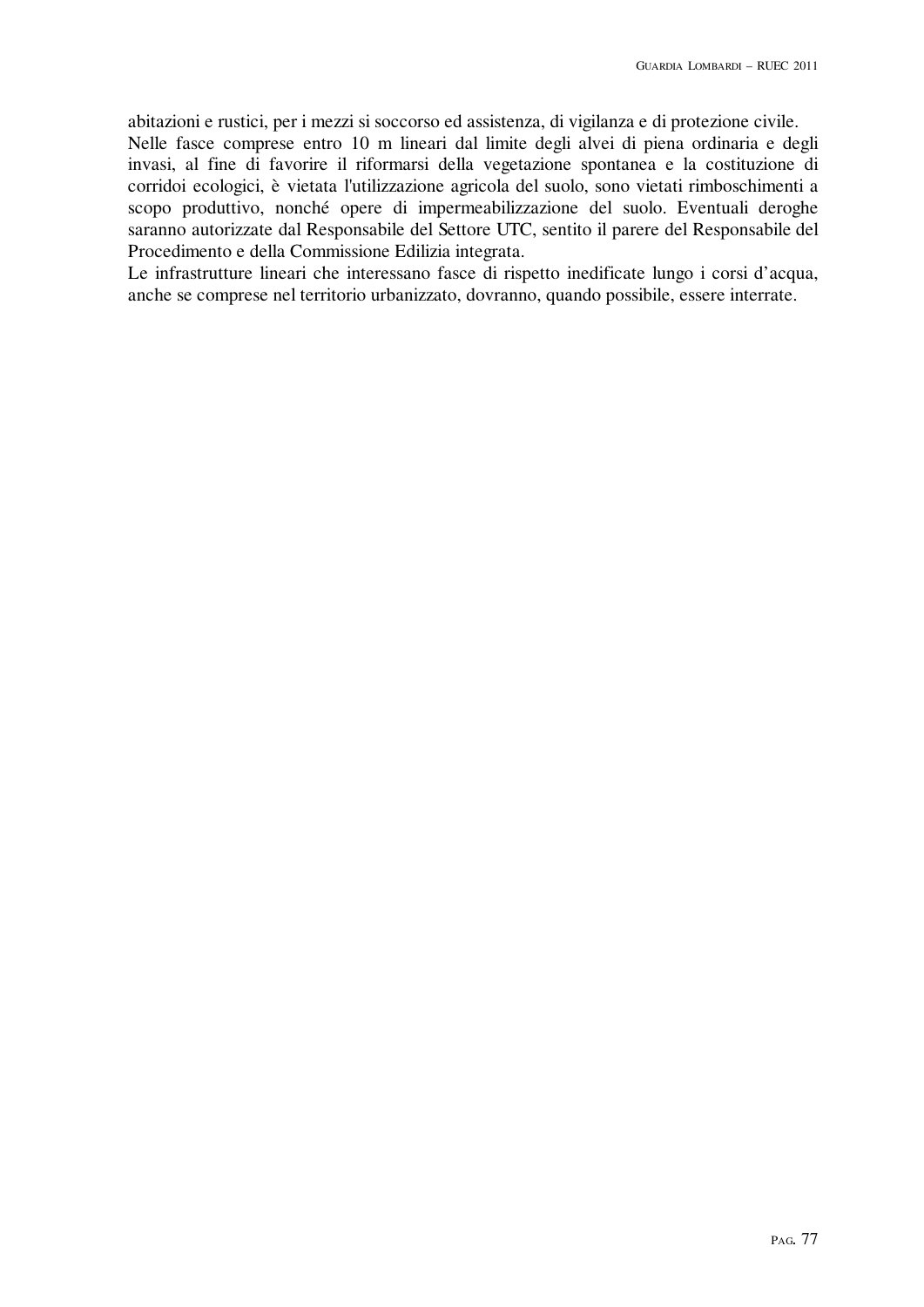# **TITOLO V – CRITERI E NORME IN MATERIA ENERGETICO-AMBIENTALE E DI BIOARCHITETTURA**

# **CAP. I. GENERALITÀ**

# **ART. 99 Ambito di applicazione**

Alla progettazione dell'edilizia sovvenzionata/convenzionata, nonché per l'edilizia pubblica e privata di nuova edificazione, di ristrutturazione e per interventi di recupero, restauro e ristrutturazione di edifici di proprietà pubblica, ed in particolare di proprietà comunale, si applicano gli *"indirizzi di orientamento in materia energetico-ambientale"* di cui alla Delibera di G.R. n.659 del 18/04/2007 (BURC n.33 del 18/06/2007).

Come disposto dalla Regione Campania con tale delibera, i suddetti indirizzi costituiscono una mera ricognizione di obiettivi e strategie già individuate dalla normativa di riferimento, rinviando alle amministrazioni comunali, nell'ambito della propria autonomia, la individuazione delle norme per la disciplina dell'attività edilizia.

Tali indirizzi regionali, pertanto, si traducono nelle norme in materia energetico ambientale e di bioarchitettura contenute negli articoli seguenti e formulate, a seconda dei casi, come:

- norme prescrittive ed obbligatorie;
- norme raccomandate o facoltative o di consiglio.

Nel caso di interventi su edifici esistenti l'applicazione delle norme di cui al presente Titolo è soggetta alle stesse modalità, eccezioni ed esclusioni applicative di cui al D.Lgs. 19/08/2005, n.192 e s.m.i., riportate all'art.3 del medesimo decreto.

# **ART. 100**

# **Documentazione da allegare al progetto**

Il rispetto delle norme in materia energetico-ambientale di cui al presente Titolo è certificato da un tecnico abilitato attraverso una relazione descrittiva del sito, relativa all'integrazione tra sito ed involucro edilizio, nonché da una valutazione delle caratteristiche energeticoambientali del progetto da redigersi in forma di relazione tecnica accompagnata se necessario da specifiche elaborazioni grafiche.

La predetta documentazione va presentata in sede di richiesta del Permesso di Costruire, ovvero in allegato alla D.I.A., anche in uno con la documentazione di cui alla Legge n.10/1991 e al D.Lgs. n.192/2005 e relativi decreti attuativi, fatto salvo in ogni caso il rispetto delle loro disposizioni.

Nelle more dell'emanazione delle disposizioni attuative in materia di "certificazione energetica degli edifici" di cui all'art.6 del D.Lgs. 19/08/2005, n.192 e s.m.i., ad avvenuta ultimazione dei lavori l'effettiva esecuzione degli interventi finalizzati al rispetto delle disposizioni in materia energetico-ambientale del presente RUEC va certificata mediante un'attestazione specifica redatta dal Direttore dei Lavori ovvero da altro tecnico abilitato.

La predetta certificazione può essere prodotta anche in uno con l'attestato di qualificazione energetica di cui all'art. 11, comma 1bis, del D.Lgs. 19/08/2005, n.192 e s.m.i..

# **ART. 101**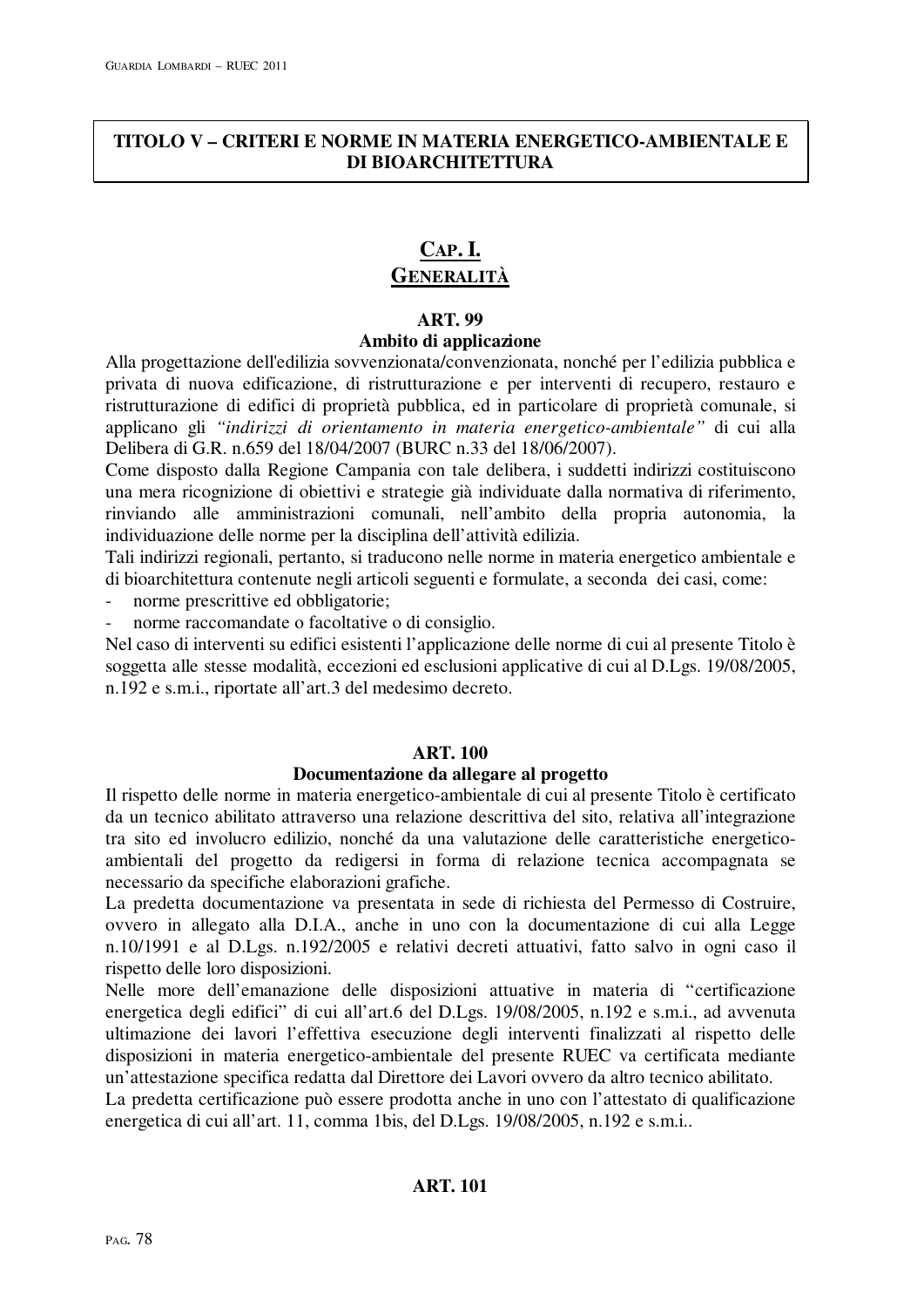### **Integrazione con i Piani di Settore**

Le norme di cui al presente Titolo si intendono integrate con le omologhe disposizioni contenute nei Piani di Settore in materia, dei quali il Comune sia tenuto a dotarsi o si sia per propria determinazione dotato, ed in particolare:

- il piano illuminotecnico comunale – PIC – di cui alla L.R. n.12/2002;

il piano di contenimento dei consumi energetici (art.23, co.9, L.R. n.16/2004 e s.m.i.).

In caso di contrasto tra le disposizioni del presente RUEC e quelle dei piani di settore in materia energetico ambientale, si applicano le disposizioni più restrittive.

# **CAP. II. PRESTAZIONI DELL'INVOLUCRO EDILIZIO**

### **ART. 102**

### **Orientamento dell'edificio**

Al fine di ridurre i consumi energetici per la climatizzazione invernale ed estiva, gli edifici di nuova costruzione devono essere posizionati con l'asse longitudinale principale lungo la direzione Est – Ovest con una tolleranza massima di ±45°.

Le distanze con gli edifici contigui, all'interno del lotto, devono garantire il minimo ombreggiamento possibile delle facciate nelle peggiori condizioni stagionali, coincidenti con il solstizio di inverno.

L'aspetto architettonico degli edifici deve essere caratterizzato da ampie finestre vetrate sul lato sud (la superficie ottimale delle vetrate sul lato sud è dell'ordine del 40% della superficie complessiva) e da aperture di dimensione ridotta sul lato nord. Inoltre, gli spazi abitativi con maggiore esigenze di riscaldamento ed illuminazione devono essere disposti a Sud-Est, Sud e Sud-Ovest.

Potranno essere concesse deroghe in presenza di documentati impedimenti di natura tecnica e funzionale, ad esempio in relazione alla disposizione del lotto o alla presenza di ombre portate generate da elementi naturali e/o artificiali, ovvero in presenza di soluzioni tecniche alternative che dimostrino, con dettagliate relazioni tecniche, vantaggi energetici.

# **ART. 103**

# **Controllo della radiazione solare**

Al fine di ridurre il carico termico dovuto all'irraggiamento solare nel periodo estivo, nelle nuove costruzioni e nelle ristrutturazioni le superfici vetrate devono avere coefficiente di trasmissione luminosa elevato, rispettando nello stesso tempo le esigenze di riduzione delle dispersioni termiche e di controllo della radiazione solare entrante. A questo scopo può essere efficace l'impiego di vetri selettivi (alta trasmissione luminosa, basso fattore solare, bassa trasmittanza termica).

Le parti trasparenti delle pareti perimetrali esterne devono essere dotate di dispositivi, come aggetti orizzontali per le facciate esposte a Sud ed aggetti verticali per le facciate esposte ad Est e ad Ovest, che ne consentano la schermatura e l'oscuramento.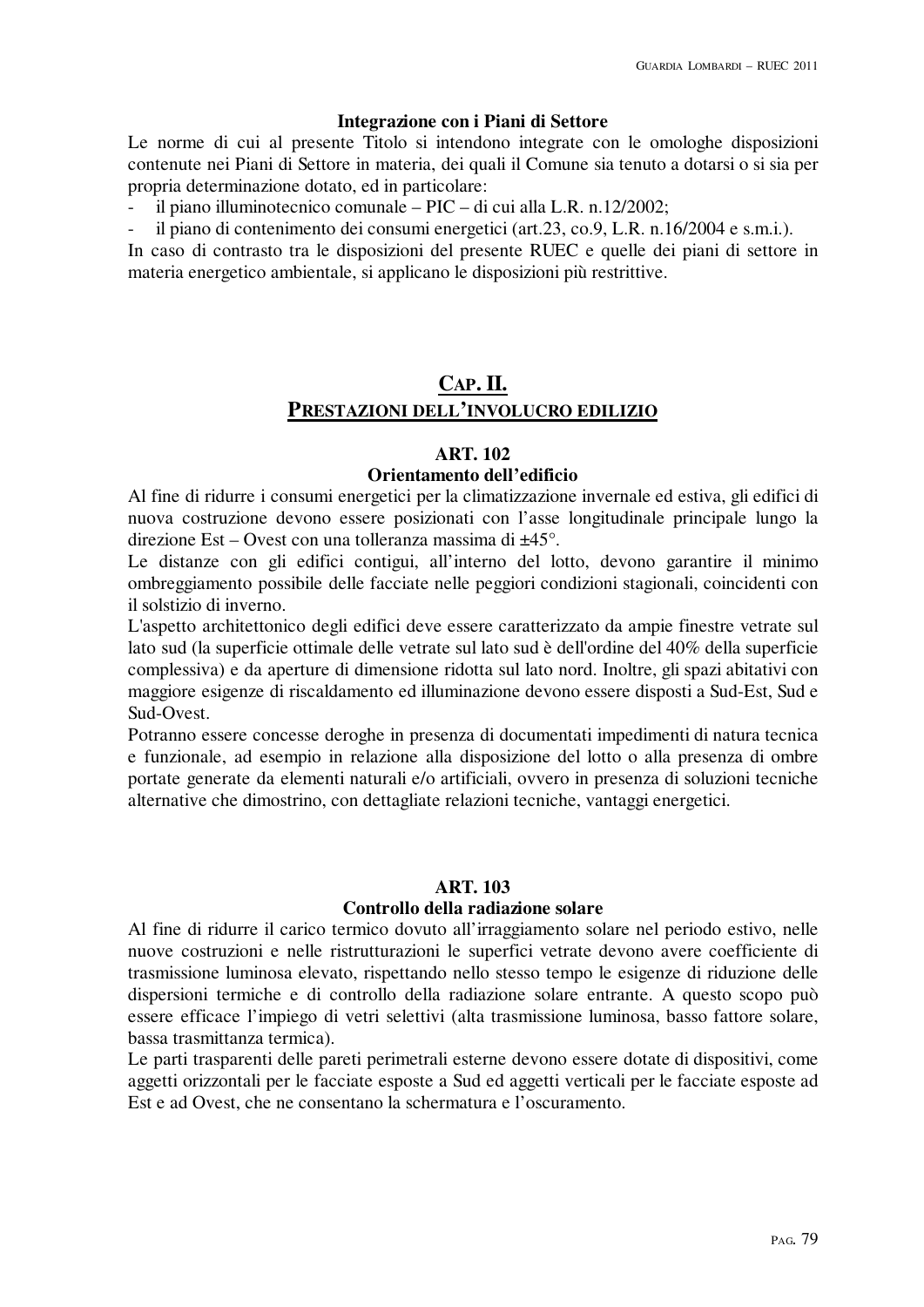# **ART. 104**

### **Controllo della trasmittanza dell'involucro**

Al fine di ridurre i consumi energetici per la climatizzazione invernale ed estiva, per gli edifici nuovi e per gli ampliamenti è obbligatorio intervenire sull'involucro edilizio in modo da rispettare contemporaneamente tutti i valori massimi di trasmittanza termica U di cui alle Tabelle contenute nell'Allegato C del D.Lgs. 19/08/2005, n.192 e successive modifiche ed integrazioni, in relazione alla Zona climatica a cui appartiene il Comune.

In presenza di copertura a falde a diretto contatto con un ambiente abitato, la copertura, oltre a garantire i valori di trasmittanza indicati nelle predette Tabelle, deve essere di tipo ventilato od equivalente.

È consentito, quando dimostrato da opportuna relazione che né verifichi la necessità, l'eventuale incremento di volume prodotto dagli aumenti di spessore di murature esterne oltre i 30 cm, legati all'esigenza di isolamento, inerzia termica o per la realizzazione di pareti ventilate, nel rispetto dei minimi di legge relativi alla distanza tra i fabbricati e dai confini di proprietà.

Al predetto fine, si applicano tutte le disposizioni particolari di cui all'art.11, comma 3, del D.M. 27/07/2005, ovvero quelle dell'art.11 del D.Lgs. 115/2008 e s.m.i. così come integrate nelle definizioni di cui all'art. 7 del presente RUEC.

Nel caso di ristrutturazione o manutenzione straordinaria, si applicano le indicazioni previste all'articolo 3, comma 2 del D.Lgs 192/2005.

# **CAP. III. MIGLIORAMENTO DELL'EFFICIENZA DEGLI IMPIANTI**

# **ART. 105**

# **Miglioramento efficienza energetica impianti termici**

Al fine di ridurre i consumi energetici, per gli edifici nuovi e per gli interventi che prevedono la sostituzione dell'impianto di riscaldamento è obbligatorio l'utilizzo di sistemi di produzione di calore ad alto rendimento.

I generatori devono essere dotati della marcatura di rendimento energetico pari a quattro stelle così come definito nell'allegato II del D.P.R. 15.11.1996, n. 660, e certificati conformemente a quanto previsto nel medesimo decreto, utilizzando la temperatura media del fluido termovettore non superiore a 60°C, in corrispondenza delle condizioni di progetto.

È obbligatoria l'installazione di sistemi di regolazione locali che garantiscano il mantenimento della temperatura dei singoli ambienti riscaldati o nelle singole zone aventi caratteristiche di uso e di esposizione uniformi. Gli impianti devono essere dotati di sistemi di contabilizzazione individuale, in modo da consentire una regolazione autonoma indipendente ed una contabilizzazione individuale dei consumi di calore.

# **ART. 106**

# **Impianti centralizzati per la produzione di calore**

Al fine di ridurre i consumi energetici, per gli edifici nuovi con un numero uguale o maggiore di quattro unità abitative, o per volumi maggiori di 1.000 mc, è raccomandato l'impiego di impianti di riscaldamento centralizzati ad alto rendimento, che prevedano un sistema di gestione e contabilizzazione individuale dei consumi.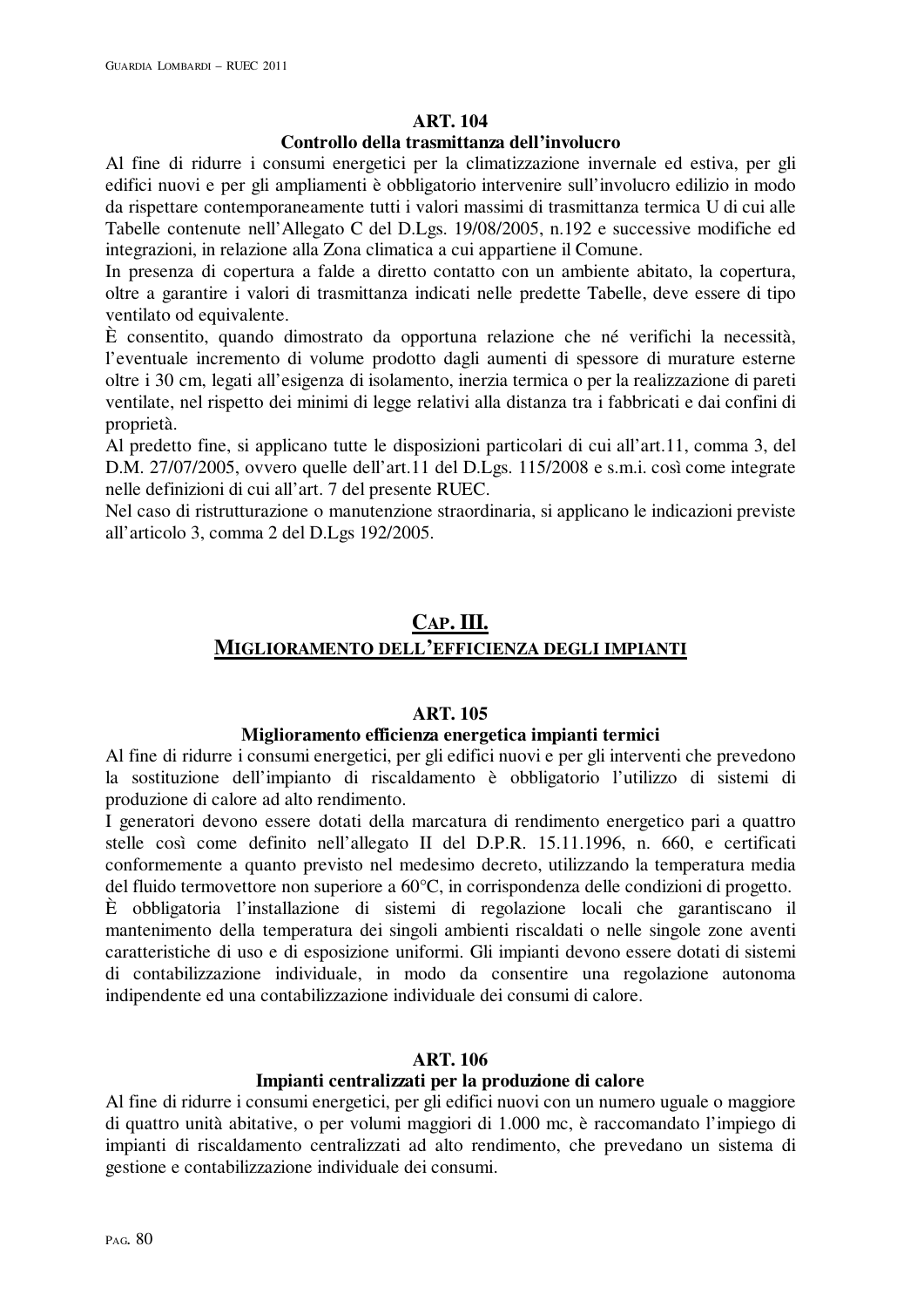Per tutte le categorie di edifici, così come classificati in base alla destinazione d'uso all'articolo 3 del DPR 26 agosto 1993, n. 412, nel caso di nuova costruzione di edifici pubblici e privati e di ristrutturazione degli stessi conformemente all'articolo 3, comma 2, lettera a), del D.Lgs. 192/2005 e s.m.i., è obbligatoria la predisposizione delle opere, riguardanti l'involucro dell'edificio e gli impianti, necessarie a favorire il collegamento a reti di teleriscaldamento, nel caso di presenza di tratte di rete ad una distanza inferiore a metri 1.000 ovvero in presenza di progetti approvati nell'ambito di opportuni strumenti pianificatori.

### **ART. 107**

#### **Miglioramento efficienza impianti elettrici e di illuminazione**

Al fine di ottenere una buona distribuzione dell'illuminazione artificiale nell'ambiente, e livelli di illuminamento adeguati, è necessario scegliere e disporre le sorgenti luminose in modo corretto.

Per gli edifici pubblici e del terziario, e per le sole parti comuni degli edifici residenziali, è obbligatorio l'impiego di sorgenti luminose ad elevata efficienza energetica, ed è necessario verificare che abbiano anche buone prestazioni dal punto di vista del colore della luce, in termini di tonalità di colore e di resa cromatica.

È altresì obbligatorio, sempre limitatamente ai predetti casi, l'uso di dispositivi che permettano di contenere i consumi di energia dovuti all'illuminazione, come interruttori locali, interruttori a tempo, sensori di presenza, sensori di illuminazione naturale.

Ai fini del contenimento dell'inquinamento luminoso e del consumo energetico da illuminazione esterna pubblica e privata, infine, è prescritto il rispetto delle disposizioni e dei requisiti tecnici di cui alla L.R.25 luglio 2002 n.12, che si intendono qui interamente riportati.

Nelle aree comuni (private, condominiali o pubbliche) i corpi illuminanti dovranno essere previsti di diversa altezza per le zone carrabili e per quelle ciclabili/pedonali, ma sempre con flusso luminoso orientato verso il basso per ridurre al minimo le dispersioni verso la volta celeste e il riflesso verso gli edifici.

# **CAP. IV. IMPIEGO DI FONTI ENERGETICHE RINNOVABILI**

# **ART. 108**

#### **Acqua calda sanitaria**

Il calcolo della prestazione energetica degli edifici nella climatizzazione invernale e il fabbisogno annuo di energia primaria sono disciplinati dal D.Lgs. 192/2005 e s.m.i., e dalle relative norme attuative.

# **ART. 109 Energia elettrica fotovoltaica**

Ai fini della diminuzione dei consumi annuali di energia elettrica degli edifici, è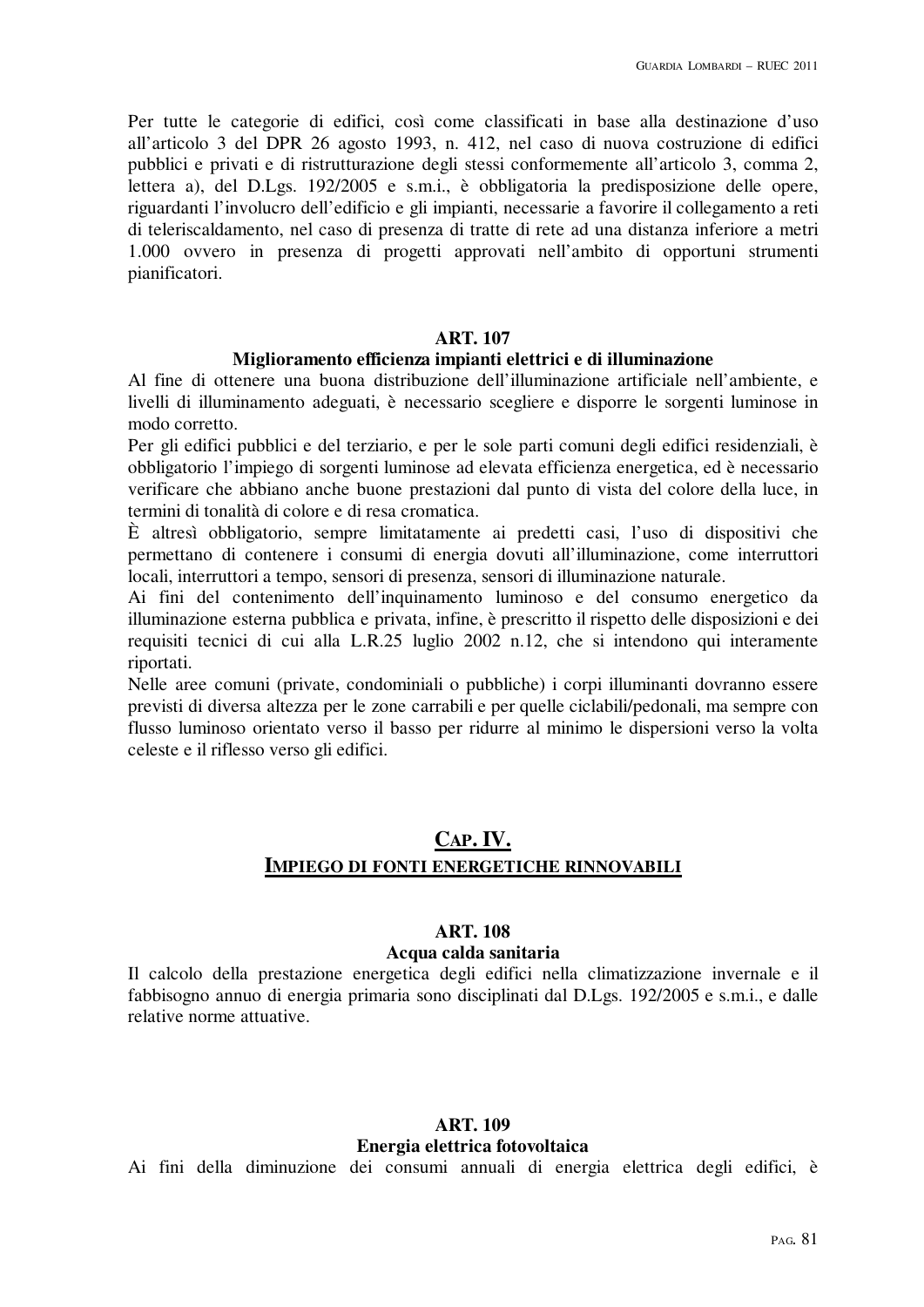raccomandato l'impiego di generatori di energia elettrica da fonte rinnovabile come pannelli fotovoltaici.

In particolare, ove sussistano le condizioni, è consigliata l'installazione di impianti solari fotovoltaici allacciati alla rete elettrica di distribuzione, per la produzione di energia elettrica, tali da garantire una produzione energetica non inferiore a 1 kW per ciascuna unità abitativa, compatibilmente con la realizzabilità tecnica dell'intervento. Per i fabbricati industriali, di estensione superficiale non inferiore a 100 metri quadrati, la produzione energetica minima è di 5 kW.

# **CAP. V. BENESSERE E QUALITÀ AMBIENTALE E ABITATIVA**

### **ART. 110**

# **Ventilazione/Ricambi d'aria**

Per garantire una qualità dell'aria interna accettabile, attraverso l'aerazione naturale degli ambienti, che sfrutti le condizioni ambientali esterne e le caratteristiche distributive degli spazi, senza gravare sui consumi energetici per la climatizzazione, negli edifici di nuova costruzione si devono prevedere soluzioni efficaci come:

- l'adozione di serramenti apribili e con infissi a bassa permeabilità all'aria ma tali da garantire adeguati ricambi d'aria di infiltrazione per evitare problemi di condensa superficiale;
- l'adozione di bocchette o di griglie di ventilazione regolabili inserite nel serramento.

# **ART. 111**

# **Clima Acustico**

Negli edifici di nuova costruzione, nelle sopraelevazioni, negli ampliamenti o nelle ristrutturazioni di fabbricati esistenti, per tutti i locali classificati dal presente RUEC come A1, A2, S, devono essere adottati i sistemi idonei per garantire un adeguato clima acustico.

In ogni caso, per gli ambienti abitabili, come definiti all'art. 2, comma 1, lettera b) della L.447/1995, fermi restando i valori limite assoluti determinati con riferimento al livello equivalente di rumore ambientale (DPCM 1/3/1991, D.G.R.C. 2436/03), i valori limite differenziali (determinati con riferimento alla differenza tra il livello equivalente di rumore ambientale ed il rumore residuo) debbono essere contenuti e verificati come disposto dall'art. 2, comma 2 del DPCM 1/3/1991.

I materiali utilizzati per la costruzione e la loro messa in opera devono garantire un'adeguata protezione acustica ai locali, circa le emissioni di rumore da parte di sorgenti fisse e mobili interne od esterne all'ambiente.

È opportuno distaccare, mediante giunti elastici o simili, le strutture perimetrali del fabbricato dalle pavimentazioni stradali e da qualunque altra struttura rigida esterna.

Per le nuove costruzioni, al fine di ridurre l'esposizione umana al rumore sono stabiliti, conformemente al DPCM 05/12/1997, i valori limite delle grandezze che determinano i requisiti acustici passivi degli edifici come appresso riportato:

*Tab. A - Classificazione degli ambienti abitativi* 

| Categoria A | Edifici adibiti a residenza o assimilabili                     |
|-------------|----------------------------------------------------------------|
| Categoria B | Edifici adibiti ad uffici e assimilabili                       |
| Categoria C | Edifici adibiti ad alberghi, pensioni ed attività assimilabili |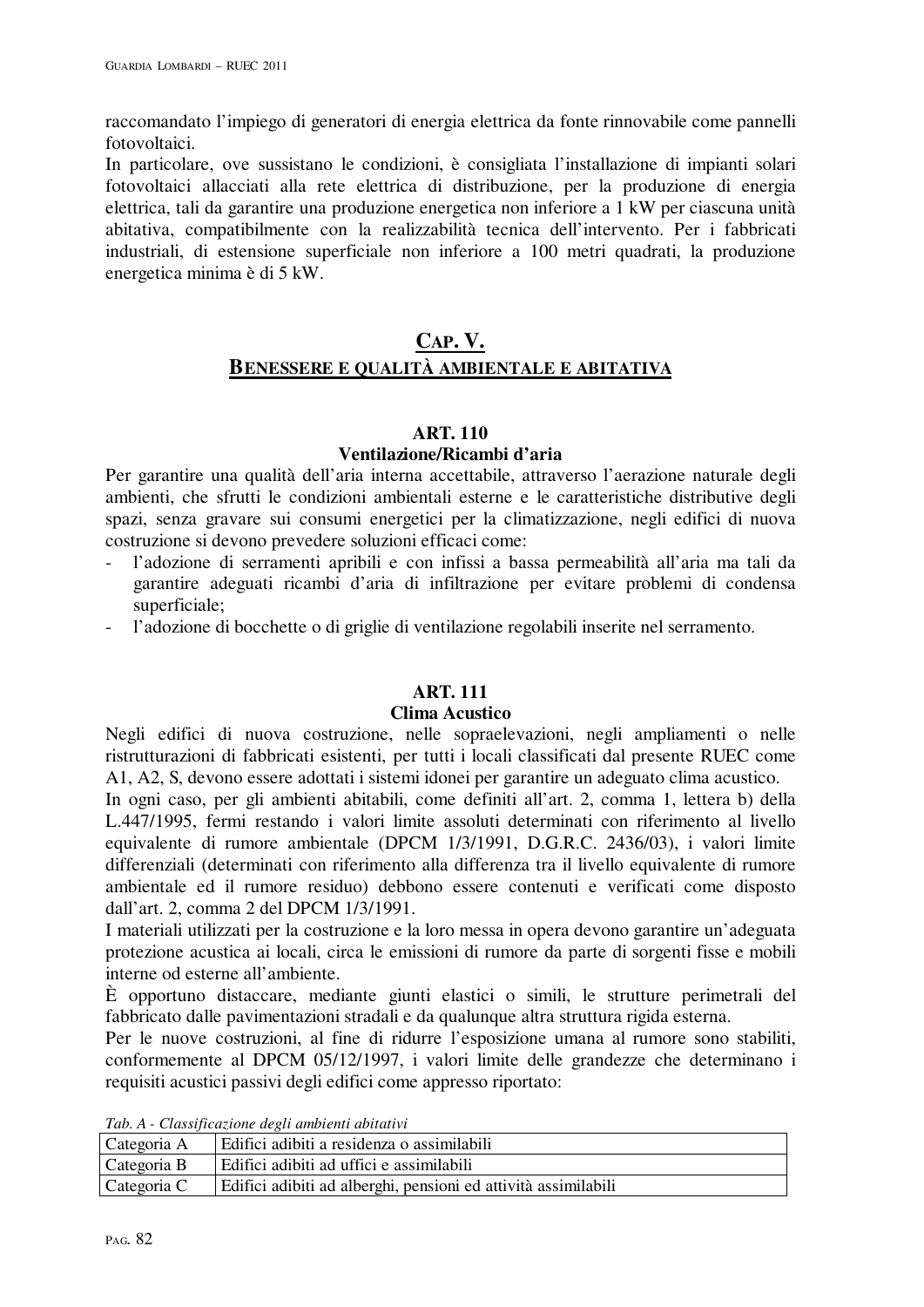| Categoria D | Edifici adibiti ad ospedali, cliniche, case di cura e assimilabili       |
|-------------|--------------------------------------------------------------------------|
| Categoria E | Edifici adibiti ad attività scolastiche a tutti i livelli e assimilabili |
| Categoria F | Edifici adibiti ad attività ricreative o di culto o assimilabili         |
| Categoria G | Edifici adibiti ad attività commerciali o assimilabili                   |

*Tab. B - Requisiti acustici passivi degli edifici, dei loro componenti e degli impianti tecnologici* 

| Categorie<br>Tab. A | Parametri            |               |           |           |         |
|---------------------|----------------------|---------------|-----------|-----------|---------|
|                     | $\mathbf{K}_{\rm W}$ | $D_{2m,nT,w}$ | $L_{n,w}$ | $L$ ASmax | $L$ Aeq |
|                     | 55                   | 45            | 58        | 35        | 25      |
| л.                  | 50                   | 40            | 03        | 35        | 35      |
|                     | 50                   | 48            | 58        | 35        | 25      |
| B,                  | 50                   |               |           | 35        | 35      |

Dove:

| $\rm R_{w}$ | = indice del potere fonoisolante apparente di partizioni fra ambienti; |  |  |  |
|-------------|------------------------------------------------------------------------|--|--|--|
|-------------|------------------------------------------------------------------------|--|--|--|

 $D_{2mnT,w}$  = indice dell'isolamento acustico standardizzato di facciata;

 $L_{n,w}$  = indice del livello di rumore di calpestio di solai normalizzato;

 $L_{\text{Asmax}}$  = limite di rumorosità degli impianti a funzionamento discontinuo;

 $L_{\text{Aeg}}$  = limite di rumorosità degli impianti a funzionamento continuo.

### **ART. 112**

#### **Locali di deposito per rifiuti solidi**

Per gli edifici nuovi e per quelli interessati da interventi di ristrutturazione edilizia estesa all'intero immobile, devono essere previsti appositi locali al piano terreno o interrato, riservati esclusivamente ai contenitori destinati alla raccolta differenziata dei rifiuti solidi urbani.

Tali locali devono essere dimensionati in rapporto alle caratteristiche volumetriche e funzionali degli edifici medesimi, entro un limite del 5% della volumetria lorda per ogni singola unità immobiliare e comunque per un minimo di 8 mq. di superficie.

Devono essere ubicati in prossimità e allo stesso livello della strada, con accesso diretto dall'esterno e devono essere facilmente raggiungibili dalle scale e/o dagli ascensori.

Se ubicati nel fabbricato, essi devono essere dotati di un sistema di ventilazione realizzato con tubazione di sezione non inferiore a cmq 250, con sbocco all'esterno, preferibilmente sulla copertura; se ubicati all'esterno, il ricambio dell'aria deve essere assicurato mediante apposita griglia con superficie minima di cmq 2000. Detti depositi devono avere pareti impermeabilizzate ed essere muniti di scarico sifonato.

Detti locali, non computabili ai fini planovolumetrici, se esterni al fabbricato devono rispettare le distanze dalle strade e dai confini di proprietà.

Qualora la tipologia edilizia lo consenta, si può attivare con l'ausilio di apposite attrezzature (composter), la produzione casalinga di compost. Tali attrezzature consentono di evitare la produzione di percolati e di odori sgradevoli, e quindi di poter procedere al compostaggio anche in presenza di piccole aree verdi. Il compost prodotto può essere utilizzato come ammendante per aree verdi condominiali o piccoli orti di pertinenza dell'edificio, abbattendo così anche i costi di trasporto per il conferimento all'impianto.

### **ART. 113**

#### **Antenne centralizzate – Impianti di condizionamento**

Nelle nuove costruzioni e negli interventi di manutenzione straordinaria riguardanti le coperture di edifici con più unità immobiliari, è obbligatoria l'installazione di un'unica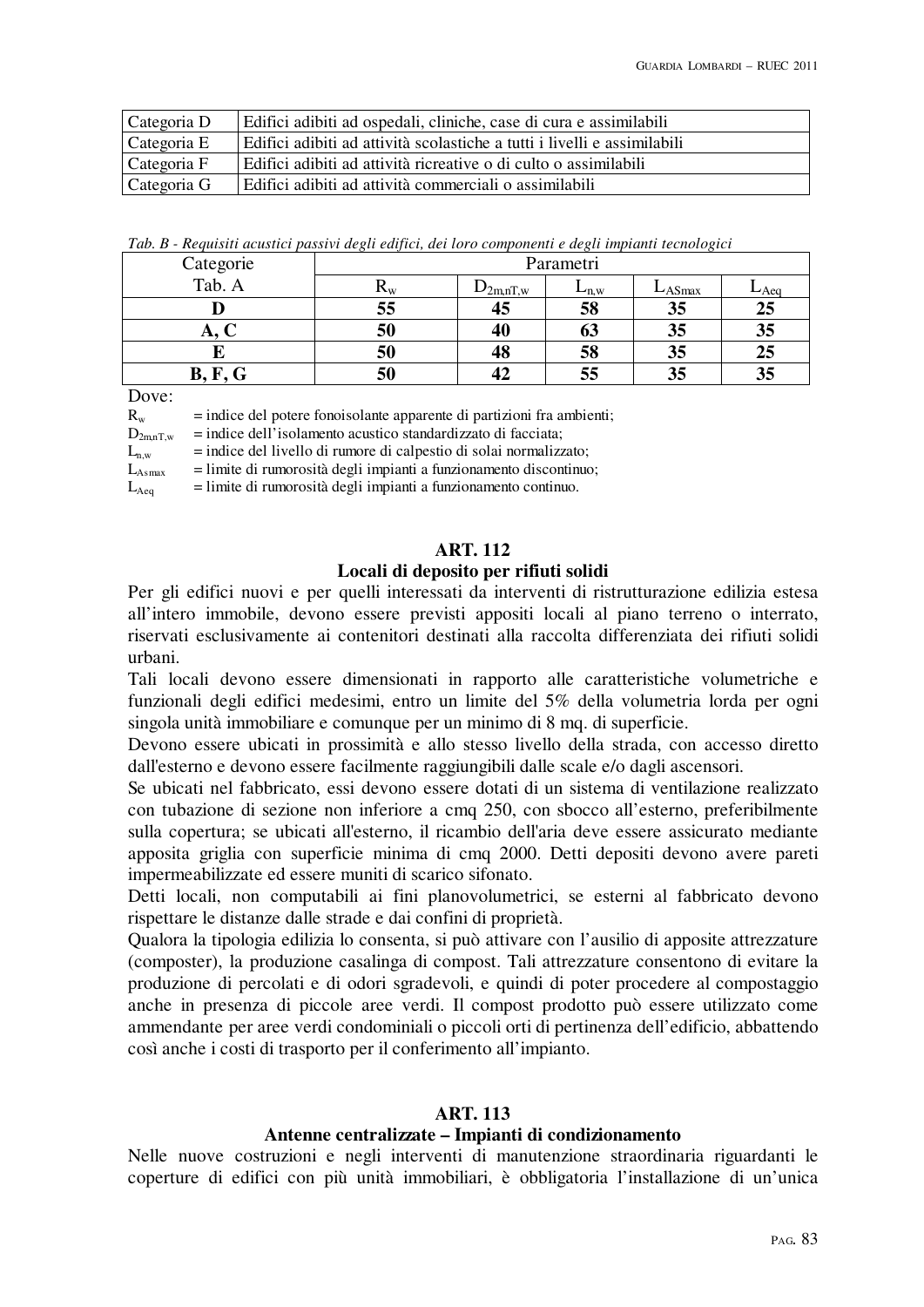antenna centralizzata da collocare, ove possibile, sulla falda opposta a quella prospiciente la strada pubblica.

Sono vietate le discese, non confinate in cavidotti, delle antenne mediante cavi esterni.

Per l'installazione delle antenne *paraboliche* nel centro storico, dovrà aversi cura del rispetto dei valori architettonici ed ambientali.

Sono vietate le installazioni "a vista" delle unità esterne degli impianti di condizionamento (unità condensanti/compressori) sui prospetti principali e sulle facciate degli edifici visibili dalla pubblica via o prospettanti gli spazi di verde pubblico.

L'installazione potrà essere effettuata nei prospetti posteriori degli edifici, nei cavedi, e nelle porzioni dei prospetti non visibili dalla strada pubblica o dagli spazi pubblici.

### **ART. 114**

### **Riduzione effetti del gas radon**

Per controllare la migrazione del gas radon dai terreni agli ambienti interni è necessario, per le nuove costruzioni in aree ad alto rischio di radon, ventilare adeguatamente gli ambienti interrati e realizzare delle membrane di separazione ben sigillate tra le aree interrate e gli ambienti occupati.

# **CAP. VI. CONTENIMENTO DEL CONSUMO DI ACQUA**

# **ART. 115**

# **Gestione acque piovane - Contenimento rifiuti liquidi - Contenimento consumi acqua potabile**

Ai fini della riduzione del consumo di acqua potabile, è obbligatoria l'adozione di dispositivi per la regolazione del flusso di acqua dalle cassette di scarico dei servizi igienici, in base alle esigenze specifiche.

Le cassette devono essere dotate di un dispositivo comandabile manualmente che consenta la regolazione, prima dello scarico, di almeno due diversi volumi di acqua: il primo compreso tra 7 e 12 litri e il secondo compreso tra 5 e 7 litri. Per gli edifici esistenti il provvedimento si applica nel caso di rifacimento dell'impianto idrico-sanitario.

La progettazione deve prevedere la predisposizione di sistemi di captazione, filtro e accumulo delle acque meteoriche, provenienti dal coperto degli edifici così come da spazi chiusi ed aperti, per consentirne l'impiego per usi compatibili (tenuto conto anche di eventuali indicazioni dell'ASL competente per territorio). Sono da considerarsi usi compatibili gli scopi di seguito esemplificati:

A) Usi compatibili esterni agli organismi edilizi:

- annaffiatura delle aree verdi pubbliche o condominiali;
- lavaggio delle aree pavimentate;
- usi tecnologici e alimentazione delle reti antincendio.

B) Usi compatibili interni agli organismi edilizi.:

- alimentazione delle cassette di scarico dei W.C.;
- alimentazione di lavatrici (se a ciò predisposte);
- distribuzione idrica per piani interrati e lavaggio auto;
- usi tecnologici relativi, ad es., sistemi di climatizzazione passiva/attiva.

Si devono, inoltre, osservare le seguenti prescrizioni per la raccolta delle acque meteoriche:

1) Comparti di nuova edificazione: per l'urbanizzazione dei nuovi comparti edificatori i piani attuativi dovranno prevedere, quale opera di urbanizzazione primaria, la realizzazione di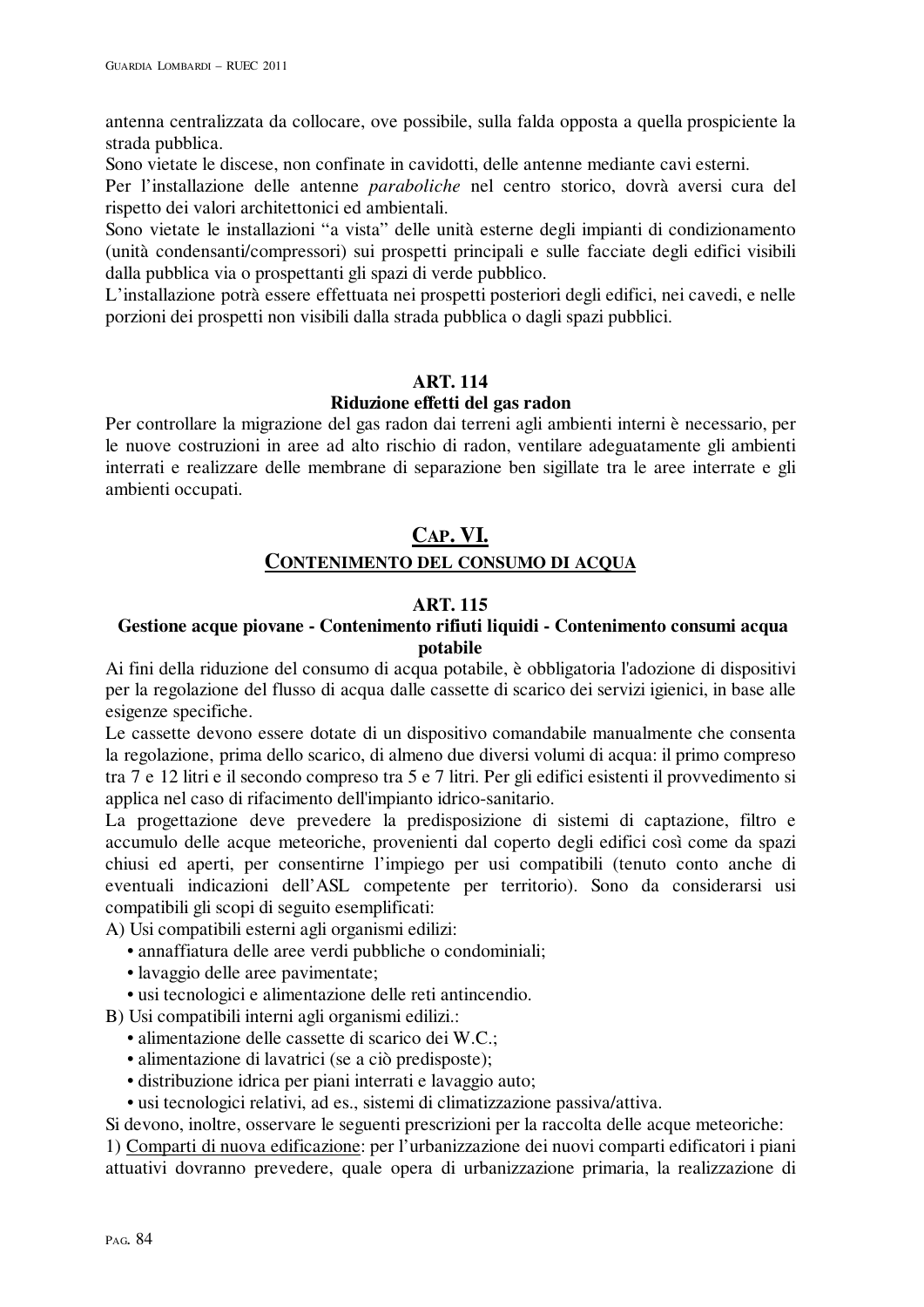apposite cisterne di raccolta dell'acqua piovana, della relativa rete di distribuzione e dei conseguenti punti di presa per il successivo riutilizzo, da ubicarsi al di sotto della rete stradale, dei parcheggi pubblici o delle aree verdi e comunque in siti orograficamente idonei. La quantità di acqua che tali cisterne dovranno raccogliere dipenderà dalla massima superficie coperta dei fabbricati da realizzarsi nell'intero comparto e non dovrà essere inferiore a 50 l/mq;

2) Comparti già edificati: l'acqua proveniente dalle coperture dovrà essere convogliata in apposite condutture sottostanti la rete stradale, all'uopo predisposte in occasione dei rifacimenti di pavimentazione o di infrastrutture a rete, comprensive delle relative reti di distribuzione e dei conseguenti punti di presa.

Per le nuove edificazioni e per gli interventi riguardanti gli impianti si devono osservare le seguenti prescrizioni per il contenimento dei consumi di acqua potabile: prevedere l'impiego di sistemi per la riduzione dei consumi, come aeratori per i rubinetti, cassette di cacciata a doppio tasto, ecc. .

#### **ART. 116**

# **Permeabilità delle aree esterne**

Al fine di aumentare la capacità drenante favorendo la riserva d'acqua con conseguenti risparmi di costi d'irrigazione e di ridurre l'impatto ambientale delle superfici carrabilicalpestabili, per gli edifici nuovi e per quelli interessati da interventi di ristrutturazione edilizia delle aree pertinenziali esterne, il progetto deve prevedere la presenza di soluzioni progettuali che consentano il rapporto tra l'area delle superfici esterne calpestabili permeabili e l'area esterna di pertinenza del sito almeno fino al 50%.

L'intervento deve prevedere la possibilità di mantenere un'altissima capacità drenante, di aerazione e compattezza consentendo la calpestibiltà / carrabilità della superficie con una molteplicità di condizioni di carico, impedendo lo sprofondamento del terreno e la rapida distribuzione delle acque con conseguente riapprovigionamento delle falde acquifere, e l'utilizzo di prodotti realizzati con materiali ecologici, non inquinanti, riciclati e riutilizzabili.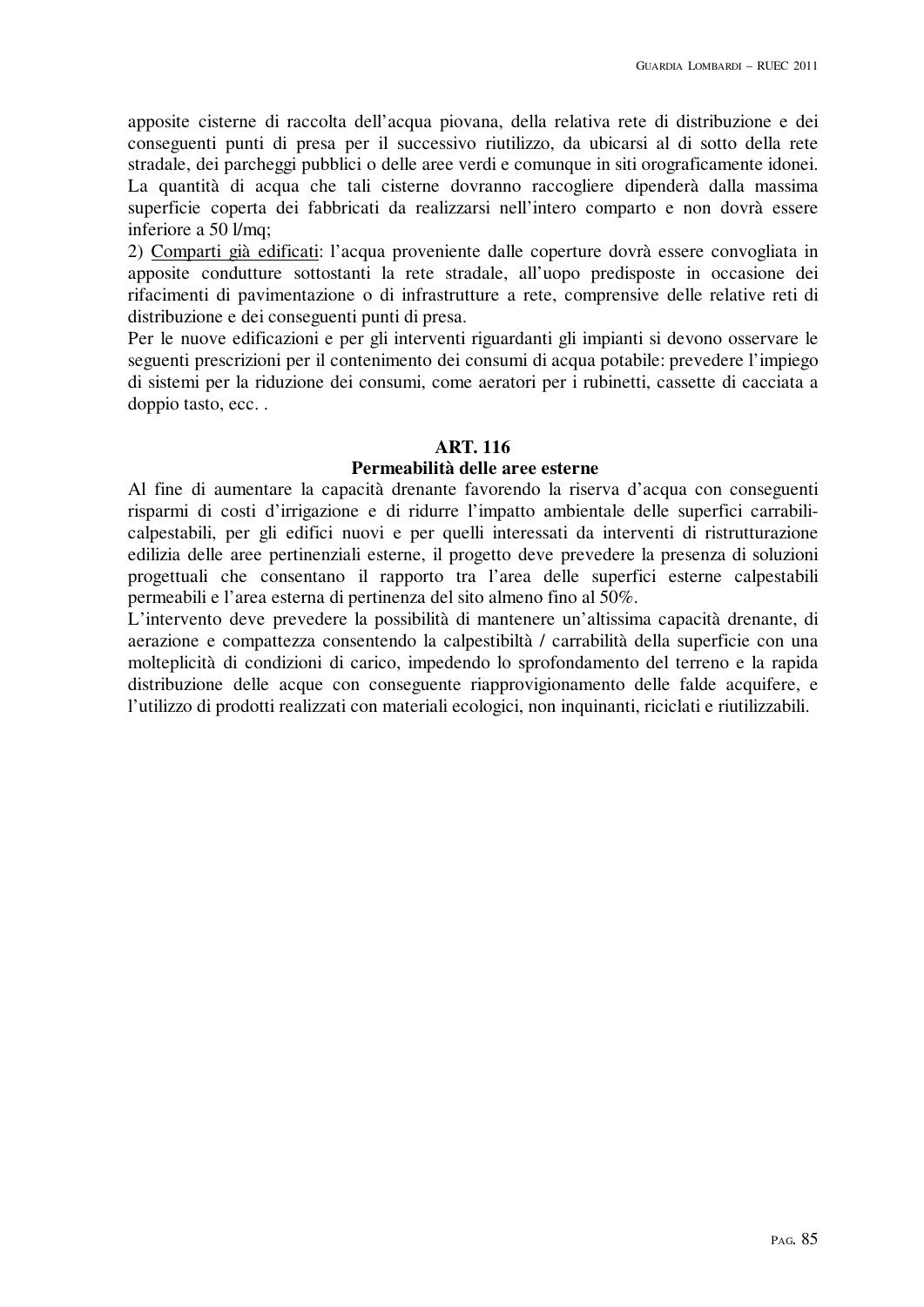# **TITOLO VI – SICUREZZA ANTINCENDIO E BARRIERE ARCHITETTONICHE**

# **CAP. I. PRESCRIZIONI ANTINCENDIO**

### **ART. 117**

### **Caratteristiche dei fabbricati di altezza inferiore a 24 m.**

Ai fini della prevenzione degli incendi, si intendono qui richiamate le norme di cui al DPR 577/1982, al DM 08/03/1985 e al DM 246/1987.

Nei fabbricati di altezza inferiore a 24 m devono essere rispettate le seguenti prescrizioni:

1) le gabbie delle scale e degli ascensori e dei relativi accessi e disimpegni non devono avere alcuna comunicazione con magazzini, depositi, negozi, laboratori e comunque con locali destinati esclusivamente ad abitazione e ad uffici;

2) le rampe delle scale ed pianerottoli devono avere strutture portanti in cemento armato o altri materiali resistenti al fuoco e all'urto. La larghezza minima delle rampe e dei pianerottoli delle scale che disimpegnano più di una unità immobiliare non può essere inferiore a m 1,00, fatte salve le norme specifiche che richiedono dimensioni maggiori. Tale larghezza, se il fabbricato non è servito da ascensore, deve essere aumentata di cm 10 ogni due piani serviti oltre i primi due.

3) ogni scala può servire al massimo una superficie coperta non superiore a mq 400;

4) le pareti delle gabbie delle scale, non portanti, e degli ascensori devono avere uno spessore minimo di cm 14 se in muratura di mattoni pieni e di cm 15 se in calcestruzzo armato;

5) scale ed ascensori possono arrivare alle cantine solo in corrispondenza di zone scoperte e disimpegni aerati direttamente dall'esterno con superficie minima di mq 0,50 e provvisti di porta metallica;

6) tutti gli insediamenti le cui unità abitative presentano i prospetti provvisti di piani non raggiungibili con auto-scala aerea ovvero presentano gli androni delle scale e del cortile non direttamente accessibili dalla pubblica via e comunque condizionati da recinzioni, delimitazioni e simili e non sono servite da scale a prova di fumo, devono essere raggiungibili tramite un passaggio carrabile, idoneo al transito degli automezzi di soccorso dei Vigili del Fuoco.

# **ART. 118**

# **Centrali termiche**

#### A) Centrale termica a combustibile liquido:

1) le strutture dei locali devono avere le caratteristiche di resistenza al fuoco previste dalle vigente disposizioni in materia;

2) il canale da fumo ed il camino, nonché la camera di raccolta, devono essere conformi alle vigenti norme antismog; essi non possono essere ubicati all'interno di autorimesse, magazzini, ecc. La separazione da detti locali (fermo restando l'osservanza delle norme antismog) deve essere realizzata con strutture in calcestruzzo armato prive di aperture;

3) nella realizzazione degli impianti (caldaia, serbatoio, canale da fumo, camera di raccolta ecc.) devono essere osservate le norme vigenti.

4) qualora il deposito di olio combustibile o di gasolio superi i 25 mc deve essere richiesto alla Prefettura competente il relativo decreto per l'autorizzazione all'esercizio del deposito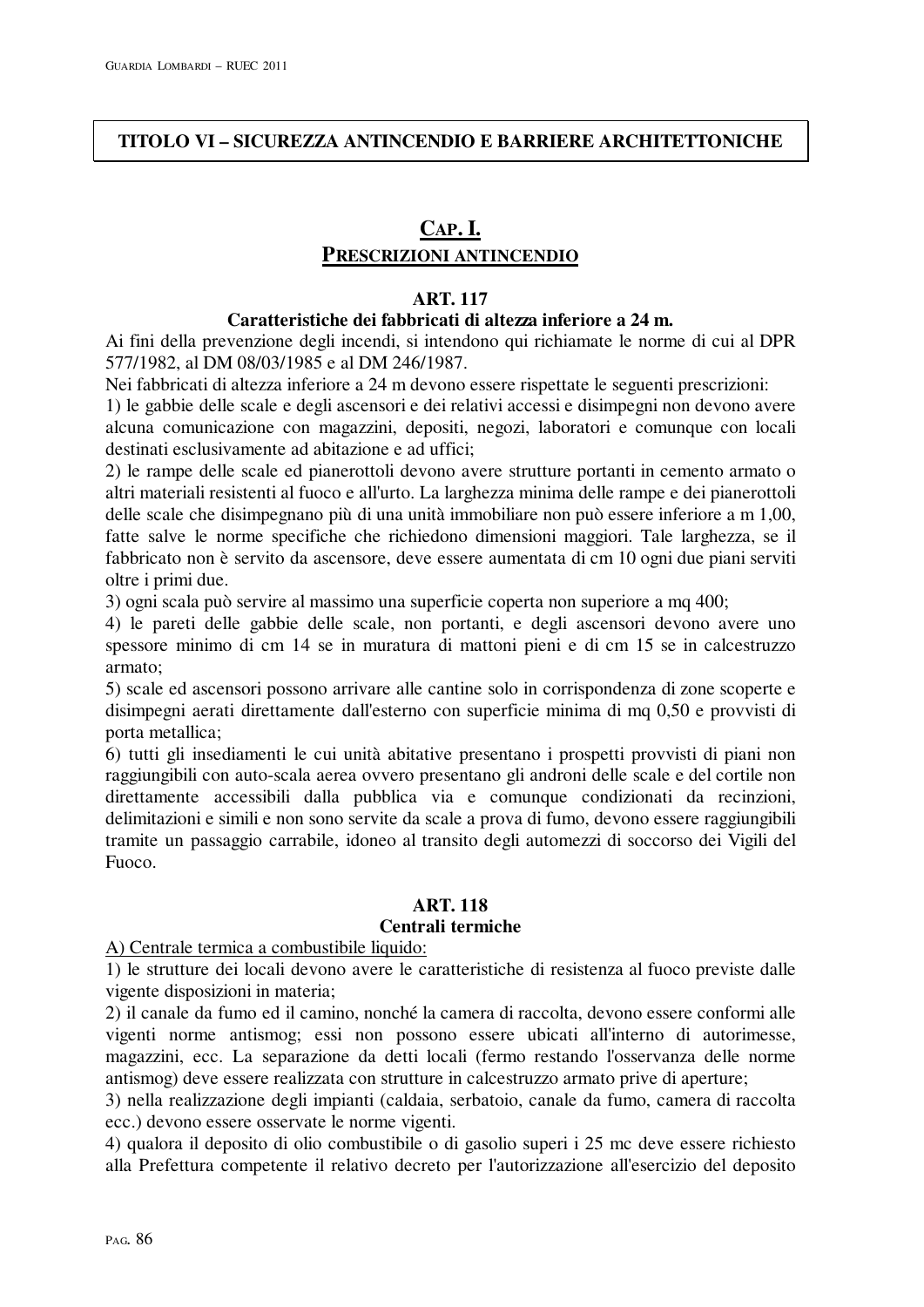stesso.

B) Centrale termica a gas di rete:

1) le aperture di aerazione del locale caldaia devono risultare di superficie non inferiore a quella indicata nei dati caratteristici dell'impianto termico e comunque non inferiore a mq 0,50;

2) le strutture dei locali e dei relativi impianti devono essere realizzate con le caratteristiche previste dalle vigenti disposizioni;

3) il misuratore del gas deve essere installato all'esterno dello stabile;

4) tutti i materiali, gli apparecchi, le installazioni e gli impianti alimentati con gas combustibile devono essere realizzati in conformità alle leggi vigenti per la salvaguardia della sicurezza di cose e persone.

# **ART. 119**

### **Autorimesse**

Per la costruzione e l'esercizio di autorimesse si applicano le norme antincendio di cui al D.M. Interno 01/02/1986 - G.U. n. 38 del 15/02/1986 e, per le autorimesse pubbliche, le ulteriori norme di igiene del lavoro di cui al D.Lgs..09/04/2008, n.81.

Le autorimesse ad uso privato con numero di autoveicoli non superiore a 9, ai fini delle norme di prevenzione degli incendi, devono rispettare le seguenti prescrizioni:

- le eventuali comunicazioni con i locali dell'edificio a diversa destinazione devono essere protette con porta resistente al fuoco per non meno di 30 minuti, dotata di chiusura automatica;
- la superficie di aerazione naturale non deve essere inferiore a 1/30 della superficie in pianta;
- l'altezza del locale non deve essere inferiore a 2.20 metri:
- le strutture orizzontali e verticali devono avere una resistenza al fuoco non inferiore a 60 minuti, nel caso di autorimesse situate in edifici pluriuso, o essere incombustibili e di classe I di reazione al fuoco se del tipo isolato.

L'indicazione circa il numero massimo di autoveicoli che si intendono ricoverare deve risultare da apposita dichiarazione rilasciata al Comune sotto la responsabilità del titolare del diritto all'uso del locale, al quale compete l'obbligo dell'osservanza delle norme precedenti.

Per le autorimesse di tipo diverso si applica la normativa specifica vigente.

Ai fini della fruibilità generale della struttura edilizia, l'autorimessa deve essere servita da ascensori che arrivino alla stessa quota dell'autorimessa, singola o condominiale, ovvero essere raccordata, alla quota di arrivo dell'ascensore ove esista, con rampe pedonali aventi pendenza max dell'8%.

# **ART. 120**

# **Criteri di sicurezza per impianti domestici di gas liquefatto**

Gli impianti per usi domestici funzionanti con gas liquefatto devono essere realizzati a norma della L. 818/1984 e succ. mod., soddisfacendo, inoltre, i seguenti requisiti:

- a) le bombole di gas liquefatto debbono essere collocate all'interno del locale di utilizzazione, in vani chiusi verso l'interno, apribili ed aerati permanentemente verso l'esterno;
- b) le tubazioni fisse metalliche debbono essere protette in corrispondenza delle murature con guaine metalliche, aperte verso l'esterno, chiuse ermeticamente verso l'interno e munite di valvole d'interruzione del flusso;
- c) la tubazione flessibile di collegamento tra la tubazione fissa e l'apparecchio utilizzatore deve essere realizzata con materiale resistente all'usura e all'azione chimica del gas liquefatto, con giunti atti ad evitare fughe di gas.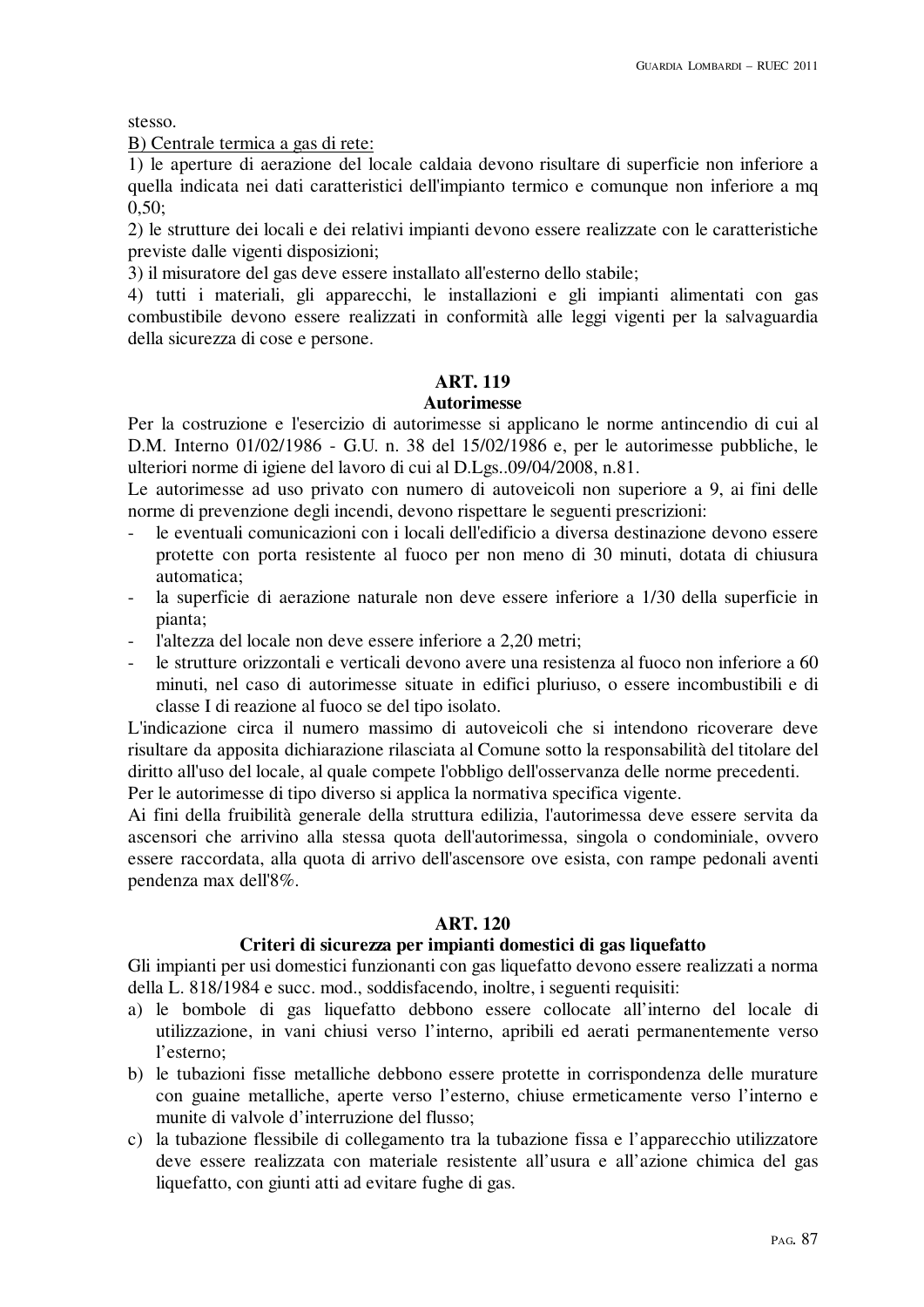# **ART. 121**

# **Criteri di sicurezza per impianti centralizzati di riscaldamento e condizionamento**

Gli impianti di riscaldamento e di condizionamento per edifici di abitazione, uffici, negozi e simili oltre ad essere realizzati secondo le disposizioni vigenti in merito e, quando ne ricorra la necessità, secondo le disposizioni per i luoghi di pubblica frequenza, devono osservare le norme seguenti:

- a) il locale destinato a centrale deve essere accessibile direttamente dall'esterno mediante porta apribile verso l'esterno; salvo i casi in cui ciò sia impossibile e comunque dietro specifica autorizzazione dell'autorità comunale. In ogni caso, tale porta deve prospettare su spazi privati e non su spazi pubblici;
- b) il rifornimento del carburante di qualsiasi genere deve avvenire in modo che l'automezzo rifornente possa sostare senza intralciare la sede stradale; possono essere utilizzate a tale scopo le aree per parcheggio purché adeguatamente ubicate;
- c) prese ed uscite d'aria di impianti di condizionamento di qualsiasi dimensione non possono aprirsi su spazi pubblici se non ad almeno 2,50 m dal marciapiede o, ove questo manca, dalla sistemazione esterna al fabbricato.

# **ART. 122**

# **Rinvio a leggi particolari**

Ascensori o montacarichi con relativi vani di corsa, impianti elettrici e termici, autorimesse, depositi di materiali infiammabili, ecc. sono soggetti alle norme e prescrizioni tecniche emanate degli enti preposti, che qui si intendono richiamate, al pari delle regolamentazioni specifiche valevoli per sale di spettacolo, edifici collettivi, alberghi, scuole, collegi, ospedali, case di cura, industrie, impianti sportivi, ecc.

# **CAP. II. ELIMINAZIONE BARRIERE ARCHITETTONICHE**

# **ART. 123**

# **Prescrizioni e norme generali**

Per facilitare la vita di relazione di tutti i cittadini, compresi gli anziani o i portatori di minorazioni, le costruzioni dovranno essere realizzate nel pieno rispetto delle prescrizioni tecniche, necessarie a garantire l'accessibilità, l'adattabilità, e la visibilità degli edifici privati e di edilizia residenziale pubblica sovvenzionata e agevolata, ai fini del superamento e dell'eliminazione delle barriere architettoniche, di cui al DM 236/236 recante il Regolamento di Attuazione dell'art. 1 della L. 13/1989.

Le soluzioni urbanistico-edilizie dovranno essere finalizzate all'eliminazione delle barriere architettoniche negli edifici, spazi e servizi pubblici ai sensi del DPR 503/1996.

Per barriera architettoniche si intendono:

- a) gli ostacoli fisici che sono fonte di disagio per la mobilità di chiunque ed in particolare di coloro che, per qualsiasi causa, hanno una capacità motoria ridotta o impedita in forma permanente o temporanea;
- b) gli ostacoli che limitano o impediscono a chiunque la comoda e sicura utilizzazione di spazi, attrezzature o componenti;
- c) la mancanza di accorgimenti e segnalazioni che permettono l'orientamento e la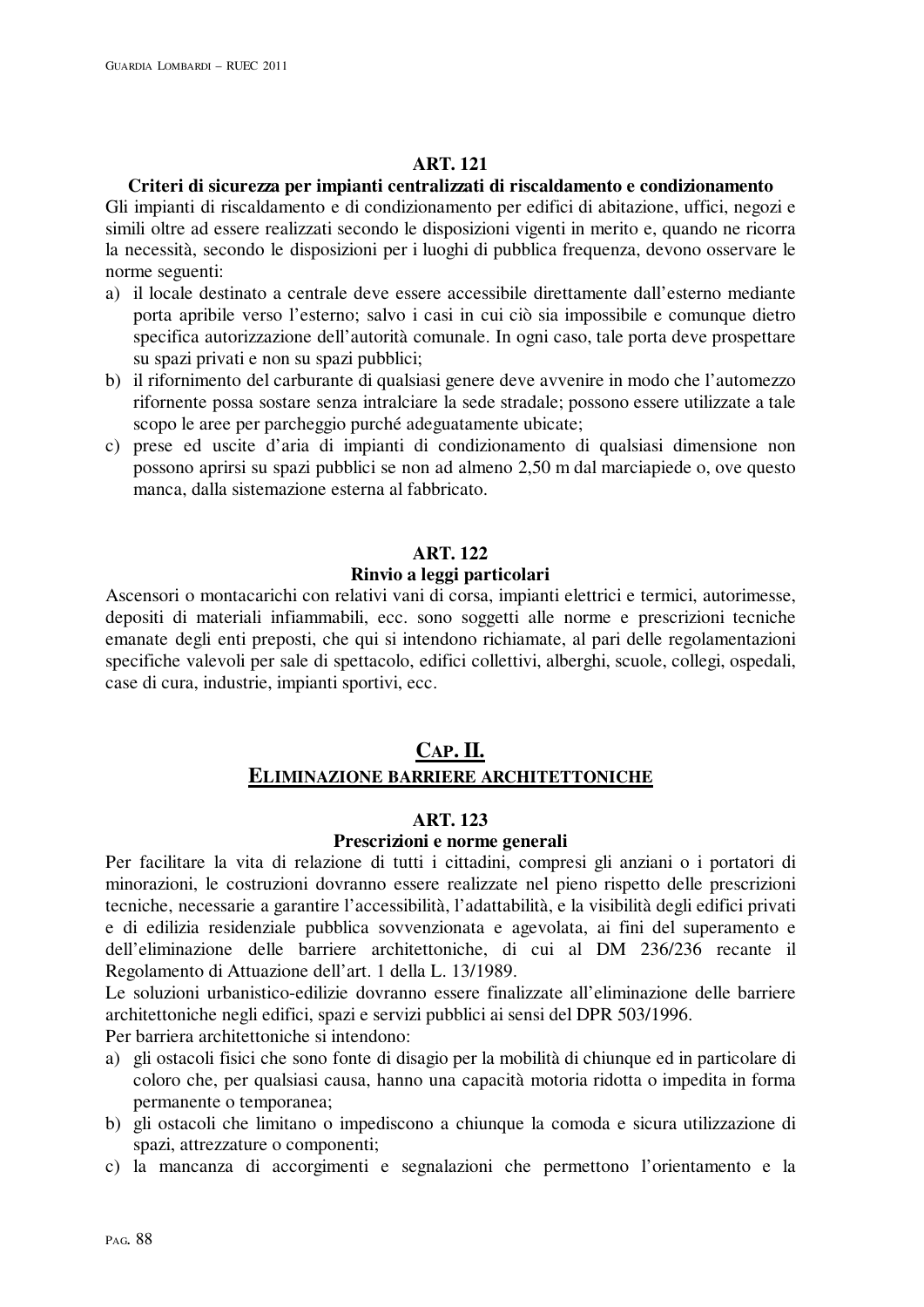riconoscibilità dei luoghi e delle fonti di pericolo per chiunque e in particolare per i non vedenti, per gli ipovedenti e per i non udenti.

Il rilascio del Permesso di Costruire da parte del Responsabile del Settore UTC, per la costruzione, la ristrutturazione o la modificazione di edifici e attrezzature, nonché per le opere di urbanizzazione primaria e secondaria (spazi verdi e di parcheggio, percorsi pedonali, ecc.), è subordinato alla verifica, da parte dell'Amministrazione Comunale, del rispetto delle norme di cui al DM 236/1990, che qui si intende integralmente richiamato. È fatto obbligo all'Amministrazione Comunale l'approvazione del Piano Urbanistico di Circolazione Urbana a servizio dei portatori di handicap e delle categorie svantaggiate, entro e non oltre un anno a far data dall'approvazione del presente Regolamento Urbanistico Edilizio Comunale.

Il rilascio dell'autorizzazione di agibilità e/o abitabilità, nonché della licenza di esercizio quando prescritta, è condizionato alla verifica della conformità dell'opera realizzata all'art. 11 del DM 236/1990.

# **ART. 124**

# **Criteri generali di progettazione**

Gli edifici dovranno essere progettati e costruiti in conformità al DPR 384/1978, alla L. 13/1989, al DM 236/1989, alla L. 118/1971, alla Circ. Min. LL.PP. n. 4809 del 19/06/1968 e alla Circ. Min. Interno n. 1010068/13500.A del 22/03/1972.

Si considerano tre livelli di qualità dello spazio costruito: accessibilità, visitabilità, adattabilità.

1) Fermo restando il rispetto della normativa innanzi citata; la progettazione degli spazi accessibili è inderogabilmente sottoposta alle seguenti prescrizioni:

- a) porte: deve essere garantito il passaggio della persona in carrozzina attraverso il dimensionamento e la tipologia della porta e l'adeguata sistemazione degli spazi antistanti e retrostanti;
- b) pavimenti: i pavimenti devono essere orizzontali, complanari e non sdrucciolevoli, in modo da garantire la massima sicurezza. I dislivelli e le irregolarità, qualora presenti, devono essere segnalati per mezzo di variazioni cromatiche;
- c) infissi interni: le finestre, le porte-finestre, ecc., devono garantire il facile utilizzo da parte di persone disabili, sia per la tipologia che per la collocazione dei meccanismi di apertura;
- d) terminali impianti: tutti gli interruttori, regolatori, campanelli, ecc., degli impianti (elettrici, idrici, del gas, di condizionamento, di riscaldamento, di allarme e di comunicazione) devono essere facilmente individuabili per le persone con difficoltà sensoriali e raggiungibili anche dalle persone in carrozzina.
- e) servizi igienici lavabo: nei locali adibiti a servizi igienici deve essere garantito l'accesso e l'utilizzo dei sanitari anche alla persona disabile, prevedendo spazi sufficienti alle manovre di una carrozzina. Le porte devono essere scorrevoli e con apertura verso l'esterno. Il lavandino deve permettere l'accostamento frontale della persona in carrozzina.
- f) w.c., bidè: deve essere garantito l'accostamento laterale della carrozzina alla tazza e, ove presente, al bidè. In caso di adeguamento è consentita l'eliminazione del bidè per garantire un adeguato spazio per l'accostamento al w.c.
- g) doccia, vasca: deve essere garantito l'accostamento della carrozzina alla vasca ed il trasferimento dalla carrozzina al sedile della doccia.
- h) cucina: preferibilmente le attrezzature per la preparazione e la cottura dei cibi devono essere posti sulla stessa parete o su pareti contigue, garantendo la continuità del piano di lavoro. La persona in carrozzina deve potersi accostare ai principali apparecchi.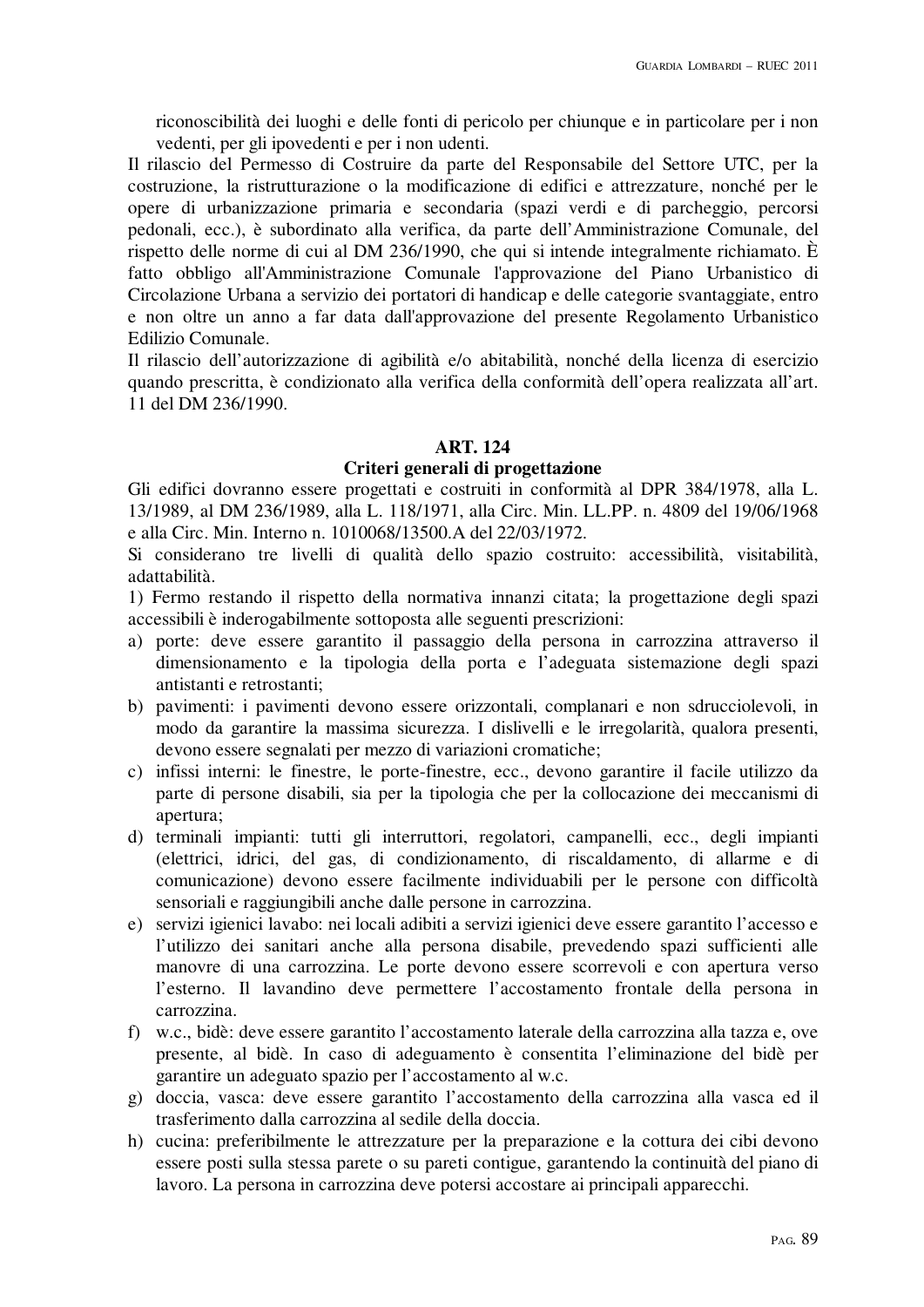- i) balconi e terrazze**:** gli spazi di pertinenza degli alloggi debbono essere accessibili e sicuri.
- j) percorsi orizzontali: corridoi e percorsi orizzontali devono avere un andamento il più possibile regolare, i cambiamenti di direzione devono essere evidenziati, la larghezza dei percorsi deve garantire un agevole accesso agli alloggi.
- k) scale: le scale devono presentare un andamento regolare ed omogeneo per tutto il loro sviluppo; le rampe devono avere possibilmente lo stesso numero di gradini e questi ultimi devono avere la stessa alzata e pedata. Inoltre le scale delle parti comuni degli edifici aperti al pubblico devono: permettere il passaggio di due persone, il transito di una barella (con inclinazione massima del 15%), arrestare la caduta di un corpo tramite un limitato sviluppo della rampa o per mezzo di un ripiano, avere il corrimano su entrambi i lati, essere dotate di illuminazione naturale e/o artificiale e percepibili anche ai non vedenti.
- l) rampe: la rampa deve permettere alla persona che fa uso di carrozzina di superare agevolmente e senza eccessivo affaticamento un dislivello.
- m) ascensore: le dimensioni della cabina, il sistema di apertura delle porte, di livellamento al piano, il posizionamento della bottoniera e i tempi di apertura e chiusura devono garantirne l'uso da parte di una persona in carrozzina.
- n) servoscala: tale apparecchiatura è consentita in alternativa a rampe od ascensori per gli interventi di adeguamento o per superare dislivelli contenuti.
- o) elevatore: tale apparecchiatura è consentita in alternativa a rampe od ascensori per gli interventi di adeguamento o per superare dislivelli contenuti. Deve essere dotata di sistemi anticaduta, anticesoiamento, antischiacciamento, antiurto, di sicurezza elettrica e di sicurezza meccanica.
- p) autorimesse: devono essere agevolmente collegate con gli spazi esterni e con gli apparecchi di risalita. Negli edifici aperti al pubblico un posto su cinquanta deve essere riservato per i veicoli delle persone disabili.
- q) percorsi esterni: devono presentare un andamento regolare e svolgersi in orizzontale o con pendenze minime.
- r) parcheggi: debbono essere complanari o raccordati mediante rampe alle aree pedonali.

2) Per i criteri di progettazione relativi alla visitabilità e alla adattabilità sono interamente richiamati gli artt. 5 e 6 del DM 236/1989.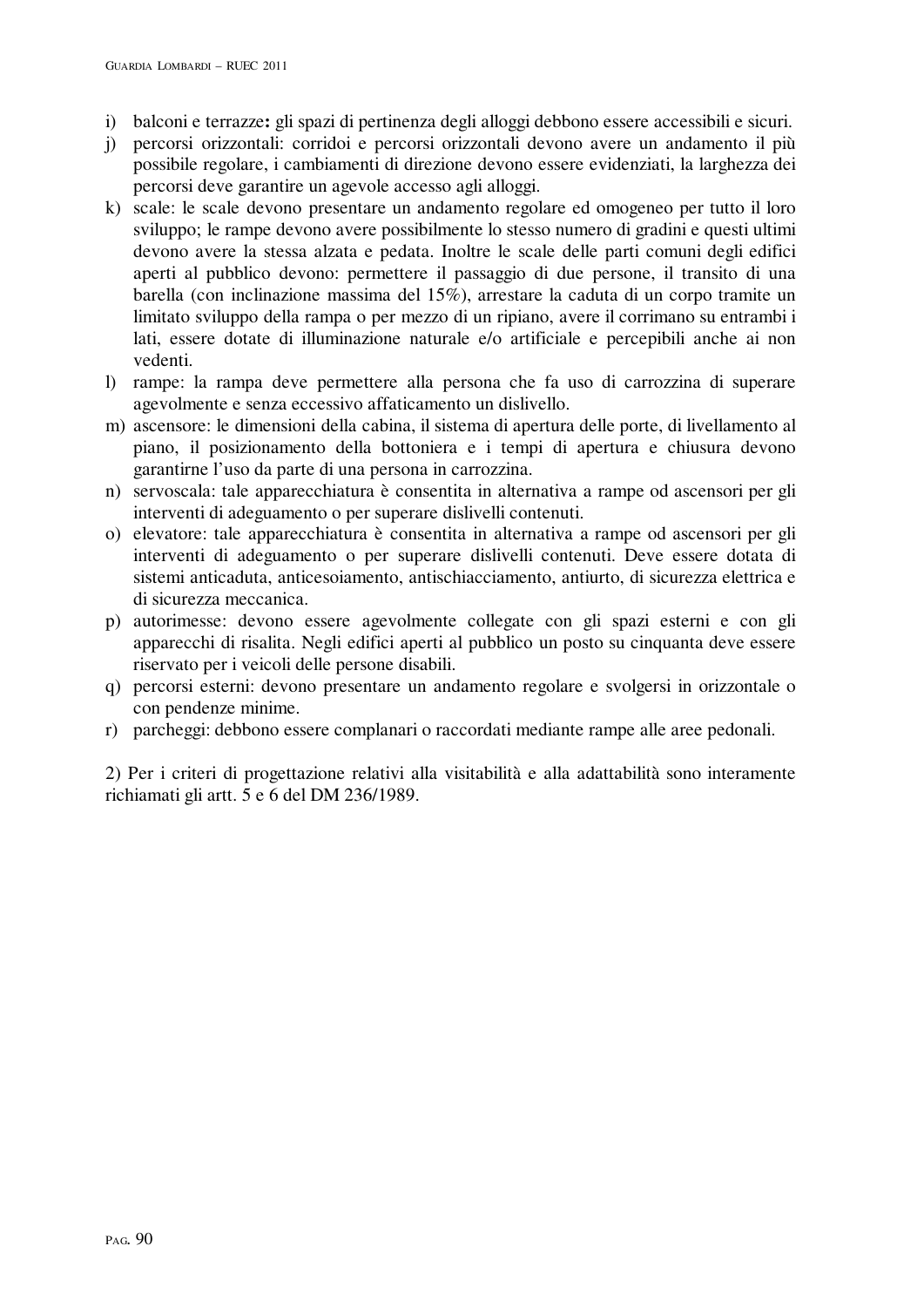# **TITOLO VII - NORME DI TUTELA SPECIALE DEL CENTRO STORICO**

### **ART. 125**

# **Tutela speciale del Centro Storico**

Nella Zona omogenea **"A –Centro Storico"** individuata dal Piano Urbanistico Comunale e nelle zone comunque caratterizzate da particolare interesse storico-artistico-ambientale e dalla diffusa presenza di edifici e di elementi architettonici di notevole pregio, anche qualora perimetrate ai sensi della L.R. n.26/2002, è prescritta la conservazione ed il mantenimento degli elementi di valore storico, architettonico, tipologico e documentale dell'esistente patrimonio edilizio-urbanistico e del relativo tessuto viario.

Tale prescrizione trova attuazione anche mediante l'integrale rispetto delle disposizioni impartite dalle Norme di Attuazione dello strumento urbanistico generale e degli strumenti attuativi (Piano di Recupero, ecc.), nonché dal presente RUEC.

Nelle aree disciplinate da Piano di Recupero, fino all'approvazione dello strumento attuativo potranno essere eseguiti solo gli interventi all'uopo specificati dalle NTA del PUC.

Nelle parti di territorio ove con i predetti valori storico-architettonici o tipologicodocumentali siano compresenti caratteristiche di ruralità, si applicano le ulteriori disposizioni di cui al Titolo VIII (*Norme di tutela del Paesaggio Rurale*).

# **ART. 126**

# **Limitazioni alle variazioni di destinazione d'uso**

Nelle parti di territorio di cui al primo comma dell'articolo precedente, in accordo con le indicazioni e i limiti fissati dal P.U.C., dagli strumenti attuativi e dai piani di settore, ivi compreso lo Strumento comunale di cui all'art.13 della L.R. n.1/2000, è favorito il mantenimento e/o il recupero della funzione residenziale e delle attività tradizionali, migliorando il livello qualitativo della funzione abitativa e la dotazione di servizi pubblici e sociali.

A tal fine si distinguono i seguenti raggruppamenti di funzioni :

- "funzioni privilegiate":
	- funzione residenziale:
	- attività tradizionali (artigianato artistico o di servizio, attività turistico-ricettive alberghiere ed extralberghiere, attività direzionali pubbliche, ecc.);
	- servizi primari alla residenza (esercizi commerciali di vicinato, servizi pubblici e privati, pubblici esercizi, circoli ricreativi, studi professionali ed uffici privati in genere, associazioni ed enti culturali pubblici e privati, ecc.);
- "funzioni vietate":
	- attività commerciali di grande distribuzione ed attività commerciali all'ingrosso;
	- attività industriali di superficie complessiva superiore a mq. 1.000 per ogni unità, compresi i magazzini e depositi;
	- attività nocive, dannose o comunque non ammesse da norme vigenti nelle zone residenziali;
	- depositi, anche a cielo aperto, di materiali infiammabili, nocivi o maleodoranti;
	- ogni altra funzione comunque incompatibile con la residenza;
- "funzioni tollerate":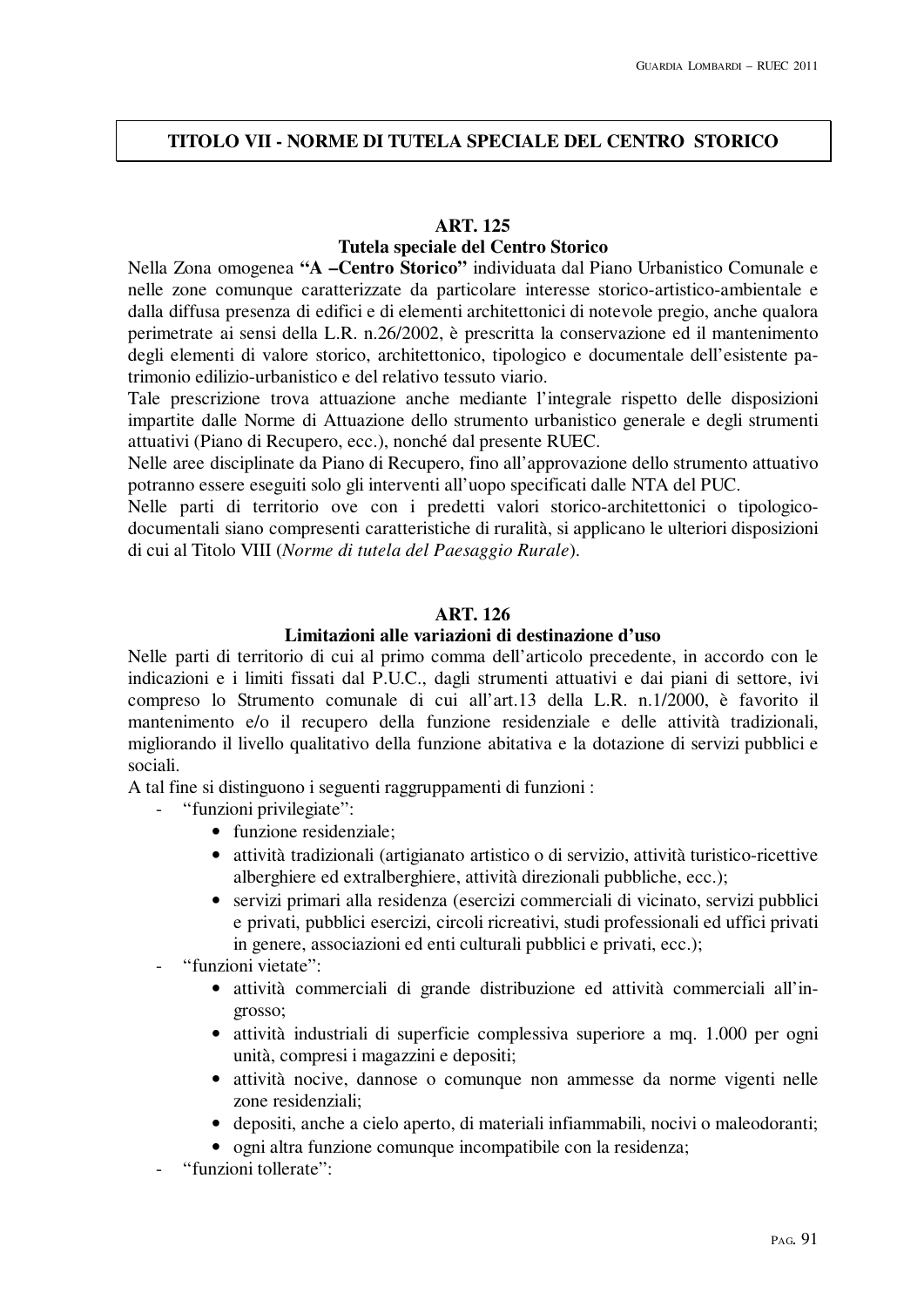• destinazioni d'uso diverse da quelle privilegiate e da quelle vietate.

Per conseguire i fini di tutela di cui all'articolo precedente, sono stabilite le seguenti disposizioni in materia di variazione di destinazione d'uso :

- sono ammessi i mutamenti di destinazione d'uso da una funzione vietata verso una funzione tollerata o una funzione privilegiata;
- sono vietati i mutamenti di destinazione d'uso verso una funzione vietata, anche quando la destinazione in atto già rientri tra quelle vietate; nel caso di interventi che prevedano il semplice mantenimento di funzioni vietate in atto sono ammessi soltanto interventi di manutenzione ordinaria, straordinaria e risanamento conservativo;
- sono ammessi i mutamenti di destinazione d'uso da una funzione tollerata verso un'altra funzione tollerata o una funzione privilegiata;
- sono ammessi i mutamenti di destinazione d'uso tra l'una e l'altra delle funzioni privilegiate, ferme restando eventuali prescrizioni particolari contenute nei piani di settore;
- non è mai ammesso sostituire una funzione privilegiata con funzioni tollerate o vietate. Tale limitazione può non applicarsi nel caso di edifici di rilevante valore storico-architettonico che, seppur già adibiti ad una delle funzioni privilegiate, per le loro peculiari caratteristiche architettoniche o decorative si rivelino incompatibili con la funzione in atto.

### **ART. 127**

# **Prescrizioni di carattere edilizio – manutenzione e tenuta del decoro**

Gli interventi edilizi consentiti sono quelli individuati dal Piano Urbanistico Comunale e dai Piani Urbanistici Attuativi per le aree da essi disciplinate, nel rispetto delle relative limitazioni qualitative e quantitative e con le limitazioni di cui alle Norme allegate agli strumenti di pianificazione della competente Autorità di Bacino in materia di rischio idrogeologico e idraulico, nonché nel rispetto degli strumenti di pianificazione sovraordinati.

Nel caso di demolizioni e ricostruzioni, ove consentite, ovvero di ristrutturazioni edilizie in genere, la pendenza delle falde del tetto non potrà superare il 35%, salvo il caso di maggiori pendenze preesistenti.

Non è consentita la sostituzione di coperture a falda con coperture piane, se non nel caso di corpi edilizi minori, estranei al tessuto più antico ed ubicati a quota nettamente inferiore rispetto a quella della gronda dell'edificio principale e sempre che non prospettino sulla pubblica via.

Nel caso di realizzazione di volumi tecnici ed impianti tecnologici in copertura, qualsiasi sia la categoria di intervento prevista per l'edificio, i progetti dovranno prevedere posizioni e tecniche esecutive tali da minimizzare l'alterazione delle coperture, fermo restando che gli interventi medesimi non sono ammessi quando l'alterazione introdotta risulti particolarmente pregiudizievole o comunque incompatibile con il valore architettonico, ambientale o tipologico del contesto in cui dovrebbero inserirsi.

E' sempre ammessa la sostituzione delle coperture piane o semipiane con coperture a falde inclinate, di pendenza contenuta nei limiti prescritti dal presente articolo. In tali casi la sostituzione si ritiene ininfluente ai soli fini della determinazione della sagoma dell'edificio. L'utilizzazione dei sottotetti risultanti dalla sostituzione è ammessa con le limitazioni previste dal presente Regolamento e dalle Norme di attuazione del P.U.C. e degli strumenti attuativi.

Fatte salve le maggiori restrizioni per edifici di interesse storico-architettonico, tipologico e documentale, qualsiasi intervento sul patrimonio edilizio esistente suscettibile di modificare l'aspetto esteriore degli edifici dovrà prevedere l'impiego di materiali, colori e tecniche esecutive compatibili con l'immagine complessiva del contesto e con quelle della tradizione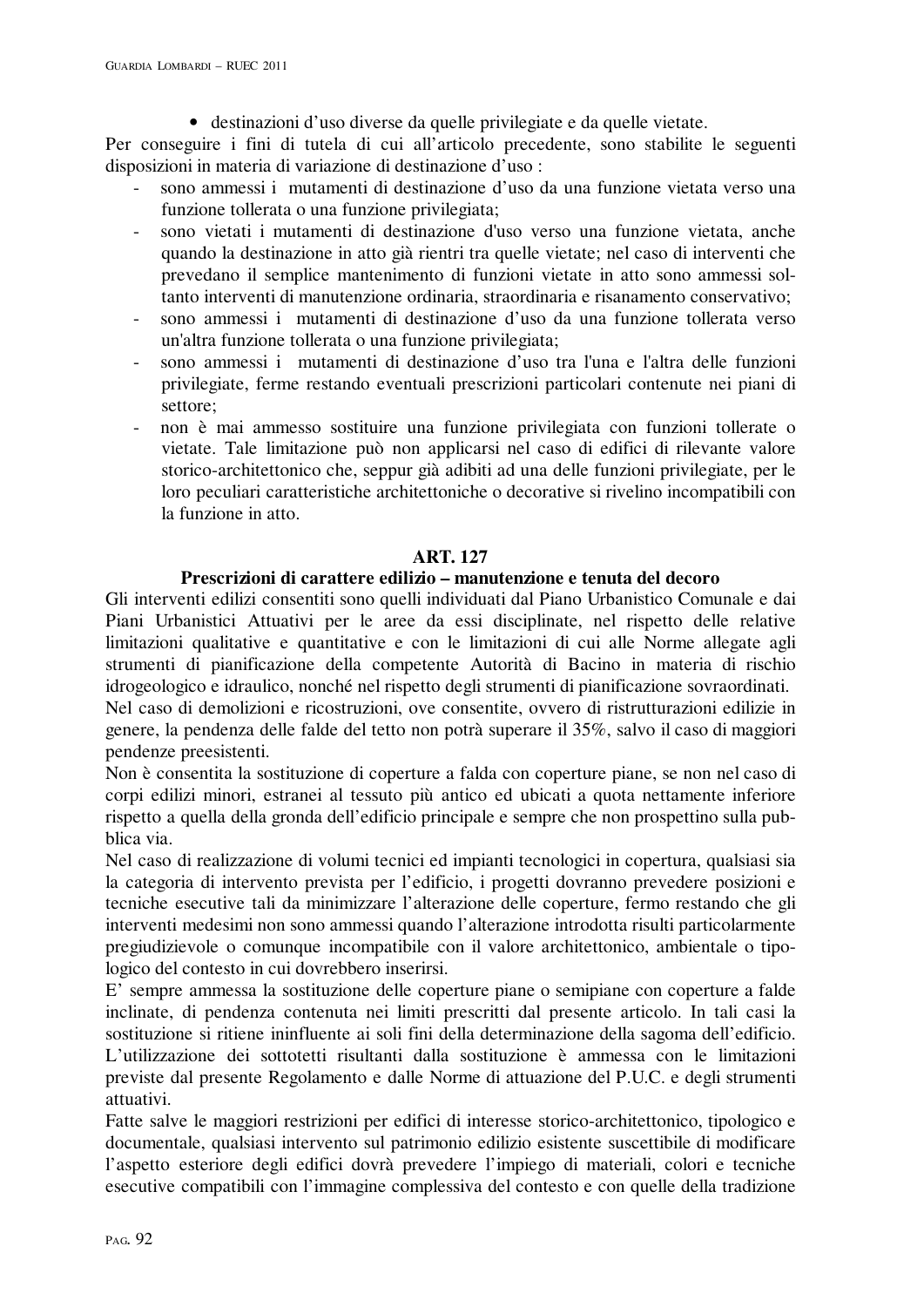locale.

Ai sensi dell'art.5, comma 12-bis, L.R. n.16/2002, introdotto dall'art.49 della L.R. n.16/2004, sulla facciata degli stabili siti nei centri storici è vietata l'installazione di apparecchi di condizionamento d'aria, caldaie, tubazioni e antenne, nonché l'inserimento di nuovi elementi che compromettono il decoro architettonico degli stessi.

# **ART. 128**

# **Disciplina delle aree scoperte di pertinenza degli edifici**

Le aree scoperte di pertinenza degli edifici sottoposti al regime di tutela di cui al presente Titolo sono soggette alle seguenti prescrizioni:

- le pavimentazioni esterne originarie o di valore tipologico-documentario dovranno essere mantenute e conservate nei loro caratteri originari. Detti elementi, qualora rimossi per consentire l'esecuzione di altri interventi, dovranno essere ricollocati in opera nel rispetto del disegno e della finitura preesistenti;
- ringhiere, corrimano, grate e cancelli di ogni tipo, ivi comprese le recinzioni, dovranno essere realizzate mediante l'impiego di materiali, colori e tecniche esecutive compatibili con l'immagine complessiva del contesto e con quelle della tradizione locale, sia in caso di nuove realizzazioni, sia in caso di interventi sull'esistente. E' espressamente vietato l'uso di alluminio anodizzato.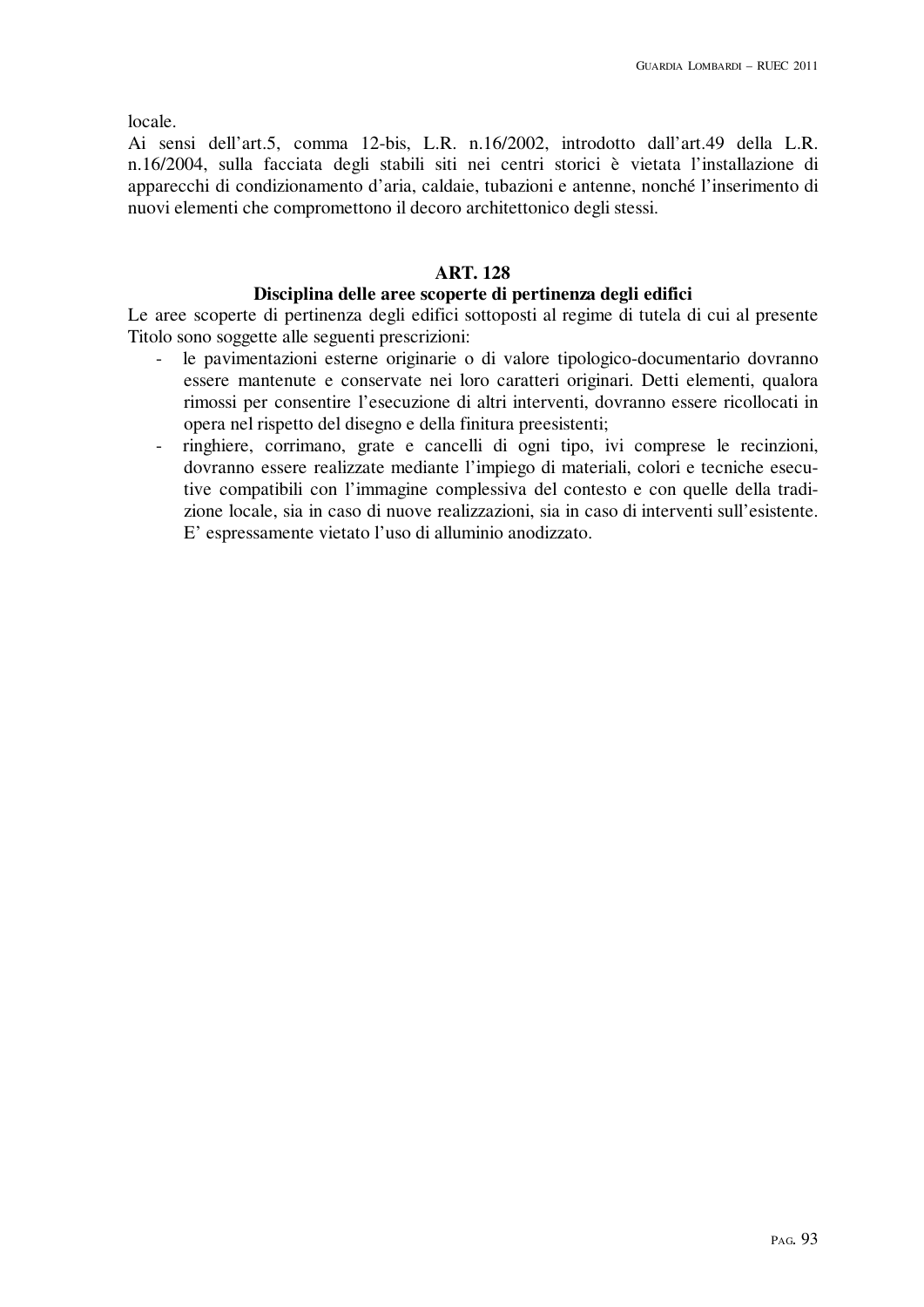# **TITOLO VIII – NORME DI TUTELA DEL PAESAGGIO RURALE E DELLE AREE AGRICOLE IN GENERE**

# **ART. 129**

# **Tutela del paesaggio rurale**

Nell'ambito del Paesaggio Rurale è prescritta la conservazione ed il mantenimento dei valori storici, architettonici, tipologici e documentari dell'esistente patrimonio edilizio-urbanistico e del relativo tessuto viario.

La prescrizione di cui al primo comma trova attuazione soprattutto mediante l'integrale rispetto delle disposizioni impartite per il suddetto ambito dalle Norme di Attuazione del P.U.C. e degli eventuali Piani Urbanistici Attuativi, nonché dal presente Regolamento Urbanistico Edilizio Comunale.

# **ART. 130**

### **Destinazioni d'uso ammissibili**

Nelle zone omogenee di cui agli articoli 14, 19, 20, 21 e 22 delle Norme Tecniche di Attuazione allegate al Piano Urbanistico Comunale, sono consentite, nel rispetto della legislazione vigente e secondo quanto specificamente previsto dagli strumenti urbanistici anche di settore, le seguenti destinazioni:

- usi collegati allo svolgimento delle attività agro-forestali, compresa la funzione residenziale a servizio dei fondi agricoli con le relative pertinenze;
- allevamenti e coltivazioni, fatto salvo quanto specificamente previsto all'art.14 delle Norme Tecniche di Attuazione del PUC (Zona ES);
- attività di trasformazione agro-alimentare ed enogastronomiche, nonché attività produttive compatibili, anche ai fini dell'applicazione delle Misure previste dal PSR 2007-2013 e dai POR FESR e FSE 2007-2013, salvo quanto espressamente vietato per ciascuna Zona dalle NTA del PUC;
- uso misto, anche in conseguenza della riconversione di attività agricole in attività del settore artigianale, commerciale e della piccola industria agro-alimentare, anche ai fini dell'applicazione delle Misure previste dal PSR 2007-2013. Tali attività vanno comunque contenute per dimensioni produttive e per uso della risorsa suolo secondo quanto disposto dal PUC e dai relativi strumenti attuativi;
- pubblici esercizi ed esercizi di vicinato secondo le previsioni del SIAD ex art.13, L.R. n.1/2000 e s.m.i.;
- attività agrituristiche e ricettive extralberghiere, queste ultime qualora sussistano i requisiti di cui alla L.R. 24 novembre 2001 n.17.

Non sono consentite le attività nocive, dannose o comunque non ammesse da norme vigenti nelle zone a caratterizzazione agricola e/o rurale.

Sono sempre ammessi i mutamenti di destinazione d'uso da una funzione non consentita verso una funzione consentita, nonché mutamenti tra destinazioni consentite, secondo le procedure di cui alla L.R. n.19/2001.

E' vietato il mutamento di destinazione d'uso verso una funzione non consentita, anche quando la destinazione in atto già rientri tra quelle vietate.

Nel caso di interventi che prevedano il semplice mantenimento di funzioni preesistenti non consentite, sono ammessi interventi di manutenzione ordinaria, straordinaria, risanamento conservativo e ristrutturazione edilizia.

Ferma restando l'osservanza delle norme di cui al presente Titolo, sono consentiti gli interventi di recupero, riqualificazione, ristrutturazione e ampliamento di impianti e strutture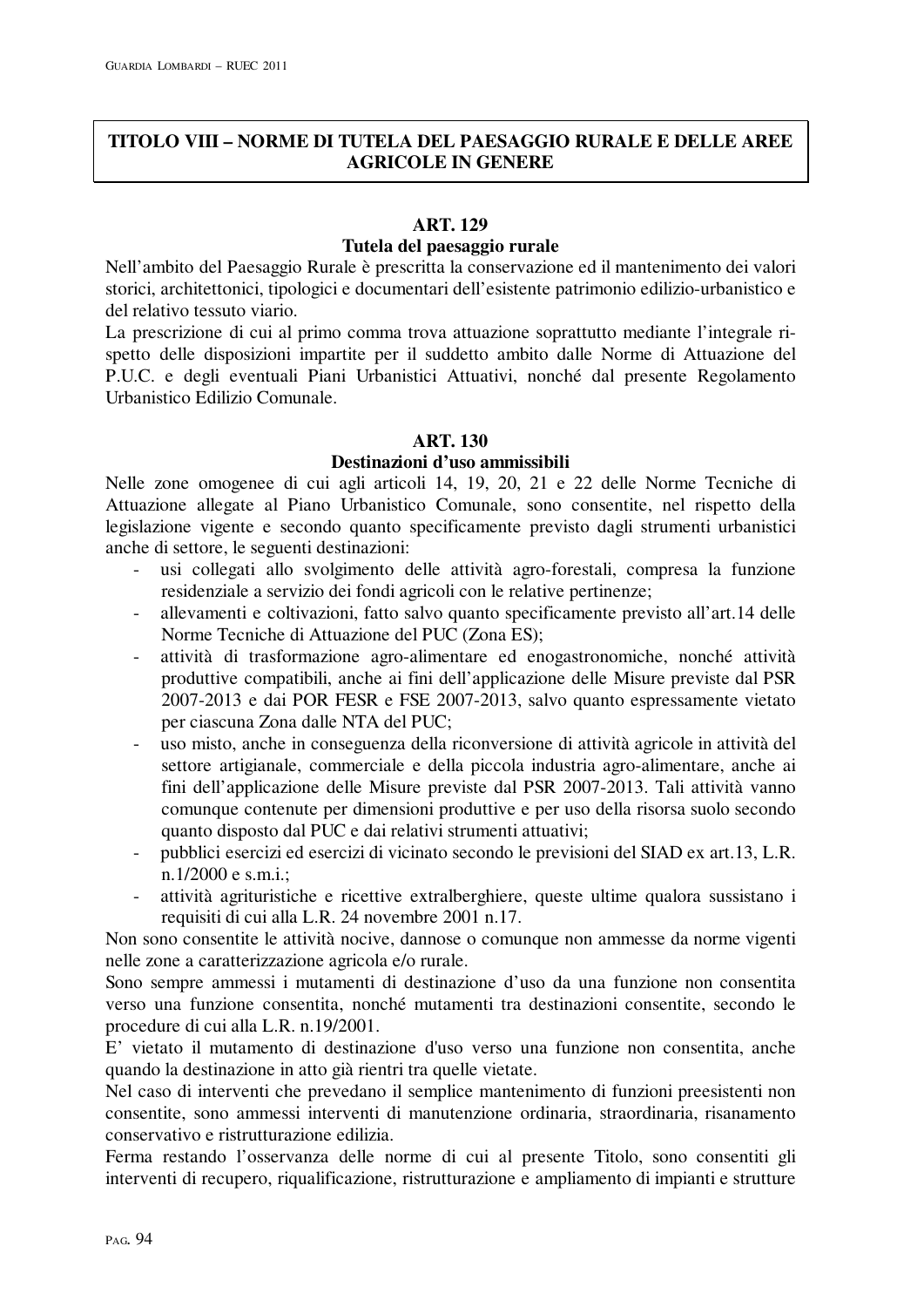destinate ad attività produttive compatibili, artigianali, commerciali e similari preesistenti nelle zone omogenee previste dal PUC di cui agli artt. 14, 19, 20, 21 e 22 delle relative Norme Tecniche di Attuazione, configurate o non negli elaborati del PUC stesso, con atto abilitativo diretto mediante l'applicazione della disciplina di cui all'art.18 delle stesse NTA all'area posseduta alla data di adozione del RUEC e nel rispetto dei parametri della zona di riferimento dell'attività richiesta.

#### **ART. 131**

#### **Prescrizioni di carattere edilizio**

Per gli immobili aventi valore storico-architettonico e ambientale si applicano le prescrizioni di carattere edilizio di cui all'art. 127, Titolo VII, del presente Regolamento.

Per le nuove edificazioni e nel caso di interventi su edifici di recente costruzione, la compatibilità con il contesto ambientale non è necessariamente conseguita mediante il ricorso a tecniche tradizionali ma può essere assicurata anche mediante un progettazione particolarmente accurata che, pur ricorrendo a tecniche contemporanee, assicuri comunque, mediante l'uso di materiali e colori compatibili con il contesto, il corretto inserimento di edifici che possono anche qualificarsi apertamente come prodotti dell'architettura contemporanea.

In tutti i casi è comunque da preferirsi il ricorso a soluzioni tecniche e tecnologiche afferenti ai principi della bioarchitettura.

E' consentito l'asservimento di tutti i terreni di proprietà. E' altresì consentito l'asservimento di terreni di proprietà diversa da quella del richiedente mediante rogito notarile.

E' vietata la demolizione, anche parziale, di manufatti costituenti testimonianza della tradizione rurale produttiva e residenziale.

# **ART. 132**

### **Aree scoperte di pertinenza**

Le aree scoperte di pertinenza degli edifici sono soggette alle seguenti ulteriori prescrizioni:

- sono vietati l'abbattimento e/o la rimozione di alberi e piantagioni secolari, nonché la piantumazione di essenze di medio e alto fusto non autoctone, escluse le piantagioni da frutto a scopo produttivo;
- le aree scoperte che rivestano valore storico tipologico o documentario (aie, cortili e simili) non potranno essere frazionate fisicamente, neppure con recinzioni di modesta rilevanza edilizia (quali quella con paletti metallici e rete a maglia sciolta);
- le pavimentazioni esterne originarie o di valore tipologico-documentale dovranno essere mantenute e conservate nei loro caratteri originari. Detti elementi, qualora rimossi per consentire l'esecuzione di altri interventi, dovranno essere ricollocati in opera nel rispetto del disegno e della finitura preesistenti;
- ringhiere, corrimano, grate e cancelli di ogni tipo, ivi comprese le recinzioni, dovranno essere realizzate mediante l'impiego di materiali, colori e tecniche esecutive compatibili con l'immagine complessiva del contesto e con quelle della tradizione locale, sia in caso di nuove realizzazioni, sia in caso di interventi sull'esistente. E' espressamente vietato l'uso di alluminio anodizzato. Ove reso possibile dalla specificità dei casi, è da privilegiare la scelta di tecniche di ingegneria naturalistica descritte nell'allegato tecnico alla delibera di G.R. n. 3417 del 12.07.2002 (integrato con delib. di G.R. n.4084 del 20.09.2002) eseguiti secondo il Regolamento emanato con D.P.G.R.C. n.574 del 22.07.2002 e con le precisazioni di cui alla delib. di G.R.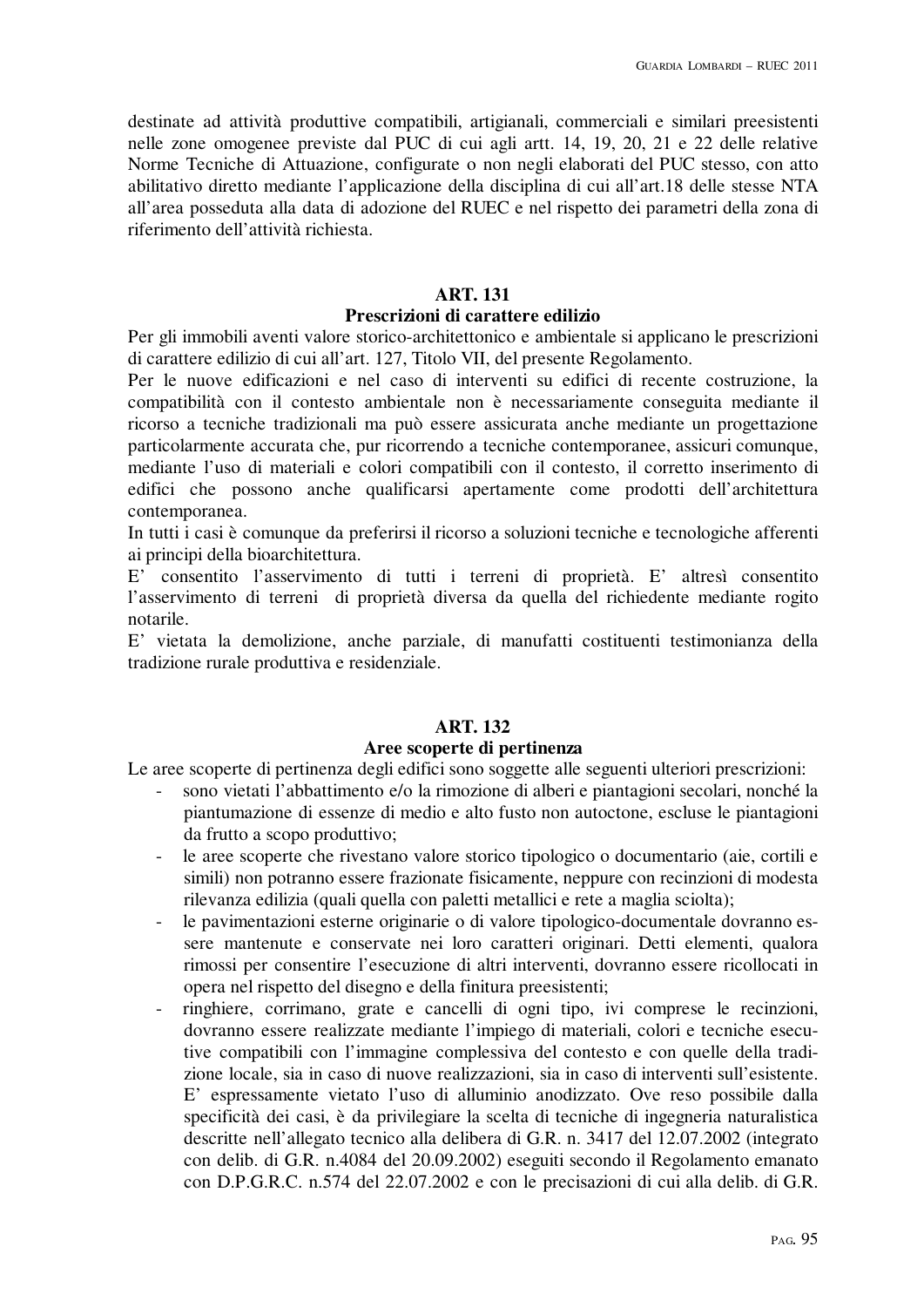n.6210 del 20.12.02.

# **ART. 133**

### **Opere di sistemazione del terreno e regimentazione delle acque**

Le opere di sistemazione del terreno e di regimentazione delle acque, ivi comprese le opere di consolidamento per i fenomeni franosi ed erosivi, vanno eseguite con tecniche di ingegneria naturalistica. Tecniche diverse saranno valutate nella loro compatibilità ambientale caso per caso, previa certificazione della inapplicabilità della tecnica di ingegneria naturalistica da parte di istituti scientifici o universitari per interventi pubblici di rilevante entità, ovvero con perizie geologiche per gli altri casi.

In ogni caso le predette tecniche di ingegneria naturalistica dovranno essere progettate e realizzate coerentemente alla delibera di G.R. n. 3417 del 12.07.2002 e al relativo allegato tecnico (integrato con delib. di G.R. n.4084 del 20.09.2002), secondo le prescrizioni dell'apposito regolamento regionale.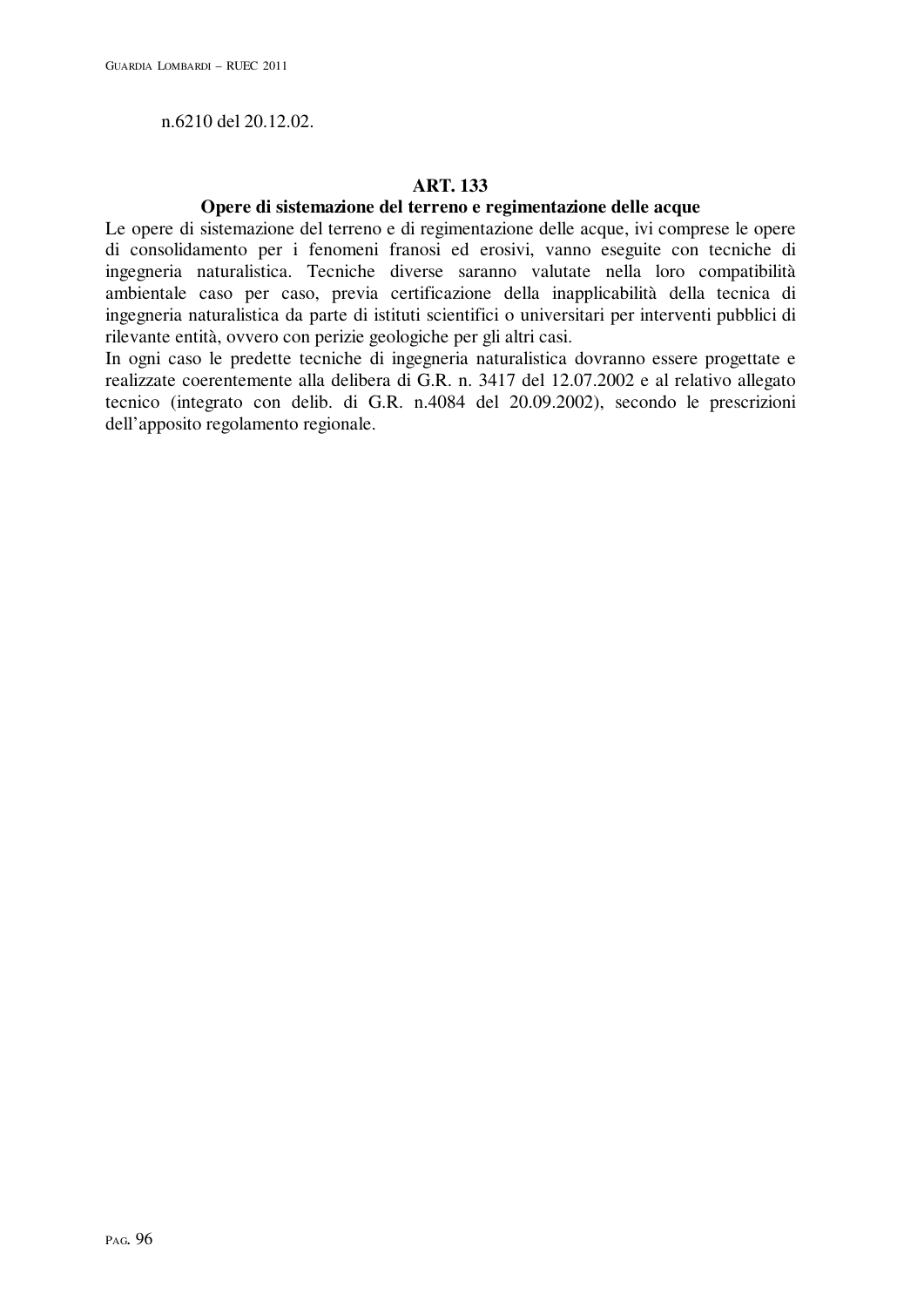# **TITOLO IX - DISCIPLINA DEI FABBRICATI RURALI**

### **ART. 134**

### **Norme edilizie**

Le costruzioni rurali destinate ad abitazione devono essere possibilmente isolate, in modo da evitare l'addossamento delle murature a terrapieni e simili, e costruite di regola nelle zone più elevate del podere ed in luogo asciutto. Si applicano alle abitazioni rurali tutte le disposizioni relative alle costruzioni residenziali contenute nel presente Regolamento Urbanistico Edilizio Comunale e dal D.M. 5/7/1975, salvo quanto diversamente stabilito nel presente Titolo.

E' consentito il cambio di destinazione d'uso, ai sensi dell'art.2, co. 8, della L.R. n.19/2001 e s.m.i., per attività integrative ed accessorie, terziarie produttive, compatibili con l'ambiente, ferma restando la prevalenza delle destinazioni d'uso preesistenti.

Il pavimento di pianterreno destinato ad uso abitazione deve essere sopraelevato di 0,30 m almeno, rispetto al piano di campagna o a quella di cortile, e 0,60 m sul livello più alto cui possono giungere i corsi d'acqua e gli stagni che si trovano nelle adiacenze.

I piani seminterrati non possono essere adibiti ad uso abitazione. Ogni abitazione deve essere fornita di energia elettrica, anche prodotta con generatore autonomo. Ai fini del calcolo del rapporto planovolumetrico si deve tenere conto anche delle volumetrie esistenti, da computare come di seguito descritto:

- le volumetrie esistenti alla data di entrata in vigore della legge 765/1967 (31/08/1967) sono escluse dal computo dei volumi esistenti;
- le volumetrie realizzate dal 31.08.67 alla data di entrata in vigore della legge 10/1977 (30/01/1977) debbono essere computate con il rapporto di 0,10 mc/mq;
- le volumetrie realizzate dal 30/01/1977 alla data di entrata in vigore della L.R. 14/1982 (30/03/1982) vanno computate, ai sensi della L. 10/1977, con l'indice di 0,03 mc/mq e 0,07 mc/mq per le pertinenze;
- le volumetrie realizzate successivamente alla data di entrata in vigore della L.R. 14/1982 vanno computate con le modalità previste dalla L.R. 2/1987, sulla base di idonea certificazione da allegare alla richiesta di Permesso di Costruire.

E' vietato l'uso di lamiere zincate, di intonaco al quarzo e di tegole canadesi. Per la ristrutturazione o ricostruzione dei depositi esistenti, nonché per quelli di nuova edificazione, si prescinde dalla applicazione e verifica degli indici urbanistici per manufatti aventi superficie netta utilizzabile, su di un unico livello, inferiore o uguale a trenta metri quadrati, fermo restante il rispetto delle distanze previste dal P.U.C. per le zone agricole. Tali manufatti debbono essere realizzati in muratura ordinaria con intonaco rustico di colore bianco, con copertura a falde inclinate e sovrastante manto di coppi.

# **ART. 135**

#### **Norme igieniche**

Ogni abitazione rurale deve essere provvista di acqua potabile attinta all'acquedotto pubblico o a un pozzo costruito secondo le norme vigenti, chiuso e provvisto di pompa.

Ogni alloggio deve essere provvisto di locale accessorio, classificato come S, e dotato dei seguenti impianti igienici: vaso, bidè, vasca da bagno o doccia e lavabo, accessibile da apposito locale di disimpegno, aerato ed illuminato direttamente dall'esterno.

Per lo scarico delle acque piovane, nere e luride devono osservarsi le disposizioni del precedente art. 89.

Gli impianti per la depurazione delle acque nere e luride devono essere sistemati in modo da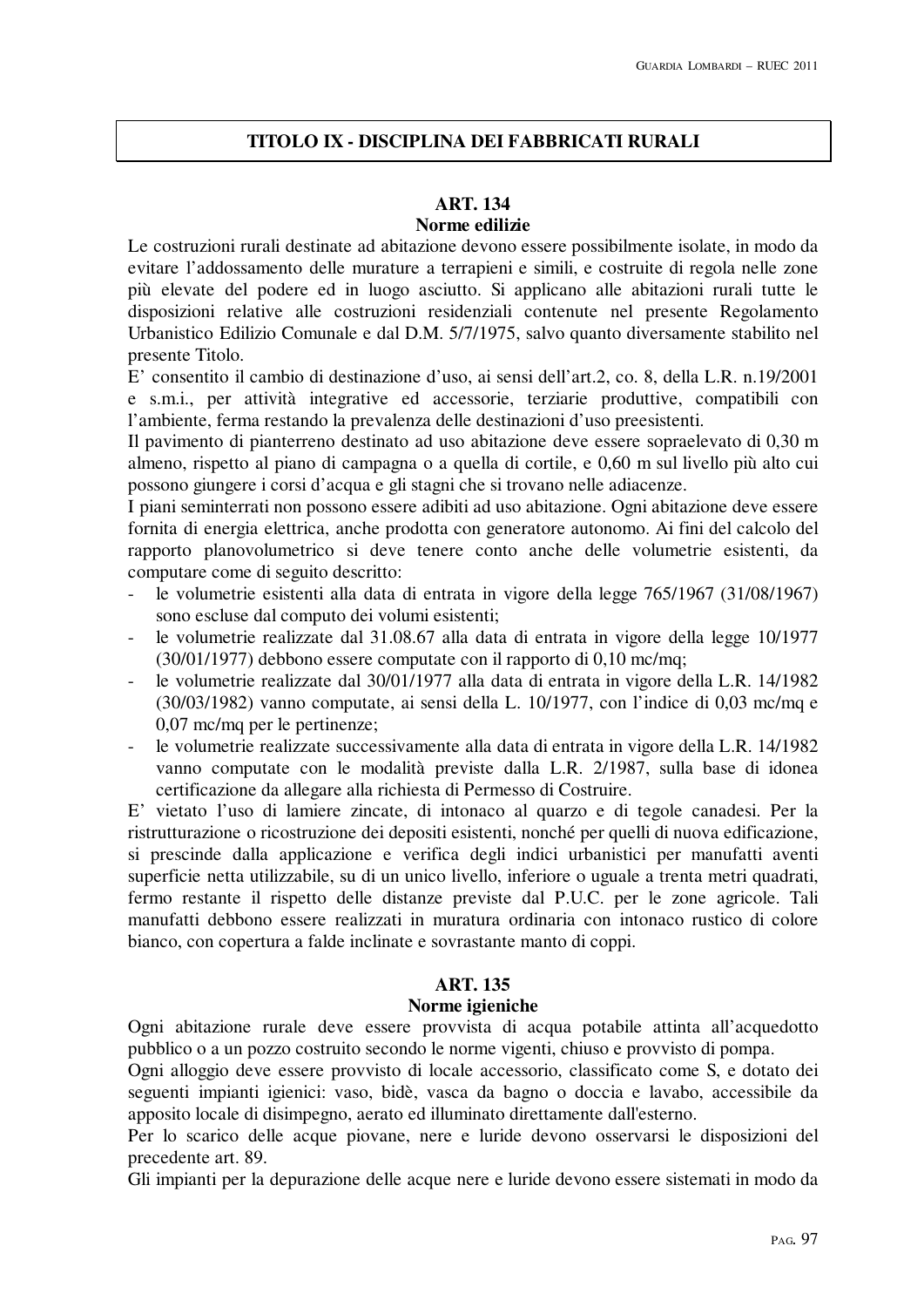evitare ogni possibilità di inquinamento del pozzo, delle cisterne e delle condotte di acqua potabile. È fatto divieto di adibire locali di abitazione alla trasformazione dei prodotti del fondo, per la quale vanno utilizzati appositi locali.

I locali destinati a stalla, porcilaia, pollaio, conigliera e simili devono essere separati dalle abitazioni.

# **ART. 136**

### **Caratteristiche qualitative minime delle abitazioni rurali esistenti**

In caso di ristrutturazione o manutenzione straordinaria delle costruzioni rurali esistenti, devono essere rispettate, nei limiti dettati anche dalla salvaguardia dei caratteri dell'edilizia tradizionale, le prescrizioni per le nuove abitazioni del presente Regolamento Urbanistico Edilizio Comunale.

Le abitazioni rurali esistenti devono rispettare le seguenti condizioni minime:

1) intorno alla casa deve essere costruita una fascia, eventualmente rialzata, della larghezza minima di 1,00 m pavimentata con grès, cotto, battuto di cemento o materiali equivalenti;

2) l'allontanamento delle acque piovane deve essere effettuato mediante cunetta impermeabile, quello delle acque nere e luride come stabilito dalla legislazione vigente e come prescritto nei precedenti artt. 89 e 90;

3) i solai devono essere protetti da un pavimento di laterizio pressato, di graniglia o altro materiale idoneo;

4) devono essere riconvertite le stalle e i ricoveri del bestiame sottostanti le abitazioni. Tali locali, collocati al piano terra, opportunamente sistemati, potranno essere utilizzati come depositi e/o abitazioni;

5) si deve realizzare sotto il pavimento del piano terreno destinato ad abitazione un vespaio o camera d'aria, con riempimento di ghiaia e scorie, dello spessore minimo di cm 20, con soprastante strato impermeabilizzante.

6) sono vietati pavimenti in terra battuta;

7) tutti i locali devono essere convenientemente intonacati all'interno. Qualora vi siano tracce di umidità si devono eseguire opere adatte a rendere i muri permanentemente asciutti; 8) ogni ambiente destinato ad abitazione deve avere almeno una finestra e ricevere aria e luce direttamente dall'esterno;

9) le scale di accesso ai piani superiori abitabili devono garantirne l'esercizio in condizioni di sicurezza. È vietato l'uso di scale mobili o raccordate al piano superiore mediante botola;

10) i tetti delle case di abitazione devono essere costruiti e mantenuti in modo da evitare qualsiasi stillicidio interno e convenientemente isolati termicamente;

11) per quanto attiene le caratteristiche dei locali e degli impianti tecnici valgono le prescrizioni stabilite per gli edifici di nuova costruzione.

# **ART. 137**

# **Osservanza delle prescrizioni minime per i fabbricati rurali**

L'adeguamento delle abitazioni rurali esistenti alle prescrizioni relative alle condizioni igieniche e sanitarie, agli accessi, alle stalle e alla loro manutenzione deve essere effettuato entro due anni dall'entrata in vigore del presente RUEC.

#### **ART. 138**

# **Ispezione del medico della A.S.L. - Sanzioni**

Il Responsabile del Settore UTC può richiedere alla A.S.L. competente per territorio e ai tecnici comunali ispezioni e rilievi alle abitazioni rurali, ai cortili, latrine, condotti e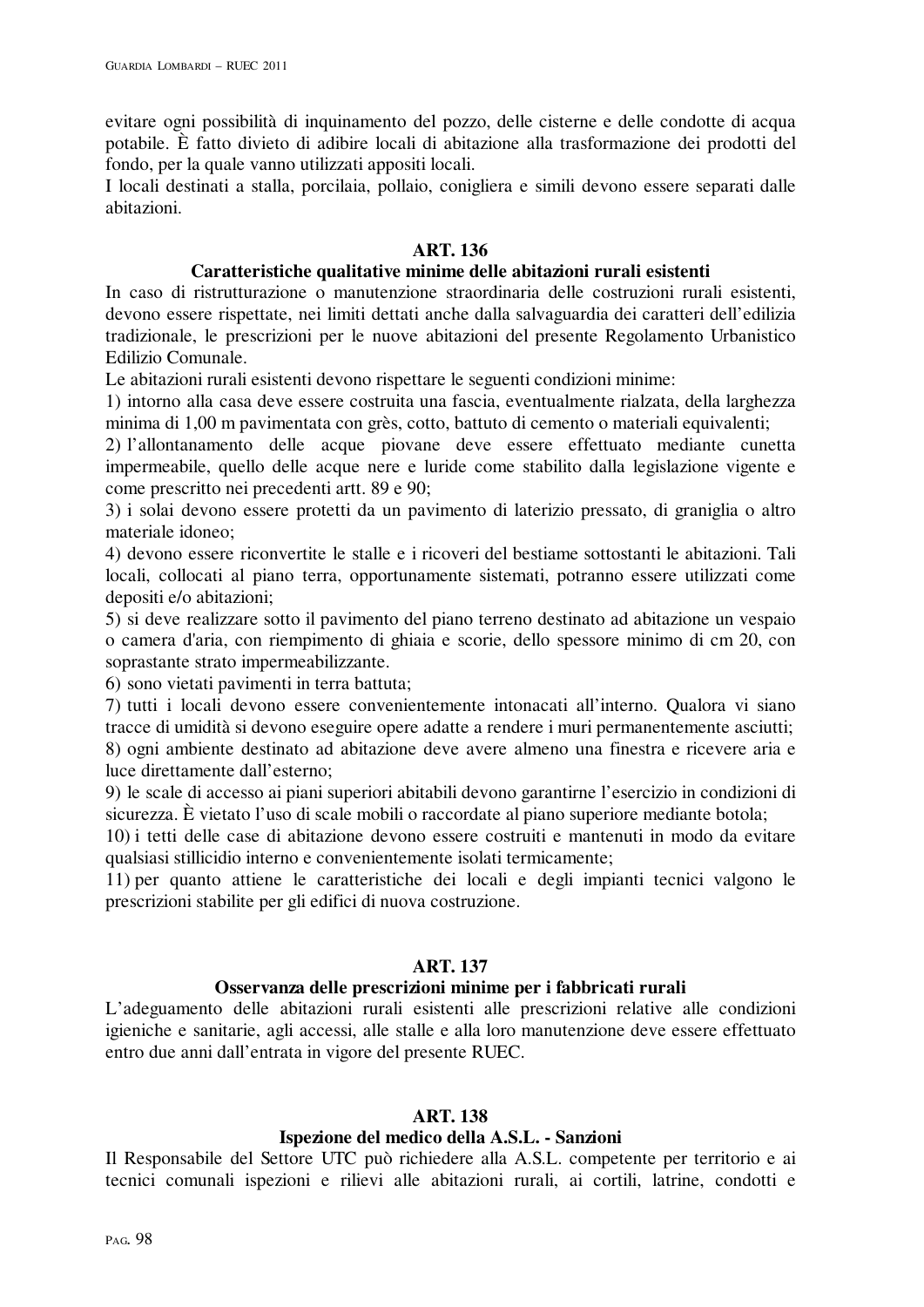fognature, stalle, concimaie, sistemi di approvvigionamento idrico, ecc., al fine di constatarne la rispondenza alle norme del presente RUEC. Qualora la costruzione o parte di essa risultasse inabitabile, il Responsabile del Settore UTC può ordinarne lo sgombero, a norma della legislazione vigente.

Se il proprietario della casa rurale non mantiene le abitazioni di coloro che sono addetti alla coltivazione dei fondi di sua proprietà nelle condizioni di abitabilità stabilite negli articoli precedenti, il Responsabile del Settore UTC, sentita la A.S.L. competente per territorio, può fare eseguire d'ufficio i lavori necessari per ottenere tali condizioni, seguendo la procedura di rivalsa delle spese prevista dalla legislazione vigente.

#### **ART. 139**

#### **Stalle e concimaie**

Nelle abitazioni rurali di nuova costruzione, le stalle, gli ovili, i pollai, le porcilaie, ecc. non devono prospettare sulla pubblica via, dalla quale devono distare almeno dieci metri, oltre le distanze fissate dalla legislazione vigente a protezione del nastro stradale.

Le stalle devono essere costruite in conformità alle prescrizioni legislative e regolamenti statali e regionali vigenti al riguardo e avere dimensioni e caratteristiche idonee al tipo di allevamento. Il pavimento delle stalle deve comunque essere costruito con materiale impermeabile e munito di scoli. Le urine animali, qualora non siano raccolte in opportuni depositi, devono essere allontanate dalle stalle e avviate alla concimaia con tubi impermeabili. Le stalle devono avere le pareti intonacate con cemento o rivestite di materiale impermeabile sino all'altezza minima di 2 m dal pavimento. Le mangiatoie devono essere costruite con materiale lavabile e gli abbeveratoi devono essere serviti di acqua corrente.

Le concimaie devono essere costruite in conformità delle prescrizioni legislative e regolamenti statali e regionali vigenti al riguardo e devono distare da pozzi, acquedotti e serbatoi di acqua, e da qualsiasi abitazione o pubblica via, almeno 25 m. Il Responsabile del Settore UTC, sentita la A.S.L. competente per territorio, può disporre particolari prescrizioni per le concimaie esistenti. Gli ammassi di letame per usi agricoli sono permessi solo in aperta campagna, purché limitati ai bisogni del podere e distanti non meno di 100 m da qualunque abitazione e non meno di 50 m da pozzi di acqua potabile, acquedotti, serbatoi e vie pubbliche.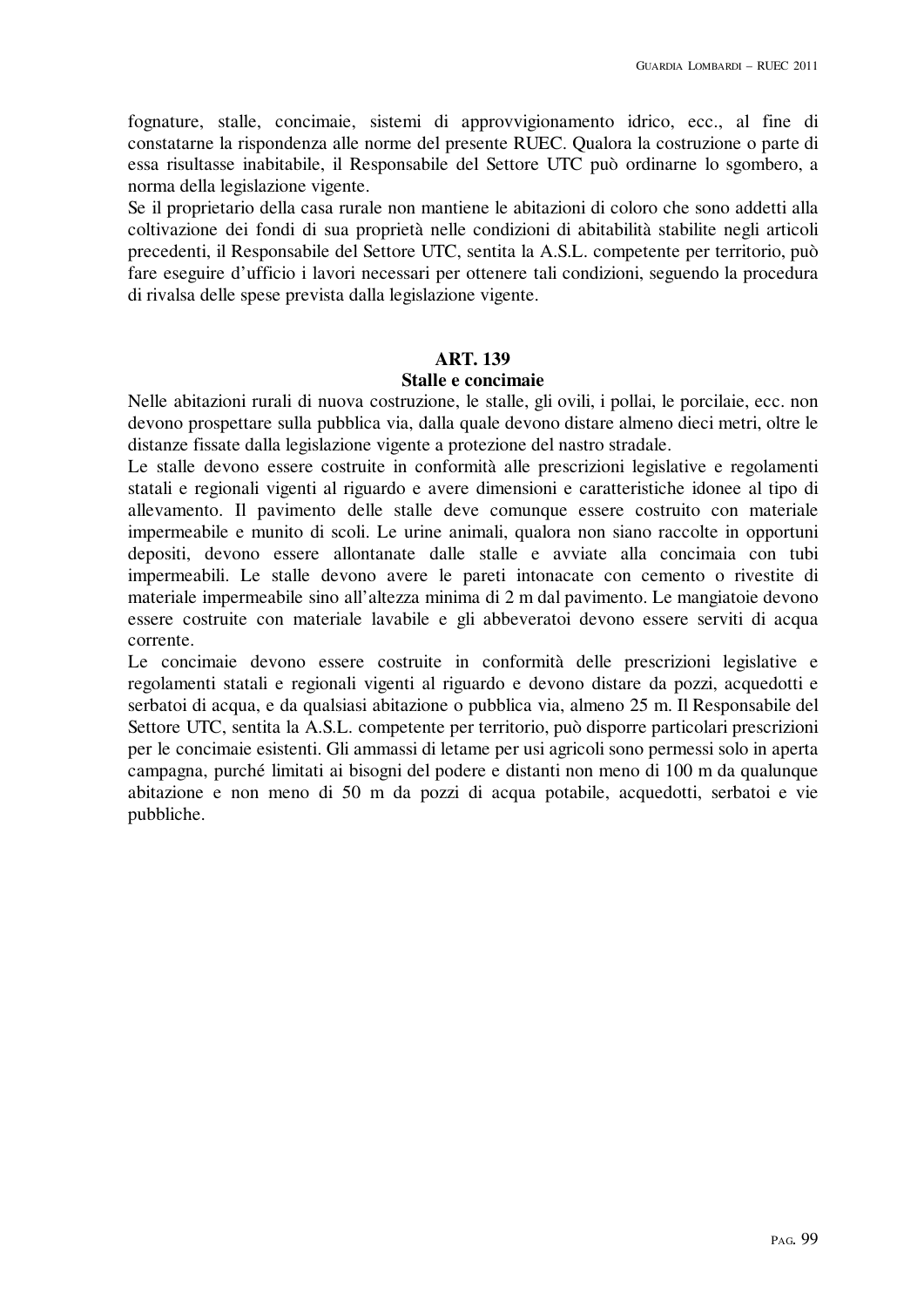# **TITOLO X - DISCIPLINA PER L'APERTURA E LA COLTIVAZIONE DI CAVE**

# **ART. 140 Modalità per l'apertura e la coltivazione**

Ai sensi della L.R. 13.13.1985 n.54, e succ. mod. ed int., l'apertura e la coltivazione di cave è soggetta a:

a) autorizzazione:

- quando i giacimenti sono nella disponibilità dei privati e degli enti pubblici;

b) concessione:

- quando i giacimenti appartengono al patrimonio indisponibile della Regione Campania;
- quando il proprietario o titolare di un diritto equipollente, ai sensi e per gli effetti dell'articolo 5 comma 2 della L.R. n. 54/1985 e s.m.i. , non dà avvio alla coltivazione nei termini stabiliti dal competente dirigente regionale;
- quando il proprietario o titolare di un diritto equipollente, ai sensi e per gli effetti dell'articolo 5 co. 2 della L.R. n.54/1985 e s.m.i., non dà ad essa sufficiente sviluppo;
- quando il proprietario o titolare di un diritto equipollente, ai sensi e per gli effetti dell'articolo 5 co. 2 della L.R. n.54/1985 e s.m.i., non possiede i requisiti minimi di capacità tecnica, economica e finanziaria necessari per l'esercizio dell'attività estrattiva.

Si applicano in ogni caso le disposizioni del Piano Regionale Attività Estrattive (P.R.A.E.) della Regione Campania approvato con Ordinanza commissariale n. 11 del 7 giugno 2006, con le modifiche di cui all'Ordinanza commissariale n. 12 del 6 luglio 2006.

### **ART. 141**

# **Procedura e documentazione per la richiesta di autorizzazione o di concessione**

Fermo restante il rispetto della L.R. n. 54/1985 e s.m.i. e della normativa nazionale in materia, le procedure per il rilascio dell'autorizzazione o della concessione, di cui all'articolo precedente, e la documentazione da allegare alla richiesta sono disciplinate dal Piano Regionale Attività Estrattive (P.R.A.E.) della Regione Campania approvato con Ordinanza commissariale n. 11 del 7 giugno 2006, con le modifiche di cui all'Ordinanza commissariale n. 12 del 6 luglio 2006.

#### **ART. 142**

# **Rilascio del Permesso di Costruire**

Il provvedimento di Permesso di Costruire, di cui al D.P.R. n.380/2001, è obbligatorio per i manufatti e gli impianti ed ogni altra opera collegata all'attività della cava.

Fatto salvo quanto previsto dalle Norme di Attuazione del vigente Piano Regionale Attività Estrattive (P.R.A.E.) della Regione Campania, il rilascio del Permesso di Costruire per le opere di cui al comma precedente, quando non in contrasto con gli strumenti urbanistici vigenti, è subordinato solo al possesso del provvedimento regionale previsto della L.R. n.54/1985 e s.m.i..

Manufatti e impianti dovranno essere asportati o demoliti dopo la cessazione dell'attività autorizzata, fatta salva la facoltà di una diversa utilizzazione consentita dagli strumenti urbanistici vigenti.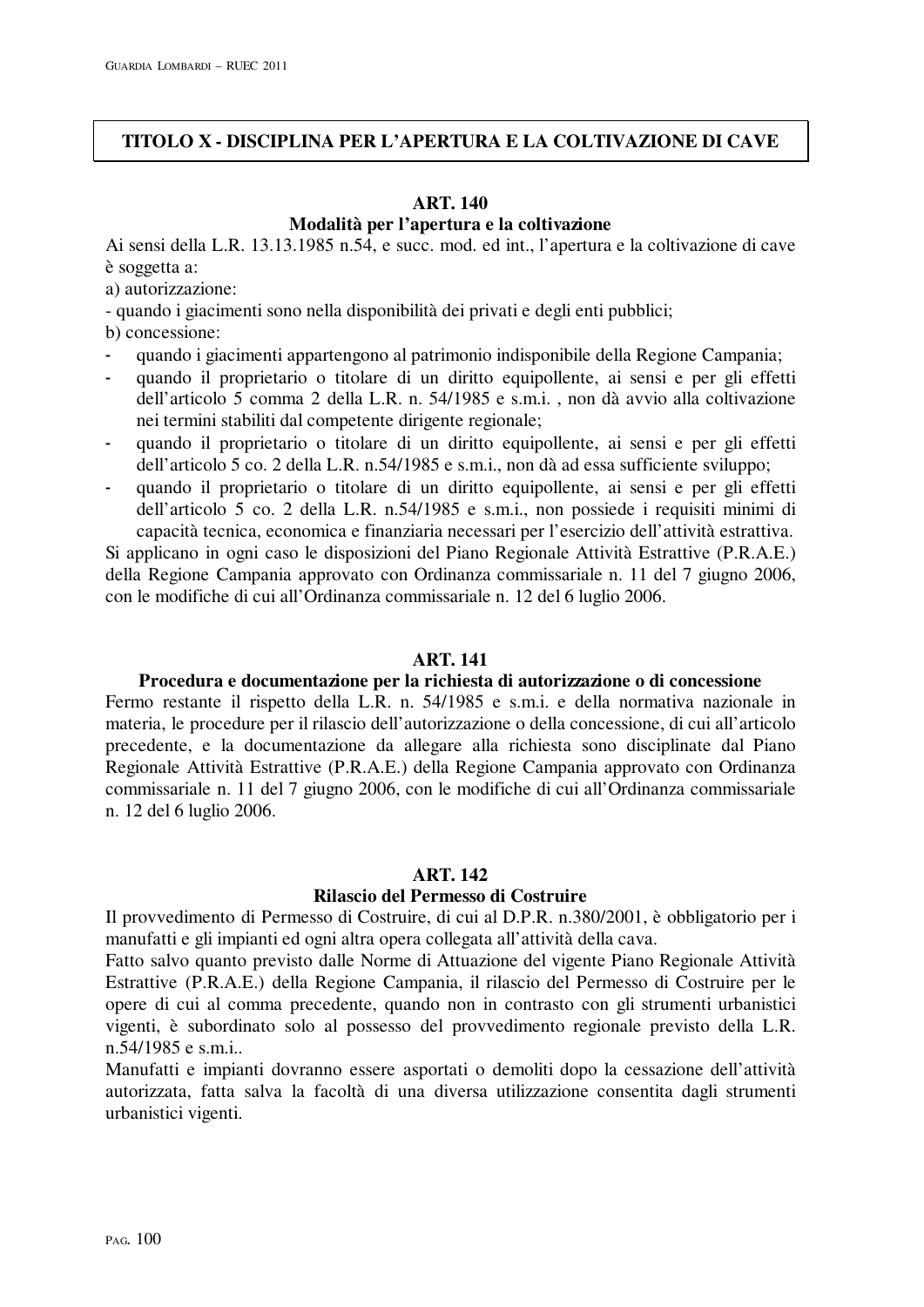# **TITOLO XI - DISCIPLINA DELLE ALTRE AUTORIZZAZIONI**

# **ART. 143**

# **Campeggi liberi occasionali**

La richiesta di campeggi liberi occasionali, per un limitato numero di presenze, organizzato da privati nonché da Enti, è soggetta ad autorizzazione da parte del Responsabile del Settore UTC.

Tali campeggi possono essere allestiti esclusivamente in località salubri e lontane da alvei di corsi d'acqua, in zone geologicamente stabili e con configurazione tale che il deflusso delle acque meteoriche avvenga senza ostacoli di sorta.

Il rilascio dell'autorizzazione è comunque subordinato all'assenso dimostrato del proprietario del suolo; il Responsabile del Settore UTC può imporre l'osservanza di particolari prescrizioni e cautele per disciplinare la raccolta dei rifiuti e la prevenzione degli incendi.

### **ART. 144**

# **Sosta continuata di roulotte e di veicoli o rimorchi attrezzati per il pernottamento su suolo pubblico**

La sosta continuata, per un periodo superiore a sette giorni consecutivi, di roulotte e di veicoli attrezzati per il pernottamento deve essere autorizzata dal Responsabile del Settore UTC ed avvenire sul suolo pubblico indicato nell'autorizzazione stessa.

Al fine di mantenere il carattere pubblico del suolo e della carreggiata stradale e di non sottrarre spazi al parcheggio di veicoli circolanti, la sosta sulle vie e sugli spazi pubblici può essere autorizzata per un periodo massimo di trenta giorni; dopo tale periodo le roulotte ed i veicoli di cui sopra devono essere rimossi e ricoverati in apposite aree pubbliche o private. In caso di inadempienza il Responsabile del Settore UTC può disporre la rimozione del veicolo. Trascorso un congruo periodo di tempo, tale da giustificare l'uso della roulotte o del veicolo attrezzato per il pernottamento, l'autorizzazione può essere ripetuta.

Durante la sosta, le roulotte o gli altri veicoli suddetti devono tenere ben visibile l'autorizzazione onde consentire gli opportuni controlli; da detti veicoli non possono essere asportate le ruote.

# **ART. 145**

# **Installazione a tempo determinato di manufatti trasferibili, precarie e gonfiabili**

Nelle zone omogenee del PUC, con esclusione della Zona "A" salvo specifica valutazione, è consentito l'installazione e lo spostamento di manufatti trasferibili (chioschi prefabbricati per la vendita di giornali, fiori, frutta, generi alimentari o adibiti a bar, ecc.) nonché destinati a ricovero di automezzi ed attrezzi, a magazzino, ecc., di strutture gonfiabili per usi diversi (copertura di piscine od altri impianti sportivi, ecc.), di tendoni o similari per spettacoli, rappresentazioni, ecc.

#### **ART. 146**

**Criteri per il rilascio delle autorizzazioni di strutture trasferibili, precarie e gonfiabili**  Le costruzioni trasferibili (chioschi e similari) possono essere autorizzate su suolo pubblico o privato, in aree carenti di locali atti alle attrezzature per cui viene richiesta l'installazione stessa (vendita giornali, generi alimentari, bar, ecc.).

Dette costruzioni non devono, comunque, essere collocate nei pressi di incroci stradali, non devono limitare la visibilità per la circolazione veicolare o ostacolare la percezione della segnaletica stradale o toponomastica. Esse sono ammesse in aderenza agli edifici esistenti a condizione di non ridurre il soleggiamento e l'aerazione di locali abitabili e purché la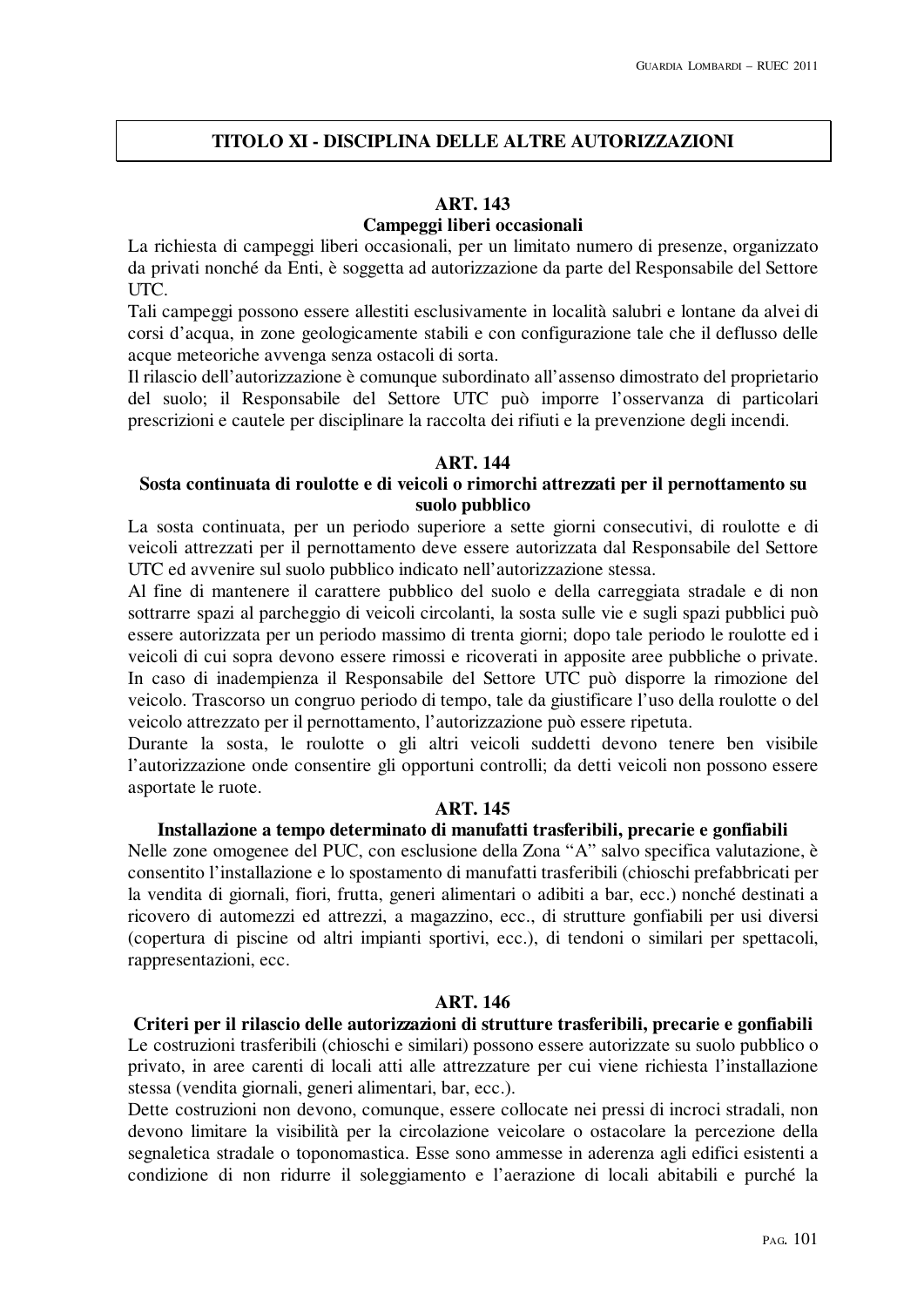larghezza libera del marciapiede non risulti, di norma, inferiore a m 1,50 e, comunque, non inferiore a un terzo della larghezza totale del marciapiede stesso.

È opportuno che, dal lato dove si effettua il servizio o la vendita, lo spazio libero pedonale non sia inferiore a m 2.

Dette installazioni non possono essere autorizzate in prossimità di monumenti o di belvedere su viste panoramiche.

La superficie massima di tale tipo di costruzione non deve superare i mq 6 e l'altezza massima totale non può superare i m 3.

Le strutture precarie (chioschi e similari) possono, in casi particolari, essere abbinate.

Nel caso di più richieste per l'installazione di strutture trasferibili nella stessa località, da destinare ad usi diversi, dette strutture devono essere collocate tra di loro ad una distanza minima pari all'altezza massima.

Le installazioni di tendoni e similari e di strutture gonfiabili possono essere autorizzate su aree tali da non provocare impedimenti per il traffico.

Dette aree devono garantire uno spazio per il parcheggio adeguato al tipo di struttura e alla relativa capienza ed essere ubicate in maniera che l'installazione richiesta non arrechi disturbo, sotto il profilo igienico e della rumorosità, nei confronti delle abitazioni o delle attrezzature di servizio.

Nel caso di installazione di tendoni o similari per manifestazioni o spettacoli, la superficie impegnata dalla struttura precaria e relative pertinenze non può essere superiore ad 1/3 dell'area disponibile.

L'accesso e l'uscita del pubblico devono avvenire in maniera da evitare intralci alla circolazione e da tutelare la pubblica incolumità.

### **ART. 147**

### **Depositi di materiali su aree scoperte**

I depositi su aree scoperte di materiali, alla rinfusa o accatastati, visibili da strade o spazi pubblici sono vietati nelle zone destinate alla residenza, alle attrezzature e ai servizi.

Sono ammessi nelle zone produttive, a condizione che non costituiscano, a parere dell'U.T.C., e sentita la A.S.L. competente per territorio, detrattori ambientali o pericolo per l'igiene pubblica o del suolo e per l'incolumità delle persone.

Nelle zone agricole sono tassativamente esclusi impianti di demolizione di auto e relativi depositi; tali attività possono trovare opportuna collocazione all'interno delle zone industriali ed artigianali e non devono comunque risultare visibili dalle strade di primaria importanza.

Per i depositi eseguiti senza autorizzazione, il Responsabile del Settore UTC promuove i provvedimenti necessari al rispetto delle su esposte condizioni sotto comminatoria dell'esecuzione d'ufficio a spese del proprietario inadempiente.

#### **ART. 148**

#### **Occupazione temporanea o permanente di spazio, suolo o sottosuolo pubblico**

L'occupazione anche temporanea del suolo o dello spazio pubblico è consentita previa autorizzazione del Responsabile del Settore UTC, il quale può accordarla quando ritenga l'occupazione stessa non contrastante con il decoro cittadino e non dannosa per la pubblica igiene e incolumità.

Il Responsabile del Settore UTC può consentire la creazione di intercapedini coperte sotto il suolo stradale e l'occupazione permanente di spazio pubblico con sporgenze e balconi o con costruzioni precarie, ferma restando l'osservanza delle norme del presente Regolamento Urbanistico Edilizio Comunale.

È vietato eseguire scavi o sconnettere la pavimentazione di strade pubbliche o aperte al pubblico per piantarvi pali, ripristinare condutture nel sottosuolo, costruire o restaurare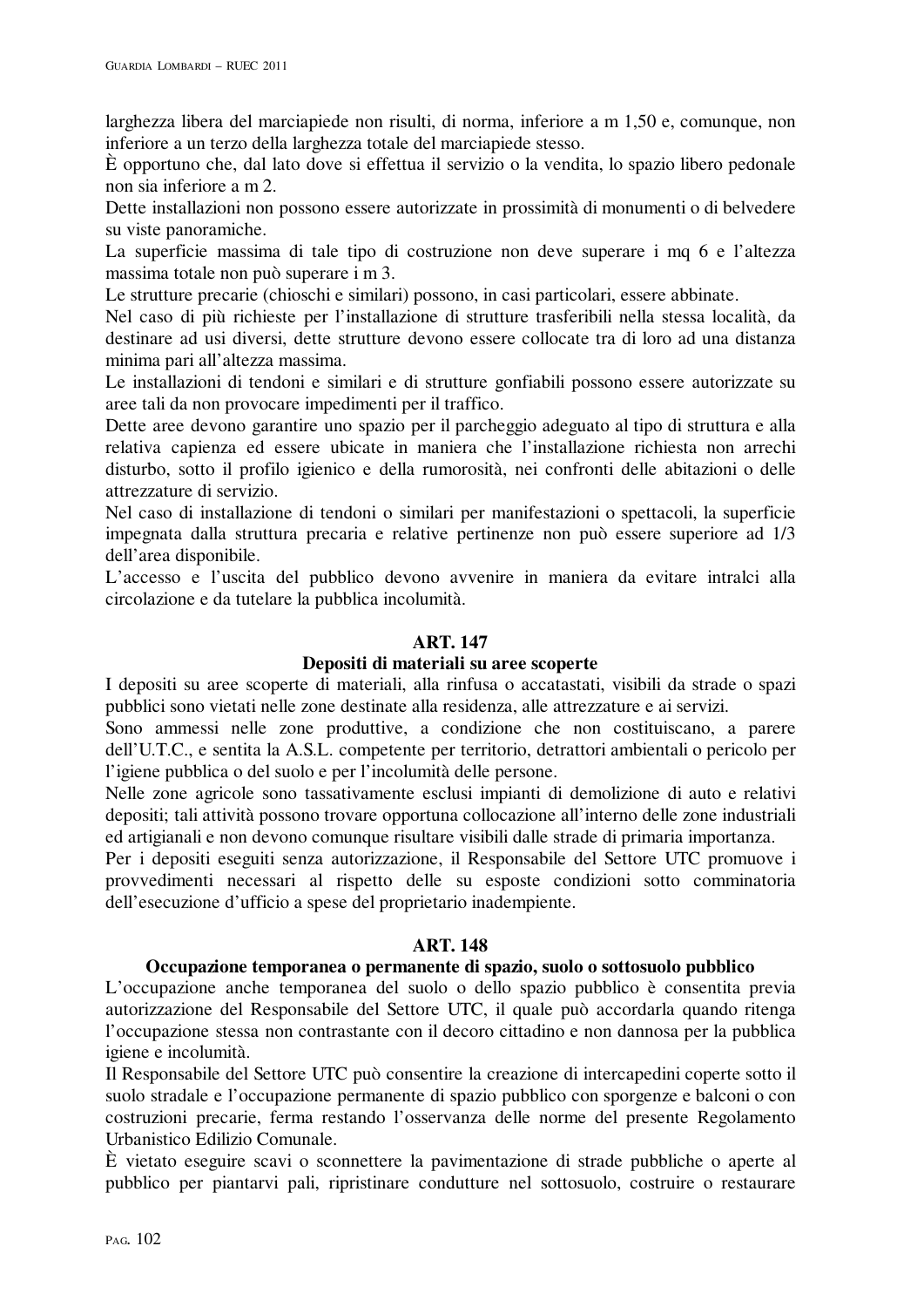fogne, o per qualsivoglia altro motivo, senza specifica autorizzazione del Responsabile del Settore UTC, in cui siano indicate le norme da osservarsi nell'esecuzione dei lavori, compresi quelli di ripristino.

Il Responsabile del Settore UTC può concedere l'occupazione del suolo o del sottosuolo stradale con grate, cunicoli e con impianti per servizi pubblici di trasporto o con canalizzazioni idriche, elettriche, ecc., il cui progetto deve rispettare le norme di edificabilità contenute nel presente Regolamento Urbanistico Edilizio Comunale.

Il richiedente è tenuto ad osservare tutte le necessarie cautele perché il suolo stesso non subisca danneggiamenti e perché non sia in alcun modo intralciato o reso pericoloso il pubblico transito.

Il rilascio delle autorizzazioni di cui ai commi precedenti è subordinato al pagamento delle relative tasse ed il Responsabile del Settore UTC può prescrivere la costituzione di un deposito cauzionale presso la Tesoreria comunale, per rivalersi delle eventuali penalità e delle spese non rimborsate dagli interessati.

La cubatura sotterranea per volumi complementari alla residenza (cantine, garage, ecc.) deve essere rapportata alle esigenze delle abitazioni a cui si riferisce; in caso di volumi interrati complementari ad attività produttive, commerciali, ecc., il Permesso di Costruire è condizionato anche alle prescrizioni previste dallo strumento urbanistico, generale o attuativo (quali ad es. destinazioni d'uso ammesse o compatibili, percentuale delle cubature extraresidenziali, ecc.).

#### **ART. 149**

#### **Esposizione a cielo libero di veicoli e merci in genere**

L'esposizione a cielo libero, anche su aree private, di veicoli e merci in genere, sia a carattere temporaneo che permanente, deve essere autorizzata dal Responsabile del Settore UTC, sentito il parere della A.S.L. per l'esposizione di merci di tipo alimentare, il quale può condizionarla all'osservanza di particolari prescrizioni o cautele per evitare intralci alla circolazione e a tutela dell'incolumità pubblica. Tale autorizzazione non è richiesta se l'esposizione avviene nei giorni e nei luoghi stabiliti per le fiere ed i mercati.

#### **ART. 150**

#### **Trivellazione ed escavazione i pozzi per lo sfruttamento di falde acquifere**

La trivellazione e l'escavazione di pozzi per lo sfruttamento di falde acquifere è soggetta ad autorizzazione da parte del Responsabile del Settore UTC, fermo restante le funzioni della Provincia ai sensi dell'art.34 del D.Lgs. n.96 del 30/03/1999.

Fatti salvi gli adempimenti di cui all'art. 2, comma 2, della L. n.290 del 17/08/1999 (G.U. n.195 del 20/08/99), l'autorizzazione per l'apertura di pozzi destinati allo sfruttamento industriale di falde acquifere, può essere condizionata, a richiesta del Comune, alla presentazione di uno studio idrogeologico completo, che dimostri il razionale utilizzo della falda o delle falde che si intendono sfruttare.

L'autorizzazione non può comunque essere concessa entro un raggio di 300 metri dalle aree di captazione degli acquedotti e da pozzi di acqua potabile pubblici.

Nell'autorizzazione possono essere impartite disposizioni circa la quantità massima d'acqua estraibile, i modi e i criteri di misurazione e di valutazione, con l'indicazione dei mezzi tecnici mediante i quali si intende procedere alla estrazione e all'eventuale installazione di apparecchiature o strumenti di prova, ferma restando l'osservanza delle disposizioni legislative e regolamenti vigenti al riguardo.

Il rilascio dell'autorizzazione è, in ogni caso, subordinato all'assunzione da parte del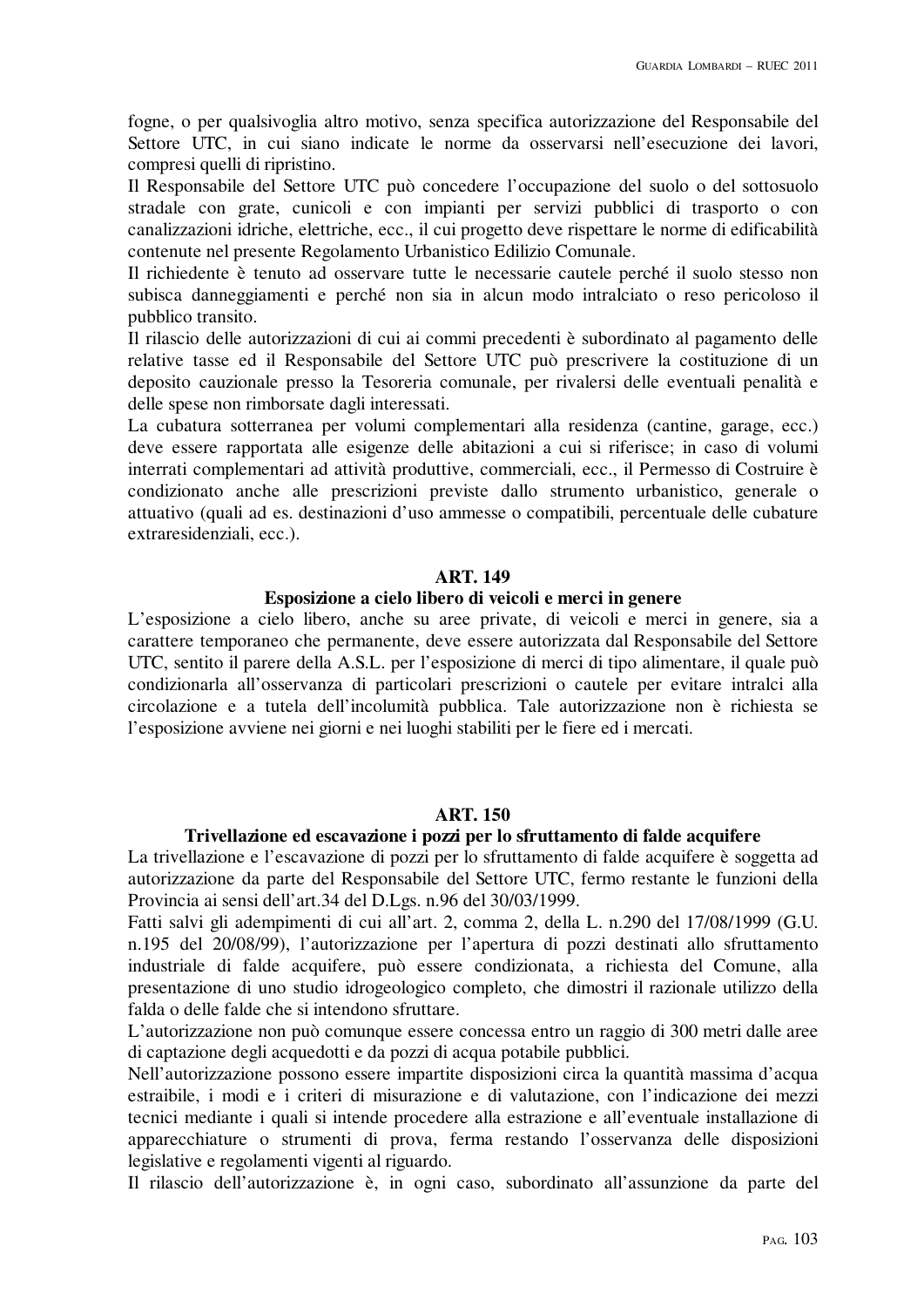richiedente dei seguenti impegni:

1) permettere l'attingimento di acque dal pozzo per la estinzione di incendi, senza pretendere alcun compenso;

2) consentire il prelievo dell'acqua da parte del Comune per le esigenze della popolazione, qualora dovesse essere disposta, per qualsiasi causa, la chiusura dell'acquedotto comunale o dovesse verificarsi una diminuzione della relativa portata, ad un prezzo per metro cubo non superiore ad un decimo del canone vigente per le utenze domestiche. L'autorizzazione può essere temporaneamente sospesa o revocata a giudizio insindacabile del Responsabile del Settore UTC, sentito l'Ufficio Tecnico Comunale e la A.S.L. competente per territorio, qualora si manifestino effetti negativi sull'equilibrio idrogeologico del territorio e quando il pozzo sia causa di diminuzione del flusso dell'acquedotto comunale e delle fontane o sorgenti soggette a pubblico uso oppure risulti inquinato, nonché nei casi in cui sia possibile assicurare il rifornimento idrico mediante allacciamenti all'acquedotto comunale oppure con appositi acquedotti rurali o industriali realizzati anche da consorzi tra gli utenti, dei quali il Consiglio Comunale ha facoltà di disporre l'istituzione qualora siano indispensabili per evitare un eccessivo numero di pozzi nella medesima zona, senza che il titolare possa pretendere alcun compenso o risarcimento.

È vietato utilizzare, senza autorizzazione del Comune, l'acqua defluente da fontane pubbliche o corrente in fossi o canali pubblici, nonché deviare, impedire o comunque intralciare il corso normale di questi ultimi.

### **ART. 151**

# **Trasformazione e mutamento di destinazione dei boschi e dei terreni sottoposti a vincolo idrogeologico**

I tagli dei boschi devono essere autorizzati dal Presidente della Provincia o Presidente della Comunità Montana, ai sensi dell'art. 23 della L.R. n.11 del 07/05/1996 in attuazione dell'art. 7 del R.D. 3/12/1923 n. 3267 e Regolamento Forestale n.1126 del 16/05/1926, e possono essere subordinati all'obbligo della ripiantumazione e all'osservanza di idonee cautele in relazione alla stabilità del suolo ed al mantenimento e allo sviluppo del patrimonio arboreo. Sono esclusi dall'osservanza del comma precedente i tagli di pioppi e delle altre colture industriali da legno, già regolamentate, nonché i tagli necessari per evitare il deterioramento delle piante, la ceduazione, i diradamenti e le normali operazioni di fronda, di potatura e quelle necessarie per le attività agricole.

# **ART. 152**

# **Apertura e modifica di passi carrabili e di accessi privati su spazi pubblici o aperti al pubblico**

L'apertura e la modifica di passi carrabili e di accessi privati su strade ed aree pubbliche o soggette a pubblico transito, interne ed esterne all'abitato, è soggetta ad autorizzazione del Responsabile del Settore UTC, previo parere del Responsabile del Procedimento e/o dell'Ufficio Tecnico Comunale, subordinatamente all'acquisizione del nullaosta dell'Ente proprietario della strada. Sugli eventuali fossi stradali devono essere formati e mantenuti opportuni ponticelli senza alterare la sezione della strada ed il suo piano viabile.

Lo scolo delle acque meteoriche deve essere opportunamente convogliato nelle fognature o nei fossi stradali, evitando che defluiscano sul piano viabile.

L'autorizzazione non può essere rilasciata se l'apertura del passo o dell'accesso costituisca un intralcio per la circolazione e allorquando la costruzione o lo spostamento avviene in corrispondenza o in prossimità di crocevia, di curve, di dossi, di gallerie e di passaggi a livello.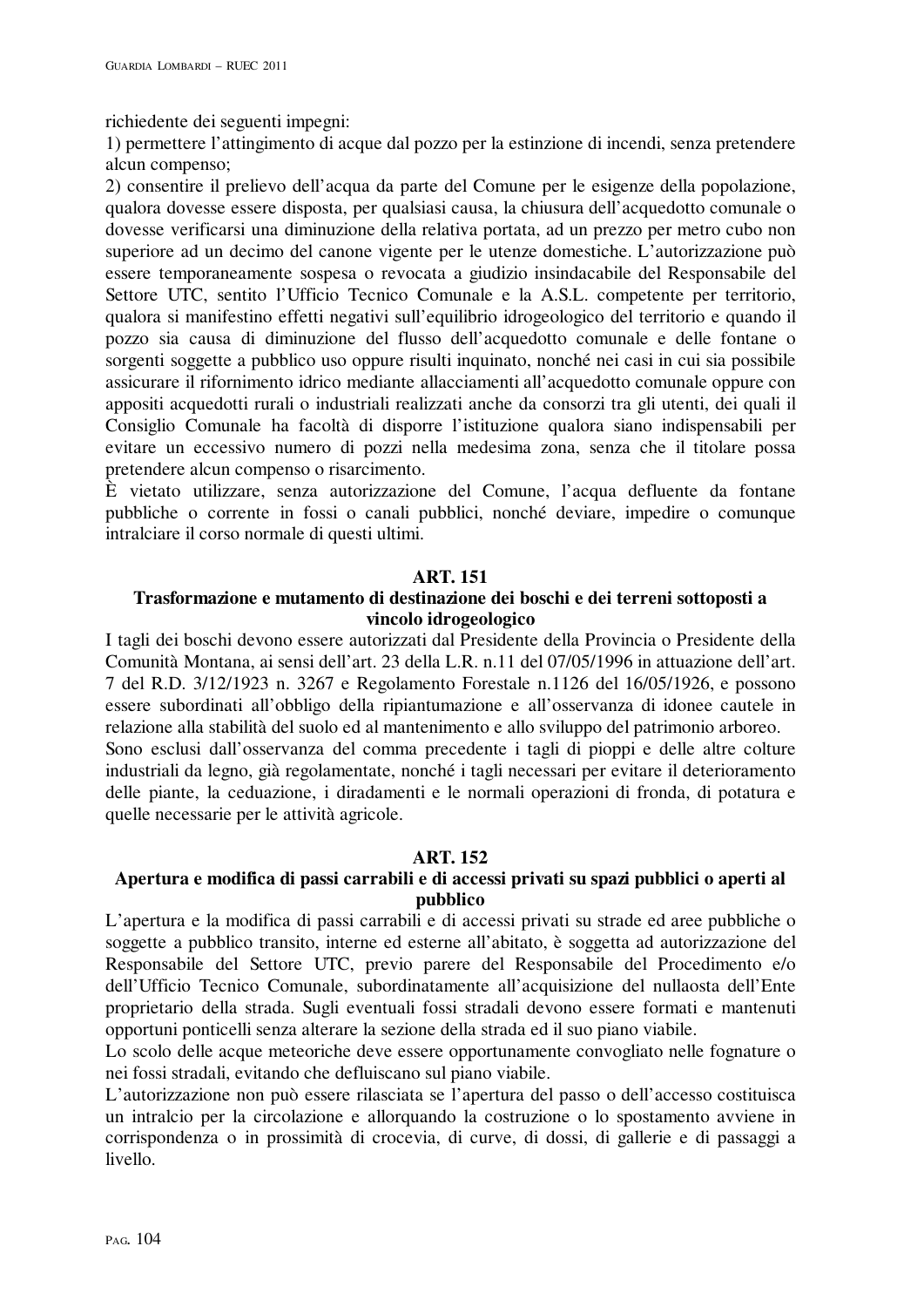# **ART. 153**

### **Impianti di captazione dell'energia alternativa**

Nel caso di edifici con copertura a tetto, i pannelli per la captazione dell'energia solare devono essere disposti in modo da seguire il più possibile l'andamento delle falde cui sono ancorati.

In tutti i casi l'ancoraggio dei pannelli di captazione deve essere di preferenza di tipo meccanico (bullonatura e/o staffatura) e deve garantire la tenuta del pannello stesso anche in previsione di eventi climatici straordinari.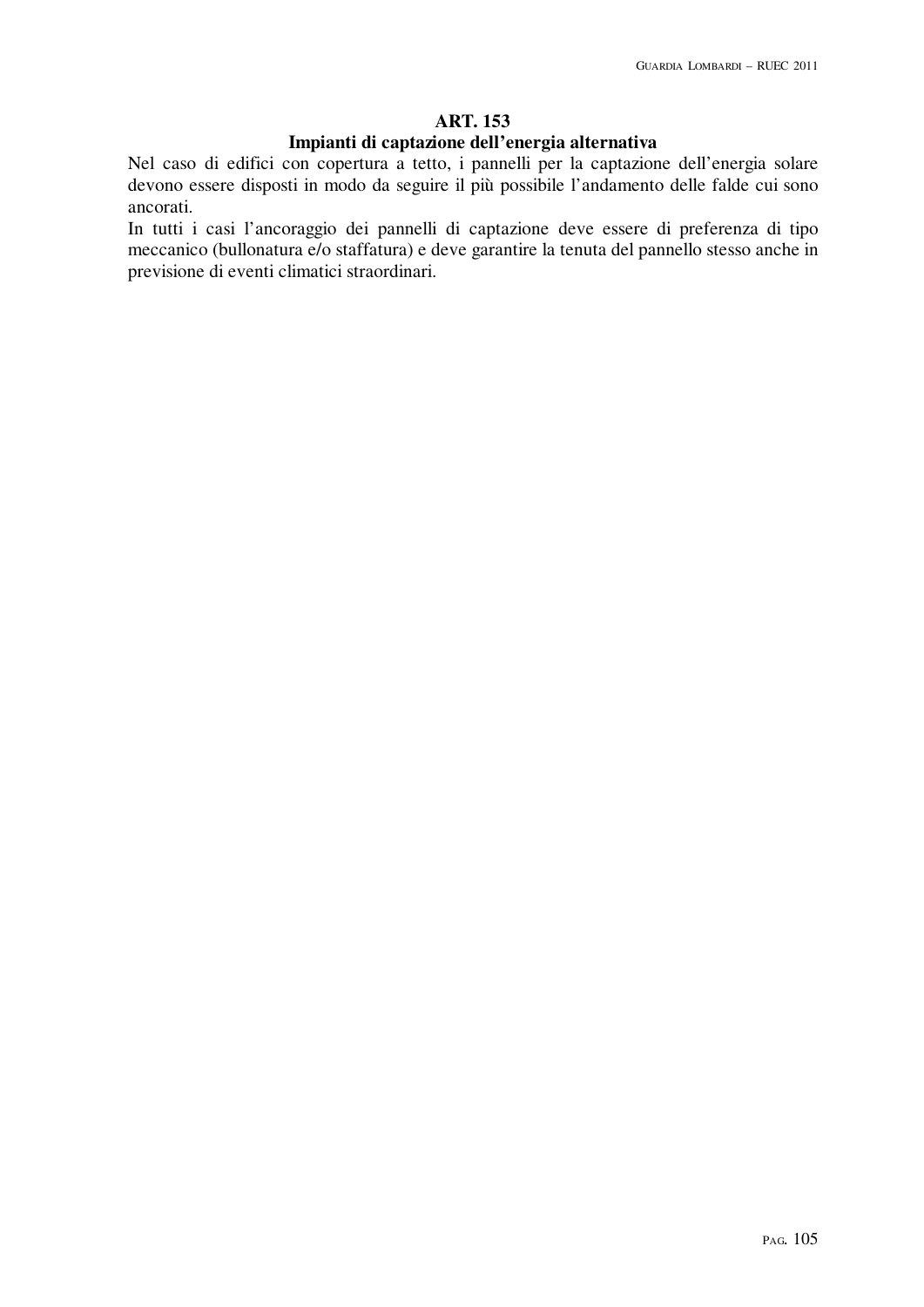# **TITOLO XII – NORME SULL'INSEDIAMENTO DI FONTI DI INQUINAMENTO ELETTROMAGNETICO**

# **ART. 154**

# **Ambito di applicazione**

Fatto salvo quanto stabilito da eventuali specifiche regolamentazioni comunali, nel presente Titolo sono stabilite norme per il corretto insediamento delle fonti di emissioni elettromagnetiche e per la minimizzazione dell'esposizione della popolazione a tali emissioni nel territorio comunale.

In caso di contrasto tra le disposizioni del presente RUEC e quelle degli eventuali strumenti di regolamentazione di cui innanzi, si applicano le disposizioni più restrittive.

Inoltre, si intendono interamente qui riportate le disposizioni statali e regionali in materia di emissioni elettromagnetiche, in particolare la Legge n.36/2001, la L.R. n.13/2001 e la L.R. n.14/2001, da rispettare in coordinamento con gli strumenti urbanistici.

Nei riguardi delle Forze armate e delle Forze di Polizia e dei Servizi di Sicurezza, Emergenza Sanitaria e Protezione Civile, le presenti norme si applicano tenendo conto delle particolari esigenze del servizio espletato. Le emissioni elettromagnetiche connesse con le attività dei suddetti apparati devono comunque essere valutate ai fini del rispetto dei limiti di cui ai successivi articoli.

Sono escluse dall'applicazione delle seguenti norme gli impianti ed apparecchi per impieghi diagnostici e terapeutici.

La procedure per il rilascio delle autorizzazioni alla realizzazione delle infrastrutture di telecomunicazioni strategiche sono altresì disciplinate dal D.Lgs. 4 settembre 2002, n.198.

Sono fatte salve in ogni caso le disposizioni emanate a tutela dei beni ambientali e culturali, contenute nel D.Lgs. 22/01/2004 n.42 e s.m.i..

# **ART. 155**

# **Impianti fissi per l'emittenza radiotelevisiva**

Per le localizzazioni di impianti fissi per l'emittenza radio e televisiva, i limiti massimi di esposizione da rispettare in tutto il territorio comunale sono quelli previsti dalle disposizioni emanate in attuazione dell'art.4, co.2, lett.a), della Legge n.36/2001 (D.P.C.M. 8 luglio 2003 – G.U. Serie generale n.199 del 28/8/2003 - ed eventuali successivi aggiornamenti).

Sono vietate le localizzazioni dei suddetti impianti nei parchi urbani, in aree destinate ad attrezzature sanitarie, assistenziali, scolastiche e sportive e su edifici di valore storicoarchitettonico e monumentale.

# **ART. 156**

# **Impianti per telefonia mobile**

Le localizzazioni di nuovi impianti per la telefonia mobile sono vietate in aree destinate ad attrezzature sanitarie, assistenziali e scolastiche, nonché su edifici di valore storicoarchitettonico e monumentale.

La localizzazione di nuovi impianti in prossimità delle aree di cui sopra deve perseguire obiettivi di qualità che minimizzano l'esposizione ai campi elettromagnetici. In ogni caso, vanno rispettati i limiti massimi di esposizione richiamati nell'articolo precedente del presente Regolamento Urbanistico Edilizio Comunale.

Nelle aree di cui al primo comma è altresì vietato lo stazionamento di impianti mobili per telefonia mobile.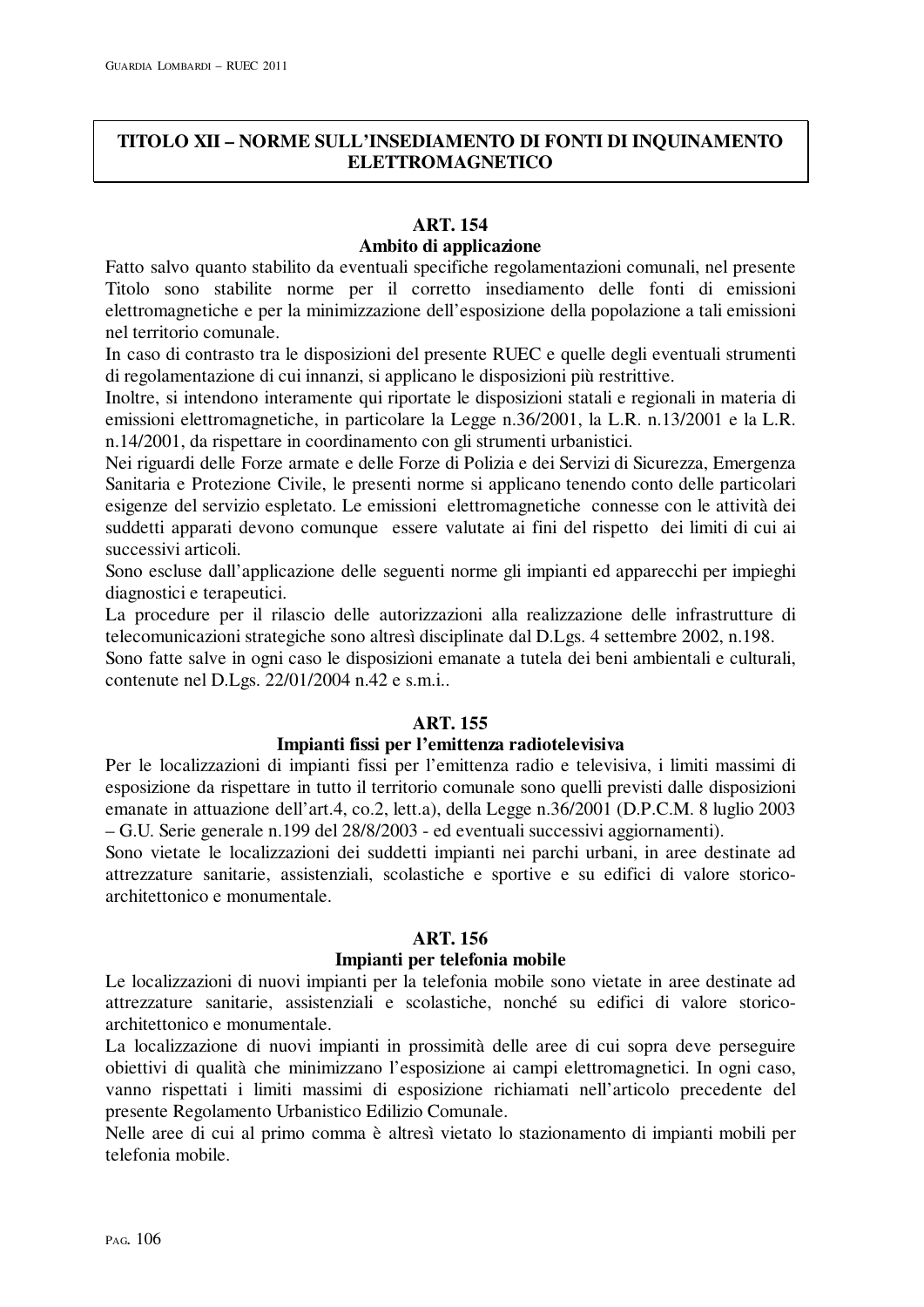### **ART. 157**

#### **Impianti per la trasmissione e la distribuzione dell'energia elettrica**

Gli elettrodotti, come definiti all'art. 2, lett. c, del D.P.C.M. 23.4.1992, con tensione uguale o superiore a 30.000 volt devono seguire i tracciati individuati ai sensi della L. 22 febbraio 2001 n.36, e successivi decreti attuativi, e della L.R. n.13/2001, in coordinamento con gli strumenti urbanistici.

In generale vanno perseguiti obiettivi di tutela della salute pubblica e di prevenzione dei rischi in prossimità di aree urbane, asili, scuole, aree verdi attrezzate ed ospedali, nonché di uffici adibiti a permanenza di persone per un tempo superiore a quattro ore giornaliere.

Tali obiettivi devono essere perseguiti sia per le nuove costruzioni nei confronti delle linee e degli impianti esistenti, sia per i nuovi impianti nei confronti delle costruzioni esistenti.

In ogni caso, nelle aree urbane gli elettrodotti sopra indicati devono correre in cavo sotterraneo. La rete elettrica deve pervenire agli utenti (abitazioni unifamiliari, stabili) quanto più possibile mediante cavo sotterraneo e successivamente penetrare all'interno delle abitazioni mediante cavo coibentato, comunque nel rispetto delle norme dettate dal D.M. 22/01/2008 n.37 e dal D.Lgs. 9 aprile 2008, n.81 e ss.mm.ii..

In ogni caso, fermo restante il rispetto dei limiti di esposizione, valori di attenzione ed obiettivi di qualità prescritti dal D.P.C.M. 8 Luglio 2003, pubblicato sulla G.U. n. 200 del 29.08.2003, la distanza da osservare dagli elettrodotti per i fabbricati adibiti ad abitazione o ad altra attività che comporti tempi di permanenza prolungati è calcolata secondo quanto disposto dal D.M. del 29.05.2008 *"Approvazione della metodologia di calcolo per la determinazione delle fasce di rispetto per gli elettrodotti"*, pubblicato sulla G.U. n.156 del 05.07.2008 - Suppl. Ordinario n. 160.